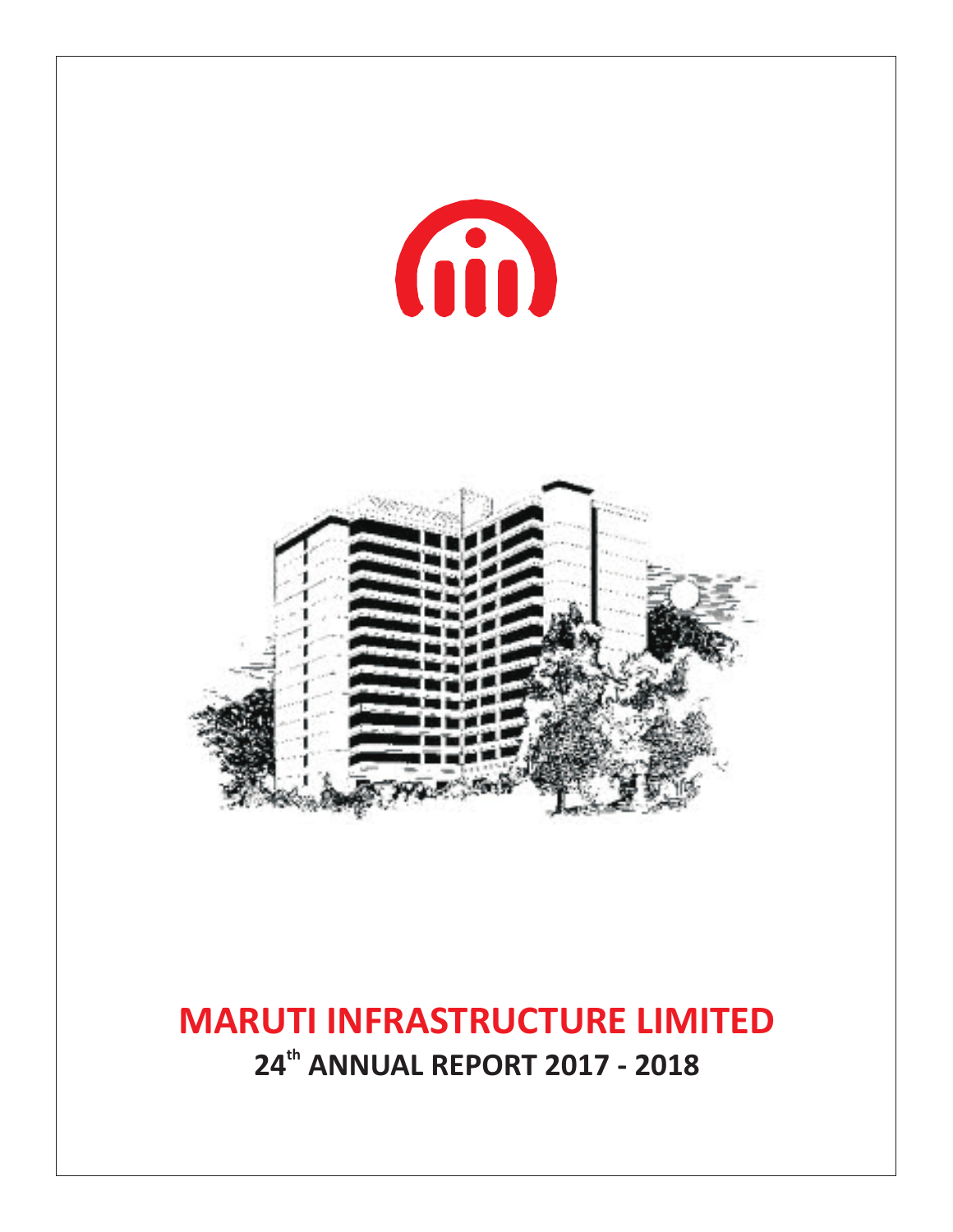# Gin

## **MARUTI INFRASTRUCTURE LIMITED**

#### **802, Surmount Building, Opp. Iscon Mega Mall, S. G. Highway, Ahmedabad– 380 015**

24<sup>th</sup> Annual Report 2017-2018

| <b>Board of Directors</b>                             | $\ddot{\phantom{a}}$ | Shri Nimesh D. Patel<br>Smt. Hiteshi N. Patel<br>Shri Chetan A. Patel<br>Shri Niketan R. Shah<br>Shri Nishit P. Patel                                                             | Chairman & Managing Director<br>Director<br>Director<br>Director<br>Director                                                    |
|-------------------------------------------------------|----------------------|-----------------------------------------------------------------------------------------------------------------------------------------------------------------------------------|---------------------------------------------------------------------------------------------------------------------------------|
| <b>Audit Committee</b>                                | $\mathbf{L}$         | Shri Niketan R. Shah<br>Shri Chetan A. Patel<br>Shri Nishit P. Patel                                                                                                              | Chairman                                                                                                                        |
| Nomination and<br><b>Remuneration Committee</b>       | $\ddot{\phantom{a}}$ | Shri Chetan A. Patel<br>Shri Niketan R. Shah<br>Shri Nishit P. Patel                                                                                                              | Chairman                                                                                                                        |
| <b>Stakeholders</b><br><b>Relationship Committee</b>  | $\ddot{\phantom{a}}$ | Shri Chetan A. Patel<br>Shri Nishit P. Patel<br>Shri Nimesh D. Patel                                                                                                              | Chairman                                                                                                                        |
| <b>Auditors</b>                                       | $\ddot{\cdot}$       | M/s. Philip Fernandes & Co.<br><b>Chartered Accountants</b><br>Ahmedabad                                                                                                          |                                                                                                                                 |
| <b>Bankers:</b>                                       | $\ddot{\phantom{a}}$ | State Bank of India<br>The Karur Vysya Bank Ltd.<br>Sardar Vallabhbhai Sahakari Bank Ltd.<br><b>YES Bank</b><br>Kotak Mahindra Bank Ltd.                                          |                                                                                                                                 |
| <b>Registrar &amp;</b><br><b>Share Transfer Agent</b> | $\ddot{\phantom{a}}$ | M/s. Link Intime India Private Limited<br>Off. C G Road, Navrangpura, Ahmedabad<br>Gujarat - 380 009<br>Tel No. & Fax. No.: +91-79-2646 5179<br>Email: ahmedabad@linkintime.co.in | 5 <sup>th</sup> Floor, 506 to 508, Amarnath Business Centre-I,<br>Beside Gala Business Centre, Nr. St. Xavier's College Corner, |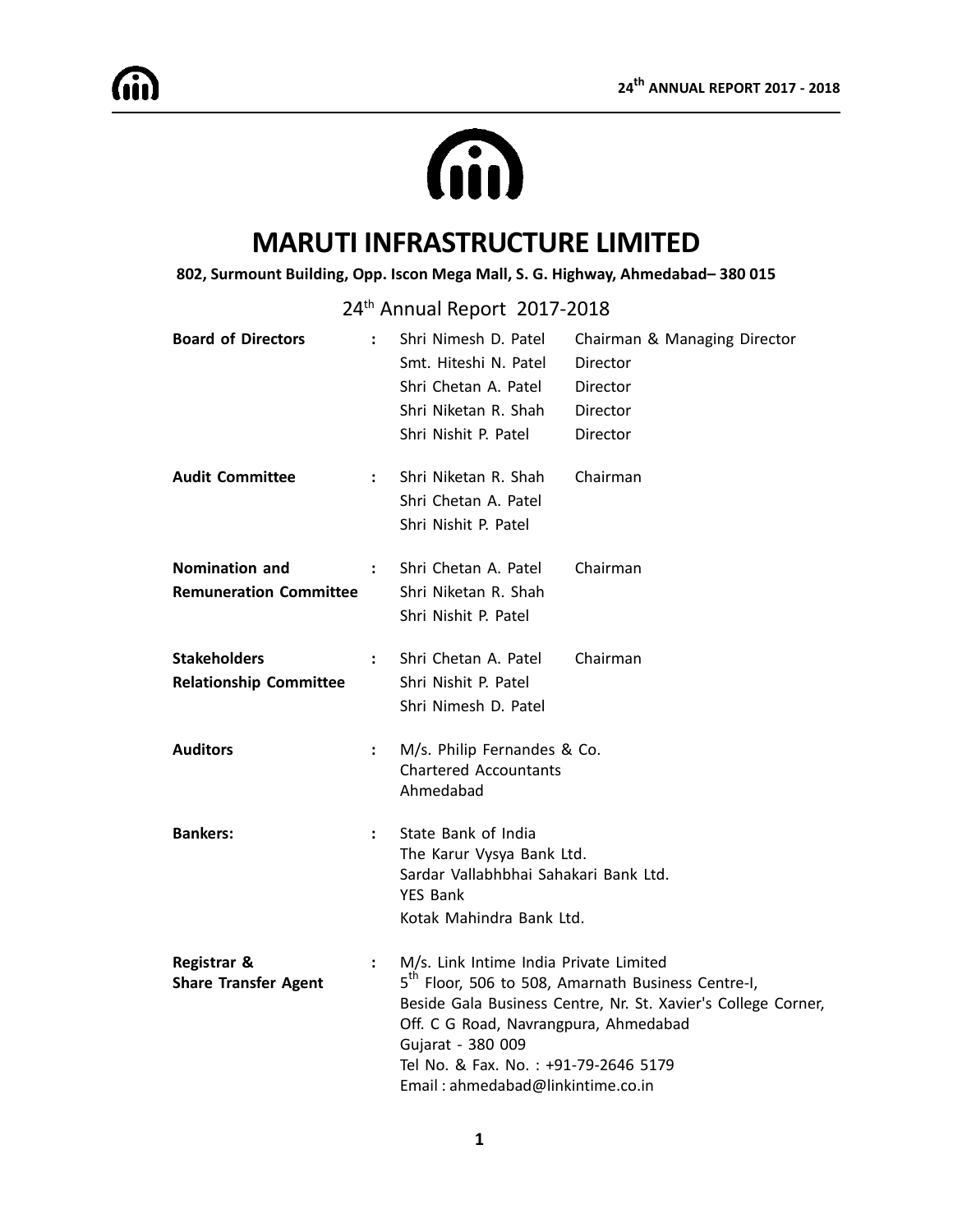## **INDEX**

| <b>CONTENTS</b>                                                              | PAGE NO. |
|------------------------------------------------------------------------------|----------|
| Notice                                                                       | 3        |
| Directors' Report                                                            | 9        |
| Report on Corporate Governance                                               | 30       |
| Management Discussion & Analysis Report                                      | 42       |
| Auditors' Certificate on Compliance of Conditions of<br>Corporate Governance | 44       |
| Auditors' Report                                                             | 45       |
| <b>Balance Sheet</b>                                                         | 52       |
| <b>Statement of Profit &amp; Loss</b>                                        | 53       |
| <b>Cash Flow Statement</b>                                                   | 54       |
| <b>Significant Accounting Policies</b>                                       | 56       |
| Notes on Financial Statements                                                | 65       |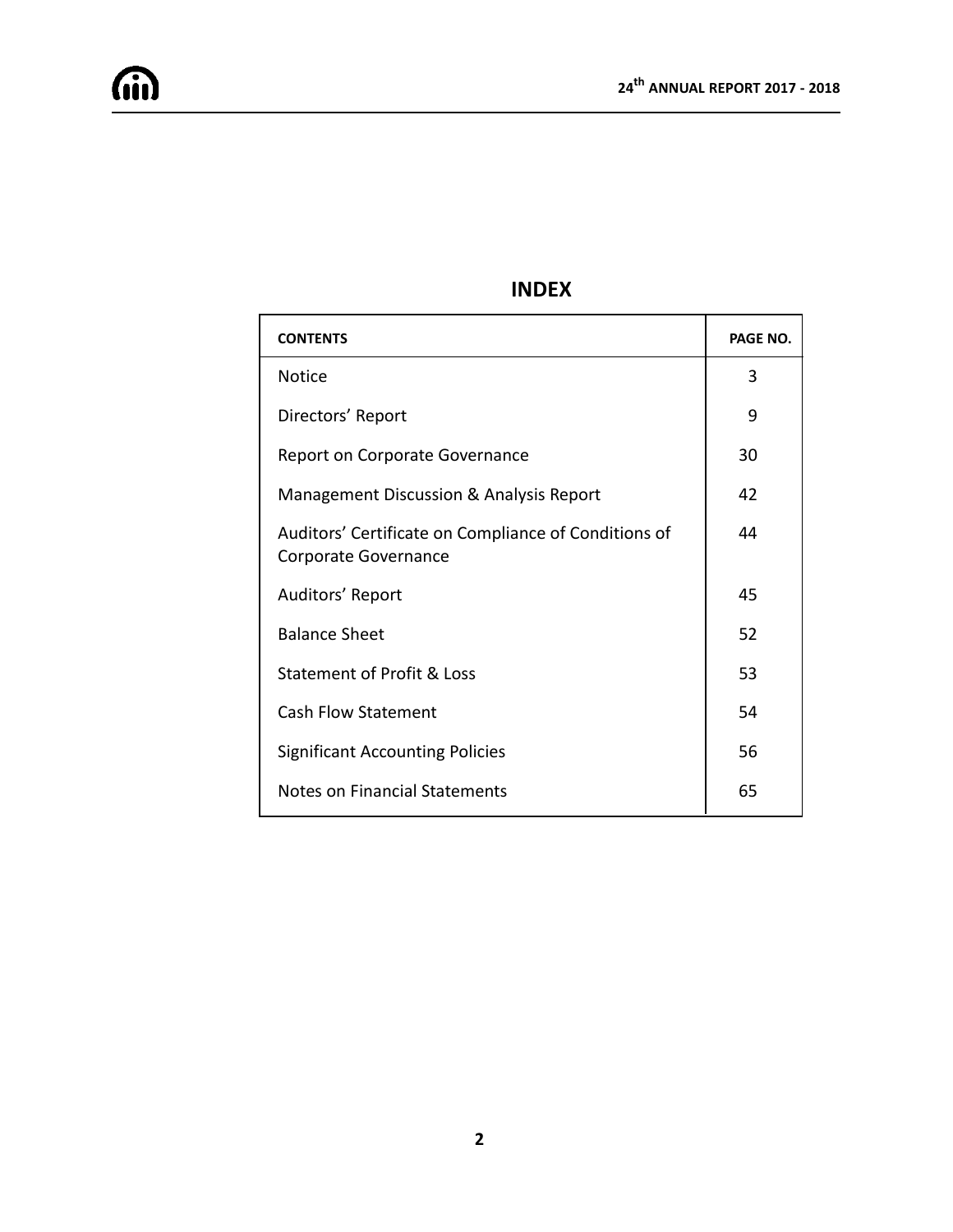## **NOTICE TO THE SHAREHOLDERS**

**NOTICE** is hereby given that **the Twenty Fourth Annual General Meeting** of the Members of **MARUTI INFRASTRUCTURE LIMITED (CIN - L65910GJ1994PLC023742)** will be held on **Saturday, 29th September, 2018** at **11:45 a.m.** at the Registered Office of the Company at 802, Surmount Building, Opp. Iscon Mega Mall, S.G. Highway, Ahmedabad - 380 015 to transact the following business**:**

#### **ORDINARY BUSINESS:**

- **1.** To consider and adopt the Audited Financial Statements of the Company for the financial year ended on 31<sup>st</sup> March, 2018, the Reports of the Board of Directors and Auditors thereon.
- **2.** To appoint a Director in place of Shri Nimesh D. Patel (DIN: 00185400) who retires by rotation and being eligible, offers himself for re-appointment.

**By Order of the Board** *For,* **MARUTI INFRASTRUCTURE LIMITED**

**Place: Ahmedabad NEHA PARMAR Date: 14thAugust, 2018 COMPANY SECRETARY**

#### **Registered Office:** 802, Surmount Building, Opp. Iscon Mega Mall, S. G. Highway, Ahmedabad – 380 015

#### **NOTES:**

- **1. A MEMBER ENTITLED TO ATTEND AND VOTE AT THE MEETING IS ALSO ENTITLED TO APPOINT PROXY TO ATTEND AND VOTE INSTEAD OF HIMSELF/ HERSELF AND SUCH PROXY NEED NOT BE A MEMBER OF THE COMPANY. THE INSTRUMENT APPOINTING THE PROXY SHOULD, HOWEVER, BE DEPOSITED AT THE REGISTERED OFFICE OF THE COMPANY NOT LATER THAN FORTY EIGHT (48) HOURS BEFORE THE COMMENCEMENT OF THE MEETING**.
- 2. Pursuant to the provisions of the Companies Act, 2013 and the underlying rules viz. Companies (Management and Administration Rules) 2014, a person can act as a proxy on behalf of not exceeding fifty (50) members and holding in aggregate not more than ten (10) percent of the total share capital of the Company.
- 3. Corporate Members intending to send their Authorized Representative(s) to attend the Meeting are required to submit a certified copy of the Board Resolution, pursuant to Section 113 of the Companies Act, 2013, authorizing their representative(s) to attend and vote on their behalf at the Meeting.
- 4. In case of joint holders attending the Meeting, only such joint holder who is higher in the order of names will be entitled to vote.
- 5. The requirement to place the matter relating to ratification of appointment of Auditors by Members at every Annual General Meeting has been omitted vide notification dated  $7<sup>th</sup>$  May, 2018 issued by the Ministry of Corporate Affairs, New Delhi. Accordingly, no resolution is proposed for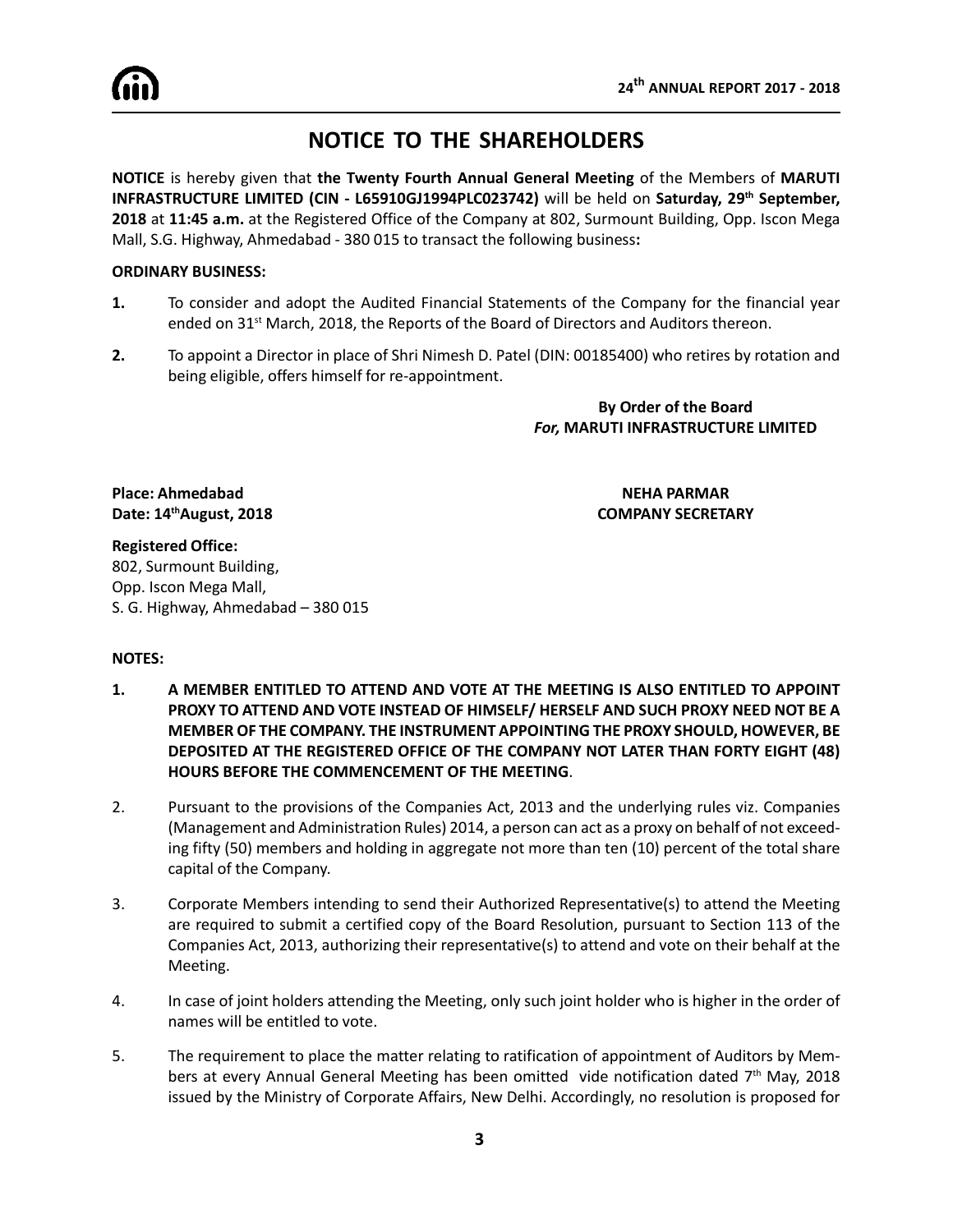ratification of appointment of Auditors M/s. Philip Fernandes & Co., Chartered Accountants, Ahmedabad (Firm Registration No. 128122W), who were appointed in the 23<sup>rd</sup> Annual General Meeting held on 29<sup>th</sup> September, 2017 for a period of five years.

- 6. Members are requested to affix their signature at the space provided on the attendance slip annexed to the proxy form and to hand over the slip at the entrance to the Meeting.
- 7. Members are requested to bring their attendance slip along with their copy of Annual Report to the Meeting.
- 8. Members holding shares in physical form are requested to notify change of address, bank mandates, if any, to the Registrar and Share Transfer Agent, M/s. Link Intime India Private Limited**,** 5th Floor, 506 to 508, Amarnath Business Centre-I, Beside Gala Business Centre, Nr. St. Xavier's College Corner, Off. C G Road, Navrangpura, Ahmedabad, Gujarat – 380 009 or to their respective depository participants if the shares are held in electronic form.
- 9. Members who hold shares in the physical form and wish to make/change nominations in respect of their shareholdings in the Company, as permitted under Section 72 of the Companies Act, 2013, may send "Form No. SH - 13" as prescribed under the Companies (Share Capital and Debentures) Rules 2014 to **M/s. Link Intime India Private Limited,** the Registrar and Share Transfer Agent of the Company, at 5th Floor, 506 to 508, Amarnath Business Centre-I, Beside Gala Business Centre, Nr. St. Xavier's College Corner, Off. C G Road, Navrangpura, Ahmedabad, Gujarat – 380 009.
- 10. Members desirous of getting any information about the accounts and / or operations of the Company are requested to write to the Company at least seven days before the date of the Meeting to enable the Company to keep the information ready at the Meeting.
- 11. Electronic copy of the Notice convening the 24<sup>th</sup> AGM of the Company, Annual Report along with attendance slip and Proxy Form are being sent to the members who have registered their email ids with the company/Depository Participant(s), RTA. For members who have not registered their email ids, physical copies of the aforementioned documents are being sent in the permitted mode. Also the copy of full Annual Report 2017-2018 is available on the Company's website viz. www.marutiinfra.in and also available on the website of the Stock Exchange at www.bseindia.com
- 12. Process and manner for members opting for voting through Electronic means:
	- **Fact The Company is pleased to offer e-voting facility for all its members to enable them to cast** their vote electronically in compliance with the provisions of Section 108 of the Companies Act, 2013 read with the Companies (Management and Administration) Rules, 2014 and Regulation 44 of the SEBI (Listing Obligations and Disclosure Requirements) Regulations, 2015. Accordingly, a member may exercise his/her vote by electronic means and the Company may pass any resolution by electronic voting system in accordance with the above provisions.
	- ß Members whose names are recorded in the Register of Members or in the Register of Beneficial Owners maintained by the Depositories as on the Cut-off date of Saturday, 22<sup>nd</sup> September, 2018, shall be entitled to avail the facility of remote e-voting as well as voting at the AGM. Any recipient of the Notice, who has no voting rights as on the Cut-off date, shall treat this Notice as intimation only.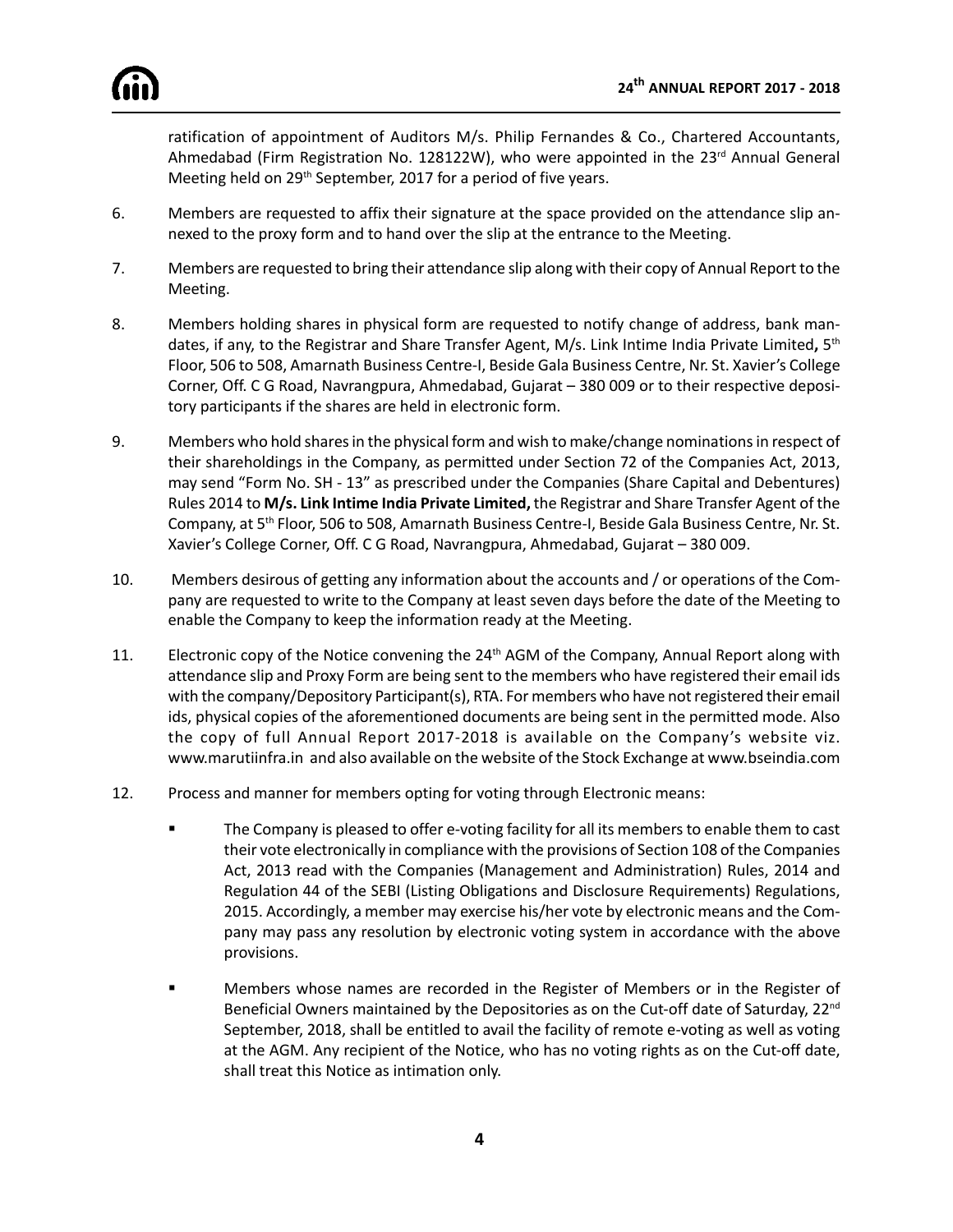

- **EXECT** A person who has acquired the shares and has become a member of the Company after the dispatch of the Notice of the AGM and prior to the Cut-off date i.e. Saturday, 22<sup>nd</sup> September, 2018, shall be entitled to exercise his/her vote either electronically i.e. remote e-voting or through the Poll Paper at the AGM by following the instructions for shareholders voting electronically as provided in this part.
- Once the vote on a resolution is cast by the member, he/she shall not be allowed to change it subsequently or cast the vote again.
- ß The facility for voting through Poll Paper would be made available at the AGM and the members attending the meeting who have not already cast their votes by remote e-voting shall be able to exercise their right at the meeting through Poll Paper. The members who have already cast their vote by remote e-voting prior to the meeting, may also attend the Meeting, but shall not be entitled to cast their vote again.
- ß The voting rights of the members shall be in proportion to their share in the paid up equity share capital of the Company as on the Cut-off date of Saturday, 22<sup>nd</sup> September, 2018.
- **Shri Bharat A. Prajapati, Proprietor of M/s. Bharat Prajapati & Co., Practising Company** Secretaries has been appointed as the Scrutinizer for conducting the remote e-voting process as well as the voting through Poll Paper at the AGM, in a fair and transparent manner.
- The instructions for shareholders voting electronically are as under:
	- (i) The voting period begins on Wednesday,  $26<sup>th</sup>$  September, 2018 at 9:00 a.m. and ends on Friday, 28<sup>th</sup> September, 2018 at 5:00 p.m. During this period shareholders' of the Company, holding shares either in physical form or in dematerialized form, as on the cut-off date Saturday, 22<sup>nd</sup> September, 2018, may cast their vote electronically. The e-voting module shall be disabled by CDSL for voting thereafter.
	- (ii) The shareholders should Log on to the e-voting website www.evotingindia.com
	- (iii) Click on "Shareholders" tab.
	- (iv) Now Enter your User ID
		- a. For CDSL: 16 digits beneficiary ID,
		- b. For NSDL: 8 Character DP ID followed by 8 Digits Client ID,
		- c. Members holding shares in Physical Form should enter Folio Number registered with the Company.
	- (v) Next enter the Image Verification as displayed and Click on Login.
	- (vi) If you are holding shares in demat form and had logged on to www.evotingindia.com and voted on an earlier voting of any company, then your existing password is to be used.
	- (vii) If you are a first time user follow the steps given below: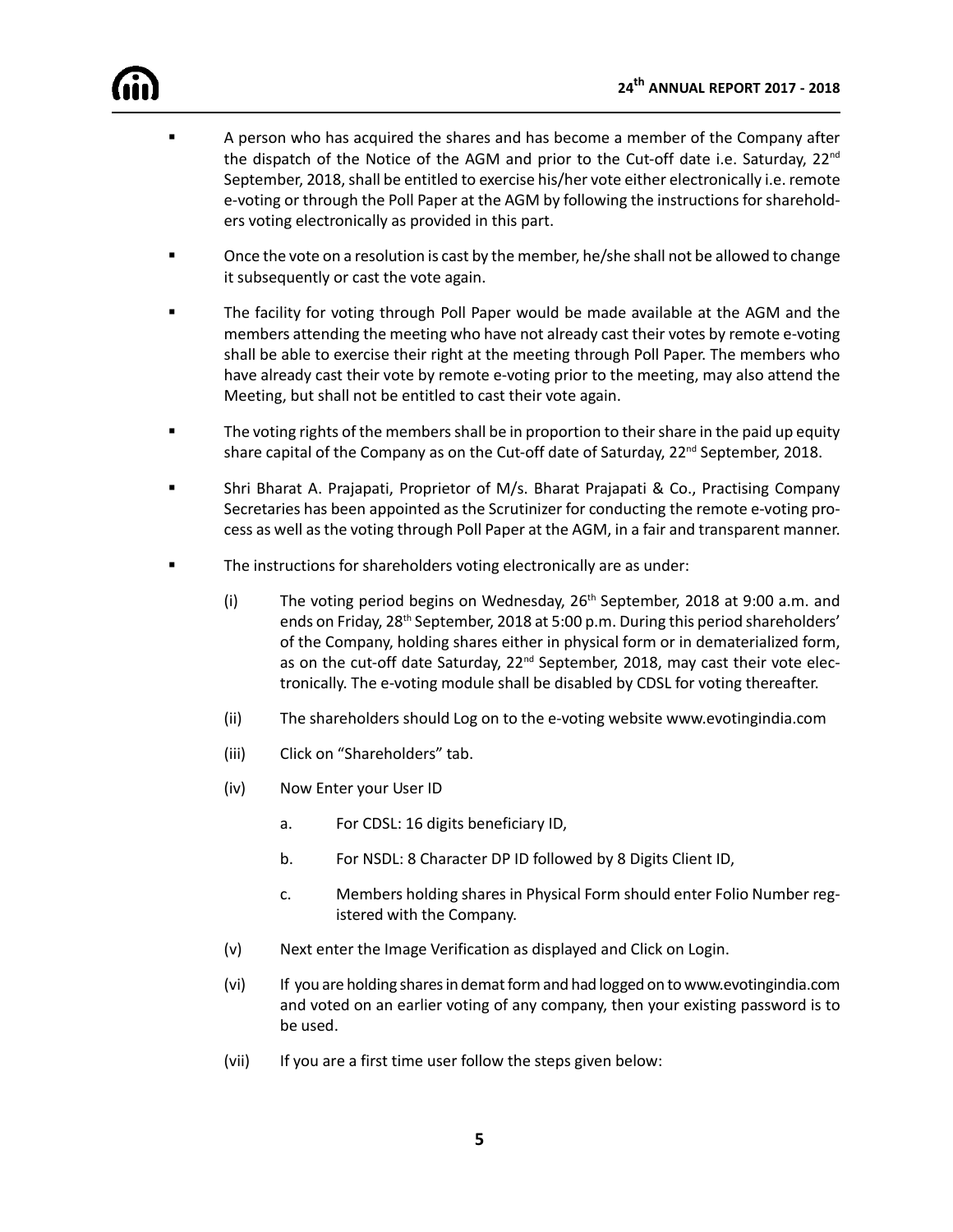|                               | For Members holding shares in Demat Form and Physical Form                                                                                                                                                             |  |  |  |  |  |
|-------------------------------|------------------------------------------------------------------------------------------------------------------------------------------------------------------------------------------------------------------------|--|--|--|--|--|
| <b>PAN</b>                    | Enter your 10 digit alpha-numeric PAN issued by Income Tax<br>Department (Applicable for both demat shareholders as well as physical<br>shareholders)                                                                  |  |  |  |  |  |
|                               | Members who have not updated their PAN with the Company/<br>٠<br>Depository Participant are requested to use the sequence number<br>which is printed on Postal Ballot / Attendance Slip indicated in the<br>PAN field. |  |  |  |  |  |
| Dividend Bank Details         | Enter the Dividend Bank Details or Date of Birth (in dd/mm/                                                                                                                                                            |  |  |  |  |  |
| <b>OR</b> Date of Birth (DOB) | yyyy format) as recorded in your demat account or in the<br>company records in order to login.                                                                                                                         |  |  |  |  |  |
|                               | If both the details are not recorded with the depository or company<br>please enter the member id / folio number in the Dividend Bank<br>details field as mentioned in instruction (iv).                               |  |  |  |  |  |

- (viii) After entering these details appropriately, click on "SUBMIT" tab.
- (ix) Members holding shares in physical form will then directly reach the Company selection screen. However, members holding shares in demat form will now reach 'Password Creation' menu wherein they are required to mandatorily enter their login password in the new password field. Kindly note that this password is to be also used by the demat holders for voting for resolutions of any other company on which they are eligible to vote, provided that company opts for e-voting through CDSL platform. It is strongly recommended not to share your password with any other person and take utmost care to keep your password confidential.
- (x) For Members holding shares in physical form, the details can be used only for evoting on the resolutions contained in this Notice.
- (xi) Click on the EVSN for the relevant <MARUTI INFRASTRUCTURE LIMITED> on which you choose to vote.
- (xii) On the voting page, you will see "RESOLUTION DESCRIPTION" and against the same the option "YES/NO" for voting. Select the option YES or NO as desired. The option YES Implies that you assent to the Resolution and option NO implies that you descent to the Resolution.
- (xiii) Click on the "RESOLUTIONS FILE LINK" if you wish to view the entire Resolution details.
- (xiv) After selecting the resolution you have decided to vote on, click on "SUBMIT". A confirmation box will be displayed. If you wish to confirm your vote, click on "OK", else to change your vote, click on "CANCEL" and accordingly modify your vote.
- (xv) Once you "CONFIRM" your vote on the resolution, you will not be allowed to modify your vote.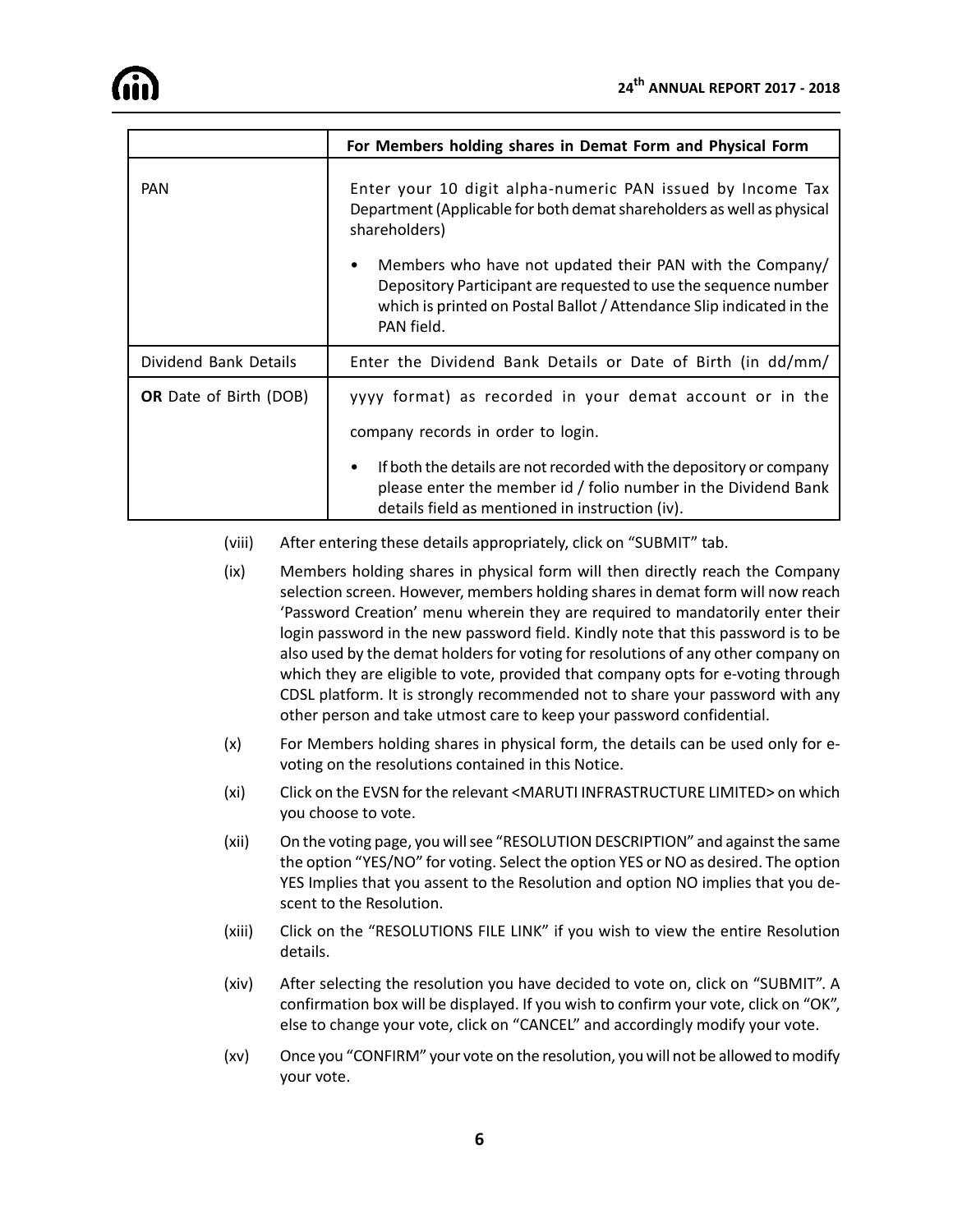- (xvi) You can also take a print of the votes cast by clicking on "Click here to print" option on the Voting page.
- (xvii) If a demat account holder has forgotten the login password then Enter the User ID and the image verification code and click on Forgot Password & enter the details as prompted by the system.
- (xviii) Shareholders can also use Mobile app "m Voting" for e voting . m Voting app is available on Apple , Android and Windows based Mobile. Shareholders may log in to m - Voting using their e voting credentials to vote for the company resolution(s).
- (xix) Note for Non Individual Shareholders and Custodians
	- ß Non-Individual shareholders (i.e. other than Individuals, HUF, NRI etc.) and Custodian are required to log on to www.evotingindia.com and register themselves as Corporate.
	- **Example A** scanned copy of the Registration Form bearing the stamp and sign of the entity should be emailed to helpdesk.evoting@cdslindia.com.
	- ß After receiving the login details a Compliance User should be created using the admin login and password. The Compliance User would be able to link the account(s) for which they wish to vote on.
	- **Fack** The list of accounts linked in the login should be mailed to helpdesk.evoting@cdslindia.com and on approval of the accounts they would be able to cast their vote.
	- ß A scanned copy of the Board Resolution and Power of Attorney (POA) which they have issued in favour of the Custodian, if any, should be uploaded in PDF format in the system for the scrutinizer to verify the same.
- (xx) In case you have any queries or issues regarding e-voting, you may refer the Frequently Asked Questions ("FAQs") and e-voting manual available at www.evotingindia.com, under help section or write an email to helpdesk.evoting@cdslindia.com.

In case of any grievances connected with facility for voting by electronic means, please contact:

Name of Official: Mr. Rakesh Dalvi

| Designation | $\sim 1000$       | Manager                                                                                                            |
|-------------|-------------------|--------------------------------------------------------------------------------------------------------------------|
| Address     | $\mathcal{L}$     | 25th Floor, A Wing, Marathon Futurex, Mafatlal Mills Compound, NM Joshi<br>Marg, Lower Parel (E), Mumbai - 400 013 |
| E Mail ID   | <b>Contractor</b> | helpdesk.evoting@cdslindia.com                                                                                     |
| Phone No.   |                   | 1800225533                                                                                                         |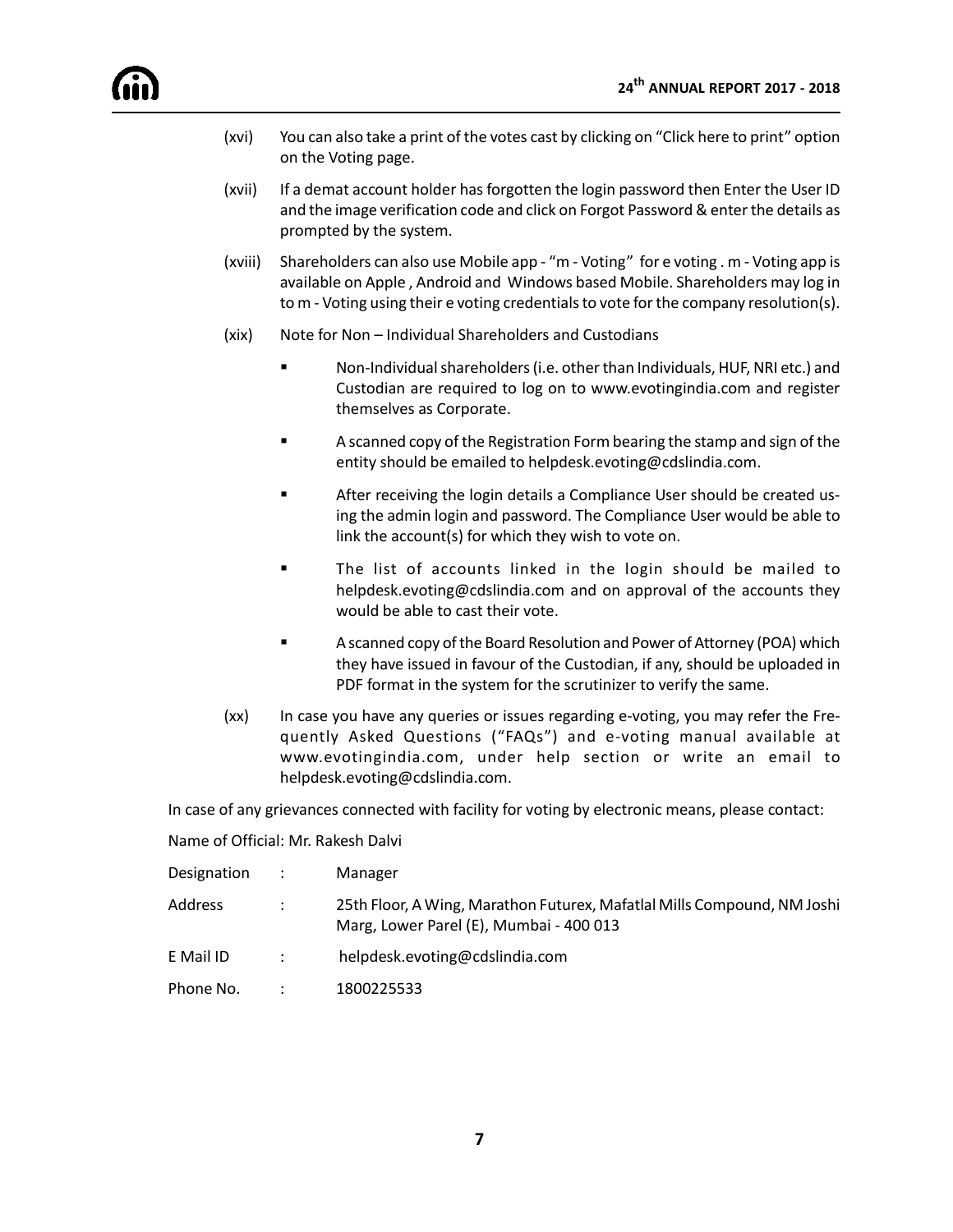

13. INFORMATION PURSUANT TO REGULATION 36(3) OF THE SEBI (LISTING OBLIGATIONS AND DISCLO-SURE REQUIREMENTS) REGULATIONS, 2015 AND SECRETARIAL STANDARD-2 WITH RESPECT TO THE APPOINTMENT / RE-APPOINTMENT OF DIRECTOR(S):

| <b>Name of Director</b>                                                                                  | <b>Shri Nimesh D. Patel</b><br>(DIN: 00185400)                                                                                                                                                                                                   |
|----------------------------------------------------------------------------------------------------------|--------------------------------------------------------------------------------------------------------------------------------------------------------------------------------------------------------------------------------------------------|
| Date of Birth (Age)                                                                                      | $1^{st}$ June, 1969 (49 Years)                                                                                                                                                                                                                   |
| Date of First Appointment on the Board                                                                   | 2 <sup>nd</sup> December, 1994                                                                                                                                                                                                                   |
| <b>Qualifications</b>                                                                                    | Diploma in Civil Engineering                                                                                                                                                                                                                     |
| <b>Experience and expertise in specific</b><br>functional area                                           | Shri Nimesh D. Patel is Chairman & Managing Director<br>of the Company and he is looking Company's overall<br>business. He is Civil engineer and having wide<br>experience in the field of building construction and<br>infrastructure projects. |
| Terms & Conditions of appointment/re-<br>appointment                                                     | He retires by rotation at 24th Annual General Meeting<br>and being eligible offers himself for re-appointment                                                                                                                                    |
| No. of Board Meetings held during<br>financial year 2017-18                                              | 8/8                                                                                                                                                                                                                                              |
| Directorships held in other public<br>companies (excluding foreign companies<br>and Section 8 companies) | One                                                                                                                                                                                                                                              |
| Memberships / Chairmanships of<br>committees of other public companies                                   | <b>NIL</b>                                                                                                                                                                                                                                       |
| No. of Equity Shares held in the<br>Company                                                              | 43,15,100                                                                                                                                                                                                                                        |
| Inter-se relationship with other<br><b>Directors and Key Managerial Personnel</b>                        | Shri Nimesh D. Patel and Smt. Hiteshi N. Patel are Spouse.                                                                                                                                                                                       |
| Remuneration last drawn by the<br><b>Director</b>                                                        | For the fianancial year ended<br>on 31 <sup>st</sup> March, 2018 - Rs. 9,00,000/-                                                                                                                                                                |

#### **By Order of the Board** *For,* **MARUTI INFRASTRUCTURE LIMITED**

**Place: Ahmedabad NEHA PARMAR Date: 14thAugust, 2018 COMPANY SECRETARY**

**Registered Office:** 802, Surmount Building, Opp. Iscon Mega Mall, S. G. Highway, Ahmedabad – 380 015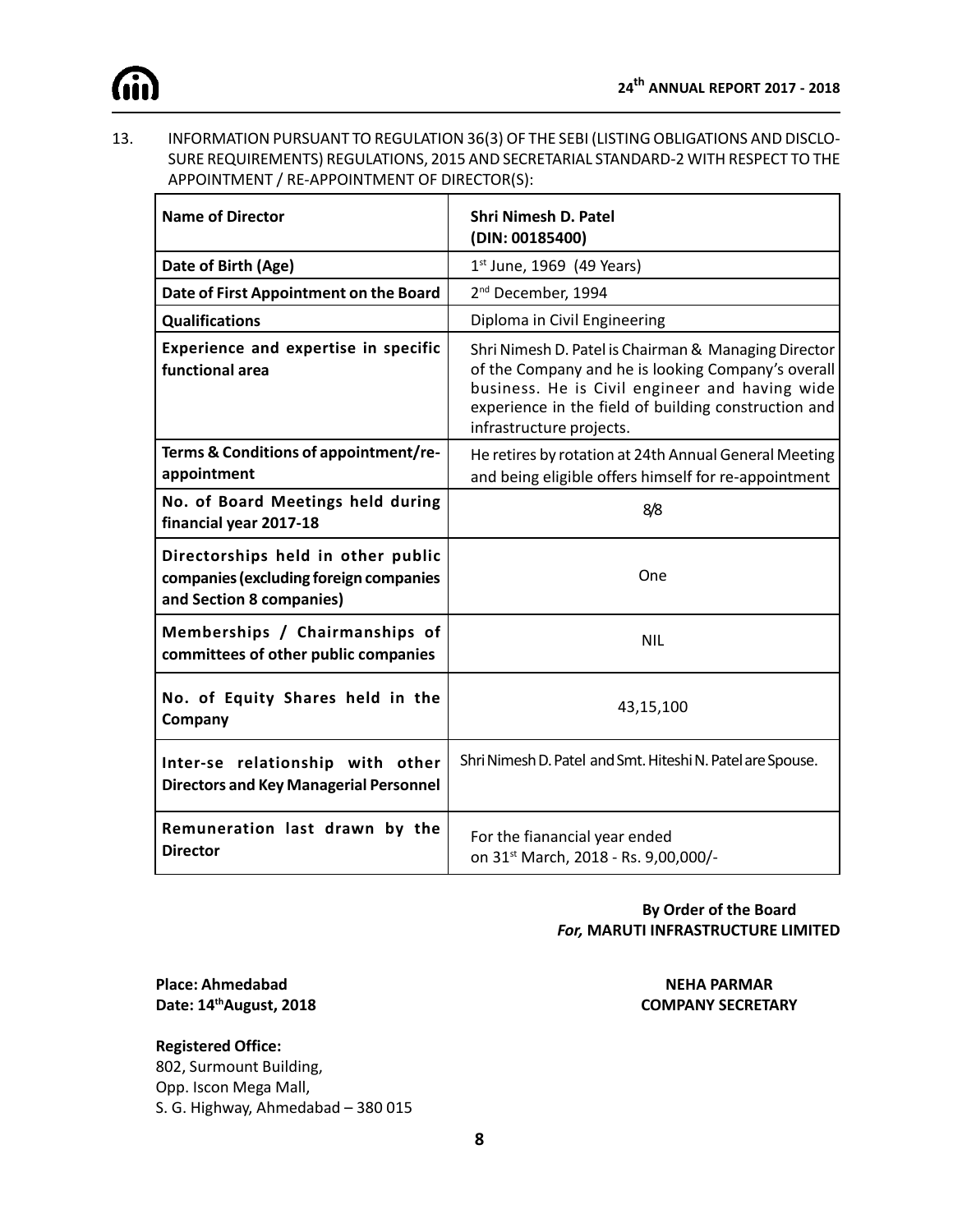(Rs. in Lakhs)



## **DIRECTORS' REPORT**

**To, The Members,** Maruti Infrastructure Limited Ahmedabad

Your Directors have pleasure in presenting the 24<sup>th</sup> Annual Report of your Company for the financial year ended on 31<sup>st</sup> March, 2018.

#### **FINANCIAL RESULTS:**

The financial statements of the Company have been prepared in accordance with the Indian Accounting Standards (Ind AS) notified under section 133 of the Companies Act, 2013, read with Rule 7 of the (Companies Accounts) Rules, 2014. The financial statements for the Financial Year ended on 31<sup>st</sup> March, 2018 are the Company's first Ind AS compliant annual financial statements with comparative figures for the year ended on 31<sup>st</sup> March, 2017 also under Ind AS. The date of transition is April 1, 2016. The disclosure and effects of first time adoption of Ind AS are detailed in point no. 2 of the significant accounting policies.

The financial Statements for the year 2017-18 are the Company's First Ind AS compliant annual financial statement as such the figures of the previous year have been rearranged, regrouped, reclassified and recasted wherever necessary in conformity with Ind AS to correspond with the current year classification / disclosure and may not be comparable with the figures reported earlier.

The Financial performance of the Company for the year ended on  $31<sup>st</sup>$  March, 2018 is summerised below:

| <b>PARTICULARS</b>           | <b>Current Year</b><br>2017-18 | <b>Previous Year</b><br>2016-17 |
|------------------------------|--------------------------------|---------------------------------|
| Total Revenue                | 2232.99                        | 1,363.56                        |
| <b>Total Expenses</b>        | 2152.62                        | 1,323.44                        |
| Profit / (Loss) before Tax   | 80.37                          | 40.12                           |
| Less: tax expenses           | 23.53                          | 15.58                           |
| Profit / (Loss) for the Year | 56.84                          | 24.54                           |

#### **STATE THE COMPANY'S AFFAIRS AND OPERATIONS:**

The Company is engaged in infrastructure Business. The Company is recognized by Gujarat Institute of Housing and Estate Developers (GIHED), Builder Association of India (BAI), Ahmedabad Urban Development Authorities (AUDA) and has affiliated with Professional Institutes such as the Gujarat Institute of Civil Engineers and Architects (GICEA), Indian Plumbing Association (IPA), Gujarat Contractor Association (GCA).

The Company is registered as approved Contractors in "AA" Class in R&B Division for the whole of Gujarat State.

During the year ended on 31<sup>st</sup> March, 2018, the total revenue of the Company was Rs. 2232.99 Lakhs compared to Rs. 1,363.56 Lakhs of previous financial year and the net profit for the current year was Rs. 56.84 Lakhs compared to Rs. 24.54 Lakhs of the previous year.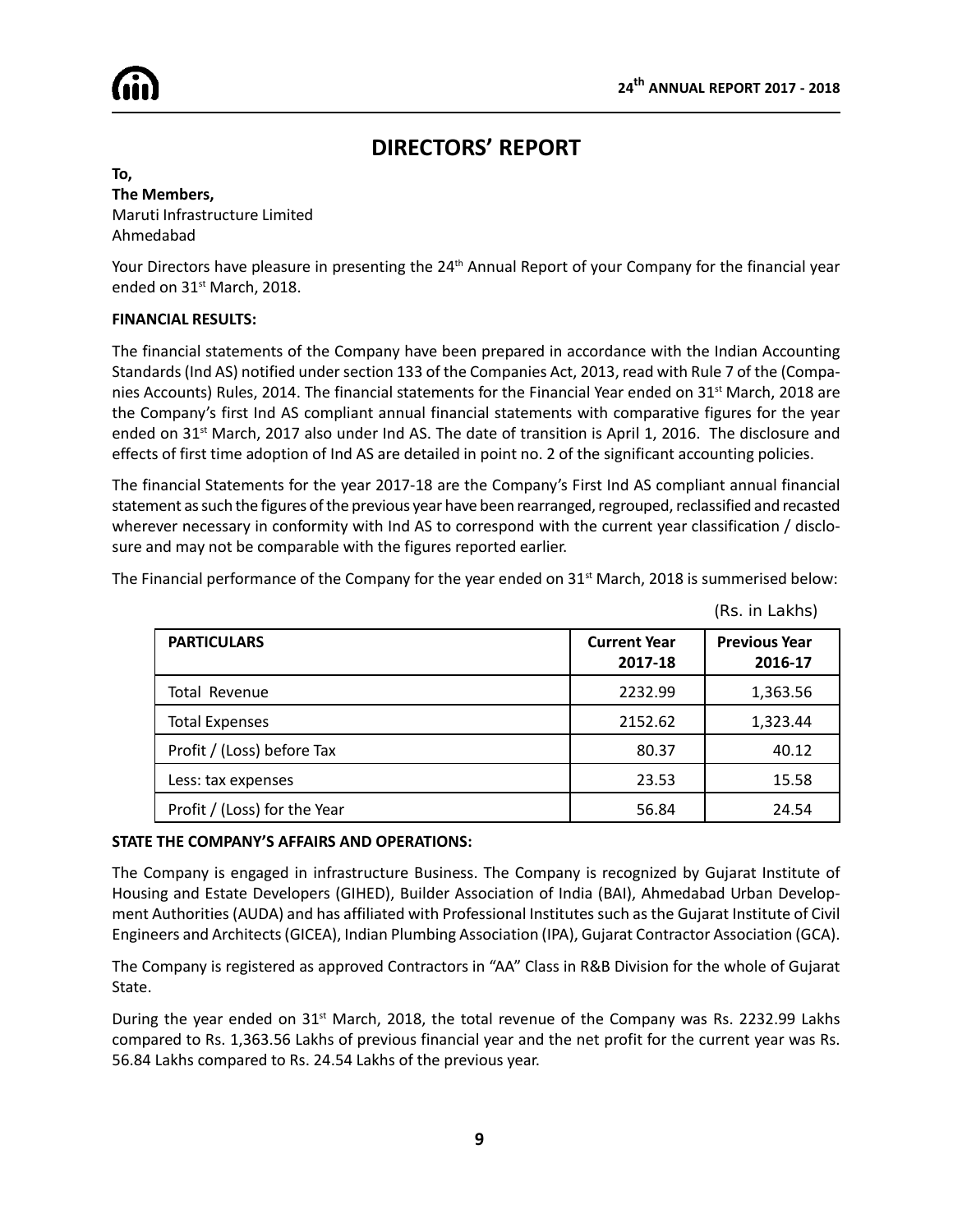#### **CHANGE IN NATURE OF BUSINESS:**

During the year under Report, there was no change in the nature of business of the Company.

#### **TRANSFER TO RESERVES:**

The Board of Directors do not propose to carry any amount to reserves.

#### **DIVIDEND:**

In order to conserve the financial resources, the Board of Directors of the Company do not recommended any dividend for the financial year 2017-18.

#### **FIXED DEPOSIT:**

The Company neither has accepted nor invited any deposit from the public, within the meaning of section 73 of the Companies, Act, 2013 and the Rules made thereunder.

#### **SHARE CAPITAL:**

The paid-up equity share capital of the Company as on  $31<sup>st</sup>$  March, 2018 was Rs.1250.00 Lakhs. During the year under review, the Company has not issued shares with differential voting rights nor granted stock options nor sweat equity.

#### **MATERIAL CHANGES AND COMMITMENTS AFFECTING THE FINANICAL POSITION AFTER THE END OF FI-NANCIAL YEAR:**

There are no any material changes and commitments occurred after the end of the financial year, which is affecting the financial position of the Company.

#### **THE NAME OF COMPANIES WHICH HAVE BECOME OR CEASED TO BE ITS SUBSIDIARIES, JOINT VENTURES OR ASSOCIATE COMPANIES DURING THE YEAR:**

There are no holding, subsidiaries, joint ventures or associate company of the Company. During the financial year ended on 31<sup>st</sup> March, 2018, none of the companies have become or ceased to be the subsidiaries, joint ventures or associate companies of the Company. The performance and financial position of subsidiaries, associates and joint ventures as per rule 8(1) of the Companies (Accounts) Rules, 2014 is not applicable.

#### **ANNUAL RETURN:**

The extract of Annual Return as prescribed under Section 92(3) of the Companies Act, 2013 read with Rule 12 of the Companies (Management and Administration) Rules, 2014, is set out in an annexure as 'Annexure **-** I' to this report and same is also available on the webside of the Company at www.marutiinfra.in.

#### **DIRECTORS AND KEY MANAGERIAL PERSONNEL:**

As on 31<sup>st</sup> March, 2018, the Board was consisting of Shri Nimesh D. Patel, (Chairman & Managing Director), Smt. Hiteshi N. Patel (Non-Executive {Woman} Director), Shri Chetan A. Patel (Independent Director), Shri Niketan R. Shah, (Independent Director) and Shri Nishit P. Patel (Independent Director).

In accordance with the provisions of the Companies Act, 2013 and the Articles of Association of the Company, Shri Nimesh D. Patel (DIN: 00185400), Director of the Company, retires by rotation at the forthcoming Annual General Meeting and is eligible for offers himself for re-appointment.

At the 23<sup>rd</sup> Annual General Meeting held on 29<sup>th</sup> September, 2017, the members of the Company approved the re-appointment of Shri Nimesh D. Patel (DIN: 00185400) as Managing Director designated as Chairman and Managing Director of the Company for the period of three years with effect from 1<sup>st</sup> August, 2017 and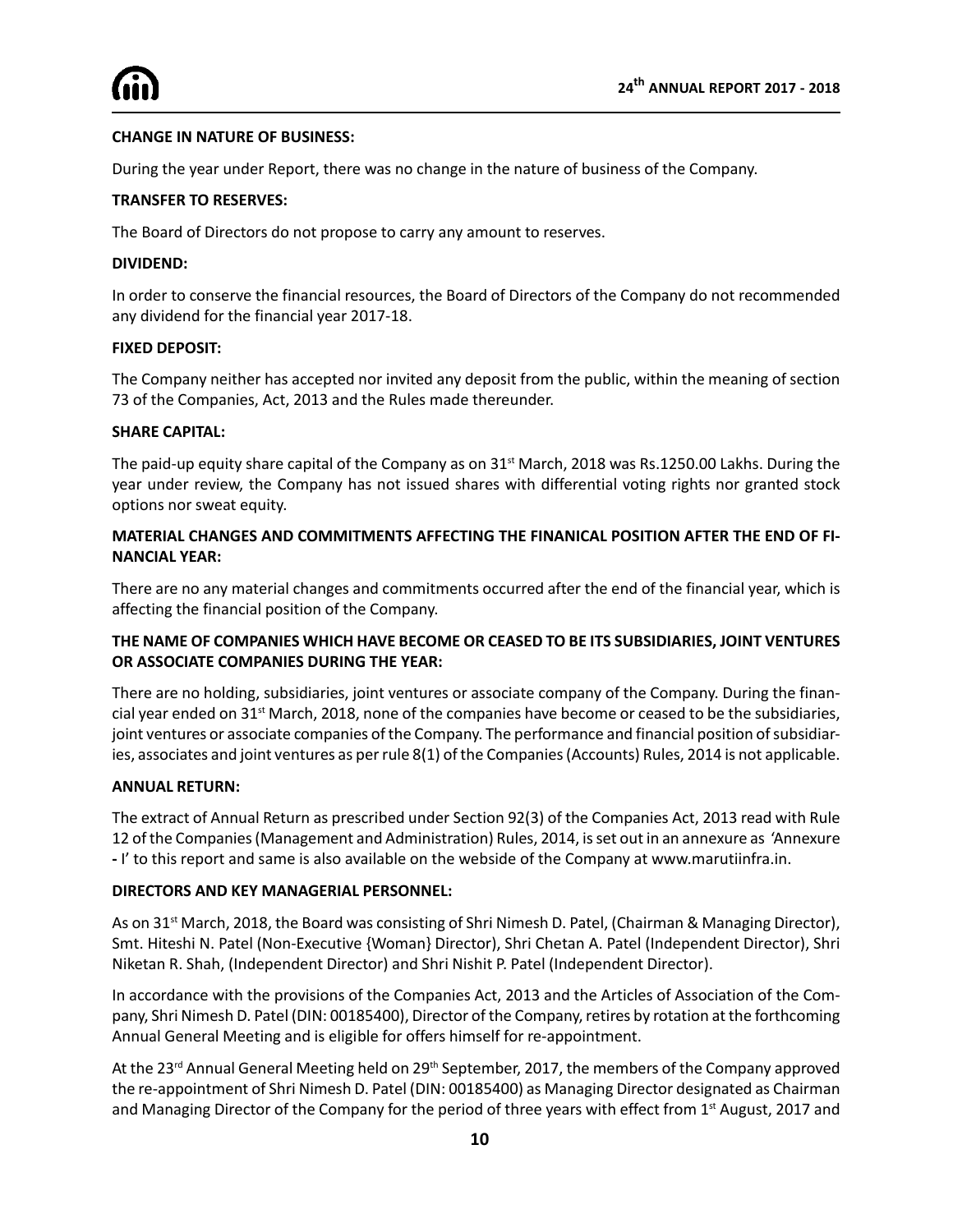concluding on  $31<sup>st</sup>$  July, 2020.

Except above, there was no change in the Key Managerial Personnel during the year.

The Company has received declaration of Independence as stipulated under section 149(7) of the Companies Act, 2013 and Regulation 16(b) of the Listing Regulations from all Independent Directors confirming that they meet the criteria of independence and not disqualified from continuing as an Independent Director.

#### **ANNUAL PERFORMANCE EVALUATION:**

In terms of the provisions of Section 134(3)(p) the Companies Act, 2013 read with Rule 8(4) of the Companies (Accounts) Rules, 2014 and the SEBI (Listing Obligations and Disclosure Requirements) Regulations, 2015, the Board of Directors have carried out the annual performance evaluation of itself, the Directors individually as well as the evaluation of its committees. The manner in which the evaluation was carried out, is provided in the Corporate Governance Report, which is part of this Annual Report.

#### **REMUNERATION POLICY FOR DIRECTORS, KMPS AND OTHER EMPLOYEES:**

The Company has framed remuneration policy for Directors, KMPs and other employee pursuant to the provisions of Section 178(3) of the Companies Act, 2013 and the SEBI (Listing Obligations and Disclosure Requirements) Regulations, 2015 is set out in an annexure as 'Annexure - II' to this report.

#### **MEETINGS OF BOARD:**

During the financial year 2017-18, 8 (Eight) Board Meetings were convened and held. The details of which are given in the Corporate Governance Report. The intervening gap between the Meetings was within the period prescribed under the Companies Act, 2013.

#### **DIRECTORS' RESPONSIBILITY STATEMENT:**

Pursuant to Section 134 of the Companies Act, 2013, the Board of Directors of the Company hereby state and confirm that:

- (a) in the preparation of the annual accounts for the year ended  $31<sup>st</sup>$  March, 2018, the applicable accounting standards have been followed along with proper explanation relating to material departures, if any;
- (b) the Directors had selected such accounting policies and applied them consistently and made judgments and estimates that are reasonable and prudent so as to give a true and fair view of the state of affairs of the company at 31<sup>st</sup> March, 2018 and of the profit and loss of the company for the year ended  $31<sup>st</sup>$  March, 2018;
- (c) the Directors had taken proper and sufficient care for the maintenance of adequate accounting records in accordance with the provisions of the Companies Act, 2013 for safeguarding the assets of the company and for preventing and detecting fraud and other irregularities;
- (d) the Directors had prepared the annual accounts on a going concern basis;
- (e) the Directors had laid down internal financial controls to be followed by the Company and that such internal financial controls are adequate and were operating effectively; and
- (f) the Directors had devised proper systems to ensure compliance with the provisions of the applicable laws and that such systems were adequate and operating effectively.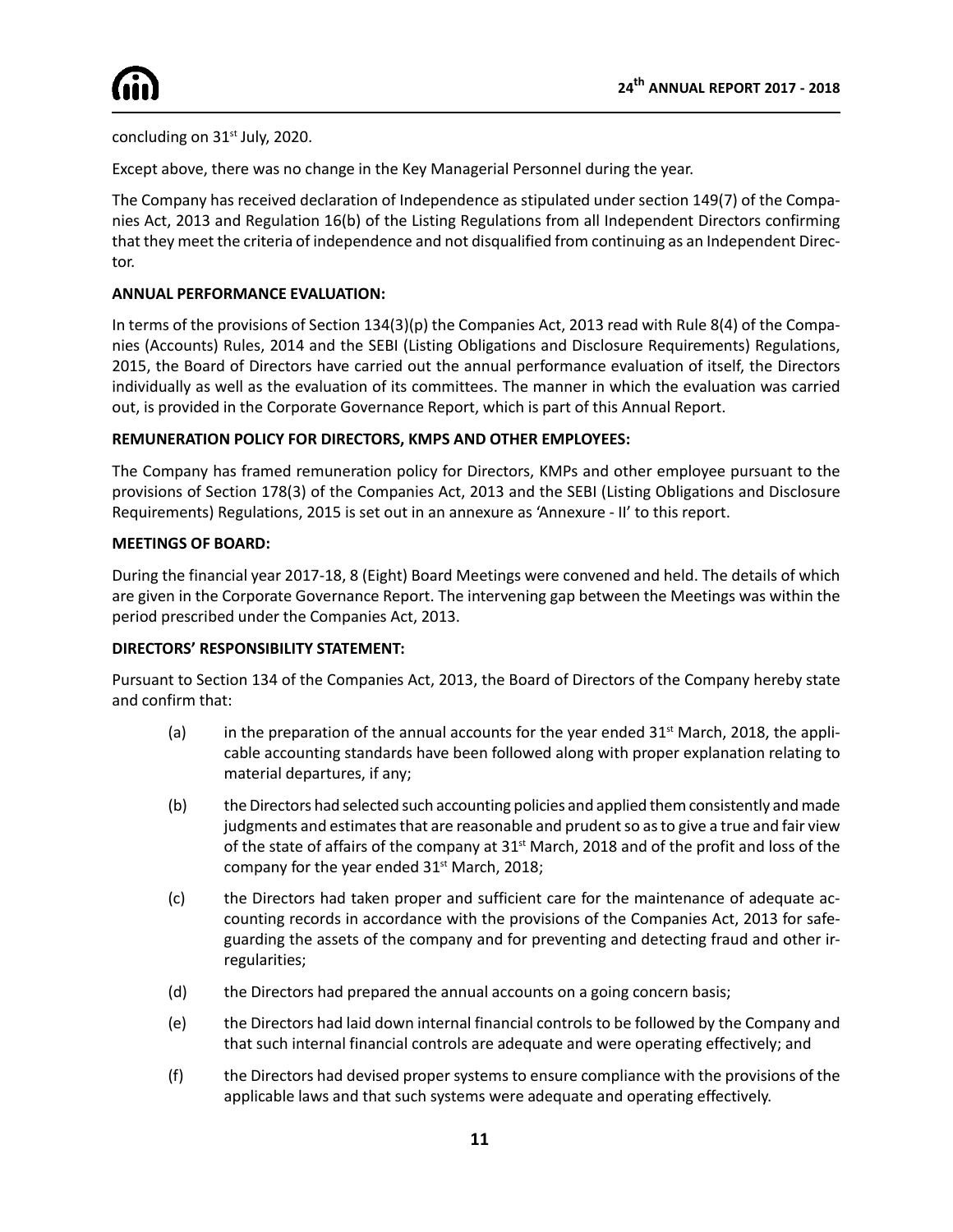#### **AUDITORS AND AUDIT:**

#### ÿ **AUDITORS:**

M/s. Philip Fernandes & Co., Chartered Accountants, Ahmedabad (Firm Registration No. 128122W), was appointed as Statutory Auditors of the Company at the 23<sup>rd</sup> Annual General Meeting held on 29<sup>th</sup> September, 2017 for a period of five years from the conclusion of the 23<sup>rd</sup> Annual General Meeting till the conclusion of 28<sup>th</sup> Annual General Meeting, subject to ratification of the appointment by the Members at every subsequent Annual General Meeting.

Pursuant to the Notification issued by the Ministry of Corporate Affairs on 7<sup>th</sup> May, 2018, amending section 139 of the Companies Act, 2013, the mandatory requirement for ratification of appointment of Auditors by the Members at every AGM has been omitted and hence your Company has not proposed ratification of appointment of M/s. Philip Fernandes & Co., Chartered Accountants, at the forthcoming AGM.

The Auditors' Report is unmodified i.e. it does not contain any qualification, reservation or adverse remark or disclaimer. The Notes on financial statements are self explanatory, if any, and needs no further explanation.

The Auditors has not reported any frauds under sub-section (12) of Section 143 of the Companies Act, 2013.

#### ÿ **COST AUDITOR:**

The requirement for maintenance of cost records as specified by the Central Government under sub-section (1) of section 148 of the Companies Act, 2013, is not applicable to the Company.

#### ÿ **SECRETARIAL AUDITORS:**

Pursuant to the provisions of section 204 of the Companies Act, 2013 read with Rule 9 of the Companies (Appointment and Remuneration personnel) Rules, 2014, the Board of Directors of the Company appointed M/s. Bharat Prajapati & Co., Practicing Company Secretaries, Ahmedabad as the Secretarial Auditor to conduct the Secretarial Audit of the Company for financial year 2017-18.

The Report of the Secretarial Audit Report is set out in an annexure as 'Annexure - III' to this report.

In connection, with the auditors' observation in the Secretarial Audit Report, the explanation / clarifications of the Board of Directors are as under:

- (i) With regard to the appointment of Internal Auditor, it is clarified that the Company is in process to appoint an Internal Auditor.
- (ii) With regard to the appointment of Chief Financial Officer and Company secretary, it is clarified that the Company has appointed Chief Financial Officer and Company Secretary with effect from  $1<sup>st</sup>$  July, 2018.

#### **PARTICULARS OF EMPLOYEES:**

The particulars of employees in accordance with the provisions of Section 197 (12) of the Companies Act, 2013, read with Rule 5(1) of the Companies (Appointment and Remuneration of Managerial Personnel) Rules, 2014, is set out in an 'Annexed - IV' to this report.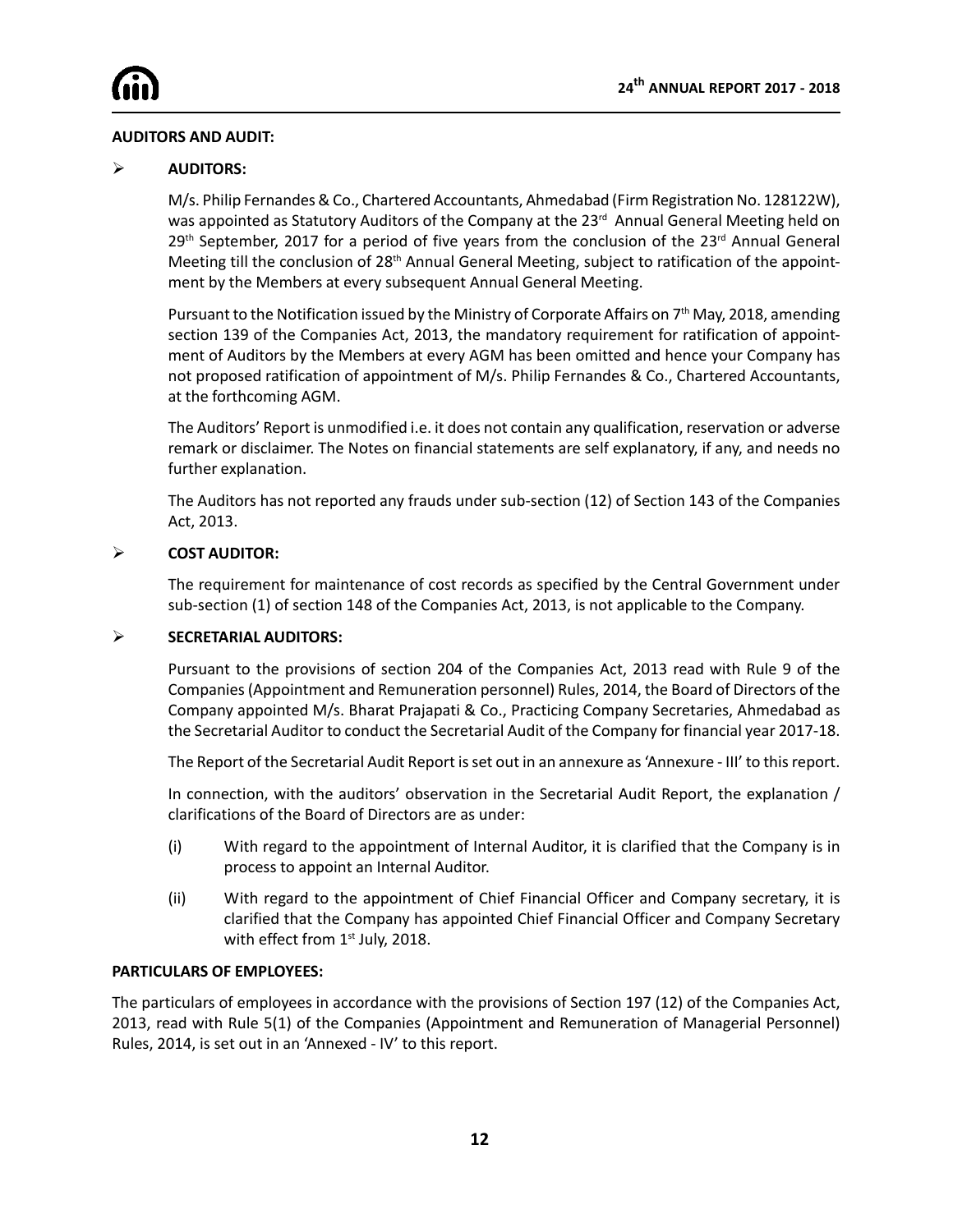#### **PARTICULARS OF LOANS, GUARANTEES OR INVESTMENTS UNDER SECTION 186 OF THE COMPANIES ACT, 2013**:

Details of Loan, Guarantee and Investments, if any, covered under the provisions of Section 186 of the Companies Act, 2013 are given in the notes to the Financial Statements.

#### **PARTICULARS OF CONTRACTS OR ARRANGEMENTS WITH RELATED PARTIES REFERRED TO IN SUB-SEC-TION (1) OF SECTION 188 OF THE COMPANIES ACT, 2013:**

During the year, the transactions entered by the company with Related Parties were in the ordinary course of business and at arm's length basis. The details of contracts or arrangements with related parties for the financial year ended on 31<sup>st</sup> March, 2018 is given in Note No. 28 of the financial statements of the Company. The Audit Committee approved such transactions.

During the Financial Year 2017-18, the Company did not have any material pecuniary relationship or transactions with Non-Executive Directors. In the preparation of financial statements, the Company has followed the Accounting Standards. The significant accounting policies which are applied have been set out in the Notes to Financial Statements. There are no materially significant related party transactions having potential conflict with the interest of the Company at large.

#### **MATERIAL ORDERS PASSED BY THE REGULATORS OR COURTS OR TRIBUNALS AND INTERNAL FINANCIAL CONTROLS:**

During the financial year ended on 31<sup>st</sup> March, 2018, there were no significant material orders passed by the regulators or courts or tribunals impacting the going concern status and company's operations in future and its future operations.

#### **CONSERVATION OF ENERGY, TECHNOLOGY ABSORPTION AND FOREIGN EXCHANGE EARNINGS & OUTGO:**

#### **1. Conservation of Energy:**

- i) The steps taken or impact on conservation of energy: The operations of your company are not energy intensive. However, adequate measure have been initiated for conservation of energy.
- ii) The steps taken by the company for utilising alternate sources of energy: Through the operations of the Company are not energy intensive, the Company shall explore alternative source if energy, as and when the necessity arises.
- iii) The capital investment on energy conservation equipments: Nil

#### **2. Technology Absorption:**

- i) The efforts made towards technology absorption The minimum technology requirement for the business has been absorbed
- ii) The benefits derived like product improvement, cost reduction, product development or import substitution – Not Applicable
- iii) In case of imported technology (imported during the last three years reckoned from the beginning of the financial year)- Not Applicable
	- (a) the details of technology imported;
	- (b) the year of import;
	- (c) whether the technology been fully absorbed;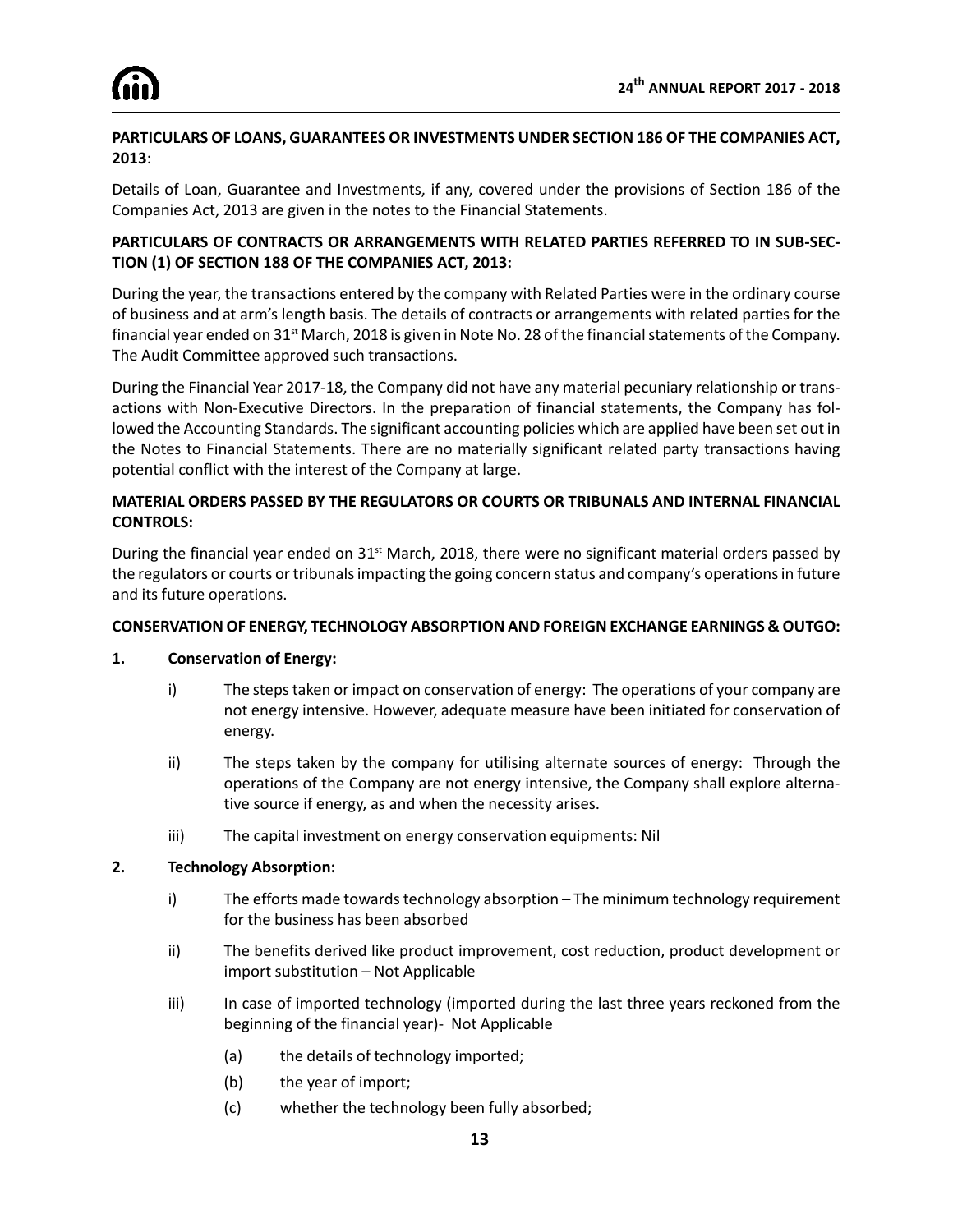

- (d) if not fully absorbed, areas where absorption has not taken place, and the reasons thereof; and
- iv) The expenditure incurred on Research and Development Not Applicable

#### **3. Foreign Exchange Earning and Outgo: NIL**

#### **CORPORATE GOVERNANCE:**

In compliance with provisions of the SEBI (Listing Obligations and Disclosure Requirements) Regulations, 2015, a separate report on Corporate Governance along with a certificate from a the Auditors of the Company regarding compliance of conditions of corporate governance, forming a part of this report.

#### **MANAGEMENT DISCUSSION AND ANALYSIS REPORT:**

Pursuant to Regulation 34(2)(e) of the SEBI (Listing Obligations and Disclosure Requirements) Regulations, 2015, Management Discussion and Analysis Report is annexed after the Directors' Report and forming a part of this report.

#### **CORPORATE SOCIAL RESPONSIBILITY(CSR) COMMITTEE:**

The provisions relating to establish a Corporate Social Responsibility Committee and Corporate Social Responsibility activities are not applicable to the Company. However, as a good governance practice, the Company has constituted the Corporate Social Responsibility (CSR) Committee. Details of the role and composition of the Committee are provided in Corporate Governance Section of the Annual Report.

#### **WHISTLE BLOWER POLICY / VIGIL MECHANISM:**

The Company is committed to highest standards of ethical, moral and legal business conduct. Accordingly, the Board of Directors has formulated Whistle Blower Policy/Vigil Mechanism Policy in compliance with the provision of Section 177(10) of the Companies Act, 2013 and Regulation 22 of the SEBI (Listing Obligations and Disclosure Requirements) Regulations, 2015. The policy provides for a framework and process whereby concerns can be raised by its employees against any kind of discrimination, harassment, victimization or any other unfair practice being adopted against them. The Policy of vigil Mechanism of the Company is available on the website of the Company at www.marutiinfra.in.

#### **BOARD COMMITTEES:**

The Board of Directors of your Company have already constituted various Committees in compliance with provisions of the Companies Act, 2013 and / or the SEBI (Listing Obligations and Disclosure Requirements) 2015 viz. Audit Committee, Nomination and Remuneration Committee and Stakeholders Relationship Committee. Corporate Social Responsibility (CSR) Committee.

All decisions pertaining to the constitution of Committees, appointment of members and fixing of terms of reference / role of the Committee are taken by the Board of Directors.

Details of the role and composition of these Committees, including the number of meetings held during the financial year and attendance at meetings, are provided in Corporate Governance Section of the Annual Report.

#### **INDEPENDENT DIRECTORS MEETING:**

During the year under review, the Independent Directors of the Company met on 28<sup>th</sup> August, 2017, inter alia to discuss: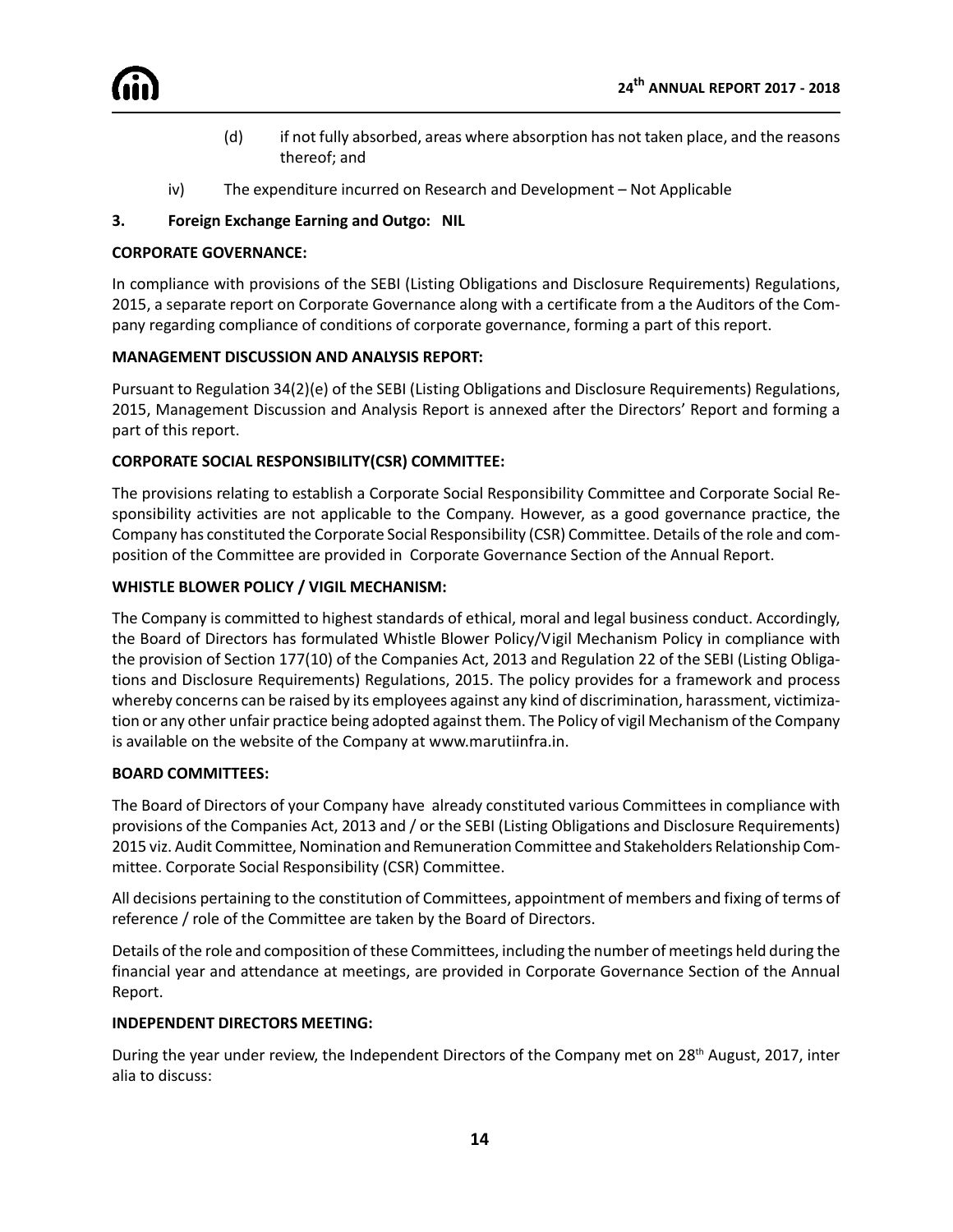

- i) Evaluation of Performance of Non-Independent Directors and the Board of Directors of the Company as a whole.
- ii) Evaluation of performance of the Chairman and / or Managing Director of the Company, taking into views of Executive and Non-executive Directors.
- iii) Evaluation of the quality, content and timelines of flow of information between the Management and the Board that is necessary for the Board to effectively and reasonably perform its duties.

#### **RISK MANAGEMENT POLICY:**

The Board reviews the risks associated with the Company every year while considering the business plan. Considering the size of the Company and its activities, it is felt that the development and implementation of a Risk Management Policy is not relevant to the Company and in the opinion of the Board, there are no risks, which may threaten the existence of the Company.

#### **SEXUAL HARASSMENT POLICY:**

The Company has in place a Prevention of Sexual Harassment Policy in line with the requirements of the Sexual Harassment of Women at the Workplace (Prevention, Prohibition and Redressal) Act, 2013. An Internal Complaints Committee has been set up to redress complaints received regarding sexual harassment. All employees (permanent, contractual, temporary, trainees) are covered under this policy.

During the year 2017-18, no complaints were received by the Company related to sexual harassment.

#### **ACKNOWLEDGEMENT:**

Your Directors wish to place on record their sincere appreciation and gratitude for the valuable support and co-operation received from the Customers and Suppliers, various Financial Institutions, Banks, Government Authorities, Auditors and Shareholders during the year under review. Your Directors wish to place on record their deep sense of appreciation for the devoted services of the Executives, Staff and Workers of the Company for its success.

 **For and on behalf of the Board of Directors**

**Place:** Ahmedabad **Nimesh D. Patel Date:** 14th August, 2018 **Chairman & Managing Director (DIN: 00185400)**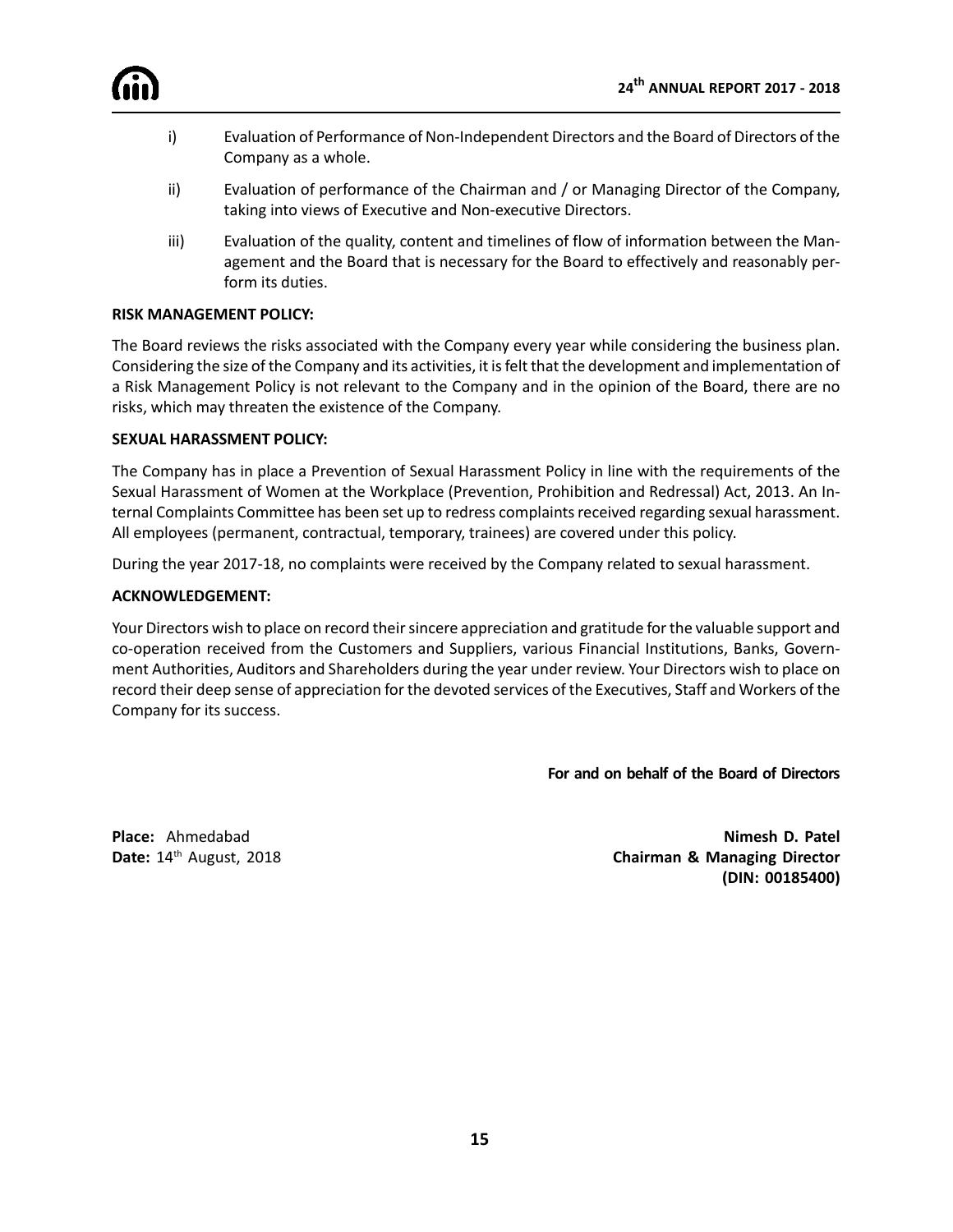#### **ANNEXURE -I**

### **Form No. MGT-9**

#### **EXTRACT OF ANNUAL RETURN**

For the financial year ended on 31<sup>st</sup> March, 2018 [Pursuant to section 92(3) of the Companies Act, 2013 and Rule 12(1) of the Companies (Management and Administration) Rules, 2014]

#### I. **REGISTRATION AND OTHER DETAILS:**

|      | <b>CIN</b>                                                                   | L65910GJ1994PLC023742                                                                                                                                                                                                                                                                                                    |  |  |
|------|------------------------------------------------------------------------------|--------------------------------------------------------------------------------------------------------------------------------------------------------------------------------------------------------------------------------------------------------------------------------------------------------------------------|--|--|
| ii)  | <b>Registration Date</b>                                                     | $2nd$ December, 1994                                                                                                                                                                                                                                                                                                     |  |  |
| iii) | Name of the Company                                                          | <b>MARUTI INFRASTRUCTURE LIMITED</b>                                                                                                                                                                                                                                                                                     |  |  |
| iv)  | Category / Sub-Category of the Company                                       | Public Company / Company having<br><b>Share Capital</b>                                                                                                                                                                                                                                                                  |  |  |
| v)   | Address of the Registered office and contact details                         | 802, Surmount Building, Opp. Iscon<br>Mega Mall, S. G. Highway, Ahmedabad,<br>Gujarat- 380015                                                                                                                                                                                                                            |  |  |
| vi)  | Whether Listed Company Yes/No                                                | Yes                                                                                                                                                                                                                                                                                                                      |  |  |
| vii) | Name, Address and Contact details of Registrar and<br>Transfer Agent, if any | M/s. Link Intime India Private Limited<br>5 <sup>th</sup> Floor, 506 to 508, Amarnath Business<br>Centre-I, Beside Gala Business Centre,<br>Nr. St. Xavier's College Corner, Off. C G<br>Road, Navrangpura, Ahmedabad,<br>Gujarat - 380 009<br>Tel No. & Fax. No.: +91-79-2646 5179<br>Email: ahmedabad@linkintime.co.in |  |  |

#### II. **PRINCIPAL BUSINESS ACTIVITIES OF THE COMPANY:**

All the business activities contributing 10 % or more of the total turnover of the Company shall be stated:

| Sr. No. | <b>Name and Description</b><br>of main products/ services | NIC Code of the<br><b>Product / Service</b> | % to total turnover<br>of the Company |
|---------|-----------------------------------------------------------|---------------------------------------------|---------------------------------------|
|         | Development of Real Estate<br>Project with Construction   | 41001                                       | 42.83%                                |
|         | Development of Infrastructure<br>Projects.                | 43129                                       | 57.17 %                               |
|         |                                                           | Total                                       | 100.00 %                              |

#### III. **PARTICULARS OF HOLDING, SUBSIDIARY AND ASSOCIATE COMPANIES:**

| Sr. No.               | <b>Name And Address of</b><br>the Company | <b>CIN/GLN</b> | Holding/<br>Subsidiary/<br><b>Associate</b> | % of shares<br>held | Applicable<br><b>Section</b> |  |  |  |
|-----------------------|-------------------------------------------|----------------|---------------------------------------------|---------------------|------------------------------|--|--|--|
| <b>NOT APPLICABLE</b> |                                           |                |                                             |                     |                              |  |  |  |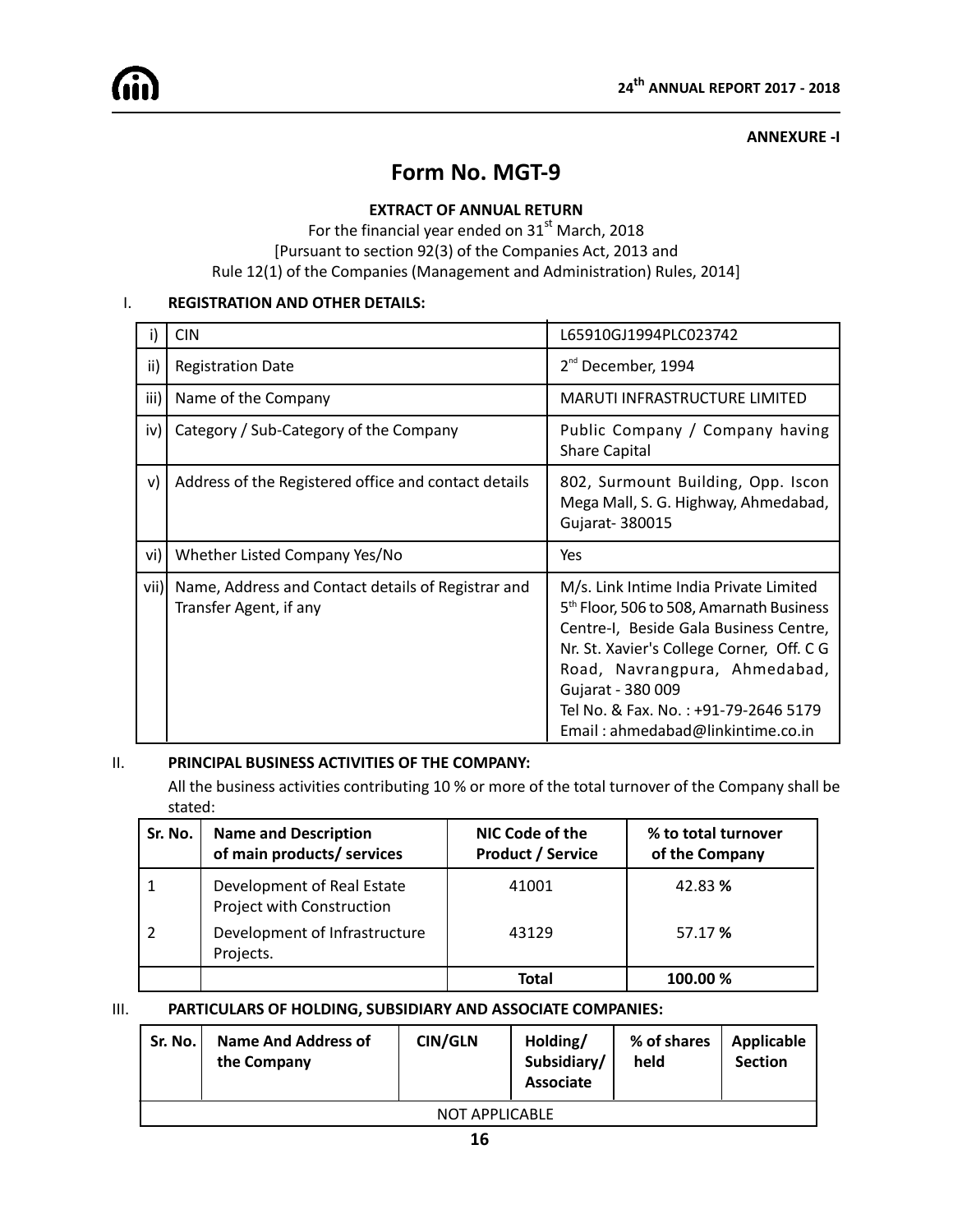

#### **IV. SHAREHOLDING PATTERN (Equity Share Capital Break up as percentage of Total Equity) (i) Catagory-wise Share Holding**

| Category of shareholder          | No. of Shares held at the<br>beginning of the year $(1^{\text{st}}$ April 1, 2017) |                              |                 |                                       | No. of Shares held at the<br>end of the year (31 <sup>st</sup> March, 2018) |                          |              | % Change<br>during the<br>year        |        |
|----------------------------------|------------------------------------------------------------------------------------|------------------------------|-----------------|---------------------------------------|-----------------------------------------------------------------------------|--------------------------|--------------|---------------------------------------|--------|
|                                  | Demat                                                                              | Physical                     | <b>Total</b>    | % of<br><b>Total</b><br><b>Shares</b> | Demat                                                                       | Physical                 | <b>Total</b> | % of<br><b>Total</b><br><b>Shares</b> |        |
| A. Promoters                     |                                                                                    |                              |                 |                                       |                                                                             |                          |              |                                       |        |
| $(1)$ Indian                     |                                                                                    |                              |                 |                                       |                                                                             |                          |              |                                       |        |
| a) Individuals / HUF             | 6539000                                                                            |                              | 6539000         | 52.31                                 | 6539000                                                                     |                          | 6539000      | 52.31                                 | 0.00   |
| b) Central Govt/                 |                                                                                    |                              |                 |                                       |                                                                             |                          |              |                                       |        |
| c) State Govt(s)                 |                                                                                    |                              |                 |                                       |                                                                             |                          |              |                                       |        |
| d) Bodies Corp.                  |                                                                                    |                              |                 |                                       |                                                                             |                          |              |                                       |        |
| e) Banks / FI                    |                                                                                    | $\overline{a}$               |                 |                                       |                                                                             |                          |              |                                       |        |
| f) Any Other                     |                                                                                    |                              |                 |                                       |                                                                             |                          |              |                                       |        |
| Sub - Total (A)(1)               | 6539000                                                                            | 0                            | 6539000         | 52.31                                 | 6539000                                                                     | 0                        | 6539000      | 52.31                                 | 0.00   |
| (2) Foreign                      |                                                                                    |                              |                 |                                       |                                                                             |                          |              |                                       |        |
| a) NRI- Individuals              |                                                                                    |                              |                 |                                       |                                                                             |                          |              |                                       |        |
| b) Others- Individuals           |                                                                                    |                              |                 |                                       |                                                                             |                          |              |                                       |        |
| c) Bodies Cor.                   |                                                                                    | $\overline{a}$               |                 |                                       |                                                                             |                          |              |                                       |        |
| d) Banks/FI                      |                                                                                    |                              |                 |                                       |                                                                             |                          |              |                                       |        |
| e) Any Other                     |                                                                                    |                              |                 |                                       |                                                                             |                          |              |                                       |        |
| Sub - Total (A)(2)               |                                                                                    | $\qquad \qquad \blacksquare$ |                 |                                       | $\overline{\phantom{a}}$                                                    | $\overline{\phantom{a}}$ |              |                                       |        |
| <b>Total Shareholding of</b>     | 6539000                                                                            | 0                            | 6539000         | 52.31                                 | 6539000                                                                     | 0                        | 6539000      | 52.31                                 | 0.00   |
| Promoter $(A)=A(1)+(A)(2)$       |                                                                                    |                              |                 |                                       |                                                                             |                          |              |                                       |        |
| <b>B. Public Shareholding</b>    |                                                                                    |                              |                 |                                       |                                                                             |                          |              |                                       |        |
| 1. Institutions                  |                                                                                    |                              |                 |                                       |                                                                             |                          |              |                                       |        |
| a) Mutual Funds                  |                                                                                    |                              |                 |                                       |                                                                             |                          |              |                                       |        |
| b) Banks / FI                    |                                                                                    |                              |                 |                                       |                                                                             |                          |              |                                       |        |
| c) Central Govt                  |                                                                                    |                              |                 |                                       |                                                                             |                          |              |                                       |        |
| d) State Govt(s)                 |                                                                                    |                              |                 |                                       |                                                                             |                          |              |                                       |        |
| e) Venture Capital Funds         |                                                                                    |                              |                 |                                       |                                                                             |                          |              |                                       |        |
| f) Insurance Companies           |                                                                                    |                              |                 |                                       |                                                                             |                          |              |                                       |        |
| g) Fils                          |                                                                                    |                              |                 |                                       |                                                                             |                          |              |                                       |        |
| h) Foreign Venture               |                                                                                    |                              |                 |                                       |                                                                             |                          |              |                                       |        |
| Capital Funds                    |                                                                                    |                              |                 |                                       |                                                                             |                          |              |                                       |        |
| i) Others                        |                                                                                    |                              |                 |                                       |                                                                             |                          |              |                                       |        |
| Sub-total (B)(1):-               |                                                                                    |                              |                 |                                       | $\overline{a}$                                                              |                          |              |                                       |        |
| 2. Non-Institutions              |                                                                                    |                              |                 |                                       |                                                                             |                          |              |                                       |        |
| a) Bodies Corp.                  |                                                                                    |                              |                 |                                       |                                                                             |                          |              |                                       |        |
| i) Indian                        | 270167                                                                             | 18700                        | 288867          | 2.31                                  | 203412                                                                      | 18700                    | 222112       | 1.78                                  | (0.53) |
| ii) Overseas                     |                                                                                    |                              |                 |                                       |                                                                             |                          |              |                                       |        |
| b) Individuals                   |                                                                                    |                              |                 |                                       |                                                                             |                          |              |                                       |        |
| i) Individual shareholders       | 518977                                                                             | 210485                       | 729462          | 5.84                                  | 553590                                                                      | 210085                   | 763675       | 6.11                                  | 0.27   |
| holding nominal share            |                                                                                    |                              |                 |                                       |                                                                             |                          |              |                                       |        |
| capital upto Rs. 1 lakh          |                                                                                    |                              |                 |                                       |                                                                             |                          |              |                                       |        |
| ii) Individual shareholders      | 4541480                                                                            | 140000                       | 4681480         | 37.45                                 | 4712339                                                                     | 140000                   | 4852339      | 38.82                                 | 1.37   |
| nominal share capital in         |                                                                                    |                              |                 |                                       |                                                                             |                          |              |                                       |        |
| excess of Rs. 1 lakh             |                                                                                    |                              |                 |                                       |                                                                             |                          |              |                                       |        |
| c) Others                        | 261191                                                                             |                              | 261191          | 2.09                                  | 122874                                                                      |                          | 122874       | 0.98                                  | (1.11) |
| Sub-total (B)(2):-               | 5591815                                                                            | 369185                       | 5961000         | 47.69                                 | 5592215                                                                     | 368785                   | 5961000      | 47.69                                 | 0.00   |
| <b>Total Public Shareholding</b> | 5591815                                                                            | 369185                       | 5961000         | 47.69                                 | 5592215                                                                     | 368785                   | 5961000      | 47.69                                 | 0.00   |
| $(B)=(B)(1)+(B)(2)$              |                                                                                    |                              |                 |                                       |                                                                             |                          |              |                                       |        |
| C. Shares held by Custodian      |                                                                                    |                              |                 |                                       |                                                                             |                          |              |                                       |        |
| for GDRs & ADRs                  |                                                                                    |                              |                 |                                       |                                                                             |                          |              |                                       |        |
| Grand Total (A+B+C)              | 12130815                                                                           |                              | 369185 12500000 | 100.00                                | 12131215                                                                    | 368785                   | 12500000     | 100.00                                |        |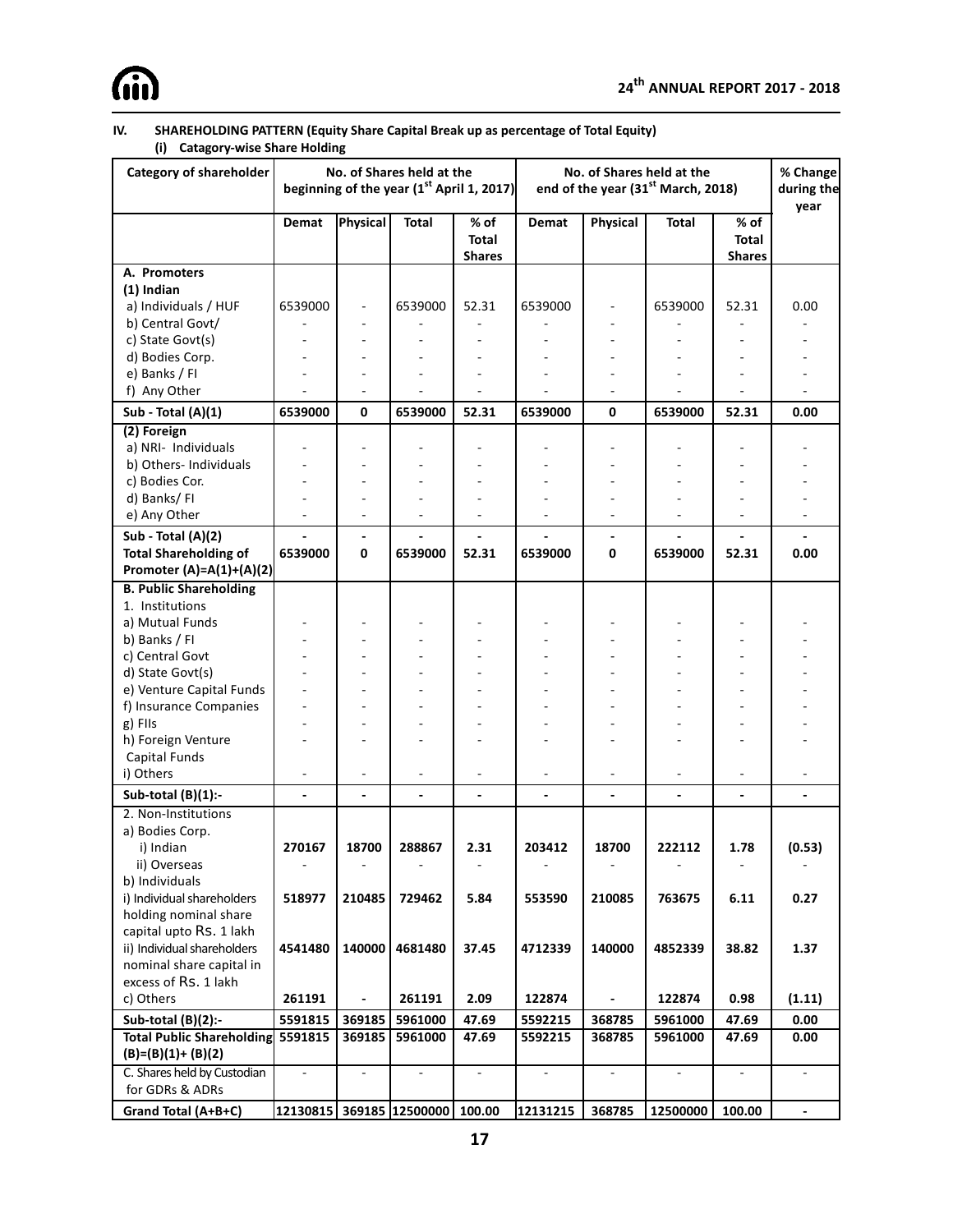#### **(ii) Shareholding of Promoters :**

| SI.<br>No.     | <b>Shareholder's Name</b> |                         | Share holding at the beginning<br>of the year (1 <sup>st</sup> April, 2017) |                                                                                   | Share holding at the end of<br>the year $(31st March, 2018)$ | % Change<br>in                                      |                                                                                 |                                               |
|----------------|---------------------------|-------------------------|-----------------------------------------------------------------------------|-----------------------------------------------------------------------------------|--------------------------------------------------------------|-----------------------------------------------------|---------------------------------------------------------------------------------|-----------------------------------------------|
|                |                           | No. of<br><b>Shares</b> | $%$ of<br>Total<br><b>Shares of</b><br>the<br>Company                       | % of<br><b>Shares</b><br>Pledged /<br>encum<br>bered<br>to total<br><b>Shares</b> | No. of<br><b>Shares</b>                                      | % of<br>Total<br><b>Shares of</b><br>the<br>Company | % of<br><b>Shares</b><br>Pledged<br>encum<br>bered<br>to total<br><b>Shares</b> | <b>Share</b><br>holding<br>during the<br>year |
| $\mathbf{1}$   | Nimesh D. Patel           | 4167600                 | 33.34                                                                       | 0.00                                                                              | 4315100                                                      | 34.52                                               | 0.00                                                                            | 1.18                                          |
| $\overline{2}$ | Hiteshi N. Patel          | 1472600                 | 11.78                                                                       | 0.00                                                                              | 1472600                                                      | 11.78                                               | 0.00                                                                            | 0.00                                          |
| 3              | Dashrathbhai B. Patel     | 495000                  | 3.96                                                                        | 0.00                                                                              | 495000                                                       | 3.96                                                | 0.00                                                                            | 0.00                                          |
| $\overline{4}$ | Kamalaben D. Patel        | 147500                  | 1.18                                                                        | 0.00                                                                              | $\Omega$                                                     | 0.00                                                | 0.00                                                                            | (1.18)                                        |
| 5              | Rohini D. Patel           | 146700                  | 1.17                                                                        | 0.00                                                                              | 146700                                                       | 1.17                                                | 0.00                                                                            | 0.00                                          |
| 6              | Kiran D. Patel            | 109600                  | 0.88                                                                        | 0.00                                                                              | 109600                                                       | 0.88                                                | 0.00                                                                            | 0.00                                          |
|                | Total                     | 6539000                 | 52.31                                                                       | 0.00                                                                              | 6539000                                                      | 52.31                                               | 0.00                                                                            | 0.00                                          |

#### **(iii) Change in Promoters' Shareholding (please specify, if there is no change)**

|            |                     |                               | Date wise increase / decrease |                                     |                                  |                                     |
|------------|---------------------|-------------------------------|-------------------------------|-------------------------------------|----------------------------------|-------------------------------------|
| Sr.<br>No. | Name of Shareholder | Date                          | Increase /<br><b>Decrease</b> | $%$ of<br>total<br>share<br>capital | Cumulative<br><b>Sharholding</b> | $%$ of<br>total<br>share<br>capital |
| 1          | Nimesh D. Patel     | At the beginning of the year  |                               | 4167600                             | 33.34                            |                                     |
|            |                     | 29/01/2018<br>147500*<br>1.18 |                               | 4315100                             | 34.52                            |                                     |
|            |                     | At the end of the year        |                               | 4315100                             | 34.52                            |                                     |
| 2          | Kamalaben D. Patel  | At the beginning of the year  |                               | 147500*                             | 1.18                             |                                     |
|            |                     | 29/01/2018                    | $(147500)^*$                  | (1.18)                              | $\Omega$                         | 0.00                                |
|            |                     | At the end of the year        |                               | 0                                   | 0.00                             |                                     |

\* Change in promoters' shareholding due to inter-se transfer among the promoters group.

Note: Except above, there is no change in Promoters' Shareholding during the year.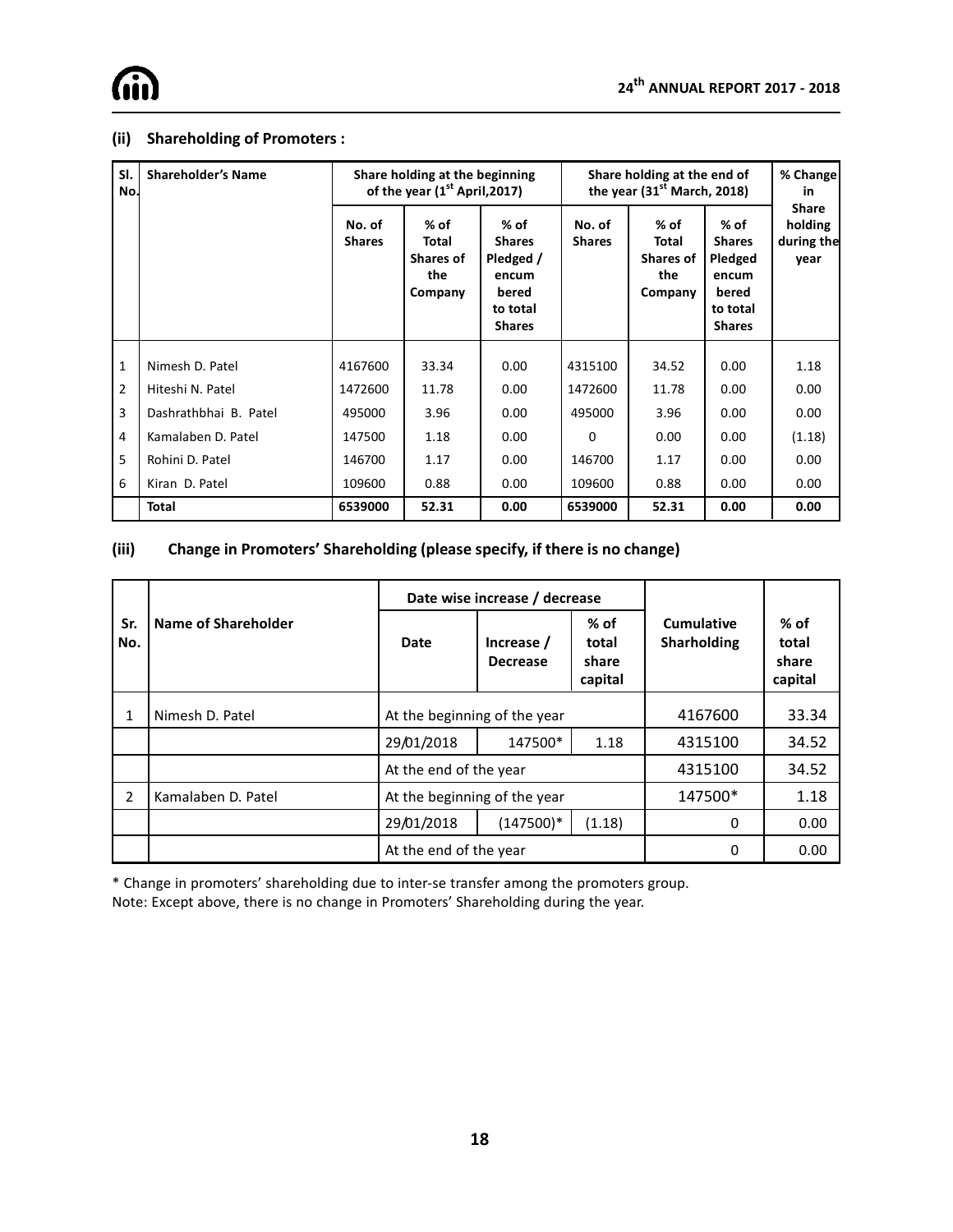

#### **(iv) Shareholding Pattern of top ten Shareholders (other than Directors, Promoters and Holders of GDRs and ADRs):**

|                |                                | Date wise increase / decrease |                               |                                     |                                         |                                     |
|----------------|--------------------------------|-------------------------------|-------------------------------|-------------------------------------|-----------------------------------------|-------------------------------------|
| Sr.<br>No.     | <b>Name of Shareholder</b>     | <b>Date</b>                   | Increase /<br><b>Decrease</b> | $%$ of<br>total<br>share<br>capital | <b>Cumulative</b><br><b>Sharholding</b> | $%$ of<br>total<br>share<br>capital |
| 1              | Kalpesh Rameshchandra Shah     |                               | At the beginning of the year  |                                     | 304300                                  | 2.43                                |
|                |                                | At the end of the year        |                               |                                     | 304300                                  | 2.43                                |
| $\overline{2}$ | Bhavin Harshadbhai Shah        | At the beginning of the year  |                               |                                     | 300000                                  | 2.40                                |
|                |                                | At the end of the year        |                               |                                     | 300000                                  | 2.40                                |
| $\overline{3}$ | Vinitkumar Manilal Patel       |                               | At the beginning of the year  |                                     | 253000                                  | 2.02                                |
|                |                                | 25/08/2017                    | 900                           | 0.01                                | 253900                                  | 2.03                                |
|                |                                | 22/12/2017                    | 14087                         | 0.11                                | 267987                                  | 2.14                                |
|                |                                | 29/12/2017                    | (5000)                        | (0.04)                              | 262987                                  | 2.10                                |
|                |                                | 05/01/2018                    | (10000)                       | (0.08)                              | 252987                                  | 2.02                                |
|                |                                | At the end of the year        |                               |                                     | 252987                                  | 2.02                                |
| 4              | Minaxi Maheshbhai Chhajed      |                               | At the beginning of the year  |                                     | 250000                                  | 2.00                                |
|                |                                | At the end of the year        |                               |                                     | 250000                                  | 2.00                                |
| 5.             | Jayesh Khodidas Patel          |                               | At the beginning of the year  |                                     | 250000                                  | 2.00                                |
|                |                                |                               | At the end of the year        |                                     | 250000                                  | 2.00                                |
| 6              | Rajdev Jaswantbhai Brahmbhatt  | At the beginning of the year  |                               |                                     | 250000                                  | 2.00                                |
|                |                                | At the end of the year        |                               |                                     | 250000                                  | 2.00                                |
| 7              | Kalpeshbhai Prahladbhai Patel  |                               | At the beginning of the year  |                                     | 245700                                  | 1.97                                |
|                |                                | At the end of the year        |                               |                                     | 245700                                  | 1.97                                |
| 8              | Niketa Manishkumar Patel       |                               | At the beginning of the year  |                                     | 200000                                  | 1.60                                |
|                |                                | At the end of the year        |                               |                                     | 200000                                  | 1.60                                |
| 9              | Bharatbhai Haribhai Katkiya    |                               | At the beginning of the year  |                                     | 161600                                  | 1.29                                |
|                |                                | At the end of the year        |                               |                                     | 161600                                  | 1.29                                |
| 10             | Marwadi Shares And Finance Ltd | At the beginning of the year  |                               |                                     | 137210                                  | 1.10                                |
|                |                                | 02/06/2017                    | 40500                         | 0.32                                | 177710                                  | 1.42                                |
|                |                                | 09/06/2017                    | (25000)                       | (0.20)                              | 152710                                  | 1.22                                |
|                |                                | 23/06/2017                    | (25000)                       | (0.20)                              | 127710                                  | 1.02                                |
|                |                                | 25/08/2017                    | (160)                         | (0.00)                              | 127550                                  | 1.02                                |
|                |                                | 20/10/2017                    | (44)                          | (0.00)<br>0.00                      | 127506<br>127706                        | 1.02                                |
|                |                                | 03/11/2017<br>10/11/2017      | 200<br>(200)                  | (0.00)                              | 127506                                  | 1.02<br>1.02                        |
|                |                                | 29/12/2017                    | 6150                          | 0.05                                | 133656                                  | 1.07                                |
|                |                                | 05/01/2018                    | 11742                         | 0.09                                | 145398                                  | 1.16                                |
|                |                                | 12/01/2018                    | (6873)                        | (0.05)                              | 138525                                  | 1.11                                |
|                |                                | 02/02/2018                    | $\overline{25}$               | 0.00                                | 138550                                  | 1.11                                |
|                |                                | 09/02/2018                    | (25)                          | 0.00                                | 138525                                  | 1.11                                |
|                |                                | 09/03/2018                    | (11015)                       | (0.09)                              | 127510                                  | 1.02                                |
|                |                                | At the end of the year        |                               |                                     | 127510                                  | 1.02                                |
| 11             | Dhaduk Chaturbhai Popatbhai    |                               | At the beginning of the year  |                                     | 88716                                   | 0.71                                |
|                |                                | 23/06/2017                    | 69999                         | 0.56                                | 158715                                  | 1.27                                |
|                |                                | At the end of the year        |                               |                                     | 158715                                  | 1.27                                |

Note: 1. Change in the holding as per the beneficiary position downloaded from the Depositories.

2. The above changes in the holding are due to sale/ purchase (transfer) in open market.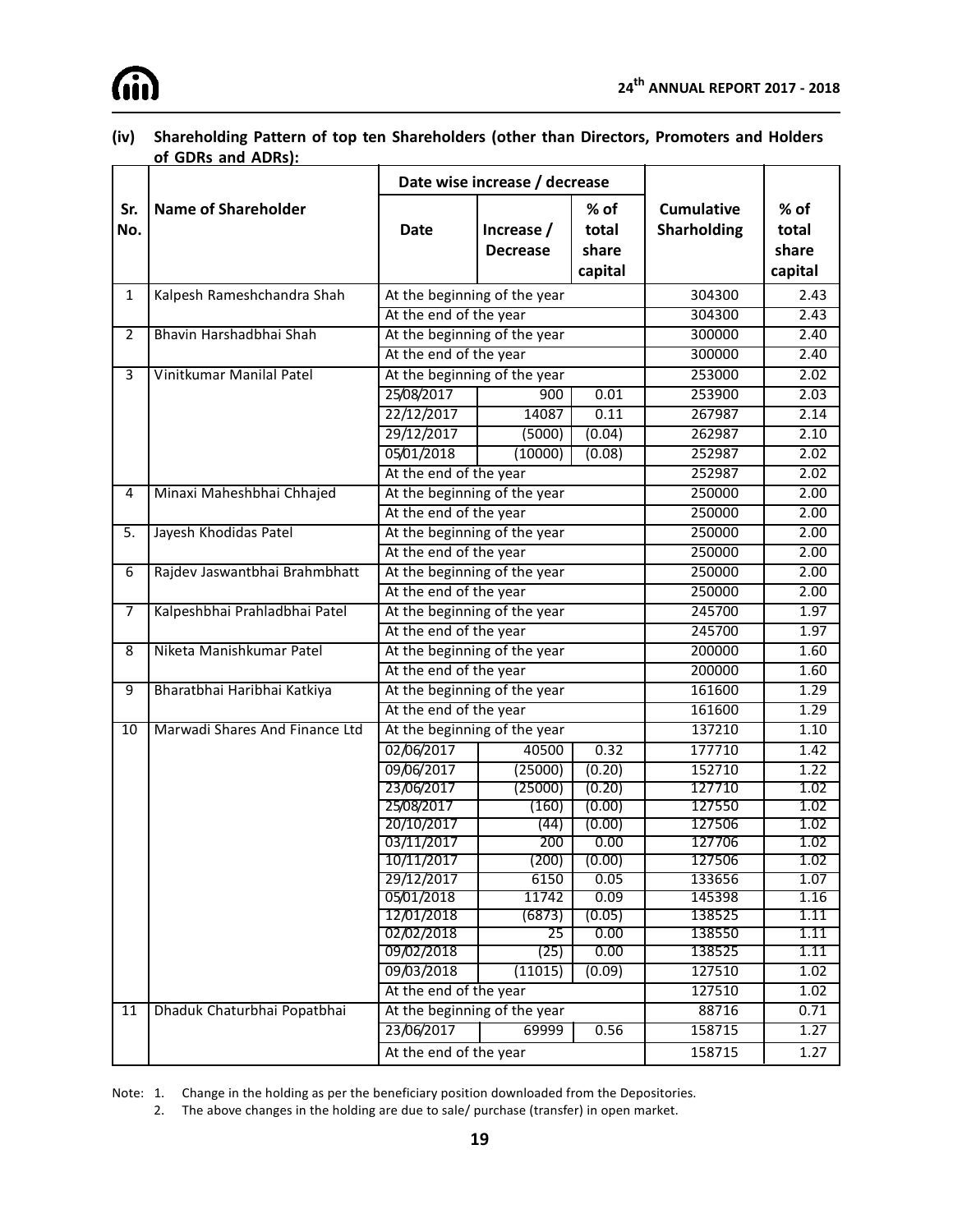

|                |                         | Date wise increase / decrease |                               |                                     |                                         |                                     |
|----------------|-------------------------|-------------------------------|-------------------------------|-------------------------------------|-----------------------------------------|-------------------------------------|
| Sr.<br>lNo.    | Name of Directors & KMP | Date                          | Increase /<br><b>Decrease</b> | $%$ of<br>total<br>share<br>capital | <b>Cumulative</b><br><b>Sharholding</b> | $%$ of<br>total<br>share<br>capital |
| 1              | Nimesh D. Patel         | At the beginning of the year  |                               |                                     | 4167600                                 | 33.34                               |
|                |                         | 29/01/2018                    | 147500*                       | 1.18                                | 4315100                                 | 34.52                               |
|                |                         | At the end of the year        |                               |                                     | 4315100                                 | 34.52                               |
| $\overline{2}$ | Hiteshi N. Patel        | At the beginning of the year  |                               |                                     | 1472600                                 | 11.78                               |
|                |                         | At the end of the year        |                               |                                     | 1472600                                 | 11.78                               |
| 3              | Chetan A. Patel         |                               | At the beginning of the year  |                                     | 0                                       | 0.00                                |
|                |                         | At the end of the year        |                               |                                     | $\Omega$                                | 0.00                                |
| 4              | Niketan R. Shah         | At the beginning of the year  |                               |                                     | $\Omega$                                | 0.00                                |
|                |                         | At the end of the year        |                               |                                     | $\Omega$                                | 0.00                                |
| 5              | Nishitbhai P. Patel     | At the beginning of the year  |                               |                                     | $\Omega$                                | 0.00                                |
|                |                         | At the end of the year        |                               |                                     | 0                                       | 0.00                                |

#### **(v) Shareholding of Directors and Key Managerial Personnel (KMP):**

\* Change in promoters' shareholding due to inter-se transfer among the promoters group.

#### **V. INDEBTEDNESS:-**

#### **Indebtedness of the Company including interest outstanding/accrued but not due for payment**

| <b>Particulars</b>                                                                                                                                  | <b>Secured</b><br>Loans<br>excluding<br>deposits | <b>Unsecured</b><br>Loans | <b>Deposits</b>   | <b>Total</b><br><b>Indebtedness</b> |
|-----------------------------------------------------------------------------------------------------------------------------------------------------|--------------------------------------------------|---------------------------|-------------------|-------------------------------------|
| Indebtedness at the beginning of the<br>financial year<br>i) Principal Amount<br>ii) Interest due but not paid<br>iii) Interest accrued but not due | 8,50,43,303<br>Nil<br>Nil                        | Nil<br>Nil<br>Nil         | Nil<br>Nil<br>Nil | 8,50,43,303<br>Nil<br>Nil           |
| Total (i+ii+iii)                                                                                                                                    | 8,50,43,303                                      | Nil                       | Nil               | 8,50,43,303                         |
| Change in Indebtedness during the<br>financial year<br>Addition<br>Reduction                                                                        | 17,93,83,395<br>(19,00,31,850)                   | 10,15,622<br>Nil          | Nil<br>Nil        | 18,03,99,017<br>(19,00,31,850)      |
| <b>Net Change</b>                                                                                                                                   | (1,06,48,455)                                    | 10,15,622                 | Nil               | (96, 32, 833)                       |
| Indebtedness at the end of the                                                                                                                      |                                                  |                           |                   |                                     |
| financial year<br>i) Principal Amount<br>ii) Interest due but not paid<br>iii) Interest accrued but not due                                         | 7,43,94,848<br>Nil<br>Nil                        | 10,15,622<br>Nil<br>Nil   | Nil<br>Nil<br>Nil | 7,54,10,470<br>Nil<br>Nil           |
| Total (i+ii+iii)                                                                                                                                    | 7,43,94,848                                      | 10,15,622                 | Nil               | 7,54,10,470                         |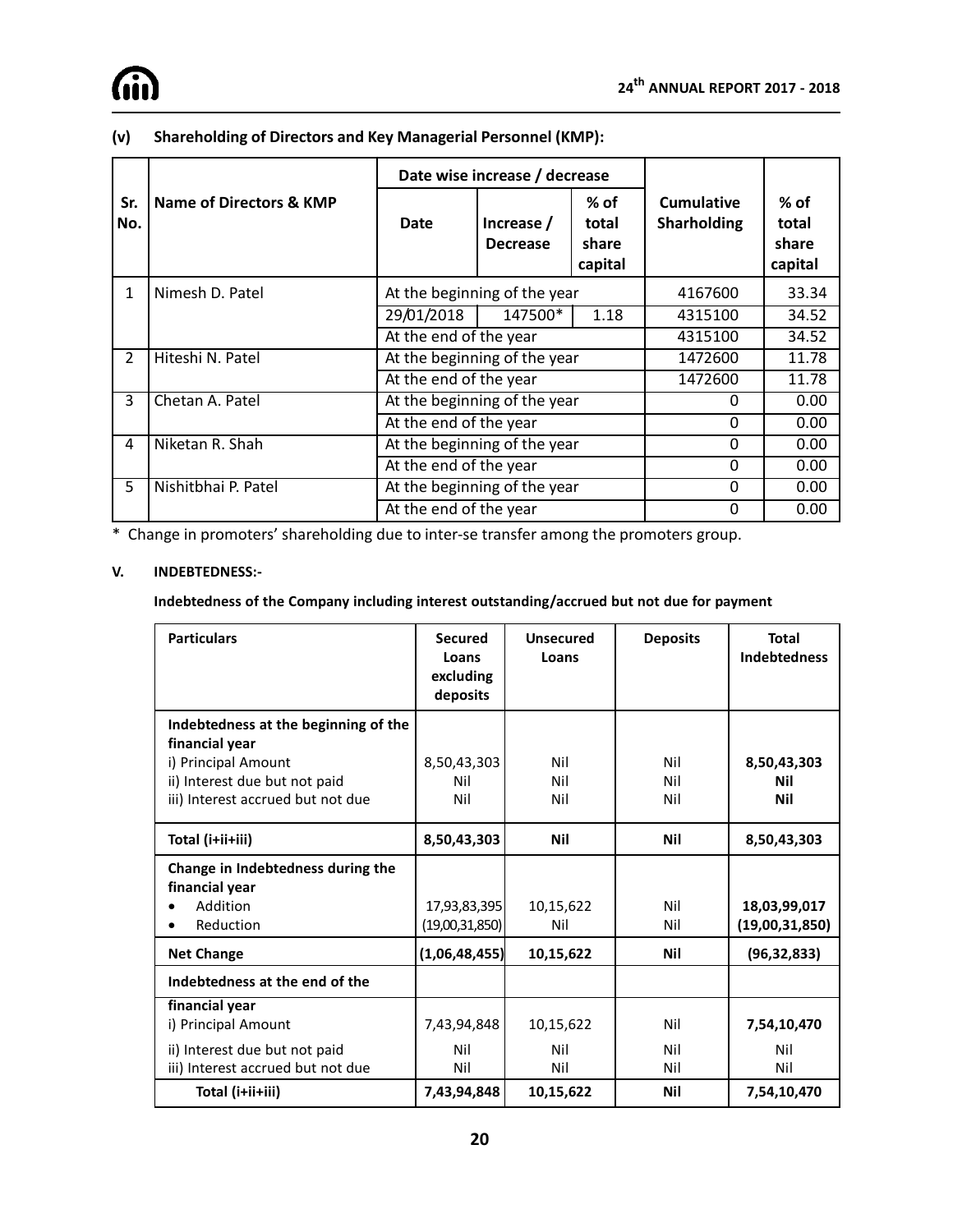|         | Remuneration to Managing Director, Whole-time Directors and/or Manager:<br>Α.          |                                                         |                                                                                     |  |  |  |
|---------|----------------------------------------------------------------------------------------|---------------------------------------------------------|-------------------------------------------------------------------------------------|--|--|--|
| Sl. No. | <b>Particulars of Remuneration</b>                                                     | <b>Name of Managing</b><br>Director:<br>Nimesh D. Patel | <b>Total Amount</b>                                                                 |  |  |  |
| 1.      | Gross salary                                                                           |                                                         |                                                                                     |  |  |  |
|         | (a) Salary as per provisions contained in section<br>17(1) of the Income-tax Act, 1961 | Rs. 9,00,000                                            | Rs. 9,00,000                                                                        |  |  |  |
|         | (b) Value of perquisites u/s 17(2)<br>Income-tax Act, 1961                             |                                                         |                                                                                     |  |  |  |
|         | (c) Profits in lieu of salary under section 17(3)<br>Income-tax Act, 1961              |                                                         |                                                                                     |  |  |  |
| 2       | <b>Stock Option</b>                                                                    |                                                         |                                                                                     |  |  |  |
| 3       | Sweat Equity                                                                           |                                                         |                                                                                     |  |  |  |
| 4       | Commission                                                                             |                                                         |                                                                                     |  |  |  |
|         | as % of profit                                                                         |                                                         |                                                                                     |  |  |  |
|         | others, specify                                                                        |                                                         |                                                                                     |  |  |  |
| 5       | Others, please specify                                                                 |                                                         |                                                                                     |  |  |  |
|         | Total (A)                                                                              | Rs. 9,00,000                                            | Rs. 9,00,000                                                                        |  |  |  |
|         | Ceiling as per Act                                                                     | the CompaniesAct, 2013 read with                        | Within the ceiling limit prescribed under<br>Schedule V of the Companies Act, 2013. |  |  |  |

#### **VI REMUNERATION OF DIRECTORS AND KEY MANAGERIAL PERSONNEL :**

#### A. **Remuneration to Managing Director, Whole-time Directors and/or Manager:**

#### **B. Remuneration to other directors:**

| SI. No. | <b>Particulars of Remuneration</b>                                                                                                                     | <b>Name of Directors</b>                                                                            |                                   |                                   |                                   | <b>Total</b><br>Amount (Rs.) |
|---------|--------------------------------------------------------------------------------------------------------------------------------------------------------|-----------------------------------------------------------------------------------------------------|-----------------------------------|-----------------------------------|-----------------------------------|------------------------------|
|         |                                                                                                                                                        | Smt.<br>Hiteshi<br>N. Patel                                                                         | Shri<br><b>Chetan</b><br>A. Patel | Shri<br><b>Niketan</b><br>R. Shah | Shri<br><b>Nishit</b><br>P. Patel |                              |
| 1.      | <b>Independent Directors</b><br>Fee for attending board /<br>committee meetings<br>Commission<br>٠<br>Others, please specify                           | <b>NIL</b>                                                                                          |                                   |                                   |                                   |                              |
| 2.      | Total (1)<br><b>Other Non-Executive Directors</b><br>Fee for attending board /<br>٠<br>committee meetings<br>Commission<br>٠<br>Others, please specify | No remuneration was paid to any other director for the<br>year ending 31 <sup>st</sup> March, 2018. |                                   |                                   |                                   |                              |
|         | Total (2)<br>Total (B) = (1+2)<br><b>Total Managerial Remuneration</b><br>Overall Ceiling as per the Act (Rs.)                                         |                                                                                                     |                                   |                                   |                                   |                              |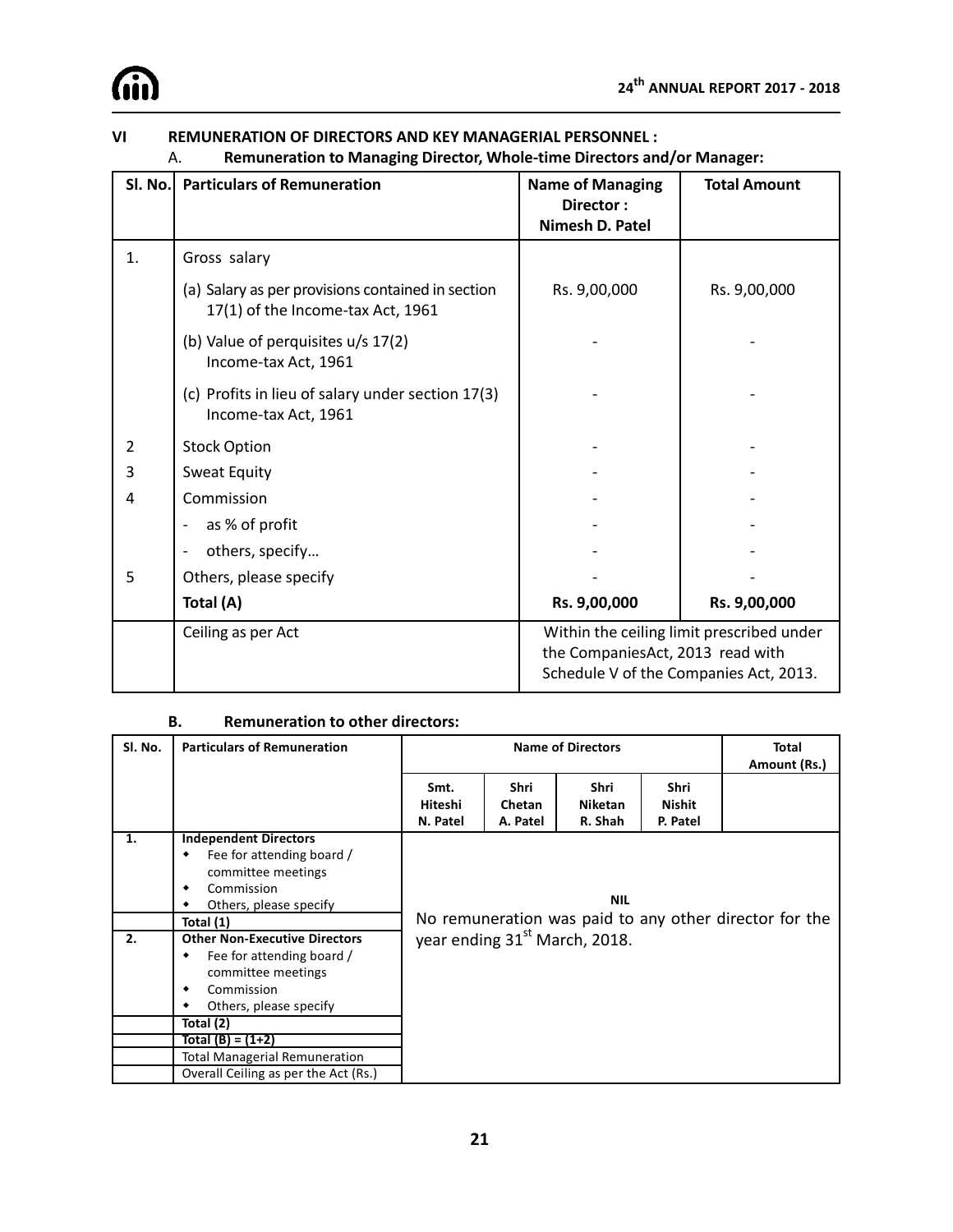| SI. No. | <b>Particulars of Remuneration</b>                                                                                                                                                                                                                              |            | <b>Key Managerial Personnel</b> |            | <b>Total Amount</b> |
|---------|-----------------------------------------------------------------------------------------------------------------------------------------------------------------------------------------------------------------------------------------------------------------|------------|---------------------------------|------------|---------------------|
|         |                                                                                                                                                                                                                                                                 | <b>CEO</b> | Company<br><b>Secretary</b>     | <b>CFO</b> |                     |
| 1.      | <b>Gross salary</b><br>(a) Salary as per provisions contained in sec<br>tion 17(1) of the Income-tax Act, 1961<br>(b) Value of perquisites u/s 17(2) of Income<br>Tax Act, 1961<br>(c) Profits in lieu of salary under section 17(3)<br>of Income Tax Act, 1961 |            |                                 |            |                     |
| 2.      | <b>Stock Option</b>                                                                                                                                                                                                                                             |            |                                 | <b>NIL</b> |                     |
| 3.      | Sweat Equity                                                                                                                                                                                                                                                    |            |                                 |            |                     |
| 4.      | Commission-<br>- as % of profit-<br>- others, specify                                                                                                                                                                                                           |            |                                 |            |                     |
| 5.      | Others, please specify                                                                                                                                                                                                                                          |            |                                 |            |                     |
|         | <b>Total</b>                                                                                                                                                                                                                                                    |            |                                 |            |                     |

#### **C. Remuneration to Key Managerial Personnel Other than MD/Manager/WTD: (Rs. in Lakhs)**

#### **VII. PENALTIES / PUNISHMENT/ COMPOUNDING OF OFFENCES:**

| <b>Type</b>                         | Section of the<br><b>Companies Act</b> | <b>Brief Description</b> | <b>Details of Penalty</b><br>Panishment /<br><b>Compounding fees</b><br><b>Imposed</b> | <b>Authority</b><br>(RD/NCLT/<br><b>COURT</b> ) | Appeals made,<br>if any<br>(give details) |  |
|-------------------------------------|----------------------------------------|--------------------------|----------------------------------------------------------------------------------------|-------------------------------------------------|-------------------------------------------|--|
| A. COMPANY                          |                                        |                          |                                                                                        |                                                 |                                           |  |
| Penalty                             | <b>NIL</b>                             | <b>NIL</b>               | <b>NIL</b>                                                                             | <b>NIL</b>                                      | <b>NIL</b>                                |  |
| Punishment                          | NIL                                    | <b>NIL</b>               | <b>NIL</b>                                                                             | <b>NIL</b>                                      | <b>NIL</b>                                |  |
| Compounding                         | NIL                                    | <b>NIL</b>               | <b>NIL</b>                                                                             | <b>NIL</b>                                      | <b>NIL</b>                                |  |
| <b>B. DIRECTORS</b>                 |                                        |                          |                                                                                        |                                                 |                                           |  |
| Penalty                             | <b>NIL</b>                             | <b>NIL</b>               | <b>NIL</b>                                                                             | <b>NIL</b>                                      | <b>NIL</b>                                |  |
| Punishment                          | <b>NIL</b>                             | <b>NIL</b>               | <b>NIL</b>                                                                             | <b>NIL</b>                                      | <b>NIL</b>                                |  |
| Compounding                         | NIL                                    | NIL                      | <b>NIL</b>                                                                             | <b>NIL</b>                                      | <b>NIL</b>                                |  |
| <b>C. OTHER OFFICERS IN DEFAULT</b> |                                        |                          |                                                                                        |                                                 |                                           |  |
| Penalty                             | NIL                                    | <b>NIL</b>               | <b>NIL</b>                                                                             | <b>NIL</b>                                      | <b>NIL</b>                                |  |
| Punishment                          | <b>NIL</b>                             | <b>NIL</b>               | <b>NIL</b>                                                                             | <b>NIL</b>                                      | <b>NIL</b>                                |  |
| Compounding                         | NIL                                    | <b>NIL</b>               | <b>NIL</b>                                                                             | NIL                                             | <b>NIL</b>                                |  |

**For and on behalf of the Board of Directors**

**Place:** Ahmedabad **Nimesh D. Patel Nimesh D. Patel Date:** 2018 **Date:** 14<sup>th</sup> August, 2018 **Chairman & Managing Director (DIN : 00185400)**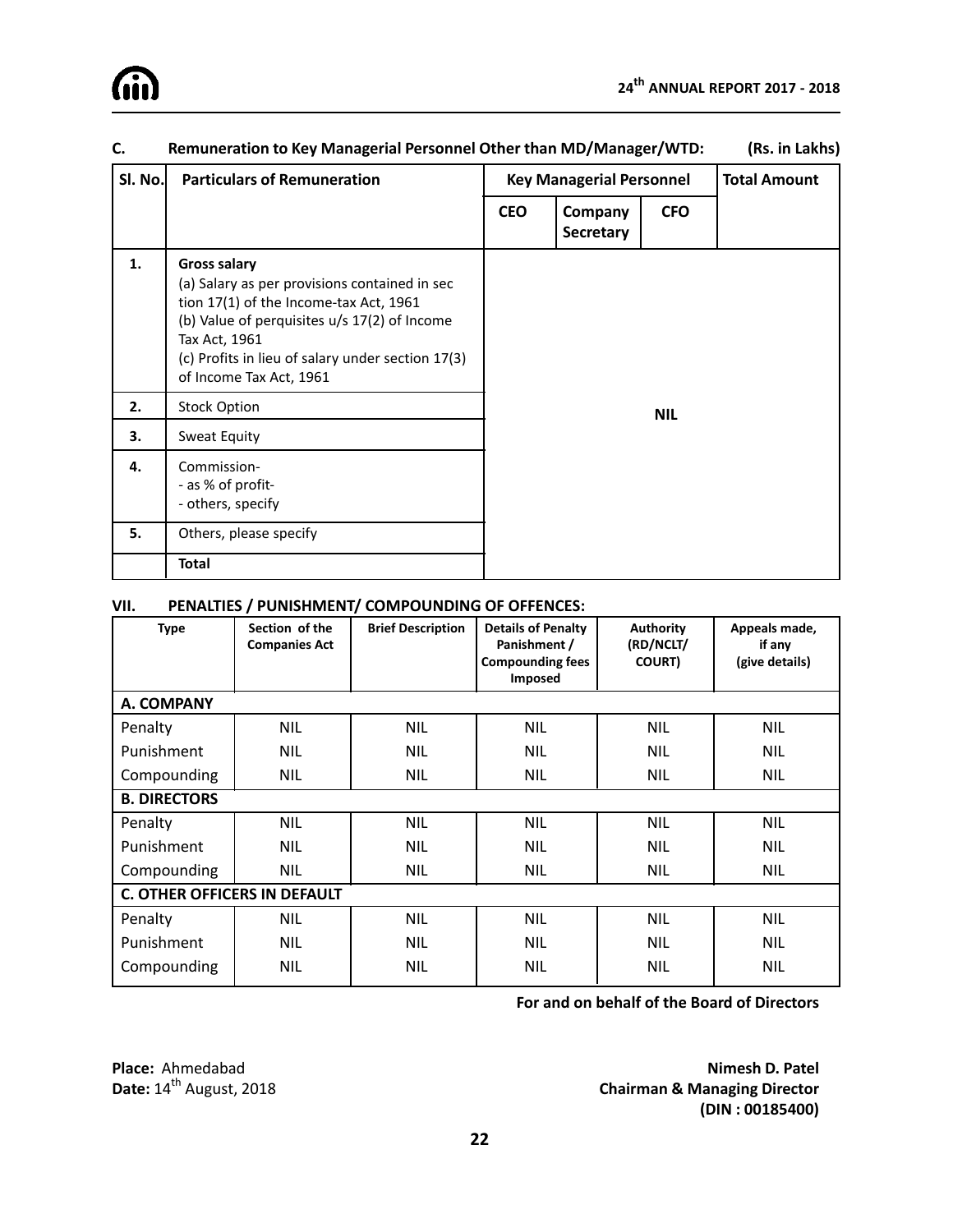#### **ANNEXURE - II**

#### **REMUNERATION POLICY FOR DIRECTORS, KMPS AND OTHER EMPLOYEES**

The philosophy for remuneration of Directors, KMP and all other employees of 'Maruti Infrastructure Limited ("Company") is based on commitment demonstrated by the Directors, KMPs and other employees towards the Company and truly fostering a culture of leadership with trust. The remuneration policy is aligned to this philosophy. The Company endeavours to attract, retain, develop and motivate the highcaliber executives and to incentivize them to develop and implement the Group's Strategy, thereby enhancing the business value and maintain a high performance workforce. The policy ensures that the level and composition of remuneration of the Directors is optimum.

This remuneration policy has been prepared pursuant to the provisions of Section 178(3) of the Companies Act, 2013 ("Act") and the SEBI (Listing Obligations and Disclosure Requirements) Regulation, 2015. In case of any inconsistency between the provisions of law and this remuneration policy, the provisions of the law shall prevail and the Company shall abide by the applicable law. While formulating this Policy, the Nomination and Remuneration Committee ("NRC") has considered the factors laid down under Section 178(4) of the Act, which are as under:

- a) "the level and composition of remuneration is reasonable and sufficient to attract, retain and motivate Directors of the quality required to run the Company successfully;
- b) relationship of remuneration to performance is clear and meets appropriate performance benchmarks; and;
- c) remuneration to Directors, KMP involves a balance between fixed and incentive pay reflecting short and long-term performance objectives appropriate to the working of the Company and its goals".
- ÿ **Remuneration to Independent Directors and Non-Independent Non-Executive Directors:**
	- ß Independent Directors ("ID") and Non-Independent Non-Executive Directors ("NED") may be paid sitting fees (for attending the meetings of the Board and of committees of which they may be members) and commission within regulatory limits. Quantum of sitting fees may be subject to review on a periodic basis, as required.
	- **EXECT** Within the parameters prescribed by law, the payment of sitting fees and commission will be recommended by the NRC and approved by the Board.
	- ß The aggregate commission payable to all the IDs and NEDs will be recommended by the NRC to the Board based on Company performance, profits, return to investors, shareholder value creation and any other significant qualitative parameters as may be decided by the Board.
	- In addition to the sitting fees and commission, the Company may pay to any Director such fair and reasonable expenditure, as may have been incurred by the Director while performing his/her role as a Director of the Company. This could include reasonable expenditure incurred by the Director for attending Board/Board committee meetings, general meetings, court convened meetings, meetings with shareholders/creditors/ management, site visits, induction and training (organized by the Company for Directors) and in obtaining professional advice from independent advisors in the furtherance of his/her duties as a director.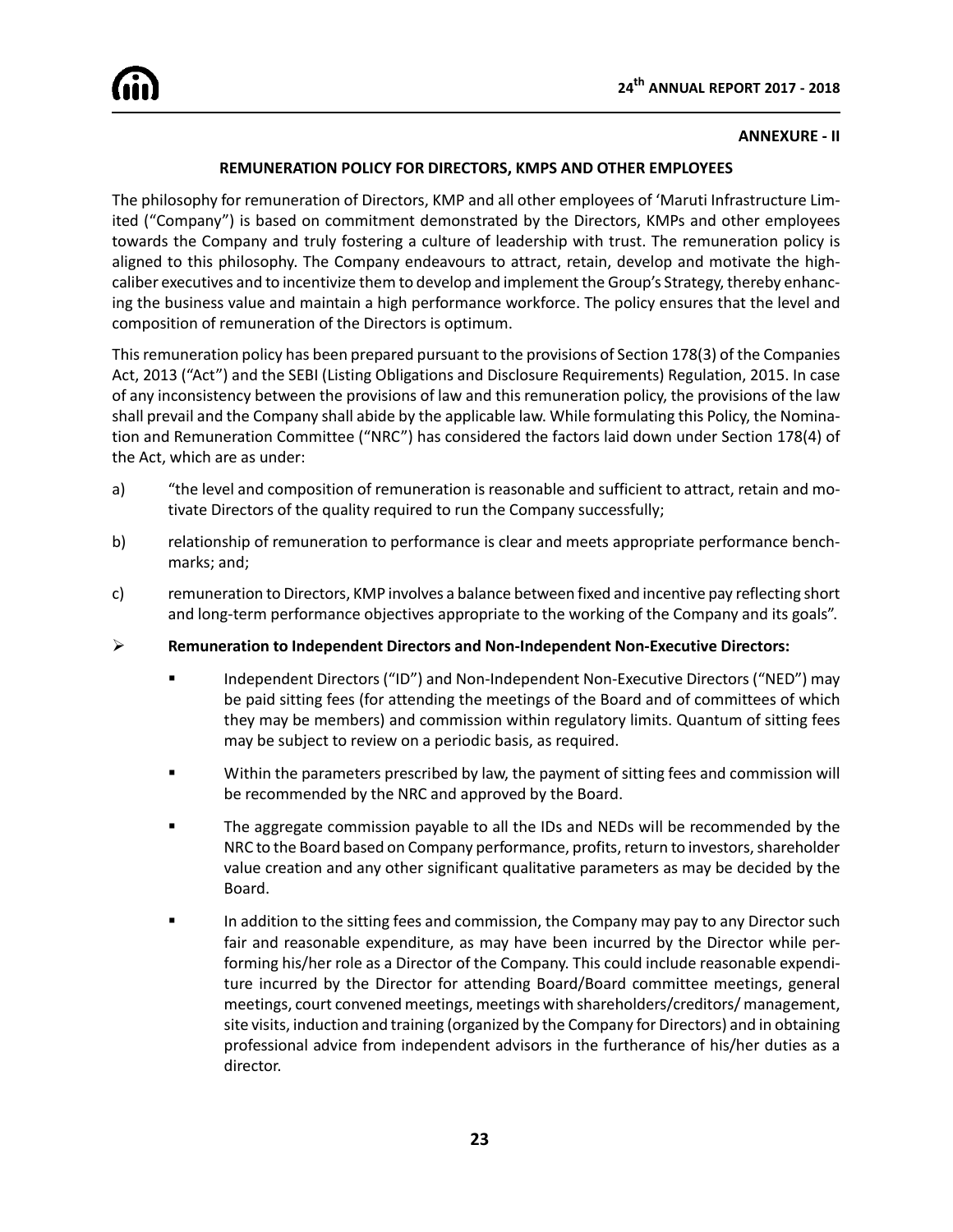

#### ÿ **Remuneration for Managing Director /Executive Directors /KMP/rest of the employees:**

- ß The remuneration / compensation / commission, etc., as the case may be, to the Managing Director / Executive Director (Whole-time Director) will be governed by the relevant provisions of the Act and applicable Rules and Regulations and will be determined by the NRC and recommended to the Board for approval.
- **Fack** The remuneration / compensation / commission, etc., as the case may be, shall be subject to the prior / post approval of the shareholders of the Company and Central Government, wherever required.
- ß The Company pays remuneration to its Managing Director / Executively Directors way of salary, perquisites and allowances. In addition to the salary, perquisites and allowances, the Company provides Managing Director / executive Directors such remuneration by way of commission, calculated with reference to the net profits of the company in a particular financial year, as may be determined by the Board, subject to the overall ceilings stipulated in Section 197of the Act.
- **The Managing Director and Executive Directors, so long as they function as such shall not** be entitled to any sitting fees for attending any meetings of Board or Committees thereof.
- **EXECT** Further, the Managing Director of the Company is authorised to decide the remuneration of KMP (other than Managing / Whole time Director) and Senior Management, if any, based on the standard market practice and prevailing HR policies of the Company.
- The company provides retirement benefit as applicable.
- ß The Company provides the rest of the employees a performance linked bonus. The performance linked bonus would be driven by the outcome of the performance appraisal process and the performance of the company.

#### **EXECT:** Remuneration payable to Director for services rendered in other capacity:

The remuneration payable to the Directors shall be inclusive of any remuneration payable for services rendered by such Director in any other capacity unless:

- **The services rendered are of a professional nature; and**
- **The NRC** is of the opinion that the Director possesses requisite qualification for the practice of the profession.

#### ÿ **Policy implementation:**

The NRC is responsible for recommending the remuneration policy to the Board. The Board is responsible for approving and overseeing implementation of the remuneration policy.

#### ÿ **Review of the Policy:**

This Policy will be reviewed and reassessed by the NRC as and when required and appropriate recommendations shall be made to the Board to update this Policy based on changes that may be brought about due to any regulatory amendments or otherwise.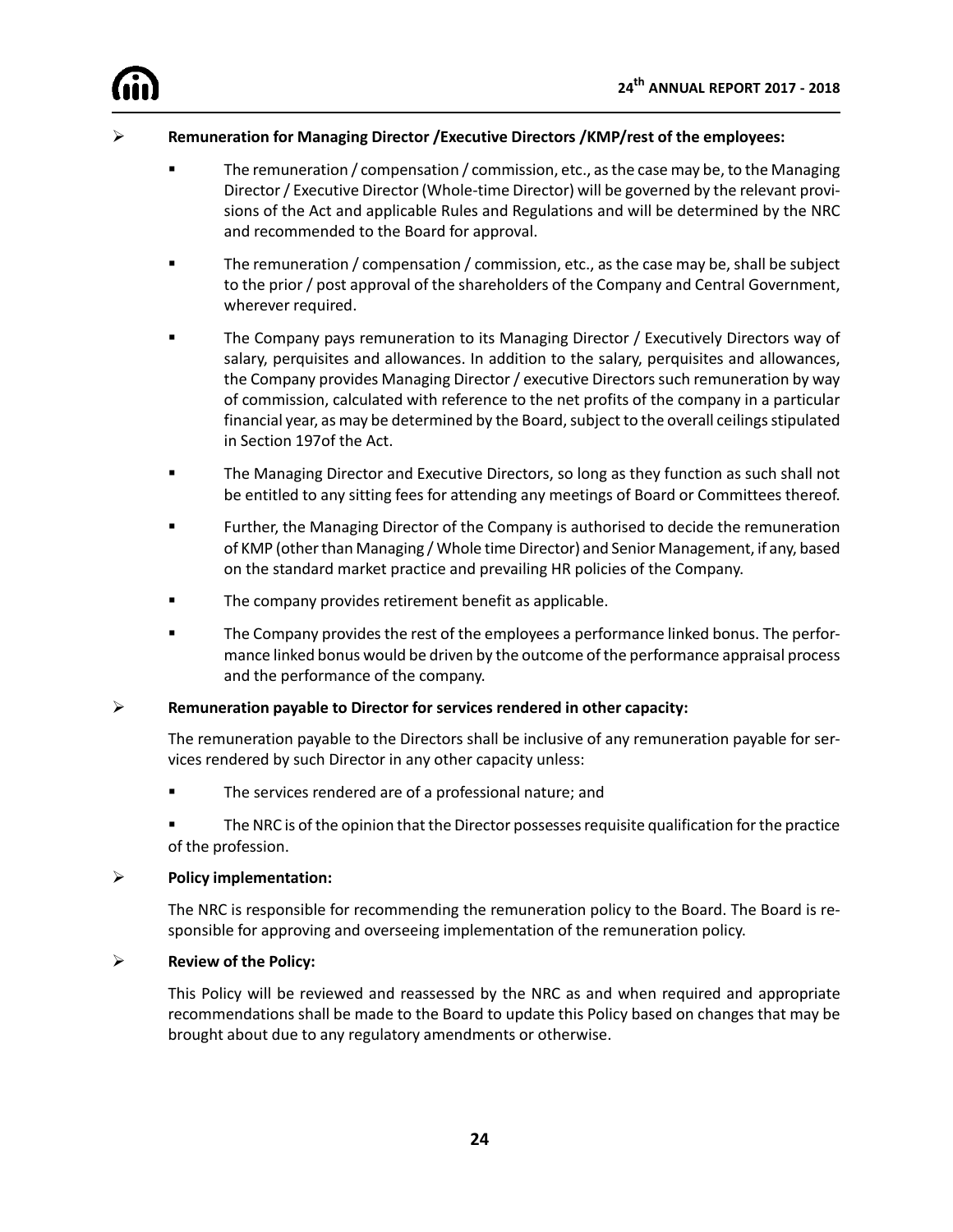#### **Annexure – III**

#### **FORM MR-3 SECRETARIAL AUDIT REPORT FOR THE FINANCIAL YEAR ENDED ON 31ST MARCH, 2018**

[Pursuant to section 204(1) of the Companies Act, 2013 and Rule No. 9 of the Companies (Appointment and Remuneration Managerial Personnel) Rules, 2014]

To

The Members, **Maruti Infrastructure Limited** 802, Surmount Building, Opp. ISCON Mega Mall, S. G. Highway, Ahmedabad- 380 015

I have conducted the Secretarial Audit of the compliance of applicable statutory provisions and the adherence to good corporate practices by **Maruti Infrastructure Limited (CIN: L65910GJ1994PLC023742) (**hereinafter called the "Company"). Secretarial Audit was conducted in a manner that provided me a reasonable basis for evaluating the corporate conducts/statutory compliances and expressing my opinion thereon.

Based on my verification of the Company's books, papers, minutes books, forms and returns filed and other records maintained by the Company and also the information provided by the Company, its officers, agents and authorised representatives during the conduct of Secretarial Audit, I hereby report that in my opinion, the Company has, during the audit period covering the financial year ended on **31st March, 2018** ('Audit Period') complied with the statutory provisions listed hereunder and also that the Company has proper Board-processes and compliance mechanism in place to the extent, in the manner and subject to the reporting made hereinafter:

I have examined the books, papers, minute books, forms and returns filed and other records maintained by Maruti Infrastructure Limited for the financial year ended on **31st March, 2018** according to the provisions of:

- (i) The Companies Act, 2013 (the Act) and the rules made thereunder;
- (ii) The Securities Contracts (Regulation) Act, 1956 ('SCRA') and the rules made thereunder;
- (iii) The Depositories Act, 1996 and the Regulations and Bye-laws framed thereunder;
- (iv) Foreign Exchange Management Act, 1999 and the rules and regulations made thereunder to the extent of Foreign Direct Investment, Overseas Direct Investment and External Commercial Borrowings;
- (v) The following Regulations and Guidelines prescribed under the Securities and Exchange Board of India Act, 1992 ('SEBI Act'):
	- a) The Securities and Exchange Board of India (Substantial Acquisition of Shares and Takeovers) Regulations, 2011;
	- b) The Securities and Exchange Board of India (Prohibition of Insider Trading) Regulations, 2015;
	- c) The Securities and Exchange Board of India (Issue of Capital and Disclosure Requirements) Regulations, 2009 (Not applicable to the Company during the Audit Period);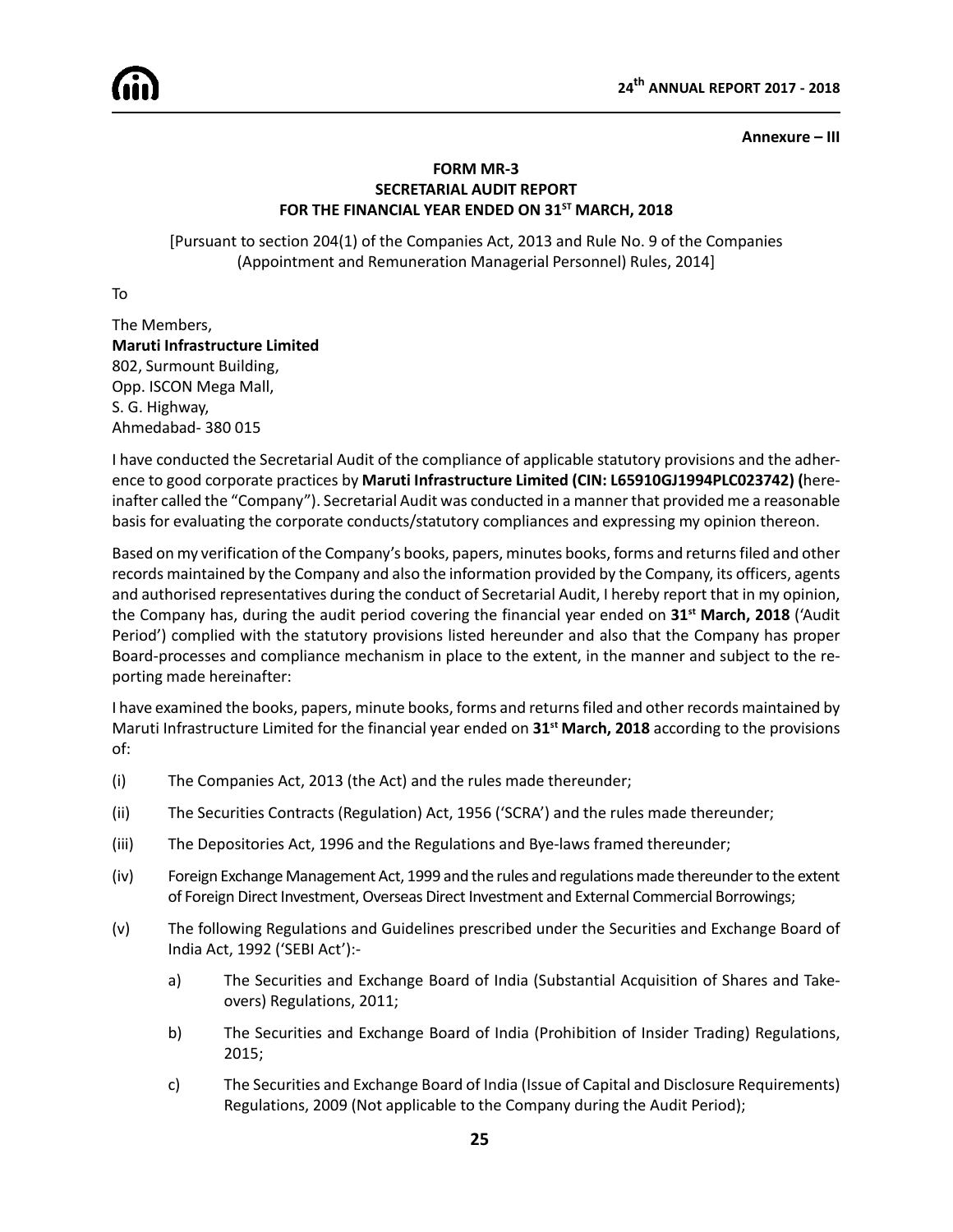

- d) The Securities and Exchange Board of India (Share based Employee Benefits) Regulations, 2014 (Not applicable to the Company during the Audit Period) (Not applicable to the Company during the Audit Period)**;**
- e) The Securities and Exchange Board of India (Issue and Listing of Debt Securities) Regulations, 2008 (Not applicable to the Company during the Audit Period)**;**
- f) The Securities and Exchange Board of India (Registrars to an Issue and Share Transfer Agents) Regulations, 1993 regarding the Companies Act, 2013 and dealing with client (Not applicable to the Company during the Audit Period)**;**
- g) The Securities and Exchange Board of India (Delisting of Equity Shares) Regulations, 2009 (Not applicable to the Company during the Audit Period); and
- h) The Securities and Exchange Board of India (Buyback of Securities) Regulations, 1998 (Not applicable to the Company during the Audit Period).
- (vi) The following laws are applicable specifically to the Company:
	- a) Gujarat Building and Other Construction Workers (Regulation of Employment and Condition of Service) Rules, 2003
	- b) Gujarat Land Requisition Act, 1948
	- c) The Indian Contract Act, 1872
	- d) The Transfer of Property Act, 1882
	- e) The Indian Registration Act, 1908
	- f) The Indian Stamps Act, 1899
	- g) The Gujarat Stamp Act 1958.
	- h) The Land Acquisition Act, 1894

I have also examined compliance with the applicable clauses of the following:

- (i) Secretarial Standards with regard to Meeting of Board of Directors (SS-1) and General Meetings (SS-2) issued by The Institute of Company Secretaries of India.
- (ii) The Securities and Exchange Board of India (Listing Obligations & Disclosure Requirements) Regulations, 2015.

I hereby report that, during the period under review, the Company has complied with the applicable provisions of the Act, Rules, Regulations, Guidelines, Standards, etc. mentioned above subject to the following observation:

- *1) The Company has not appointed Internal Audit which is required to appoint under section 138 of the Companies Act, 2013 and Rule 13 of the Companies (Accounts) Rules, 2014.*
- *2) The Company has not appointed Company Secretary and Chief Financial Officer which is required to appoint under the provisions of section 203 of the Companies Act, 2013 and Rule 8 of The Companies (Appointment and Remuneration of Managerial Personnel) Rules, 2014.*

**I further report that** the compliance by the Company of applicable financial laws, like direct and indirect tax laws, has not reviewed in this Audit since the same have been subject to review by the statutory financial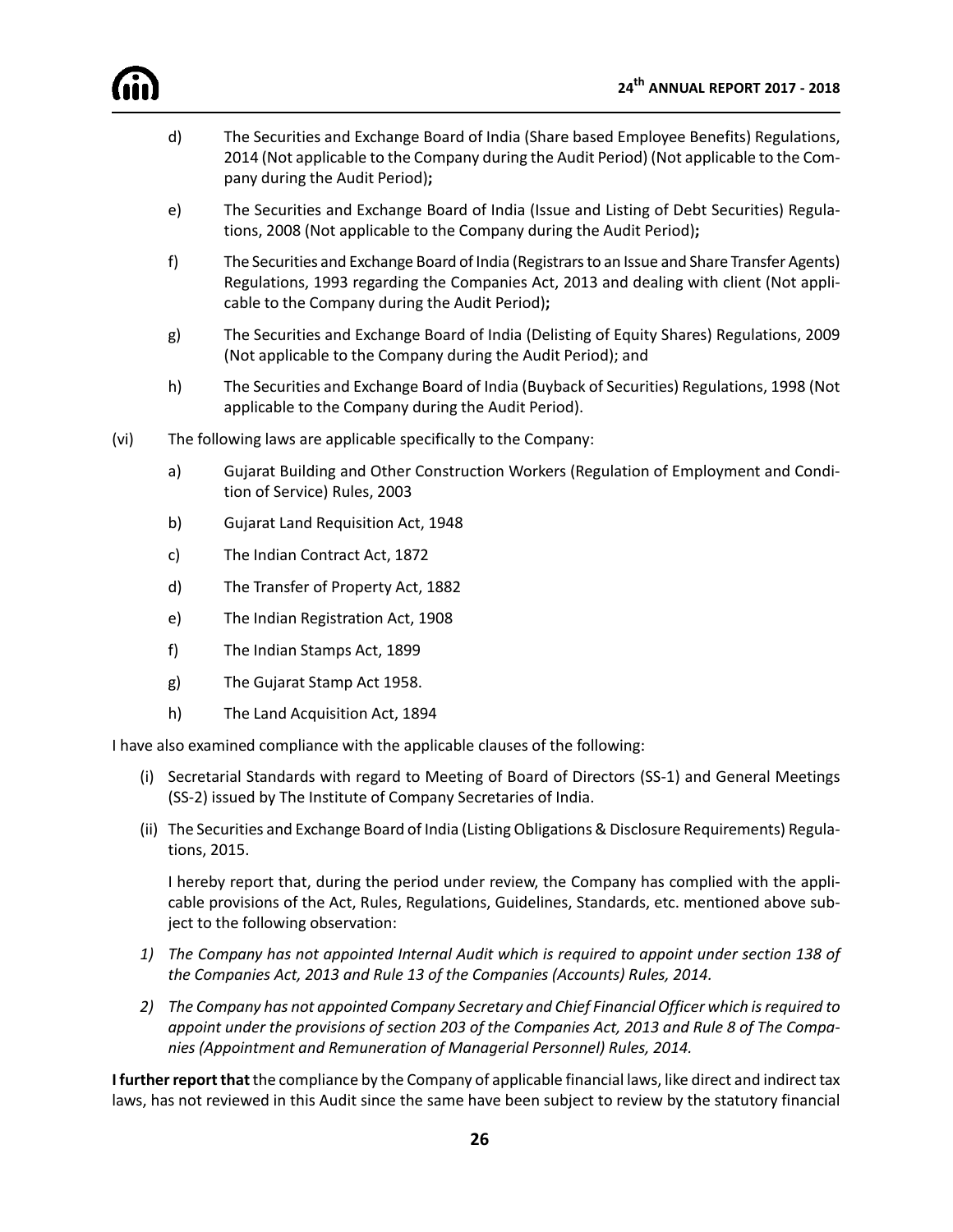audit and other designated professionals.

#### **I further report that:**

- $\triangleright$  The Board of Directors of the Company is duly constituted with the proper balance of Executive Directors, Non-Executive Directors and Independent Directors. The changes in the composition of the Board of Directors that took place during the period under review were carried out in compliance with the provisions of the Act.
- $\triangleright$  Adequate notice is given to all Directors to schedule the Board Meetings, agenda and detailed notes on agenda were usually sent sufficiently in advance, and a system exists for seeking and obtaining further information and clarifications on the agenda items before the meeting and for meaningful participation at the meeting.
- $\triangleright$  Majority decision is carried through while the dissenting members' views are captured and recorded as part of the minutes.

**I further report that** there are adequate systems and processes in the Company commensurate with the size and operations of the Company to monitor and ensure compliances with applicable laws, rules, regulations and guidelines.

> **FOR, BHARAT PRAJAPATI & CO. COMPANY SECRETARIES**

> > **BHARAT PRAJAPATI PROPRIETOR F.C.S. NO. : 9416 C. P. NO. : 10788**

**Place :** Ahmedabad **Date** : 14th August, 2018

**Note:** This report is to be read with my letter of even date which is annexed as '**ANNEXURE A'** and forms an integral part of this report.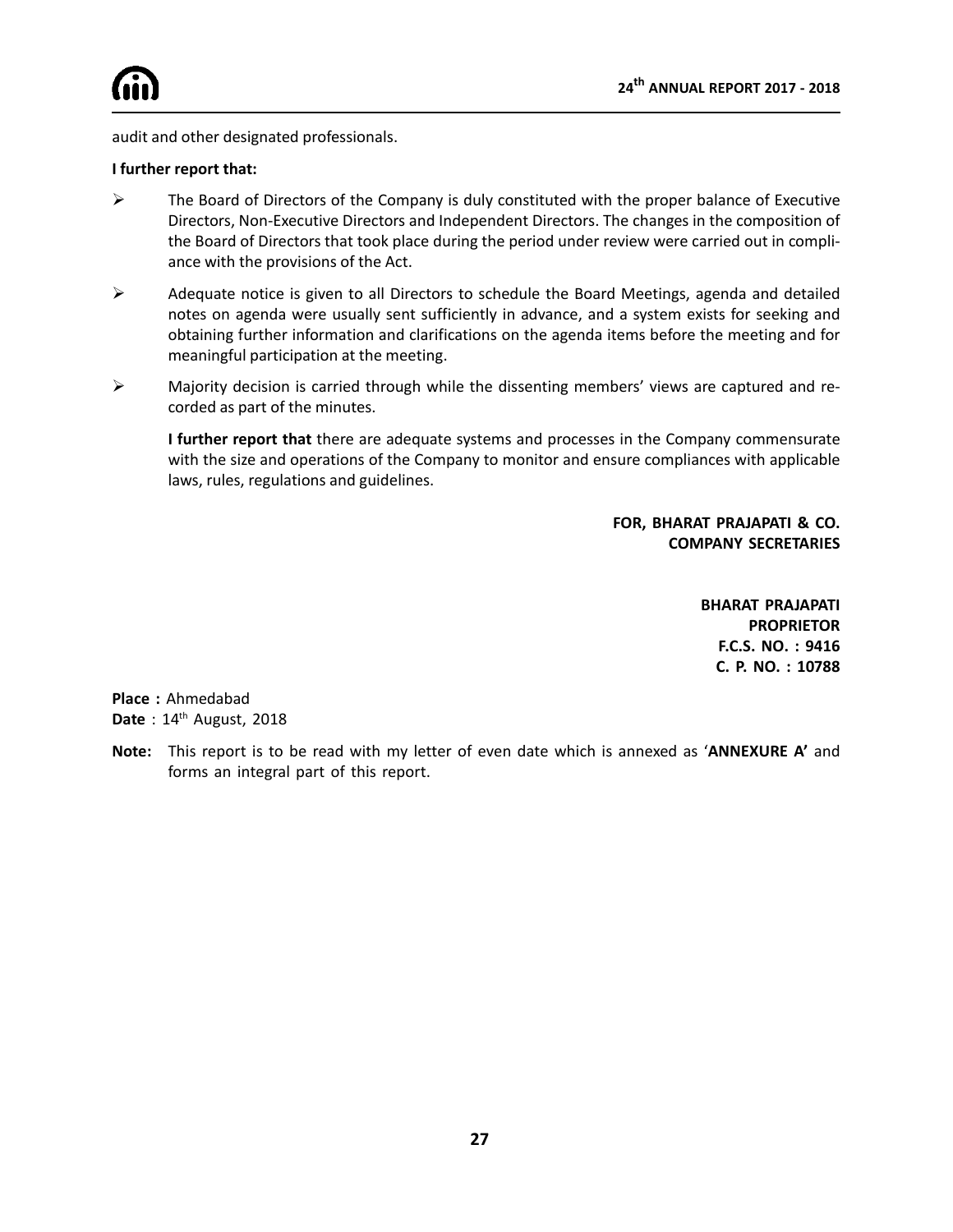

**'ANNEXURE A'**

To The Members, **Maruti Infrastructure Limited** 802, Surmount Building, Opp. ISCON Mega Mall, S. G. Highway, Ahmedabad- 380 015

#### **My Secretarial Audit report of even date is to be read along with this letter.**

My Secretarial Audit report of even date is to be read along with this letter.

- 1. The Management of the Company is responsible for maintenance of secretarial records, devise proper systems to ensure compliance with the provisions of all applicable laws and regulations and to ensure that the systems are adequate and operate effectively.
- 2. My responsibility is to express an opinion on these secretarial records and procedures followed by the Company with respect to secretarial Compliance.
- 3. I have followed the audit practices and processes as were appropriate to obtain reasonable assurance about the correctness of the contents of the Secretarial Records. The verification was done on test basis to ensure that correct facts are reflected in Secretarial Records. I believe that the processes and practices, I followed provide a reasonable basis for my opinion.
- 4. I have not verified the correctness and appropriateness of financial records, Books of Accounts and cost records of the company.
- 5. Wherever required, I have obtained the Management Representation about the compliance of laws, rules and regulations and happening of events, secretarial records and other factual position which cannot be otherwise verified, wherever required or necessary.
- 6. The compliance of the provisions of Corporate and other applicable laws, rules, regulations, standards is the responsibility of management. My examination was limited to the verification of procedures on test basis.
- 7. The Secretarial Audit Report is neither an assurance as to the future viability of the company nor of the efficacy or effectiveness with which the management has conducted the affairs of the company.

#### **FOR, BHARAT PRAJAPATI & CO. COMPANY SECRETARIES**

**BHARAT PRAJAPATI PROPRIETOR F.C.S. NO. : 9416 C. P. NO. : 10788**

**Place :** Ahmedabad **Date** : 14th August, 2018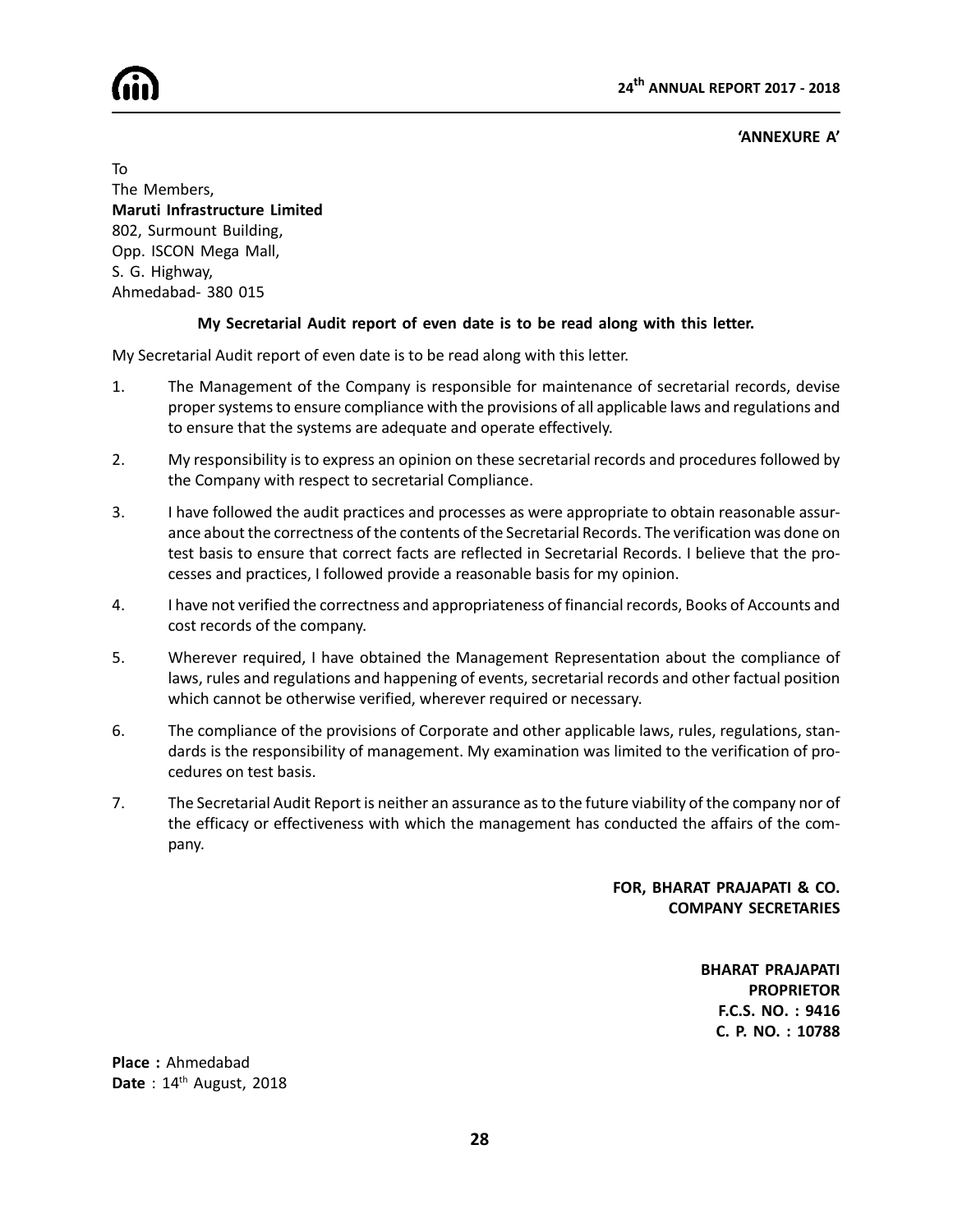#### **Annexure – IV**

**The particulars of employees in accordance with the provisions of Section 197(12) of the Companies Act, 2013, read with Rule 5(1) of the Companies (Appointment and Remuneration of Managerial Personnel) Rules, 2014:**

a. Ratio of the remuneration of each director to the median remuneration of the employees of the Company and the percentage increase in remuneration of Directors & Key Managerial Personnel (KMP) in the Financial Year :

| Sr. No.        | Name of the Director /<br><b>KMP and Designation</b>        | Remuneration<br>of Directors<br>for financial<br>year 2017-18<br>(in Rs.) | Ratio of<br>Remuneration<br>of each Director<br>to Median<br>Remuneration<br>to employees | Percentage<br>increase<br>in Remuneration<br>duriing<br>FY 2017-18 |
|----------------|-------------------------------------------------------------|---------------------------------------------------------------------------|-------------------------------------------------------------------------------------------|--------------------------------------------------------------------|
| $\mathbf{1}$   | Nimesh D. Patel<br>Chairman and<br><b>Managing Director</b> | 9,00,000                                                                  | 5.26:1                                                                                    | 0.00                                                               |
| $\overline{2}$ | Hiteshi N. Patel<br>Non-Executive Director                  | <b>NIL</b>                                                                | <b>NIL</b>                                                                                |                                                                    |
| 3              | Chetan A. Patel<br>Non-Executive Director                   | <b>NIL</b>                                                                | <b>NIL</b>                                                                                |                                                                    |
| 4              | Niketan R. Shah<br>Non-Executive Director                   | <b>NIL</b>                                                                | <b>NIL</b>                                                                                |                                                                    |
| 5              | Nishit P. Patel<br>Non-Executive Director                   | <b>NIL</b>                                                                | <b>NIL</b>                                                                                |                                                                    |

- a. The percentage increased/decreased in Median Remuneration of Employees (MRE) in financial year was (11.49)%
- b. There were Eighteen (18) permanent employees on the rolls of the Company as on 31<sup>st</sup> March, 2018.
- c. Average percentage increase in the Salaries of Employees other than Managerial Personnel was 0.57%. There was no increase in salary of managerial remuneration.
- d. The Company affirms that the remuneration is as per the Remuneration policy of the Company.
- e. During the financial year, there was no employee employed throughout the financial year or part of the financial year who was in receipt of remuneration in the aggregate of not less than Rs. 8.50 Lakhs per month or Rs. 1.02 Crore per financial year. The statement containing the names of the top ten employees in terms of remuneration drawn as per Rule 5(2) of the Companies (Appointment and Remuneration of Managerial Personnel) Rules, 2014 is provided in a separate annexure forming part of this report. In terms of section 136 of the Act, the said annexure is open for inspection at the Registered Office of the Company. Any shareholder interested in obtaining a copy of the same may write to the Company.

#### **For and on behalf of the Board of Directors Nimesh D. Patel**

**Place:** Ahmedabad **Chairman & Managing Director Date:**  $14^{th}$  August, 2018 **(DIN : 00185400)**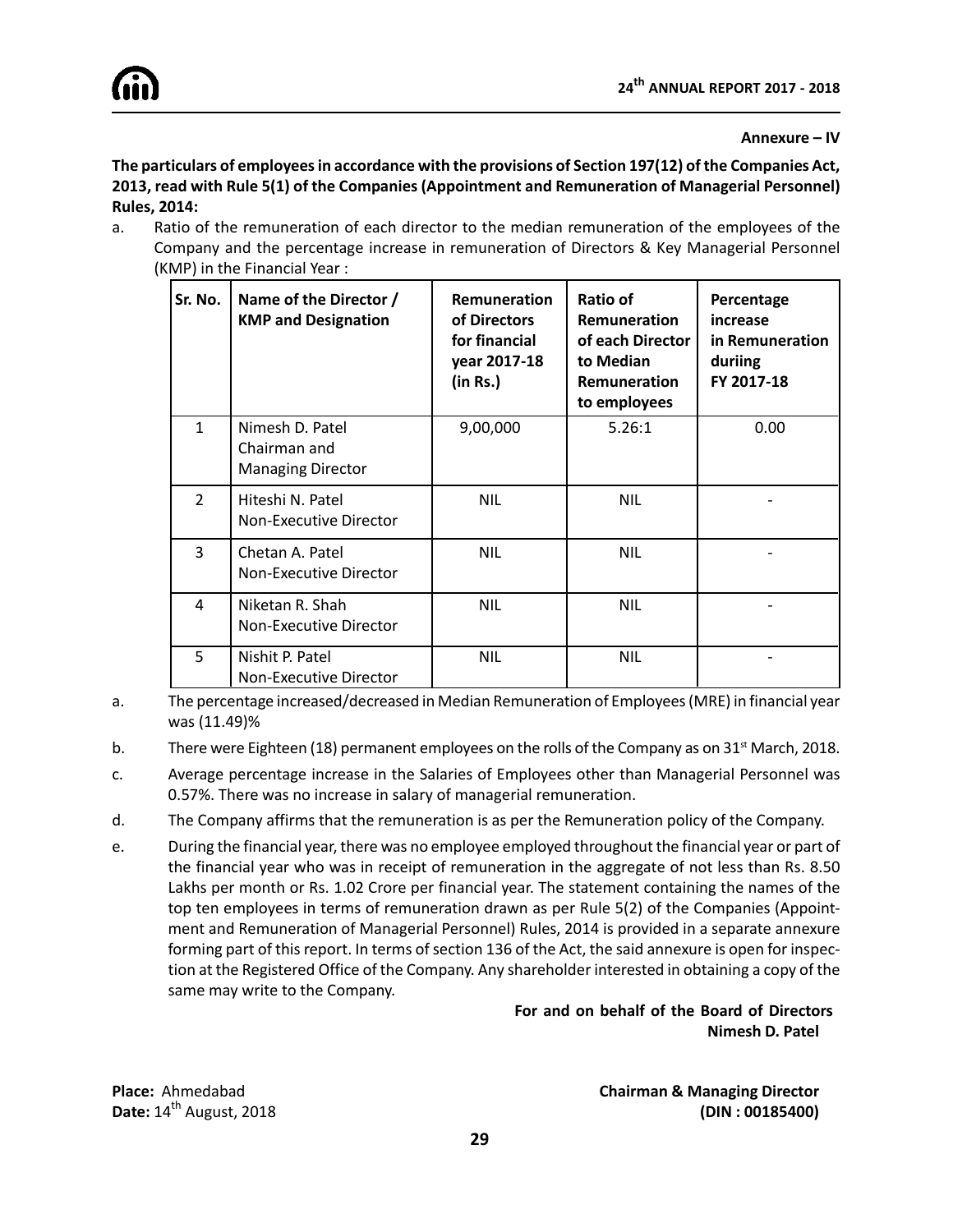## **REPORT ON CORPORATE GOVERNANCE**

#### **1. Company's Philosophy on Corporate Governance:**

The Company's philosophy on Corporate Governance envisages attainment of higher levels of transparency, accountability and equity in all facets of its operations and in all its interactions with its stakeholders, including shareholders, employees, customers, suppliers, Government, lenders and the community at large. It aims to increase and sustain corporate value through growth and innovation.

The Company's core value includes business ethics, customer focus, professional pride, mutual respect, speed and innovation, excellence in manufacturing and total quantity. The Company believes that its operations and actions must serve the underlying goal of enhancing the interests of its stakeholders over a sustained period of time.

The policies and actions of the Company are in terms of applicable guidelines on Corporate Governance with endeavor to enhance shareholders' value.

#### **2. Board of Directors:**

#### **EXECOMPOSITED, COMPOSITION, CATEGORY OF Directors and their other Directorships and Committee Memberships:**

The present Board of the Company comprises of 5 (Five) Members having optimum combination of Executive and Non-Executive / Independent Directors in compliance with the provisions of the SEBI (Listing Obligations and Disclosure Requirements) Regulations, 2015. The details of composition of Board of Directors, the number of other Directorships or Board Committees of which he is a Member / Chairman, are as under:

|    | Sr. Nol Name of Director | Category                       | <b>Designation</b>                        | <b>Other Directorships/Board</b><br><b>Committees (Numbers)</b> |                                   |
|----|--------------------------|--------------------------------|-------------------------------------------|-----------------------------------------------------------------|-----------------------------------|
|    |                          |                                |                                           | <b>Director</b><br>ships *                                      | <b>Board</b><br><b>Committees</b> |
| 1. | Shri Nimesh D. Patel     | Promoter &<br>Executive        | Chairman<br>& Managing<br><b>Director</b> | <b>One</b>                                                      | None                              |
| 2. | Smt. Hiteshi N. Patel    | Promoter &<br>Non-Executive    | Director<br>(Woman<br>Director)           | None                                                            | None                              |
| 3. | Shri Chetan A. Patel     | Independent &<br>Non-Executive | Director                                  | None                                                            | None                              |
| 4. | Shri Niketan R. Shah     | Independent &<br>Non-Executive | Director                                  | None                                                            | None                              |
| 5. | Shri Nishit P. Patel     | Independent &<br>Non-Executive | <b>Director</b>                           | <b>None</b>                                                     | None                              |

\* Directorships in other Companies mentioned above exclude Directorships in Private Limited Companies.

While calculating the number of Membership / Chairmanship in Committees of other Companies, Membership / Chairmanship of only Audit Committee and Stakeholders Relationship Committee is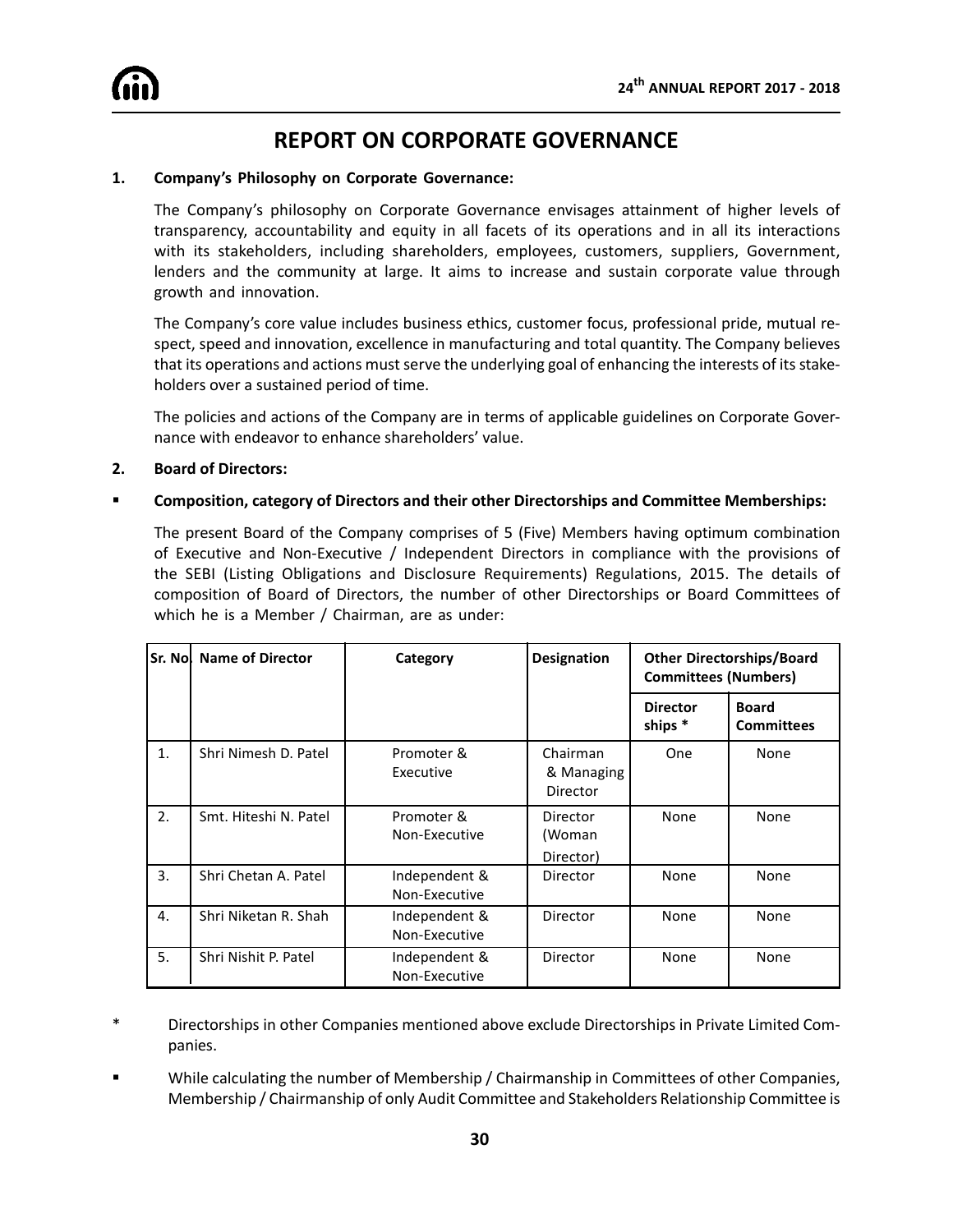considered pursuant to Regulation 26 of the SEBI (Listing Obligations and Disclosure Requirements) Regulation, 2015. None of the Director is a member in more than ten Committees and act as a Chairman in more than five Committees across all companies in which he is a Director.

- ß Smt. Hiteshi N. Patel is wife of Shri Nimesh D. Patel. None of the other directors are related to any other director on the Board.
- ß No. of shares held by Non Executive Director: Smt. Hiteshi N. Patel (Non executive Director) holds 14,72,600 equity shares of the Company
- ß **Board Meetings:**

During the financial year 2017-18, 8 (Eight) Board Meetings were held on 01<sup>st</sup> May, 2017, 30<sup>th</sup> May, 2017, 29<sup>th</sup> July, 2017, 28<sup>th</sup> August, 2017, 14<sup>th</sup> September, 2017, 13<sup>th</sup> December, 2017, 14<sup>th</sup> February, 2018 and 05th March, 2018.

| <b>Name of Director</b>     | <b>Number</b><br>of Meetings<br>held during<br>his tenure | <b>Number</b><br>of Meetings<br><b>Attended</b> | <b>AGM</b><br><b>Attendance</b> |
|-----------------------------|-----------------------------------------------------------|-------------------------------------------------|---------------------------------|
| <b>Shri Nimesh D. Patel</b> | 8                                                         | 8                                               | Yes                             |
| Smt. Hiteshi N. Patel       | 8                                                         | 8                                               | Yes                             |
| <b>Shri Chetan A. Patel</b> | 8                                                         | 8                                               | Yes                             |
| <b>Shri Niketan R. Shah</b> | 8                                                         | 6                                               | Yes                             |
| Shri Nishit P. Patel        | 8                                                         | 8                                               | No                              |

#### **Attendance of Directors at the Board Meeting & Last Annual General Meeting:**

All the meetings of Board of Directors of the Company are scheduled well in advance and the Board meets at least once in a quarter to review the quarterly performance and the financial results. Agenda of the meeting was prepared and all necessary papers were circulated to Members of the Board in advance. All Members of the Board have access to all information of the Company and are free to recommend inclusion of any matter in the Agenda for discussions. The maximum time gap between two Board meetings was not more than one hundred and twenty days.

#### ß **Annual Performance Evaluation:**

Pursuant to the provisions of the Companies Act, 2013 ("the Act") and Rules made thereunder and as provided in Schedule IV of the Act and Listing Agreement/Listing Regulations, the Nomination and Remuneration Committee / Board has carried out the evaluation of its own performance, its committees, individual Directors and Chairman of the Board.

The Board has carried out a formal process of performance evaluation of the Board, Committees and individual Directors. The performance was evaluated based on the parameters such as Composition and Quality of Board Members, Effectiveness of Board/Committee process and functioning, Contribution of the Members, Board Culture and Dynamics, Fulfillment of key responsibilities, Ethics and Compliance etc.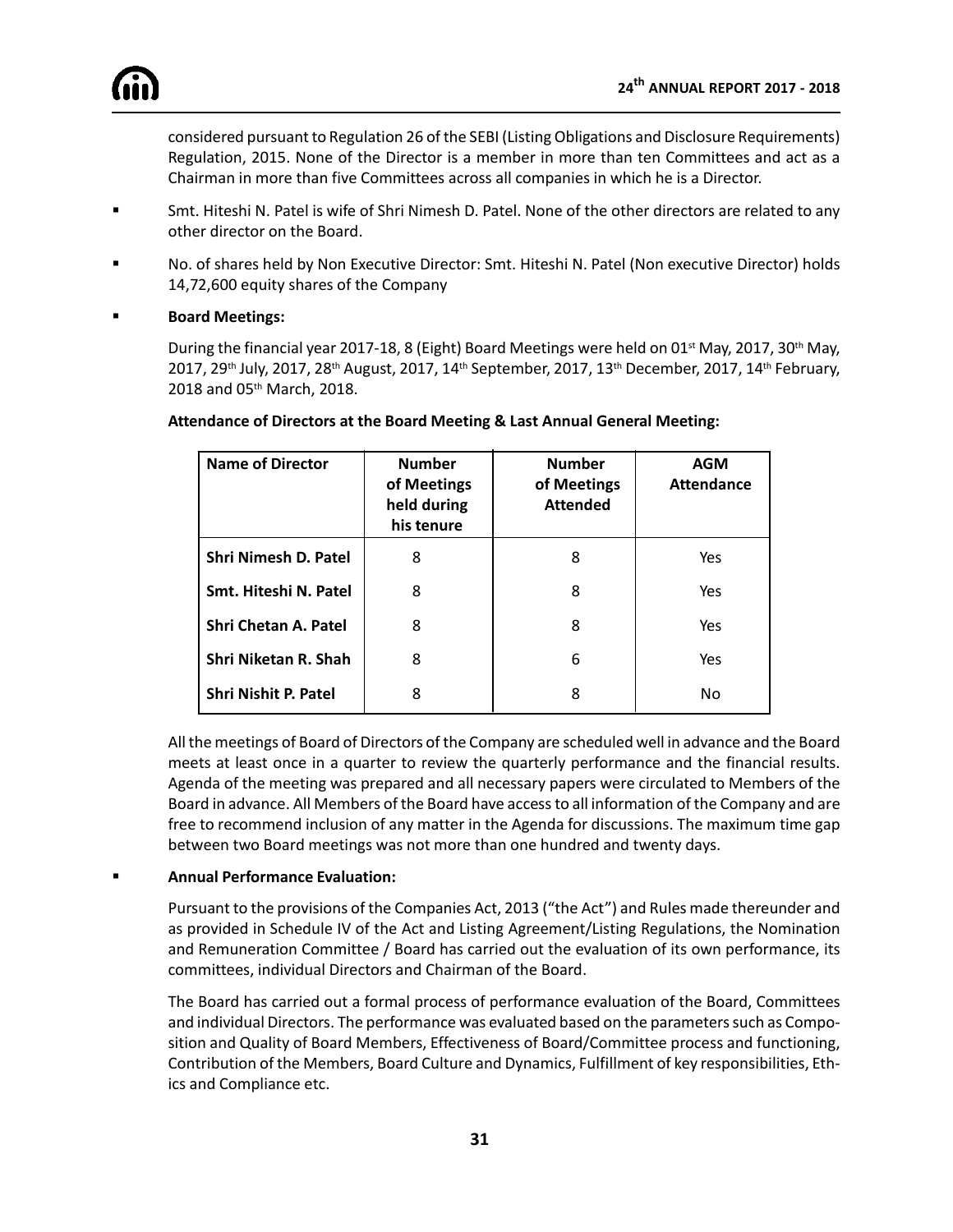

#### ß **Meeting of Independent Directors:**

During the year under review, a separate meeting of the Independent Directors of the Company was held on  $28<sup>th</sup>$  August, 2017 to review the performance of Non-Independent Directors, Chairman and the Board as a whole and to assess the flow of information between the company management the Board.

#### ß **Familiarization Programmes for Independent Directors:**

Independent Directors are familiarised with their roles, rights and responsibilities in the Company as well as with the nature of industry and business model of the Company by providing various presentation at Board/ Committee meetings from time to time. Further the Independent Directors of the Company are made aware of their role, responsibility and liabilities at the time of their appointment, through a formal letter of appointment, which also stipulates various terms and conditions of their engagement apart from clarifying their role and responsibilities. The details of the familiarization programmes can be accessed on the website www.marutiinfra.in

#### **3. Audit Committee:**

#### **Example 3 Terms of Reference:**

The terms of reference of this Committee cover the matter as specified in Regulation 18 of the SEBI (Listing Obligations and Disclosure Requirements) Regulations, 2015 as well as in Section 177 of the Companies Act, 2013.

#### **E** Composition:

The Audit Committee comprises of 3 (three) Non-Executive and Independent Directors. Shri Niketan R. Shah is a Chairman of the Committee and Shri Chetan A. Patel and Shri Nishit P. Patel are Members of the Committee.

The composition of the Audit Committee meets the stipulated requirement of Section 177 of the Companies Act, 2013 and the SEBI (Listing Obligations and Disclosure Requirements) Regulations, 2015.

#### ß **Meeting and the Attendance during the year 2017-18:**

During the financial year 2017-18, Five (5) meetings of the Audit Committee were held on  $30^{th}$  May, 2017, 28<sup>th</sup> August, 2017, 14<sup>th</sup> September, 2017, 13<sup>th</sup> December, 2017 and 14<sup>th</sup> February, 2018. All the Members of the Committee were present in all the meetings of the Audit Committee.

#### **4. Nomination and Remuneration Committee:**

The Nomination and Remuneration Committee is constituted as per the provisions of Section 178 of the Companies Act, 2013 and Regulation 19 of the SEBI (Listing Obligations and Disclosure Requirements) Regulations, 2015.

#### **(i) Brief description of Terms of Reference:**

a) Formulation of the criteria for determining qualifications, positive attributes and independence of a director and recommend to the Board a policy, relating to the remuneration of the directors, key managerial personnel and other employees and carry out evaluation of every director's performance;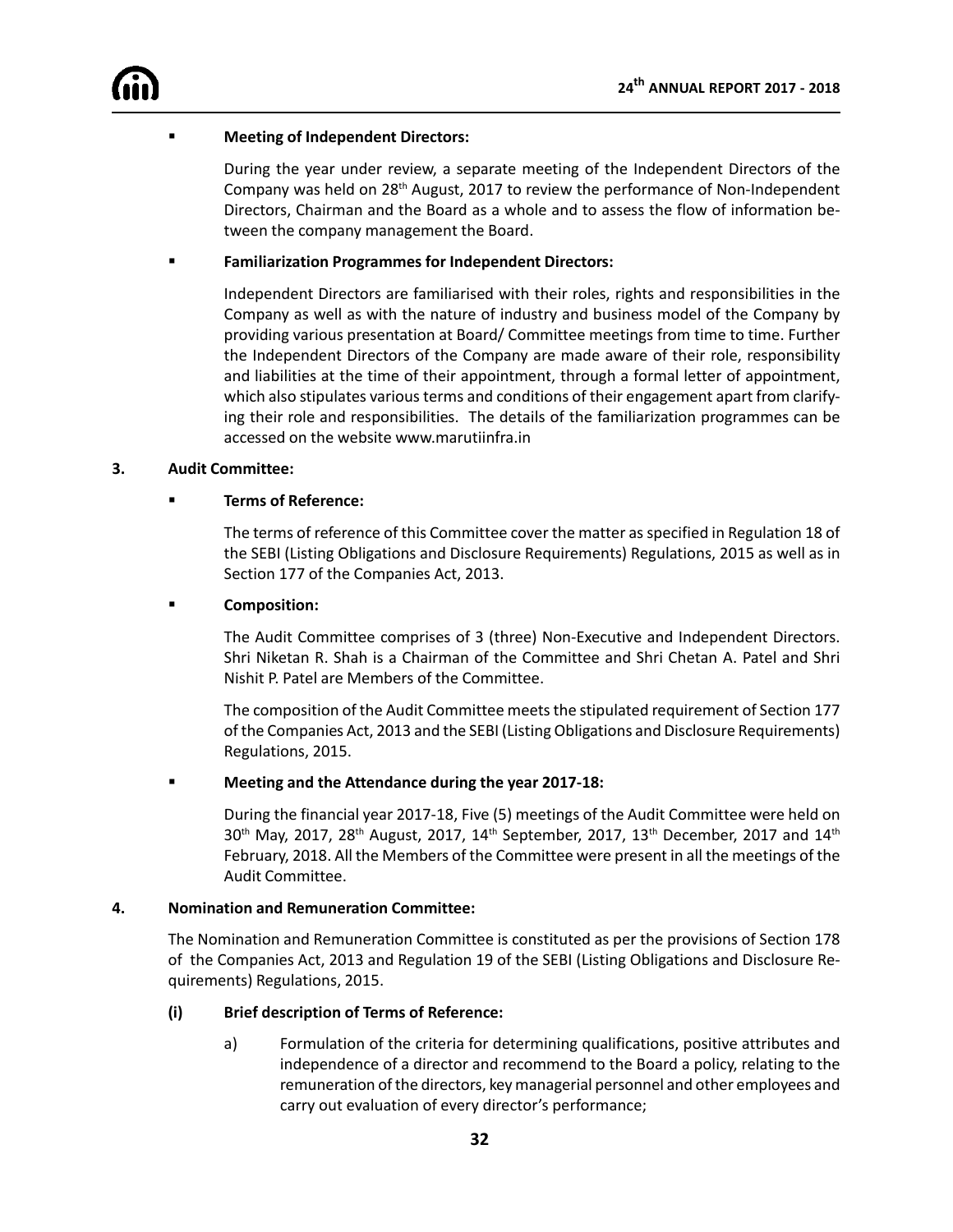- b) Formulation of criteria for evaluation of Independent Directors and the Board;
- c) Devising a policy on Board diversity;
- d) Identifying persons who are qualified to become directors and who may be appointed in senior management in accordance with the criteria laid down, and recommend to the Board their appointment and removal.
- e) Extension or continuation of the term of appointment of the independent director, on the basis of the report of performance evaluation of independent directors.

#### **(ii) Composition of the Committee:**

The Company has constituted a Nomination and Remuneration Committee on 15<sup>th</sup> November, 2011 and thereafter, it was reconstituted as and when required. Presently, the said Committee comprises of Shri Chetan A. Patel (Chairman), Shri Niketan R. Shah, (Member) and Shri Nishit P. Patel (Member). All of the members of the Committee are Non-Executive & Independent Directors.

#### **(iii) Meeting and the attendance of the Nomination and Remuneration Committee:**

During financial year 2017-18, one meeting of the Nomination and Remuneration Committee was held on 29<sup>th</sup> July, 2017. All members of the Committee were present at the meeting. The Board of Directors reviews the Minutes of the Nomination & Remuneration Committee Meetings at subsequent Board Meeting.

#### **(iv) Remuneration of Directors:**

During the financial year ended on  $31<sup>st</sup>$  March, 2018, the Company has paid remuneration of Rs. 9.00 Lakhs to Shri Nimesh D. Patel, Chairman & Managing Director of the Company. The Remuneration paid to the Chairman & Managing Director shall be governed as per the provisions of the Companies Act.

The tenure of office of the Chairman & Managing Director was for three years from 1<sup>st</sup> August, 2017 till 31<sup>st</sup> July, 2020. There is no separate provision for payment of severance fees. The Members of the Company at the 23<sup>rd</sup> Annual General Meeting held on 29<sup>th</sup> September, 2017 approved the reappointment of Shri Nimesh D. Patel as a Managing Director designated as Chairman & Managing Director for a further period of three years with effect from 1st August, 2017 till 31st July, 2020 at the remuneration of Rs. 9.00 Lakhs per annum.

The Company has not paid any sitting fees / remuneration to the Non-Executive / Independent Directors of the Company during the financial year. Independent Directors of the Company does not hold any equity shares of the Company as on 31<sup>st</sup> March 2018. None of the Independent Directors has any pecuniary relationship or transactions with the Company. Smt. Hiteshi N. Patel, Director (Non-Executive) holds 14,72,600 equity shares of the Company. The details of contracts or arrangements with related parties for the financial year ended on 31<sup>st</sup> March, 2018 is given in Note No. 28 of the financial statements of the Company.

The Company has not granted any stock option to any of its Non-Executive Directors.

The details of the remuneration policy including criteria for making payments to non-executive directors is annexed at 'Annexure - II' of the Director's Report and also available at Company's the website www.marutiinfra.in.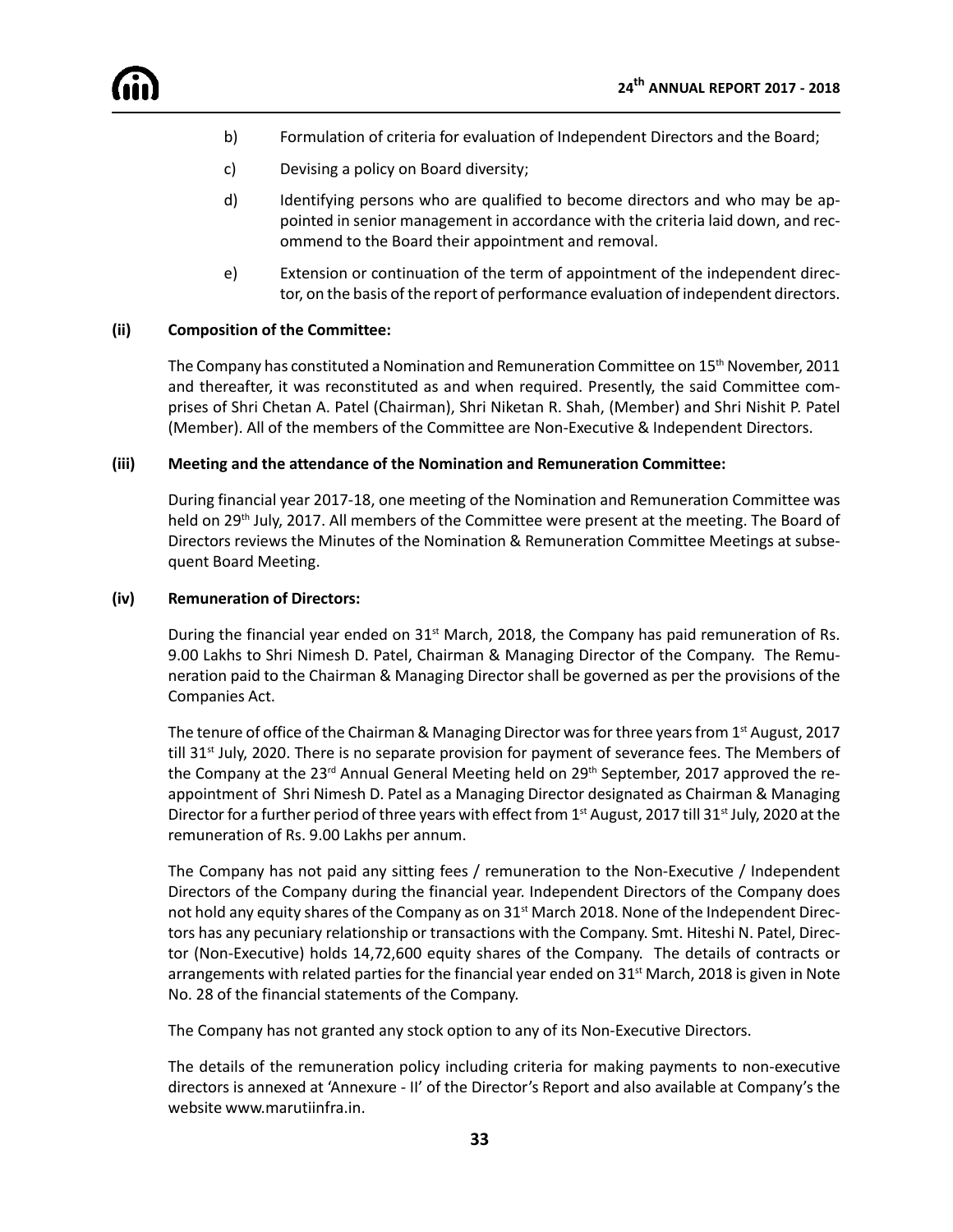#### **5. Stakeholders Relationship Committee:**

The Company has constituted Stakeholders Relationship Committee in accordance with the provisions of Section 178 of the Companies Act, 2013 and the SEBI (Listing Obligations and Disclosure Requirements) Regulations, 2015.

The function area of the Committee is to look into redressal of investors' complaints / grievances and requests like delay in transfer of shares, non-receipt of annual reports etc.

The Committee comprises of Shri Chetan A. Patel (Chairman) Non-Executive and Independent Director, Shri Nishit P. Patel (Member) Non-Executive and Independent Director and Shri Nimesh D. Patel (Member) Chairman & Managing Director of the Company.

During the financial year 2017-18, the Committee met four (4) times and all the Members were present in all the meetings.

During the financial year 2017-18 the Company has received only one complaint regarding non receipt of Annual Report. Except this no complaint was received from the shareholders.

#### **6. Corporate Social Responsibility Committee:**

The provisions relating to establish a Corporate Social Responsibility Committee are not applicable to the Company. However, as good governance practice, the Company has constituted the Corporate Social Responsibility (CSR) Committee and formulate the CSR Policy.

CSR Committee comprises of Shri Niketan R. Shah, Shri Chetan A. Patel and Shri Nimesh D. Patel constituted under the Companies Act, 2013, to:

- formulate and recommend to the Board, a CSR Policy indicating therein CSR activities to be undertaken by the company;
- recommend the amount of expenditure to be incurred on CSR activities; and
- monitor the CSR Policy of the Company from time to time and institute a transparent monitoring mechanism for implementation of the CSR projects/programs/activities undertaken by the Company.
- Such other functions as the Board may deem fit, in accordance with the Section 135 of the Companies Act, 2013 (the 'Act')and Schedule VII of the Act and rules thereof as applicable from time to time.

#### **7. Details of General Body Meetings:**

#### **Example 2 Annual General Meeting:**

During the preceding three years, Annual General Meetings of the Company were held at the Registered Office of the Company at 802, Surmount Building, Opp. Iscon Mega Mall, S.G. Highway, Ahmedabad - 380 015.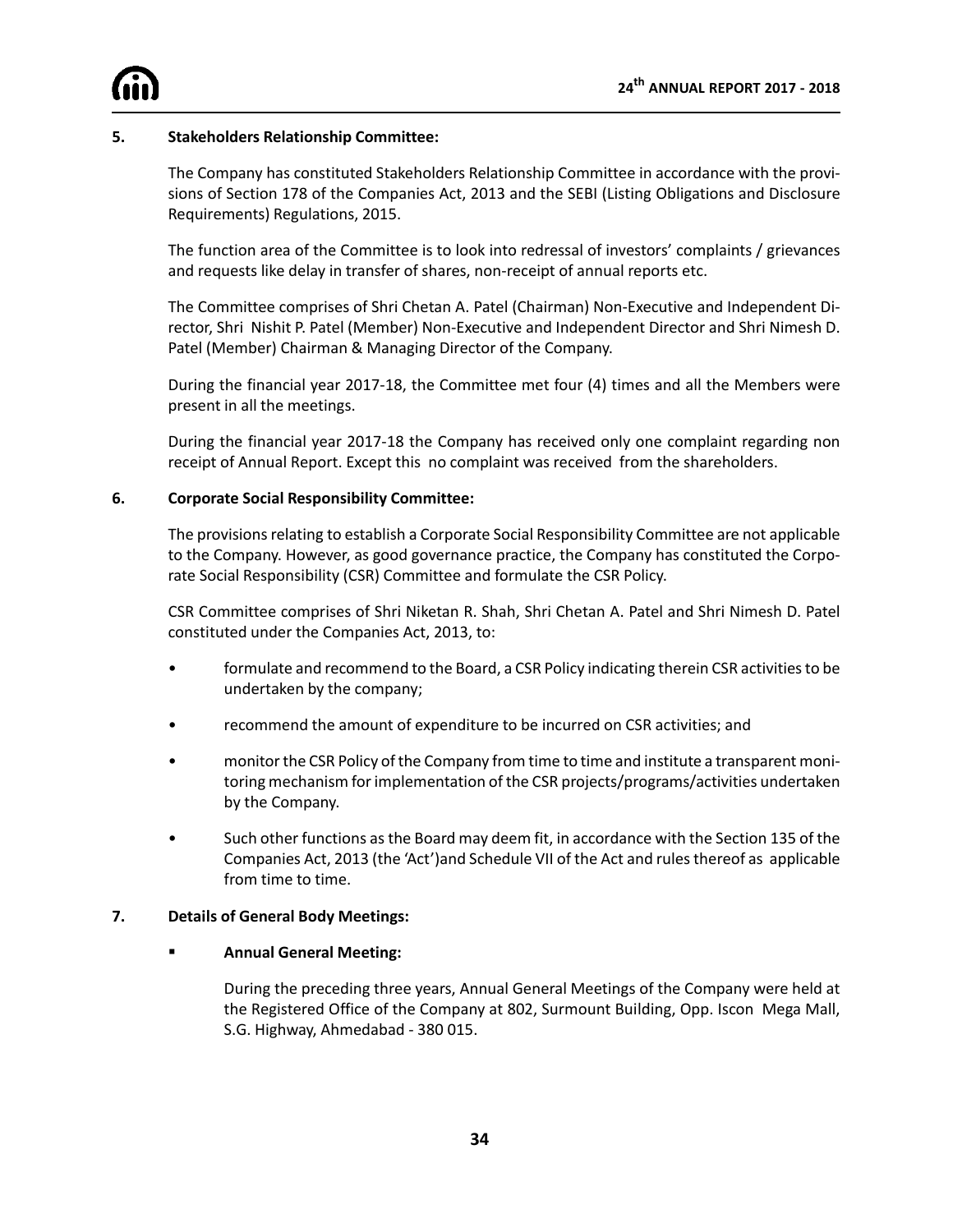| <b>Financial</b><br>Year | Date                       | <b>Time</b>  | <b>Special Resolutions Passed</b>                                                                                                                 |
|--------------------------|----------------------------|--------------|---------------------------------------------------------------------------------------------------------------------------------------------------|
| 2016-17                  | 29th<br>September,<br>2017 | $11:45$ a.m. | $\triangleright$ To re-appoint Shri Nimesh D. Patel (DIN:<br>00185400) as a Managing Director des<br>ignated as Chairman & Managing Direc-<br>tor |
| 2015-16                  | 30th<br>September,<br>2016 | $11:45$ a.m. | None<br>⋗                                                                                                                                         |
| 2014-15                  | 30th<br>September<br>2015  | $11:45$ a.m. | <b>None</b>                                                                                                                                       |

The details of last three Annual General Meetings (AGM) of the Company are as under:

The resolutions proposed at the Annual General Meeting were passed by the Shareholders.

#### ß **Extra Ordinary General Meeting (EGM):**

No Extra Ordinary General Meeting was held during the financial year ended on 31<sup>st</sup> March, 2018.

#### ß **Postal Ballot:**

During the financial year ended on 31<sup>st</sup> March, 2018, no resolution was passed through postal ballot.

#### ß **Postal Ballot process:**

After receiving the approval of the Board of Directors, Notice of the Postal Ballot, text of the Resolution and Explanatory Statement, relevant documents, Postal Ballot Form and self-addressed postage pre-paid envelopes are sent to the shareholders to enable them to consider and vote for or against the proposal within a period of 30 days from the date of dispatch. E-voting facility is made available to all the shareholders and instructions for the same are specified under instructions for voting in the Postal Ballot Notice. E-mails are sent to shareholders whose e-mail ids are available with the depositories and the Company along with Postal Ballot Notice and Postal Ballot Form. After the last day for receipt of ballots [physical/e-voting], the Scrutinizer, after due verification, submits the results to the Chairman. Thereafter, the Chairman declares the result of the Postal Ballot. The same is posted on the Company's website and submitted to the Stock Exchange where the equity shares of the Company are listed.

None of the businesses proposed to be transacted at the ensuing Annual General Meeting require passing a resolution through Postal Ballot.

#### **8. Means of Communication:**

- ß Quarterly and Half -Yearly results are not sent to each household of the shareholders.
- ß As per the Regulation 33 of the Listing Regulations, the quarterly, half yearly and yearly financial results are considered and approved by the Board of Directors and the same are submitted to the Stock Exchange.
- ß Financial results are available at website of the Company i.e. www.marutiinfra.in
- ß No presentation made to Institutional Investors or to Analysts.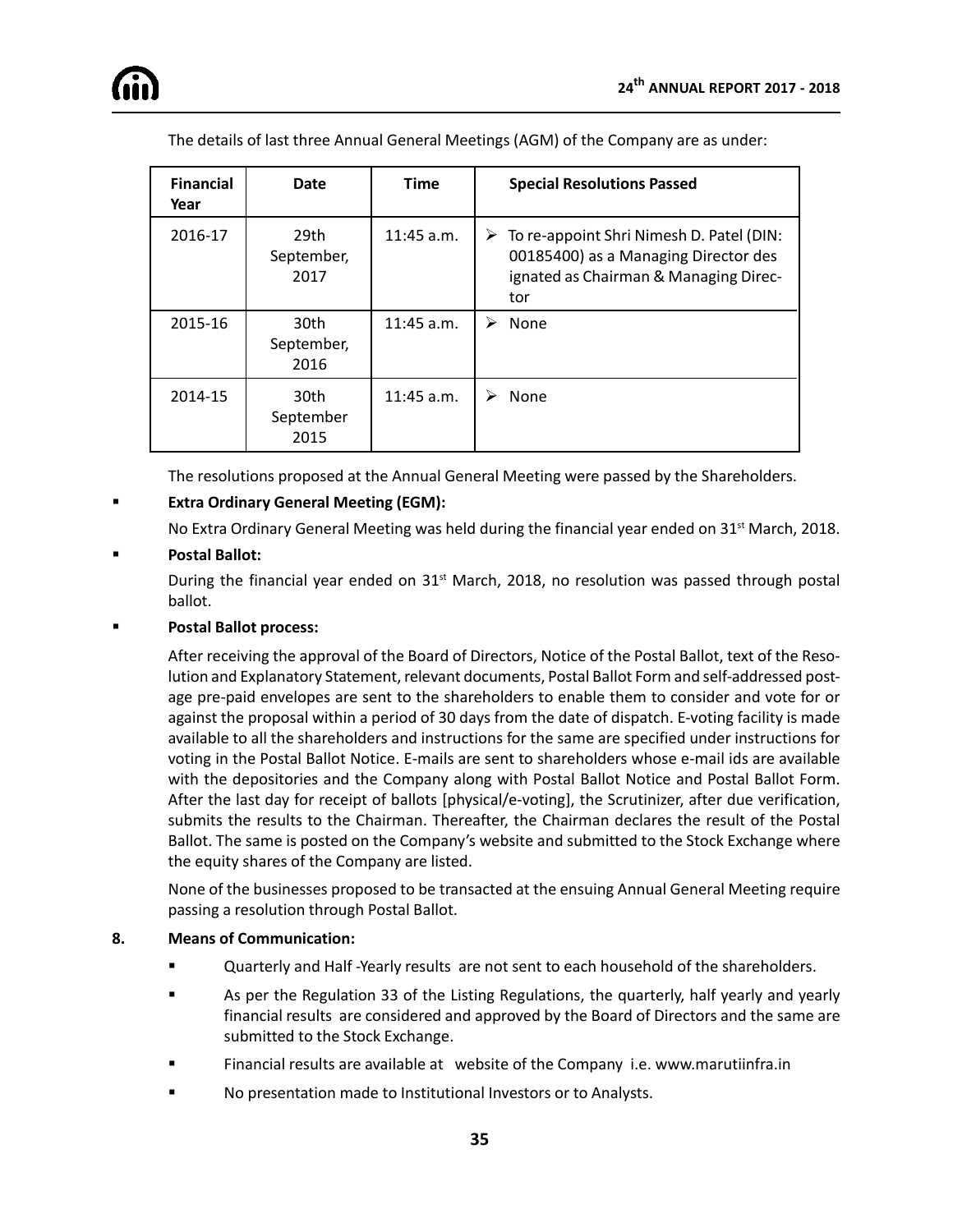| 9.   | <b>General Shareholder Information:</b>     |                                                                                                                                 |  |  |  |
|------|---------------------------------------------|---------------------------------------------------------------------------------------------------------------------------------|--|--|--|
| Ι.   | <b>Annual General Meeting:</b>              |                                                                                                                                 |  |  |  |
|      | Date and Time                               | 29th September, 2018 at 11:45 a.m.                                                                                              |  |  |  |
|      | Venue                                       | 802, Surmount Building, Opp. Iscon Mega Mall, S.G.<br>Highway, Ahmedabad - 380 015.                                             |  |  |  |
|      | <b>Financial Year</b>                       | $1^{st}$ April, 2017 to 31 <sup>st</sup> March, 2018                                                                            |  |  |  |
|      | Dividend Payment Date                       | Not Applicable, as the Board of Directors has not rec-<br>ommended divided for the financial year ended on 31st<br>March, 2018. |  |  |  |
|      | <b>Email for Investor Compliant</b>         | maruti_infra@yahoo.com                                                                                                          |  |  |  |
|      | ISIN with NSDL & CDSL                       | INE392G01010                                                                                                                    |  |  |  |
| П.   | <b>Financial Calendar:</b>                  |                                                                                                                                 |  |  |  |
|      | Financial reporting for the quarter ending: |                                                                                                                                 |  |  |  |
|      | 30th June, 2018                             | On or before 14th August, 2018                                                                                                  |  |  |  |
|      | 30 <sup>th</sup> September, 2018            | On or before 14 <sup>th</sup> November, 2018                                                                                    |  |  |  |
|      | 31 <sup>st</sup> December, 2018             | On or before 14 <sup>th</sup> February, 2019                                                                                    |  |  |  |
|      | 31st March, 2019                            | On or before 30 <sup>th</sup> May, 2019                                                                                         |  |  |  |
| III. | <b>Registered Office:</b>                   | 802, Surmount Building, Opp. Iscon Mega Mall, S.G.<br>Highway, Ahmedabad - 380 015.                                             |  |  |  |

#### **IV. Listing of Equity Shares on Stock Exchange:**

| Name and Address of Stock Exchanges         | <b>Stock Code</b> |
|---------------------------------------------|-------------------|
| <b>BSE Limited</b>                          | 531540            |
| Phiroze Jeejeebhoy Towers,                  |                   |
| Dalal Street, Mumbai - 400 001              |                   |
| Tel. No.: 022-22721233 & 34                 |                   |
| Ahmedabad Stock Exchange Limited            | 35415             |
| Kamdhenu Complex, Opp. Sahajanand Collage,  |                   |
| Panjara Pole, Ambavadi, Ahmedabad - 380 015 |                   |
| Tel. No.: 079-26307971 to 74                |                   |

The Company has paid the Annual Listing Fees to the BSE Limited for the Financial Year 2018-19.

The Company has already applied for delisting of its securities from the Ahmedabad Stock Exchange Limited (being the Regional Stock Exchange) on 20<sup>th</sup> October, 2004. The same is still pending with the Exchange and the Company has not received any communication from the said Exchange till date. Hence, the listing fees of the Ahmedabad Stock Exchange Limited has not been paid.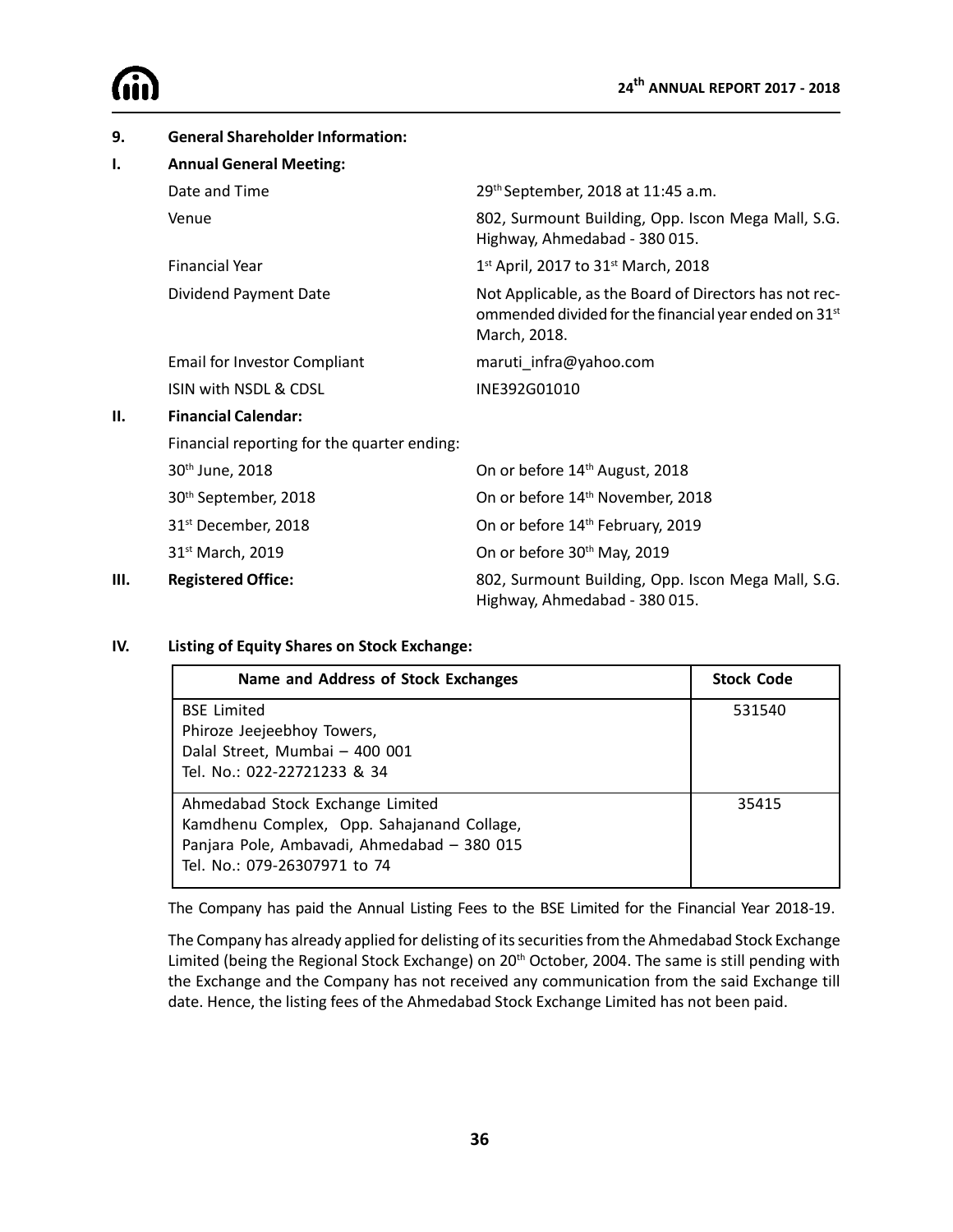#### **V. Stock Market Data:**

#### **Stock Market Price Data for the year 2017-18:**

|               |               | <b>VOLUME</b><br><b>BSE PRICES</b> |                                          |                |          | <b>BSE SENSEX</b> |  |
|---------------|---------------|------------------------------------|------------------------------------------|----------------|----------|-------------------|--|
| <b>Month</b>  | High<br>(Rs.) | Low<br>(Rs.)                       | No. of<br><b>Shares</b><br><b>Traded</b> | Value<br>(Rs.) | High     | Low               |  |
| Apr-17        | 29.60         | 23.10                              | 697844                                   | 19061281       | 30184.22 | 29241.48          |  |
| $May-17$      | 30.00         | 25.00                              | 865820                                   | 24031487       | 31255.28 | 29804.12          |  |
| $Jun-17$      | 46.35         | 24.00                              | 651868                                   | 19517020       | 31522.87 | 30680.66          |  |
| Jul-17        | 36.90         | 26.15                              | 35737                                    | 1199034        | 32672.66 | 31017.11          |  |
| Aug-17        | 28.00         | 25.00                              | 4754                                     | 128415         | 32686.48 | 31128.02          |  |
| $Sep-17$      | 26.80         | 22.60                              | 12431                                    | 305031         | 32524.11 | 31081.83          |  |
| $Oct-17$      | 27.45         | 21.50                              | 138560                                   | 3471589        | 33340.17 | 31440.48          |  |
| <b>Nov-17</b> | 28.50         | 20.75                              | 364482                                   | 8833156        | 33865.95 | 32683.59          |  |
| $Dec-17$      | 29.45         | 21.40                              | 311936                                   | 7737891        | 34137.97 | 32565.16          |  |
| $Jan-18$      | 33.95         | 25.25                              | 365497                                   | 10480872       | 36443.98 | 33703.37          |  |
| Feb-18        | 32.50         | 25.15                              | 295927                                   | 8580476        | 36256.83 | 33482.81          |  |
| Mar-18        | 29.15         | 19.35                              | 296849                                   | 7390671        | 34278.63 | 32483.84          |  |

#### **VI. Stock Performance:**

Performance of share price of MARUTI INFRASTRICTURE LIMITED in comparison to BSE Sensex for the year 2017 -18 is as under:

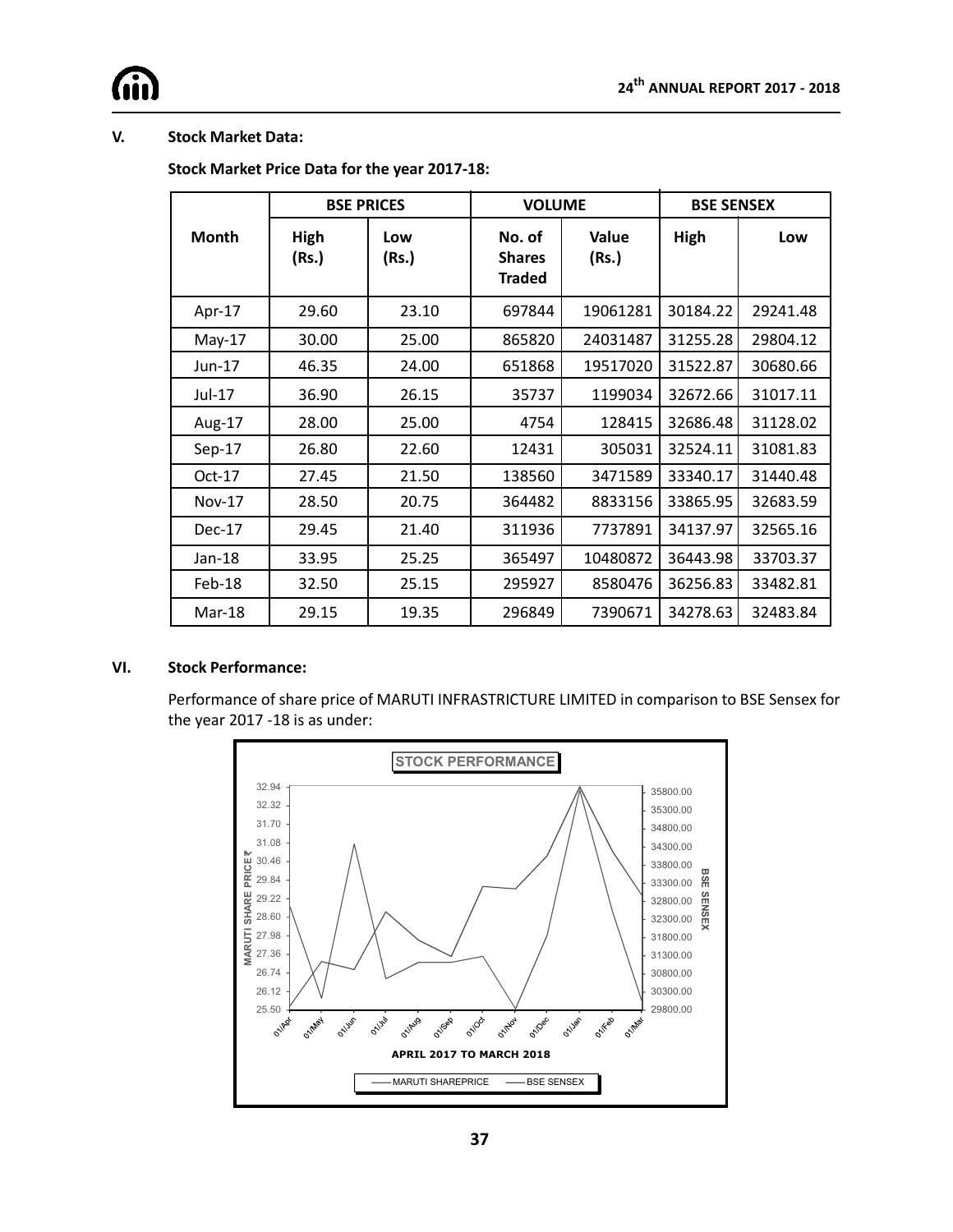#### **VII. Registrar & Share Transfer Agent:**

The Company has appointed **M/s. Link Intime India Private Limited** as the Registrar and Share Transfer Agent for entire functions of shares registry, both for physical transfers as well as dematerialization, rematerialisation, issue of duplicate, split, consolidation of shares etc. The Shareholders are requested to contact the RTA for any share related work on following address:

#### **M/s Link Intime India Private Limited**

5<sup>th</sup> Floor, 506 to 508, Amarnath Business Centre-I, Beside Gala Business Centre, Nr. St. Xavier's College Corner, Off. C G Road, Navrangpura, Ahmedabad, Gujarat – 380 009 Tel No. & Fax. No. : +91-79-2646 5179 Email : ahmedabad@linkintime.co.in

#### **VIII. Share Transfer System:**

Shareholders are requested to send their request for share transfer alongwith require documents at the above mentioned address. To expedite the process of share transfer, the Board of Directors of the Company has delegated the power of share transfer to the Registrar and Share Transfer Agent, which attends to the share transfer formalities at least once in a fortnight.

As per Regulation 40(9) of the Listing Regulations the Company has obtained the half yearly certificates from the Company Secretary in Practice for compliance of share transfer formalities and the same have been submitted to the Stock Exchanges. The Company has also obtained Quarterly Reconciliation of Share Capital Audit Report as per the Regulation 55A of SEBI (Depositories and Participants) Regulations, 1996 and submitted the same to the Stock Exchanges.

| No. of Equity<br><b>Shares Held</b> | No. of<br><b>Shareholders</b> | $%$ of<br><b>Shareholders</b> | <b>Total No.</b><br>of Shares Held | $%$ of<br><b>Share holding</b> |
|-------------------------------------|-------------------------------|-------------------------------|------------------------------------|--------------------------------|
| 1-500                               | 1122                          | 73.05                         | 201651                             | 1.61                           |
| 501-1,000                           | 189                           | 12.31                         | 162547                             | 1.30                           |
| 1,001-2,000                         | 84                            | 5.47                          | 138178                             | 1.11                           |
| 2,001-3,000                         | 20                            | 1.30                          | 52742                              | 0.42                           |
| 3,001-4,000                         | 10                            | 0.65                          | 36114                              | 0.29                           |
| 4,001-5,000                         | 20                            | 1.30                          | 96473                              | 0.77                           |
| 5,001-10,000                        | 24                            | 1.56                          | 175712                             | 1.41                           |
| 10,001 & Above                      | 67                            | 4.36                          | 11636583                           | 93.09                          |
| <b>Total</b>                        | 1536                          | 100.00                        | 12500000                           | 100.00                         |

### **IX. Distribution of Shareholding (as on 31st March, 2018):**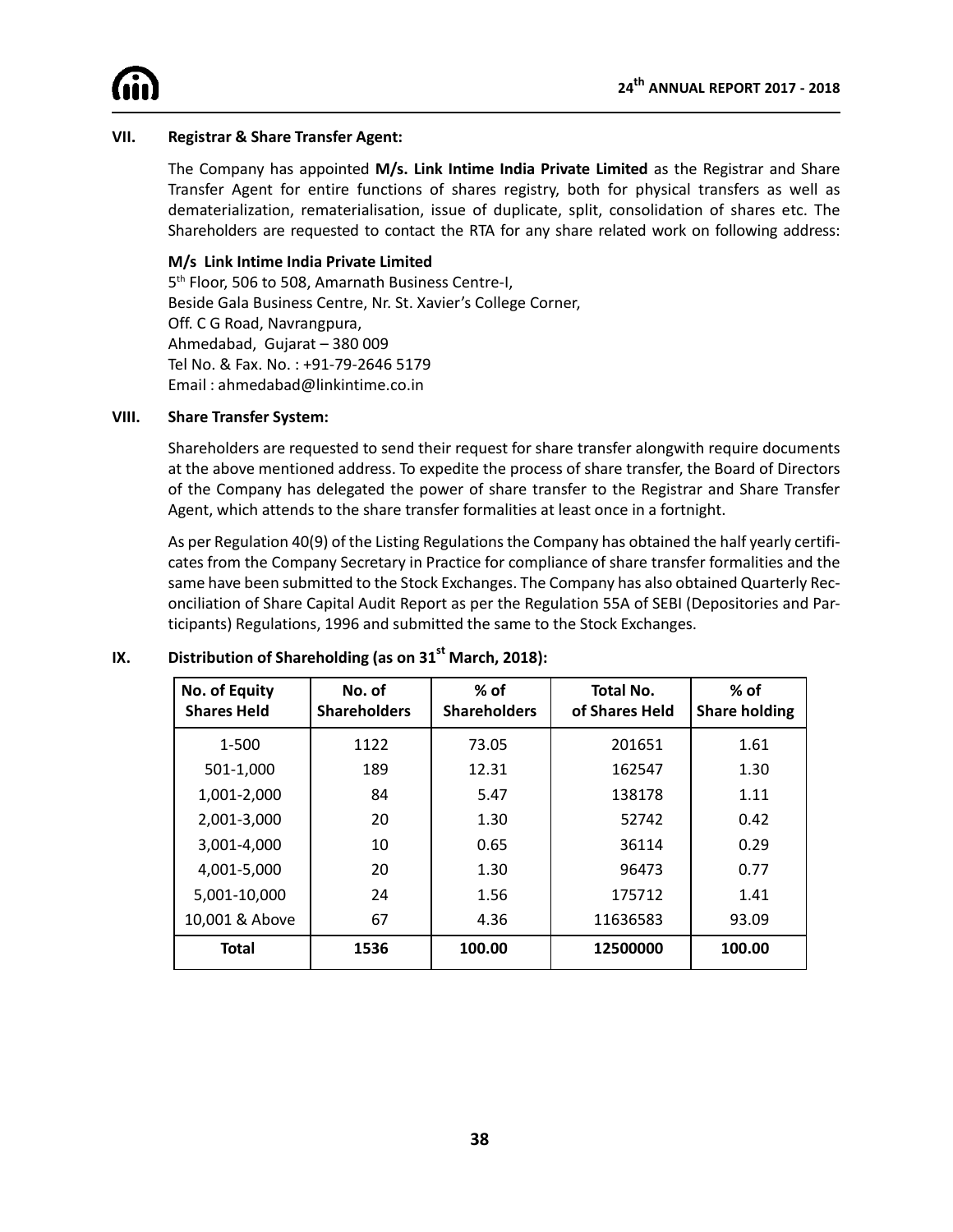

### **X. Categories of Shareholding (as on 31st March, 2018)**

| <b>Category of Holder</b>           | <b>No. of Shares</b> | % of Equity |
|-------------------------------------|----------------------|-------------|
| <b>Promoters Promoter Group</b>     | 6539000              | 52.31       |
| Banks / Institutions / Mutual Funds | <b>NIL</b>           | <b>NIL</b>  |
| Private Corporate Bodies            | 222112               | 1.78        |
| <b>Clearing Members</b>             | 26334                | 0.21        |
| <b>NRIS</b>                         | 21348                | 0.17        |
| Any other                           | 5691206              | 45.53       |
| <b>Total</b>                        | 12500000             | 100.00      |

#### **XI. Dematerialization:**

The Shares of the Company are under compulsory trading in demat form. As on 31<sup>st</sup> March, 2018, total 12131215 No. of equity shares representing 97.05 % of the paid up Equity Share Capital is dematerialized.

#### **XII. Outstanding GDRs / ADRs / Warrants & Convertible Bonds, conversion date and likely impact on the equity:**

The Company has not issued any GDRs / ADRs / Warrants during the year under report.

#### **XIII. Commodity Price risk or foreign exchange risk and hedging activities:**

The company is not dealing in commodity activities. Further, the company has no foreign exchange transactions.

#### **XIV. Plant Locations:**

The Company is engaged in the Infrastructure Business. The Company has no Plant or Factory.

#### **XV. Address for Correspondence:**

For any assistance regarding dematerialization of shares, share transfers, transmissions, change of address and any other query relating to shares of the Company, please write to:

### **M/s Link Intime India Private Limited**

5<sup>th</sup> Floor, 506 to 508, Amarnath Business Centre-I, Beside Gala Business Centre, Nr. St. Xavier's College Corner, Off. C G Road, Navrangpura, Ahmedabad, Gujarat – 380 009 Tel No. & Fax. No. : +91-79-2646 5179 Email : ahmedabad@linkintime.co.in For any other general matters or in case of any difficulties/grievances please write to:

#### **Maruti Infrastructure Limited**

802, Surmount Building, Opp. Iscon Mega Mall, S.G. Highway, Ahmedabad - 380 015. Phone No (079) 26860740 Fax No. (079) 26860740 E-mail Address: maruti\_infra@yahoo.com Website:www.marutiinfra.in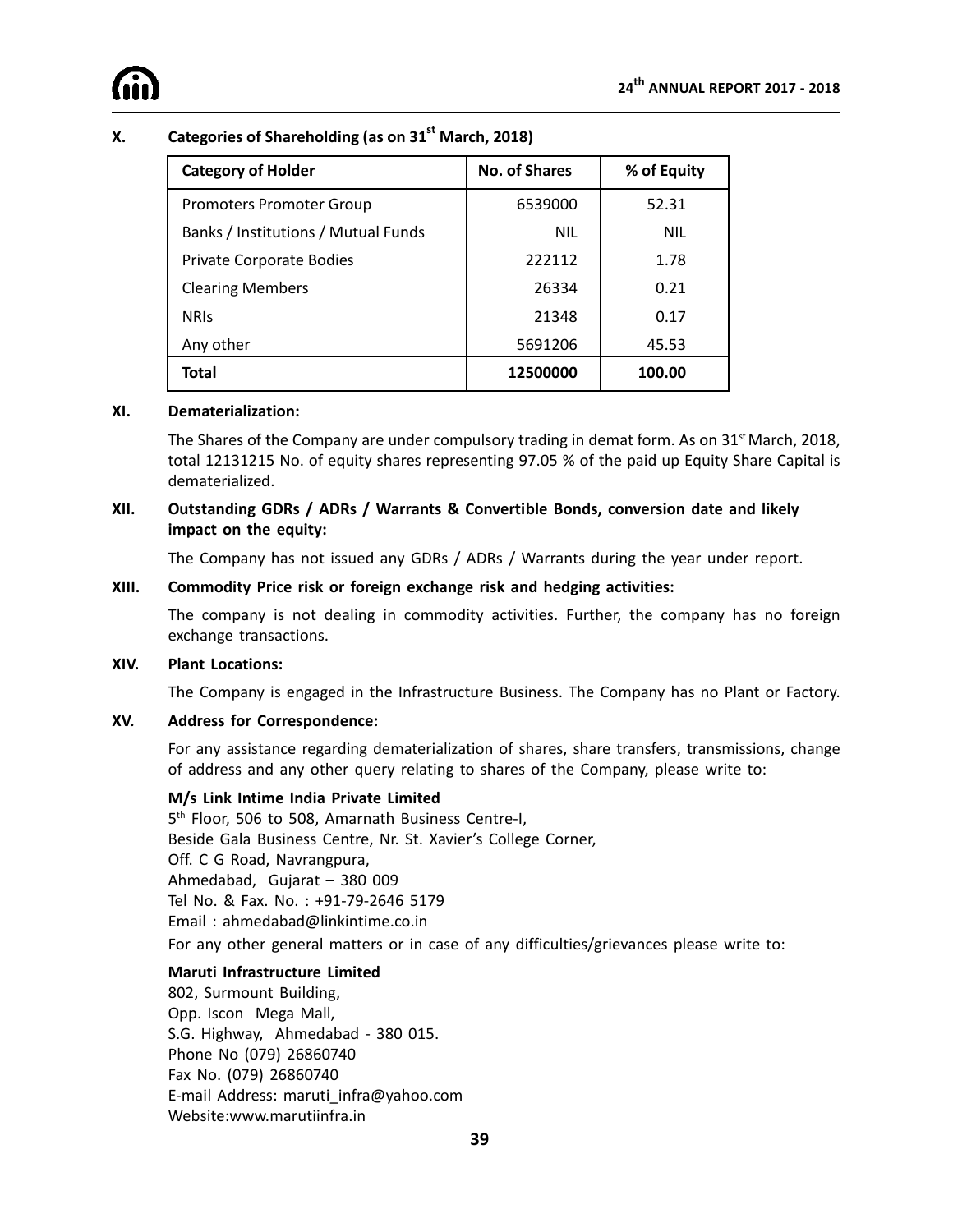#### **10. Disclosure:**

ß Disclosures on materially significant related party transactions i.e. transactions of the Company of material nature, with its promoters, Directors and/or management, their subsidiaries or relatives etc. that may have potential conflict with the interest of Company at large:

During the financial year 2017-18, the Company did not have any material pecuniary relationship or transactions with Non-Executive Directors. Transactions with related parties are disclosed in Note No. 28 of Notes of the financial statements for the financial year 2017-18. There were no related party transactions having potential conflict with the interest of the Company at large.

- **Fack** There was no non-compliance by the company, penalties, strictures imposed on the Company by Stock Exchange or SEBI or any statutory authority, on any matter related to capital markets, during the last three years
- ß Whistle Blower Policy/ Vigil mechanism: The Company has adopted a Whistle-Blower Policy/ Vigil mechanism for employees to report concerns about unethical behavior, actual or suspected fraud or violation of our code of conduct or ethics policy and confirms that no personnel have been denied access to the Audit Committee.
- **The Company has complied with all the mandatory requirements of the SEBI (Listing Obli**gations and Disclosure Requirements) Regulations, 2015. The Company has not adopted any non-mandatory requirements mentioned in the SEBI (Listing Obligations and Disclosure Requirements) Regulations, 2015.
- **Policies relating to the related party transactions is available at www.marutiinfra.in.**
- ß Disclosure of commodity price risks and commodity hedging activities: The Company is not dealing in commodities and hence disclosure relating to commodity price risks and commodity hedging activities is not required.
- ß In terms of Regulation 17(8) of the SEBI (Listing Obligations and Disclosure Requirements) Regulation 2015, the Managing Director made a certification to the Board of Directors in the prescribed format for the year under review, which has been reviewed by the Audit Committee and taken on record by the Board.
- 11. The Company has complied with all the requirement of Corporate Governance Report as stated under sub-paras (2) to (10) of section (C) of Schedule V to the SEBI (Listing Obligations and Disclosure Regulations) Regulations, 2015.
- 12. Compliance Report on discretionary Requirements as specified in Para E of Schedule II of the SEBI (Listing Obligations and Disclosure Requirements) Regulations, 2015:
	- a. The Chairman of Maruti Infrastructure Limited is an Executive Director and allowed reimbursement of expenses incurred in performance of his duties.
	- b. The Company did not send half-yearly results to each household of the shareholders in Financial year 2017-18. However quarterly, half-yearly and yearly financial results are hosted on the Company's website i.e. www.marutiinfra.in.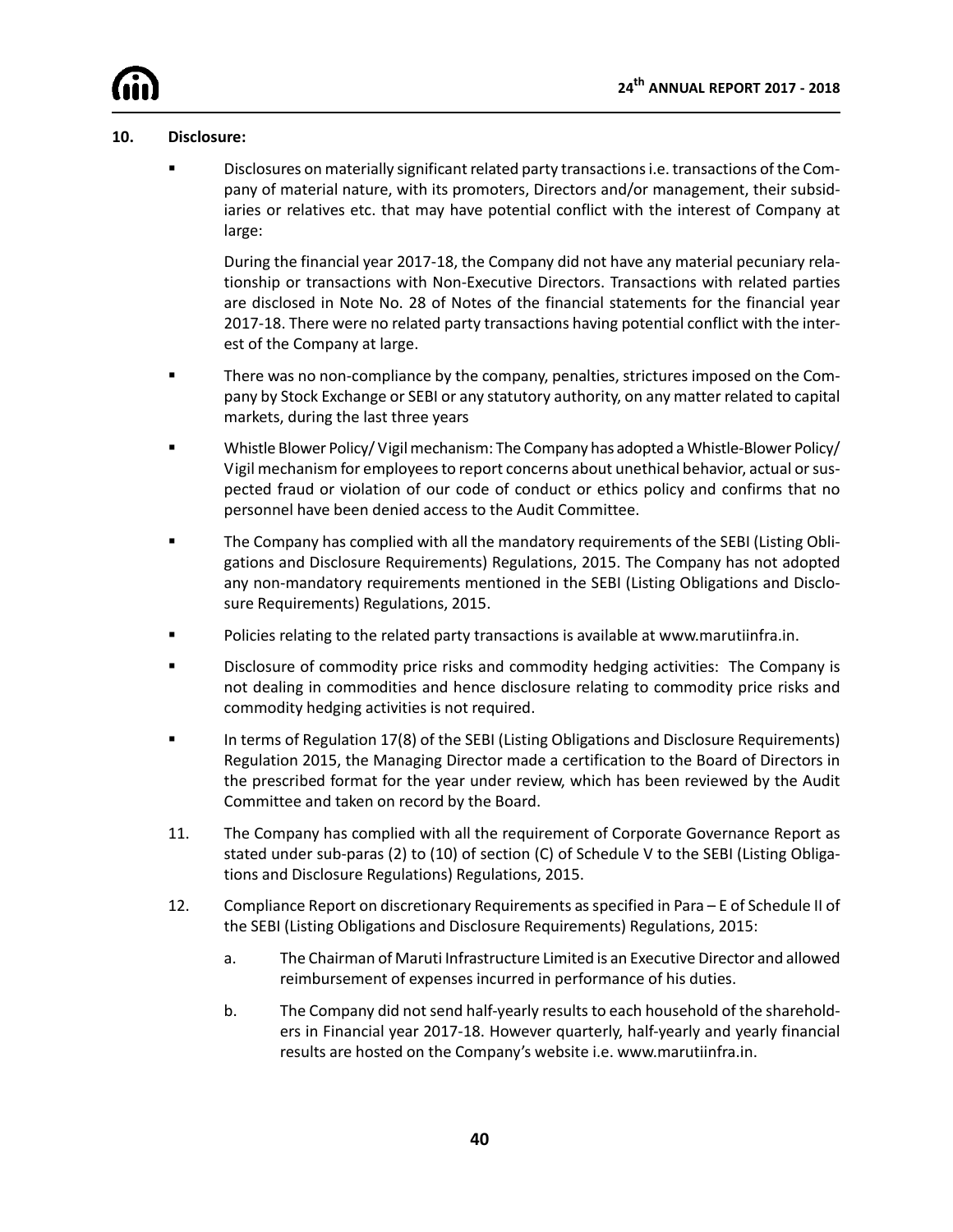- c. The Company's financial statements for the financial year 2017-18 do not contain any modified audit opinion.
- d. The Company has separate post of Chairman.
- e. There is adequate internal control system commensurate with the size of the Company. The internal financial control is reviewed by the Audit Committee.

#### **13. Disclosure of the compliance with Corporate Governance requirements:**

The Company has complained with the corporate governance requirements specified in regulation 17 to 27 and clauses (b) to (i) of the sub-regulation (2) of the Regulation 46 of the SEBI (Listing Obligations and Disclosure Requirements) Regulations, 2015. The Company has submitted quarterly compliance report on Corporate Governance with the Stock Exchanges, in accordance with the requirements of Regulation 27(2)(a) of the SEBI (Listing Obligations and Disclosure Requirements) Regulations, 2015.

#### **14. Code of Conduct of Board of Directors and Senior Management:**

The Board has laid down a Code of Conduct for all Board Members and Senior Management of the Company. In compliance with the Code, the Directors and Senior Management of the Company have affirmed compliance with the Code for year ended on 31<sup>st</sup> March, 2018. A declaration of compliance of Code of Conduct signed by the Managing Director forms a part of this Annual Report.

#### **15. Compliance Certificate of the Auditors:**

The Certificate from the Auditors of the Company, M/s. Philip Fernandes & Co., Chartered Accountants, confirming compliance with the conditions of Corporate Governance as stipulated in Para E of Schedule V of the SEBI (Listing Obligations and Disclosure Requirements) Regulations, 2015, is attached to the Directors' Report forming part of the Annual Report.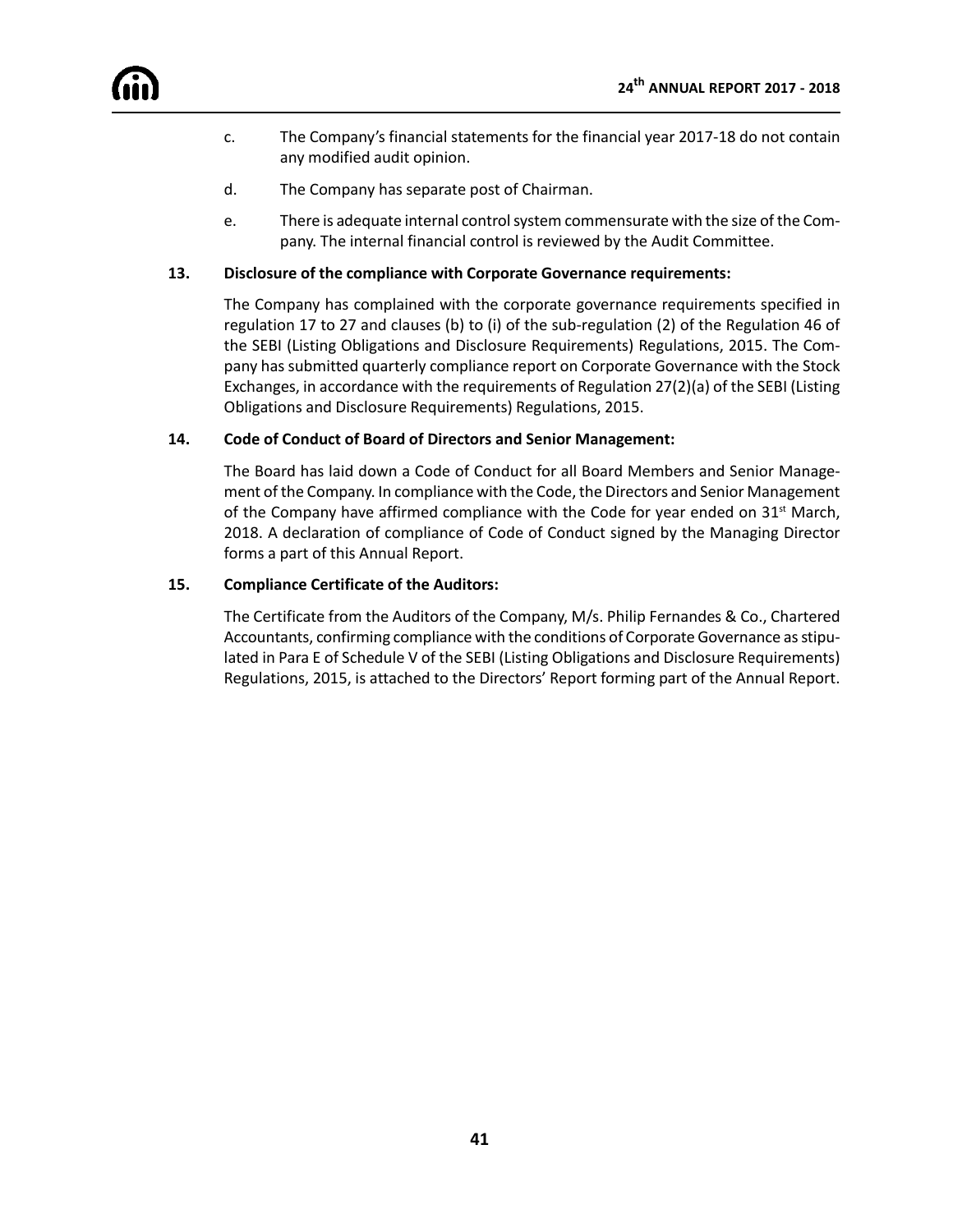#### **MANAGEMENT DISCUSSION & ANALYSIS REPORT**

#### **ECONOMY & INDUSTRY OVERVIEW:**

Indian economy growth slowed down to 6.7% in the year 2017-18. The slowdown in economic growth was caused by disruption in economic activity led by demonetisation and implementation related issues of Goods and Services Tax (GST). However, backed by government spending and investment, the economy grew at a seven-quarter high of 7.7% in the last quarter of 2017-18 retaining the world's fastest growing economy tag.

Pickup in consumption demand and increase in manufacturing activity suggests that the economy is showing signs of revival. Structural policy fixes such as introduction of bankruptcy code to deal with bad debt problem, revival in rural demand, increased infrastructure spending and surge in private consumption, investment and exports is likely to drive India's growth to 7.4% in 2018-19. However, higher finance cost, rising oil prices, protectionist trade policies and slowdown in global growth are key downside risks.

The construction industry witnessed 1.3% growth in financial year 2016-17 as compared to 3.7% growth achieved in financial year 2015-16. The sluggish growth was primarily due to a slowdown in real estate sector and private sector industrialization. As per the second advance estimates of CSO, the industry is expected to achieve 4.5% growth in financial year 2017-18 and contribute 7.3% in Gross Value Added at a base price of FY 2011-12. The industry has achieved Rs. 90,100 crores of bank credit in financial year 2017- 18 (as on 30th March, 2018), as compared to Rs. 82,200 crores achieved in financial year 2016-17, a growth of 10.3%.

During the year under purview, the industry has faced major two challenges i.e. implementation of RERA and GST. RERA Act brought real estate developers under the ambit of certain regulations primarily to protect the interest of buyers, implying a certain order and clarity into the sector. However, at the implementation level, there are certain challenges hampering the functioning of the sector. The Centre had given certain flexibility to State governments only to bring minor changes/deviations in the RERA Act, but some State governments attempted meddling with the Act. From the long-term perspective, the regulatory framework will bring more maturity to the sector. It would prompt the sector players to migrate into organized players. These factors would play a crucial role in the sector development and growth.

The impact of GST on the sector is neutral to positive. As per the ICRA, the tax rate in post-GST regime is slightly higher i.e. 18% as compared to 11%- 15% applicable in the pre-GST regime, but despite higher rates, the sector will benefit from input tax credit on the raw materials. Overall, GST will lead to better transparency, simplification of indirect taxation and availability of input tax credit for the sector, these positive factors would outweigh any short-term adverse impacts.

#### **OPPORTUNITIES & THREATS:**

The risk be it external or internal, is inherent in every business. Economic slowdown impact most segments of the economy. The main concerns are slowdown in growth in the economy, demand constrains for the products arising from the prevailing environment, natural calamities, low disposable income and charge in the priority of consumers and fierce completion leading to higher spent on trade activities and promotional support necessitating allocation of more resources.

Formalised process of identifying and assessing business risk; specific action and monitoring mechanisms were put in place to manage these business risks.

In order to mitigate the risk, your Company has closely monitored various aspects like cost of the construction, material, time of completion of project etc. and whenever it has realized to take immediate action, it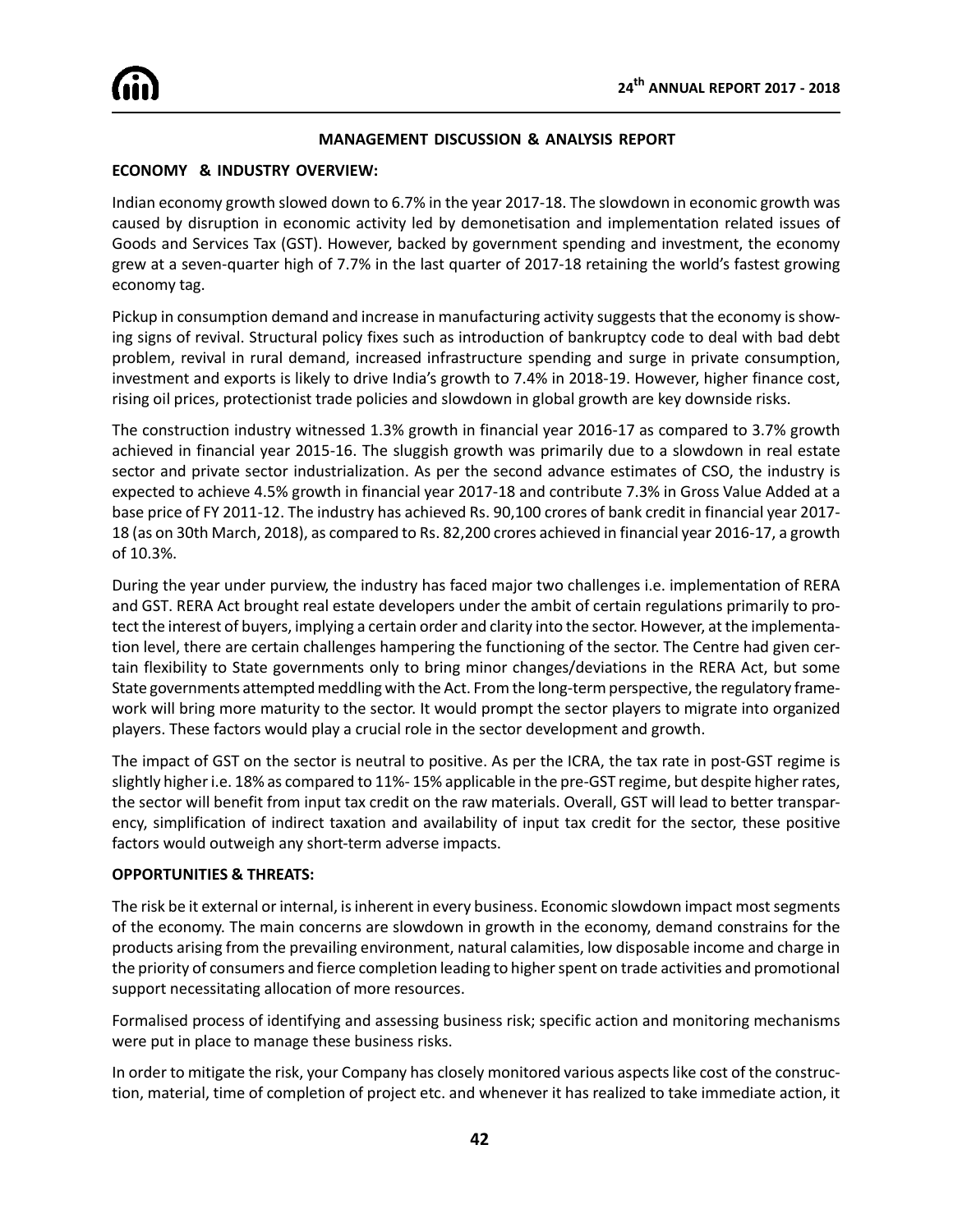has given effect to. Focus on financial discipline including effective management of net working capital has helped to overcome the above risk and concerns to some extent**.**

#### **SEGMENT ANALYSIS AND REVIEW:**

The Activity of the Company is to provide service of construction/ infrastructure project. Therefore, the Company operates in a single business / geographical segment. Hence, segment wise performance is not furnished.

#### **FUTURE OUTLOOK:**

The Government of India is taking various steps to boost the infrastructure development in the country. Looking at the huge potential for growth in the infrastructure sector, your company sees a good outlook for the coming years and the Company will benefit from the same.

#### **RISK & CONCERN:**

The Company is exposed external business risk, internal risk and financial risk. External business risks arise out of variations in place of construction material etc. Internal risks cover operational efficiency and ability to withstand competition. Financial risks are in the nature of interest rate variations.

#### **FINANCIAL PERFORMACE:**

An Overview of the financial performance is given in the Director's Report. The Audit Committee constituted by the Board of Directors periodically reviews the financial performance and reporting systems.

#### **INTERNAL CONTROL SYSTEMS AND THEIR ADEQUACY:**

The Internal Control System is designed to prevent operational risks through a framework of internal controls and processes. The Company has in place adequate system of internal control which is commensurate with its size and the nature of its operations. Our internal control system ensures that all business transactions are recorded in a timely manner, the financial records are complete, resources are utilized effectively and our assets are safeguarded.

#### **HUMAN RESOURCES:**

The Company continued to have cordial and harmonious relations with its employees.

Company's major thrust is on training and development aimed at transmission of information and knowledge through in house, in the job and external training input resulting into skill development and competency building of employees.

The Board would like to express its sincere appreciation and gratitude on behalf of all the stakeholders of the Company, who benefit from the hard work of the employees.

#### **CAUTIONARY STATEMENT:**

Statement in this Management Discussion and Analysis Report detailing the Company's objective, projections about the future, estimates, expectations or predictions including, but not limited to, statements about the Company's strategy for growth, market position and expenditures may be "forward- looking statements" within the meaning of applicable securities laws and regulations.

Actual results could differ materially from those expressed or implied. Important factors that could make a difference to the Company's operations include economic conditions affecting demand / supply and price conditions in the domestic markets in which the Company operates, Changes in the Government regulations, tax laws and other statutes or other incidental factors.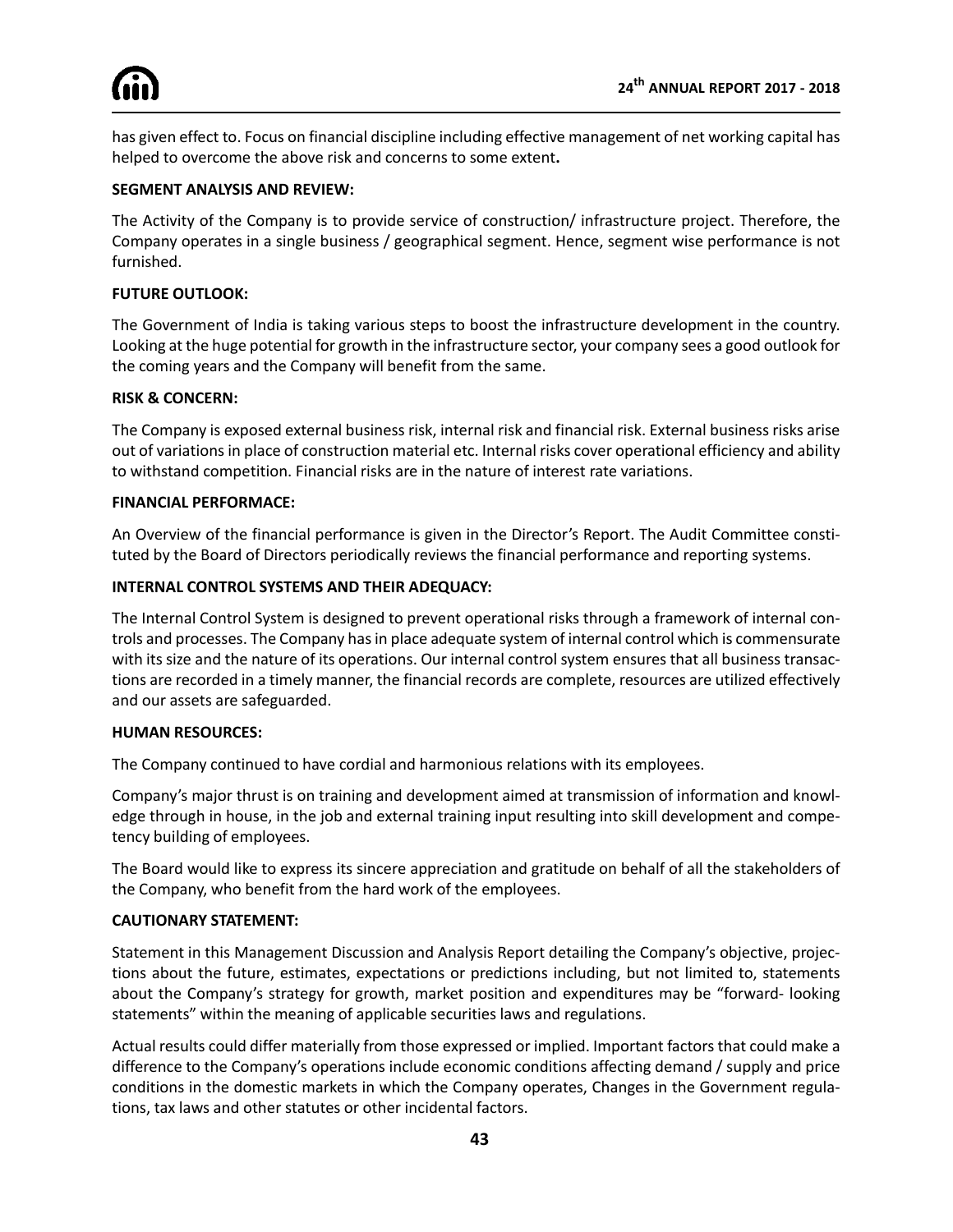

#### **DECLARATION**

I hereby confirm that the Company has obtained from all the Board Members and Senior Management Personnel, affirmation that they have complied with the Code of Conduct for the financial year ended on 31st March, 2018.

**Place:** Ahmedabad

**Date:**  $14^{\text{th}}$  August, 2018 **NIMESH D. PATEL CHAIRMAN & MANAGING DIRECTOR DIN: 00185400**

## **AUDITOR'S CERTIFICATE ON COMPLIANCE OF CONDITIONS OF CORPORATE GOVERNANCE:**

#### To the Members of **Maruti Infrastructure Limited Ahmedabad**

We have examined all the relevant records of MARUTI INFRASTRUCTURE LIMITED for the purpose of certifying compliance of the conditions of the Corporate Governance under the SEBI (Listing Obligations and Disclosure Requirements) Regulations, 2015 ("Listing Regulations") for the financial year ended 31<sup>st</sup> March, 2018. We have obtained all the information and explanations which to the best of our knowledge and belief were necessary for the purposes of certification.

The Compliance of conditions of corporate governance is the responsibility of the management. Our examination was limited to procedures and implementation thereof, adopted by the Company for ensuring the compliance of the conditions of the Corporate Governance. It is neither an audit nor an expression of opinion on the financial statement of the Company.

In our opinion and to the best of our information and according to the explanations given to us and based on the representations made by the Directors and the Management, we certify that the Company has complied with the conditions of Corporate Governance as stipulated in Regulations 17 to 27 and clauses (b) to (i) of sub-regulation (2) of regulation 46 and para C, D and E of Schedule V of the Listing Regulations.

We further state that such compliance is neither an assurance as to the future viability of the Company nor the efficiency or effectiveness with which the management has conducted the affairs of the Company.

> *For,* **Philip Fernandes & Co. Chartered Accountants Firm Reg. No.: 128122W**

**Place**: Ahmedabad **Proprietor Date** : 14<sup>th</sup> August, 2018 **(M.No. 125960)** 

**(Philip Fernandes)**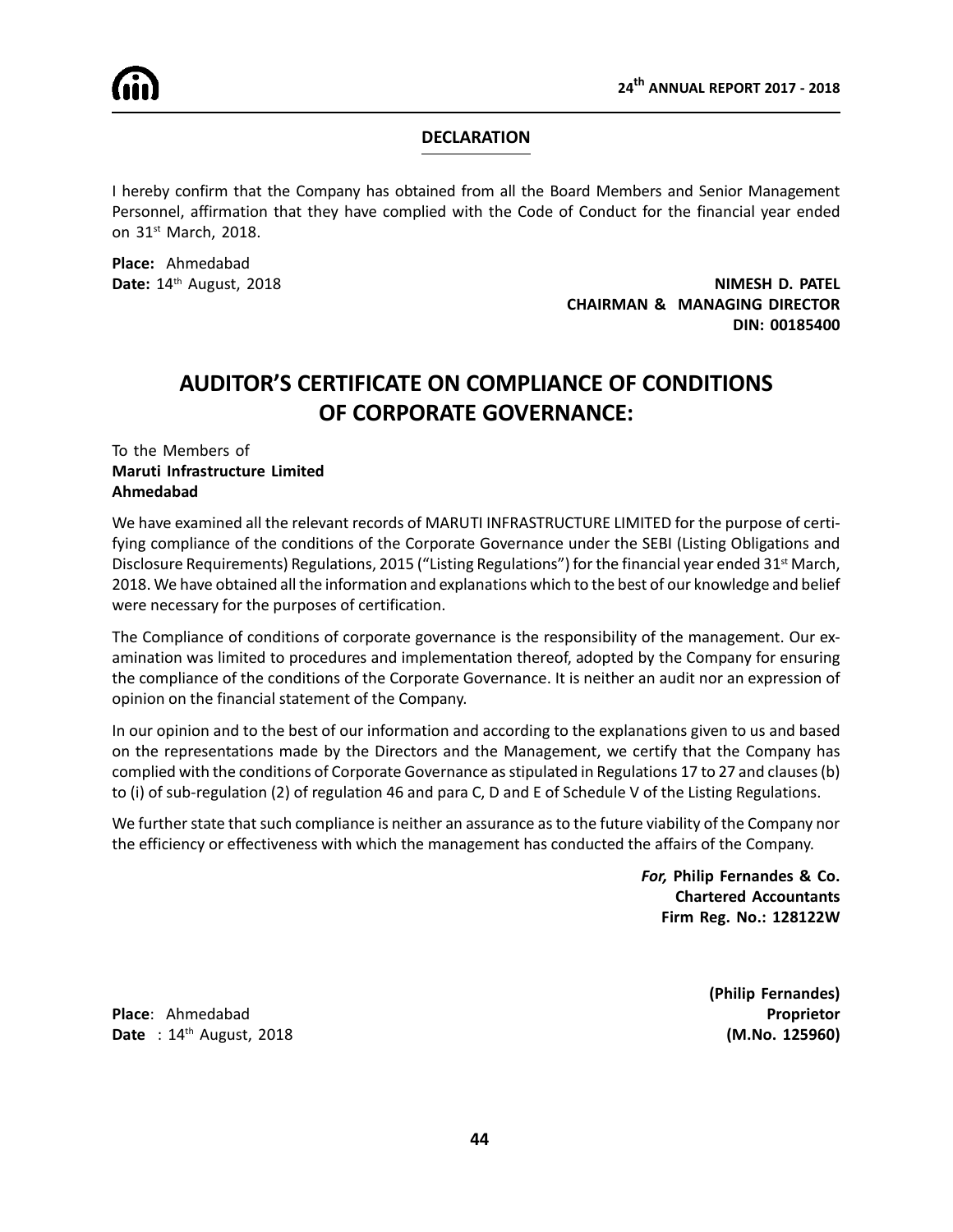

## **INDEPENDENT AUDITOR'S REPORT**

#### **To To the Members of MARUTI INFRASTRUCTURE LIMITED**

#### **Report on the Ind AS Financial Statements**

We have audited the accompanying Ind AS financial statements of Maruti Infrastructure Limited ('the Company'), which comprise the balance sheet as at 31 March 2018, the statement of profit and loss (including other comprehensive income), the statement of cash flows and the statement of changes in equity for the year then ended and a summary of the significant accounting policies and other explanatory information (herein after referred to as "Ind AS financial statements").

#### **Management's Responsibility for the Financial Statements**

The Company's Board of Directors is responsible for the matters stated in Section 134(5) of the Companies Act, 2013 ("the Act") with respect to the preparation of these Ind AS financial statements that give a true and fair view of the financial position, financial performance including other comprehensive income, cash flows and changes in equity of the Company in accordance with the accounting principles generally accepted in India, including the Indian Accounting Standards (Ind AS) prescribed under Section 133 of the Act read with relevant rules issued thereunder.

This responsibility also includes maintenance of adequate accounting records in accordance with the provisions of the Act for safeguarding the assets of the Company and for preventing and detecting frauds and other irregularities; selection and application of appropriate accounting policies; making judgments and estimates that are reasonable and prudent; and design, implementation and maintenance of adequate internal financial controls, that were operating effectively for ensuring the accuracy and completeness of the accounting records, relevant to the preparation and presentation of the Ind AS financial statements that give a true and fair view and are free from material misstatement, whether due to fraud or error.

#### **Auditor's Responsibility**

Our responsibility is to express an opinion on these Ind AS financial statements based on our audit.

We have taken into account the provisions of the Act, the accounting and auditing standards and matters which are required to be included in the audit report under the provisions of the Act and the Rules made thereunder.

We conducted our audit in accordance with the Standards on Auditing specified under Section 143(10) of the Act. Those Standards require that we comply with ethical requirements and plan and perform the audit to obtain reasonable assurance about whether the Ind AS financial statements are free from material misstatement.

An audit involves performing procedures to obtain audit evidence about the amounts and the disclosures in the Ind AS financial statements. The procedures selected depend on the auditor's judgment, including the assessment of the risks of material misstatement of the Ind AS financial statements, whether due to fraud or error. In making those risk assessments, the auditor considers internal financial control relevant to the Company's preparation of the Ind AS financial statements that give a true and fair view in order to design audit procedures that are appropriate in the circumstances. An audit also includes evaluating the appropriateness of the accounting policies used and the reasonableness of the accounting estimates made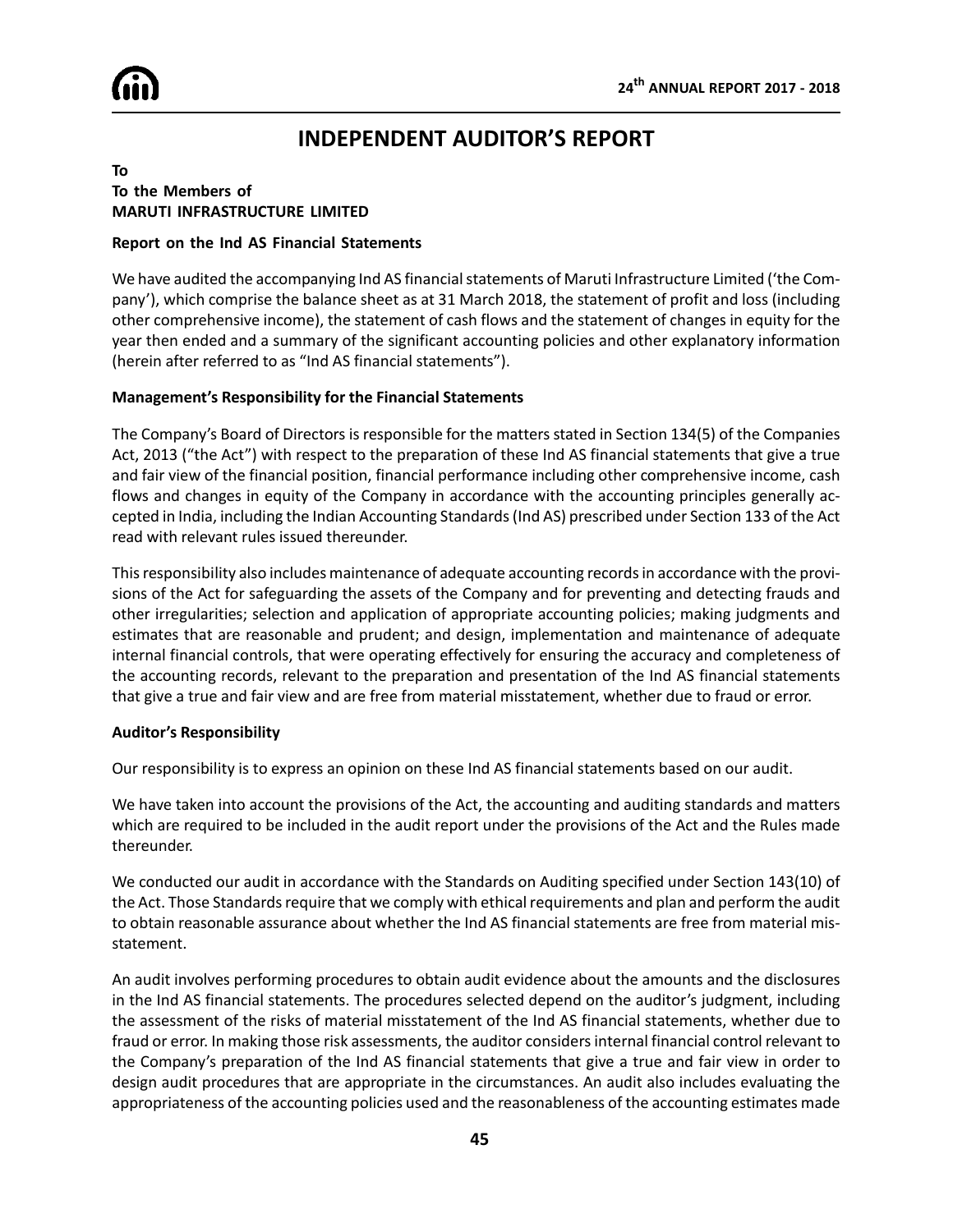

by the Company's Directors, as well as evaluating the Overall presentation of the Ind AS financial statements.

We believe that the audit evidence we have obtained is sufficient and appropriate to provide a basis for our audit opinion on the Ind AS financial statements.

### **Opinion**

In our opinion and to the best of our information and according to the explanations given to us, the aforesaid Ind AS financial statements give the information required by the Act in the manner so required and give a true and fair view in conformity with the accounting principles generally accepted in India including the Ind AS, of the financial position of the Company as at 31 March, 2018, and its financial performance including other comprehensive income, its cash flows and the changes in equity for the year ended on that date.

#### **Report on Other Legal and Regulatory Requirements**

- 1. As required by the Companies (Auditor's Report) Order, 2016 ("the Order") issued by the Central Government of India in terms of section 143(11) of the Act, we give in the Annexure A, a statement on the matters specified in the paragraph 3 and 4 of the order.
- 2. As required by Section 143(3) of the Act, we report that:
	- (a) We have sought and obtained all the information and explanations which to the best of our knowledge and belief were necessary for the purposes of our audit.
	- (b) In our opinion proper books of account as required by law have been kept by the Company so far as it appears from our examination of those books;
	- (c) The balance sheet, the statement of profit and loss, the statement of cash flows and the statement of changes in equity dealt with by this Report are in agreement with the books of account;
	- (d) In our opinion, the aforesaid IndAS financial statements comply with the Accounting Standards specified under Section 133 of the Act read with relevant rule issued thereunder;
	- (e) on the basis of the written representations received from the directors as on 31 March 2018 taken on record by the Board of Directors, none of the directors is disqualified as on 31 March 2018 from being appointed as a director in terms of Section 164 (2) of the Act;
	- (f) With respect to the adequacy of the internal financial controls over financial reporting of the Company and the operating effectiveness of such controls, refer to our separate report in "Annexure B"; and
	- (g) With respect to the other matters to be included in the Auditor's Report in accordance with Rule11 of the Companies (Audit and Auditors) Rules, 2014, in our opinion and to the best of our information and according to the explanations given to us: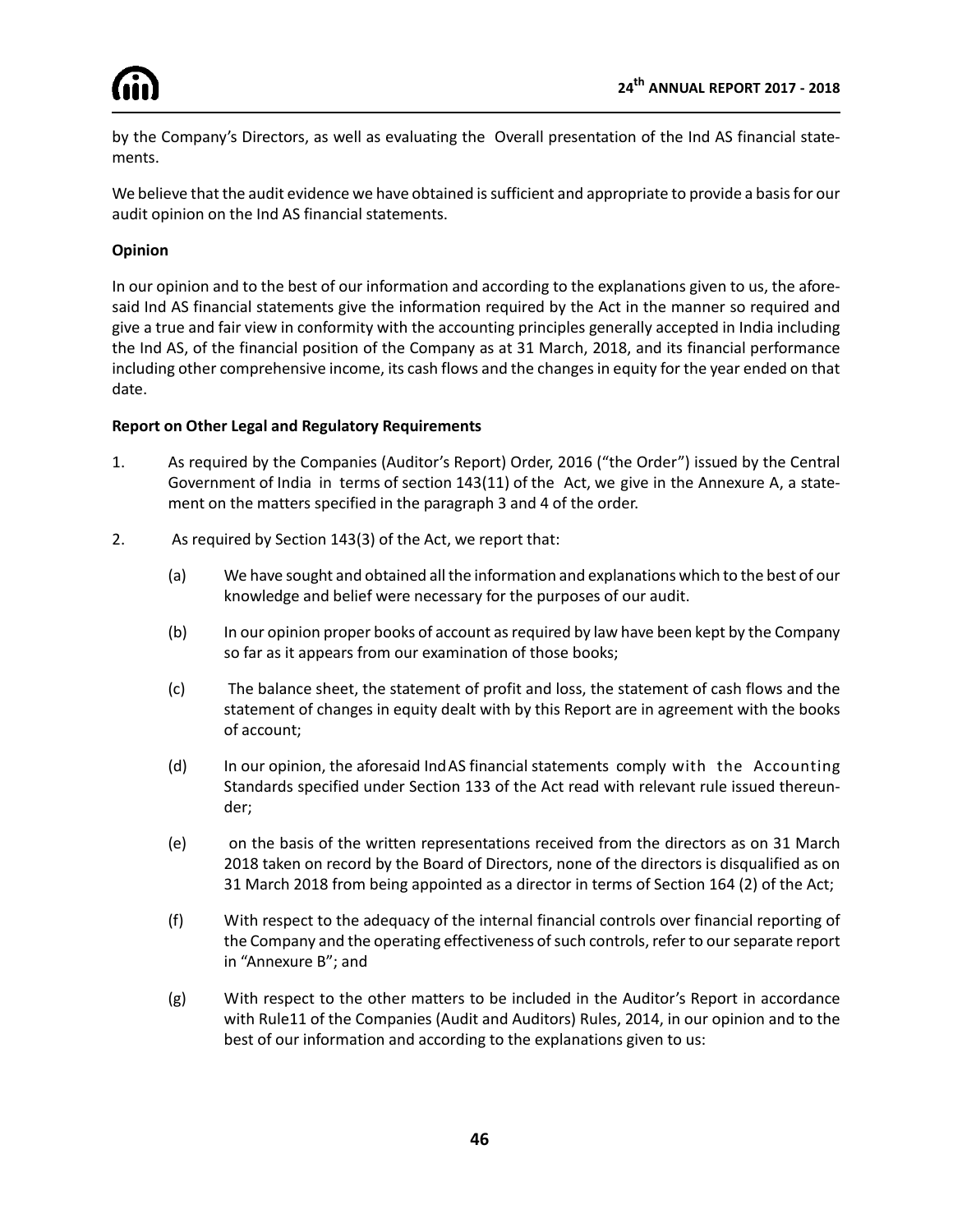- i. the Company has disclosed the impact of pending litigations on its financial position in its Ind AS financial statements
- ii. The Company has made provision, as required under the applicable law or accounting standards, for material foreseeable losses, if any, on long-term .contracts including derivative contracts
- iii. there has been no delay in transferring amounts, required to be transferred, to the Investor Education and Protection Fund by the Company; and

**For Philip Fernandes & Co. Chartered Accountants Firm No: 128122W**

**Philip Fernandes Proprietor M.No. 125960**

Place: Ahmedabad Date: 30.05.2018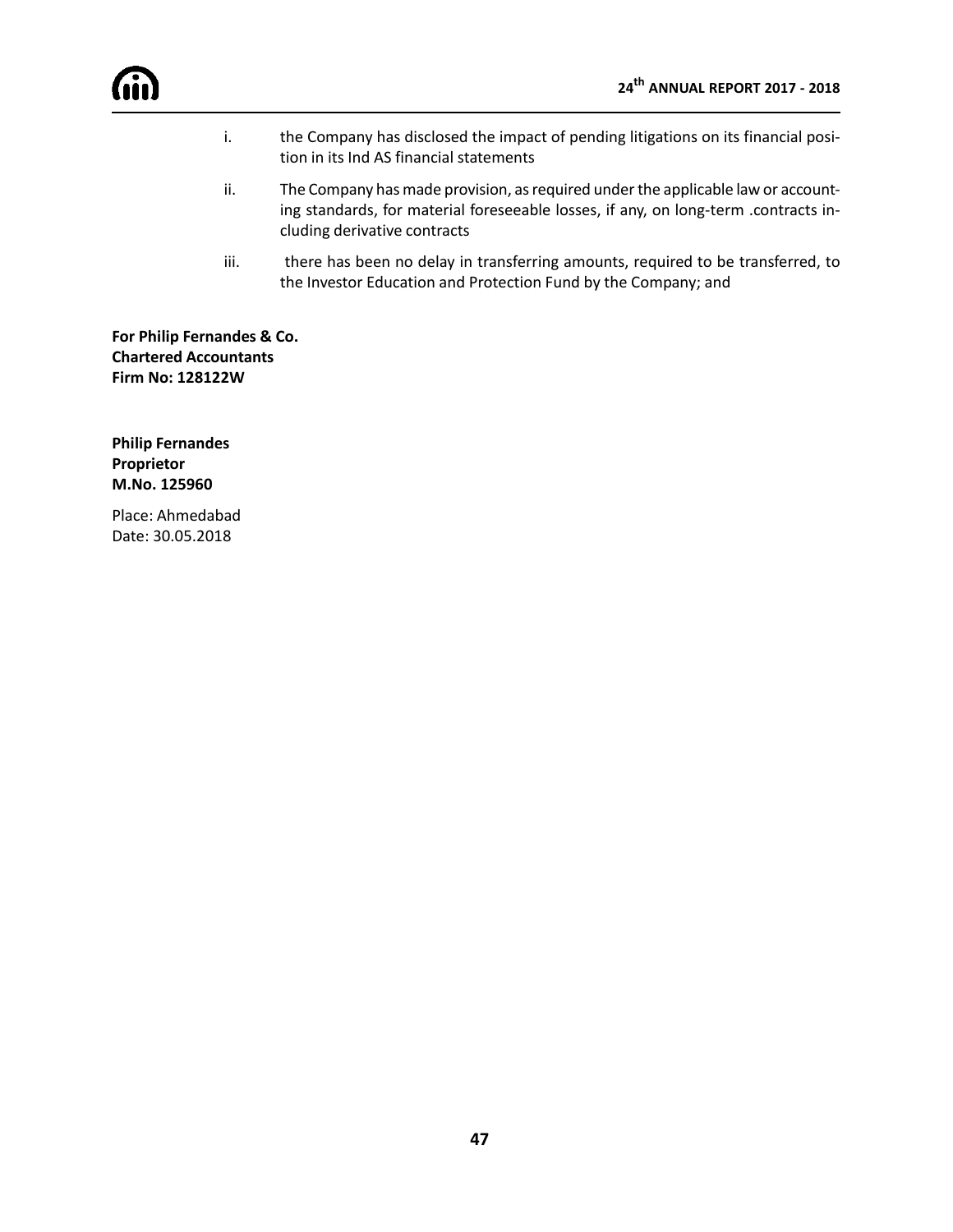## **"Annexure A" to The Auditor's Report**

he Annexure referred to in Independent Auditors' Report to the members of the Company on the Ind AS financial statements for the year ended 31 March 2018, we report that:

- **1)** (a) The Company has maintained proper records showing full particulars, including quantitative details and situation of Fixed Asset.
	- (b) The Company has a regular program of physical verification of its fixed asset, under which fixed asset are verified in a phased manner over a period of three years which, in our opinion is reasonable having regard to the size of the company and nature of its asset. Pursuant to the program, a portion of the fixed asset has been physically verified by the management during the year and no material discrepancies between the books records and the physical fixed assets have been noticed.
	- (c) The title deeds of immovable properties are held in the name of the company.
- **2)** The inventories have been physically verified by the management at reasonable intervals during the year and there were no material discrepancies noticed on physical verification of stock, as compared to book records.
- **3)** The company has not granted unsecured loans to companies, firms, partnerships and other parties covered in the register maintained under section 189 of the companies Act, 2013.
- **4)** In our opinion and according to the information and explanation given to us, the company has complied with the provision of section 185 and 186 of the Companies Act, 2013 for loans, investments, guarantees and security.
- **5)** The company has not accepted any deposits from the public in accordance with the provisions of Section 73 to 76 of the Act or any other relevant provision of the Act and the Companies (Acceptance of Deposit) Rules, 2015 with regard to the deposits accepted from the public are not applicable.
- **6)** According to the information and explanation given to us, the central government has not prescribed for the maintenance of cost records under section 148(1) of the companies act, 2013.
- **7)** (a) According to the information and explanations given to us and on the basis of our examination of the records of the Company, the company is regular in depositing undisputed statutory dues including Provident Fund, Employees' State Insurance, Income Tax, Sales Tax, Service Tax, duty of Customs, duty of Excise, value added tax, cess and any other statutory dues to the appropriate authorities
	- (b) According to the information and explanations given to us, there are no dues of Income Tax, Sales Tax, Service Tax, duty of Customs, duty of Excise, value added tax, cess and any other statutory dues which have not been deposited with the appropriate authorities on account of any dispute.
- **8)** In our opinion and according to explanation given to us, the company has not defaulted in repayment of loans or borrowings to banks or financial institution.
- **9)** The Company did not raise any money by way of initial public offer or further public offer (including debt instruments). The company has raised money by way of overdraft from banks during the year.
- **10)** According to the information and explanations given to us, no material fraud by the Company or on the Company by its officers or employees has been noticed or reported during the course of our audit.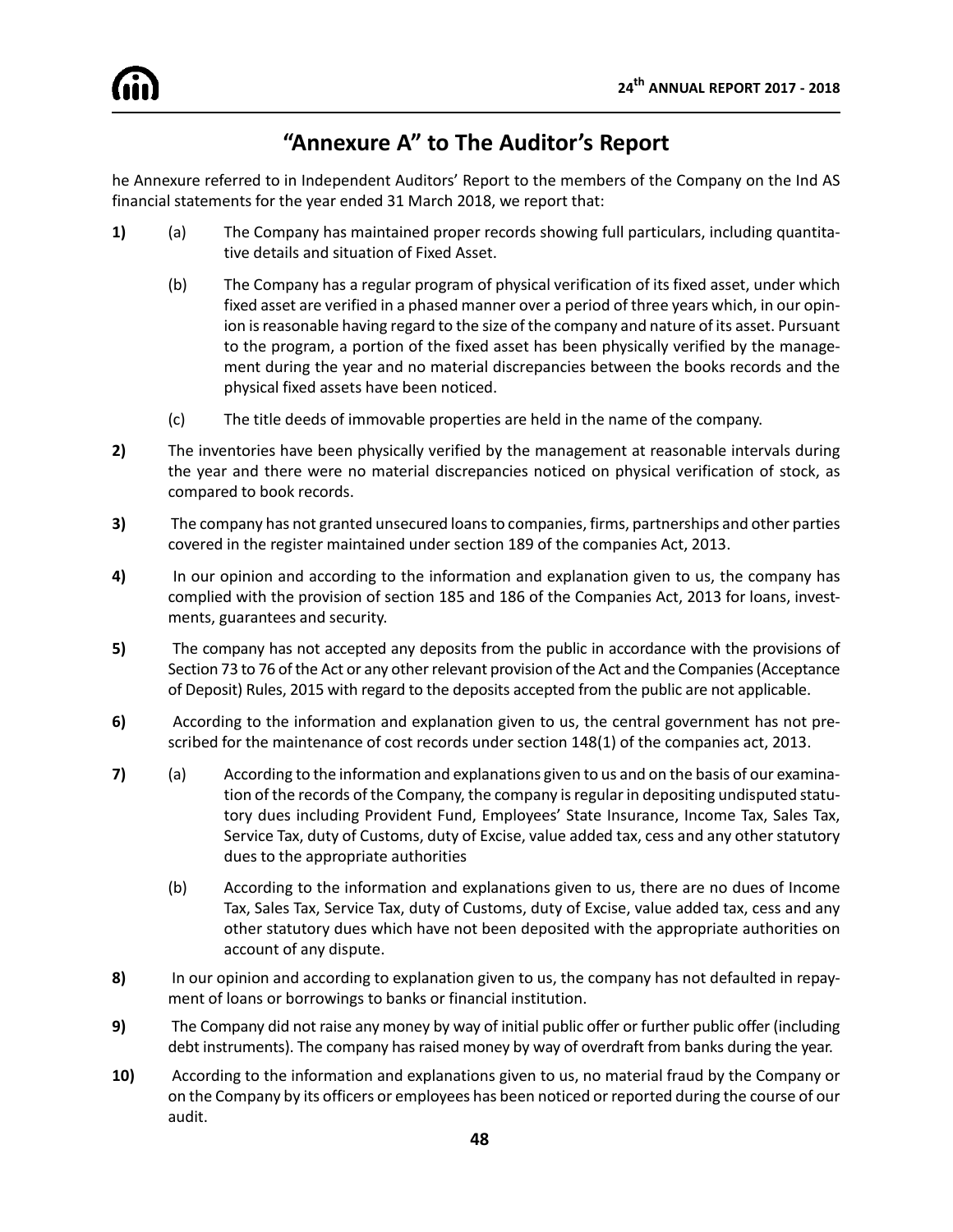

- **11)** According to the information and explanations give to us and based on our examination of the records of the Company, the Company has paid/provided for managerial remuneration in accordance with the requisite approvals mandated by the provisions of section 197 read with Schedule V to the Act.
- **12)** In our opinion and according to the information and explanations given to us, the Company is not a nidhi company. Accordingly, paragraph 3(xii) of the Order is not applicable.
- **13)** According to the information and explanations given to us and based on our examination of the records of the Company, transactions with the related parties are in compliance with sections 177 and 188 of the Act where applicable and details of such transactions have been disclosed in the Ind AS financial statements as required by the pplicable accounting standards.
- **14)** According to the information and explanations give to us and based on our examination of the records of the Company, the Company has not made any preferential allotment or placement of shares or fully or partly convertible debentures during the year.
- **15)** According to the information and explanations given to us and based on our examination of the records of the Company, the Company has not entered into non-cash transactions with directors or persons connected with him. Accordingly, paragraph 3(xv) of the Order is not applicable.
- **16)** The Company is not required to be registered under section 45-IA of the Reserve Bank of India Act 1934.

**For Philip Fernandes & Co. Chartered Accountants Firm No: 128122W**

**Philip Fernandes Proprietor M.No. 125960**

Place: Ahmedabad Date: 30.05.2018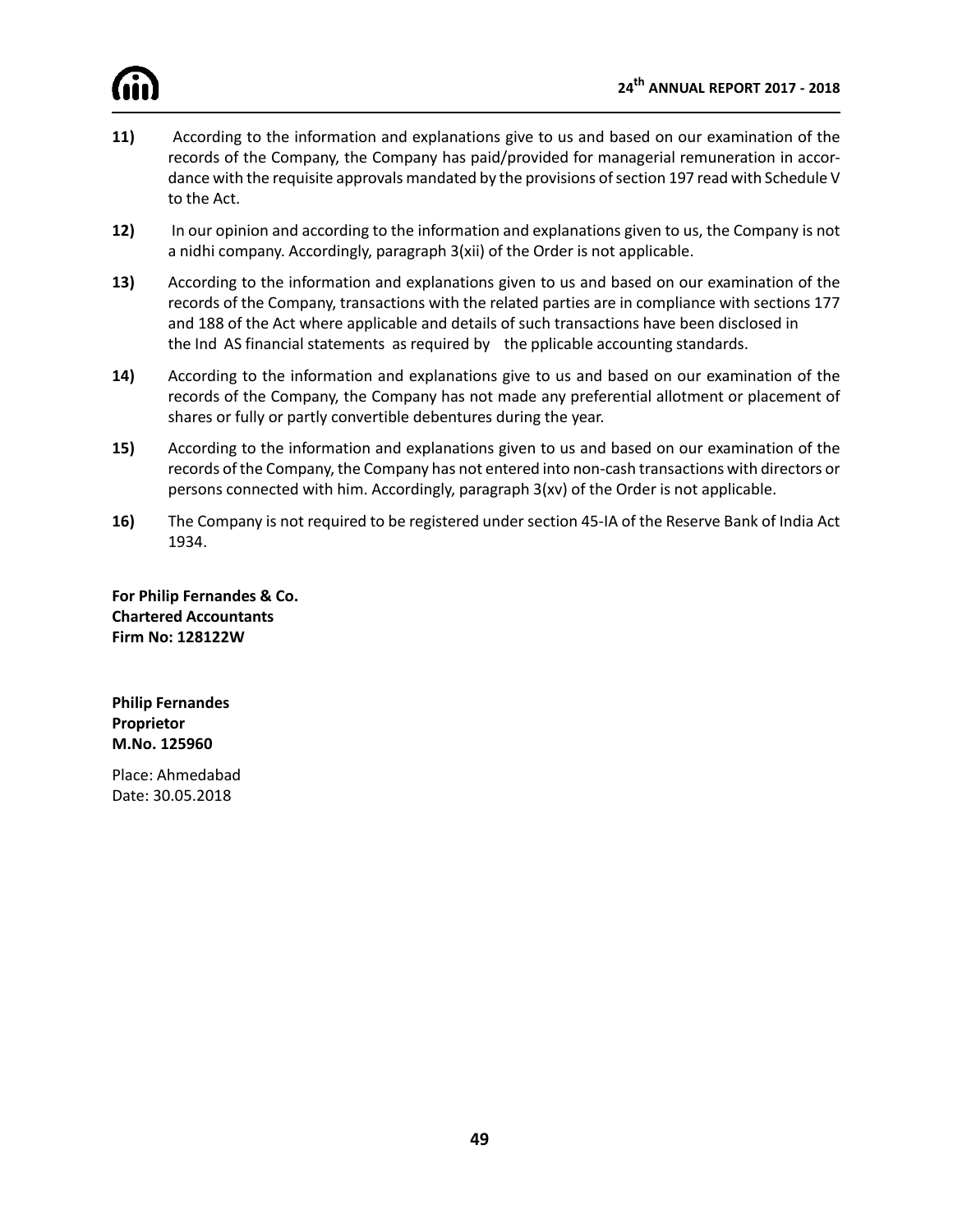## **Annexure - B to the Auditors' Report Report on the Internal Financial Controls under Clause (i) of Sub-section 3 of Section 143 of the Companies Act, 2013 ("the Act")**

We have audited the internal financial controls over financial reporting of Maruti Infrastructure Limited ("the Company") as of 31 March 2018 in conjunction with our audit of the Ind AS financial statements of the Company for the year ended on that date.

### **Management's Responsibility for Internal Financial Controls**

The Company's management is responsible for establishing and maintaining internal financial controls based on the internal control over financial reporting criteria established by the Company considering the essential components of internal control stated in the Guidance Note on Audit of Internal Financial Controls over Financial Reporting issued by the Institute of Chartered Accountants of India ('ICAI'). These responsibilities include the design, implementation and maintenance of adequate internal financial controls that were operating effectively for ensuring the orderly and efficient conduct of its business, including adherence to company's policies, the safeguarding of its assets, the prevention and detection of frauds and errors, the accuracy and completeness of the accounting records, and the timely preparation of reliable financial information, as required under the Companies Act, 2013.

#### **Auditors' Responsibility**

Our responsibility is to express an opinion on the Company's internal financial controls over financial reporting based on our audit. We conducted our audit in accordance with the Guidance Note on Audit of Internal Financial Controls over Financial Reporting (the "Guidance Note") and the Standards on Auditing, issued by ICAI and deemed to be prescribed under section 143(10) of the Companies Act, 2013, to the extent applicable to an audit of internal financial controls, both applicable to an audit of Internal Financial Controls and, both issued by the Institute of Chartered Accountants of India. Those Standards and the Guidance Note require that we comply with ethical requirements and plan and perform the audit to obtain reasonable assurance about whether adequate internal financial controls over financial reporting was established and maintained and if such controls operated effectively in all material respects.

Our audit involves performing procedures to obtain audit evidence about the adequacy of the internal financial controls system over financial reporting and their operating effectiveness. Our audit of internal financial controls over financial reporting included obtaining an understanding of internal financial controls over financial reporting, assessing the risk that a material weakness exists, and testing and evaluating the design and operating effectiveness of internal control based on the assessed risk. The procedures selected depend on the auditor's judgment, including the assessment of the risks of material misstatement of the Ind AS financial statements, whether due to fraud or error.

We believe that the audit evidence we have obtained is sufficient and appropriate to provide a basis for our audit opinion on the Company's internal financial controls system over financial reporting.

### **Meaning of Internal Financial Controls over Financial Reporting**

A company's internal financial control over financial reporting is a process designed to provide reasonable assurance regarding the reliability of financial reporting and the preparation of financial statements for external purposes in accordance with generally accepted accounting principles. A company's internal financial control over financial reporting includes those policies and procedures that (1) pertain to the maintenance of records that, in reasonable detail, accurately and fairly reflect the transactions and dispositions of the assets of the company; (2) provide reasonable assurance that transactions are recorded as necessary to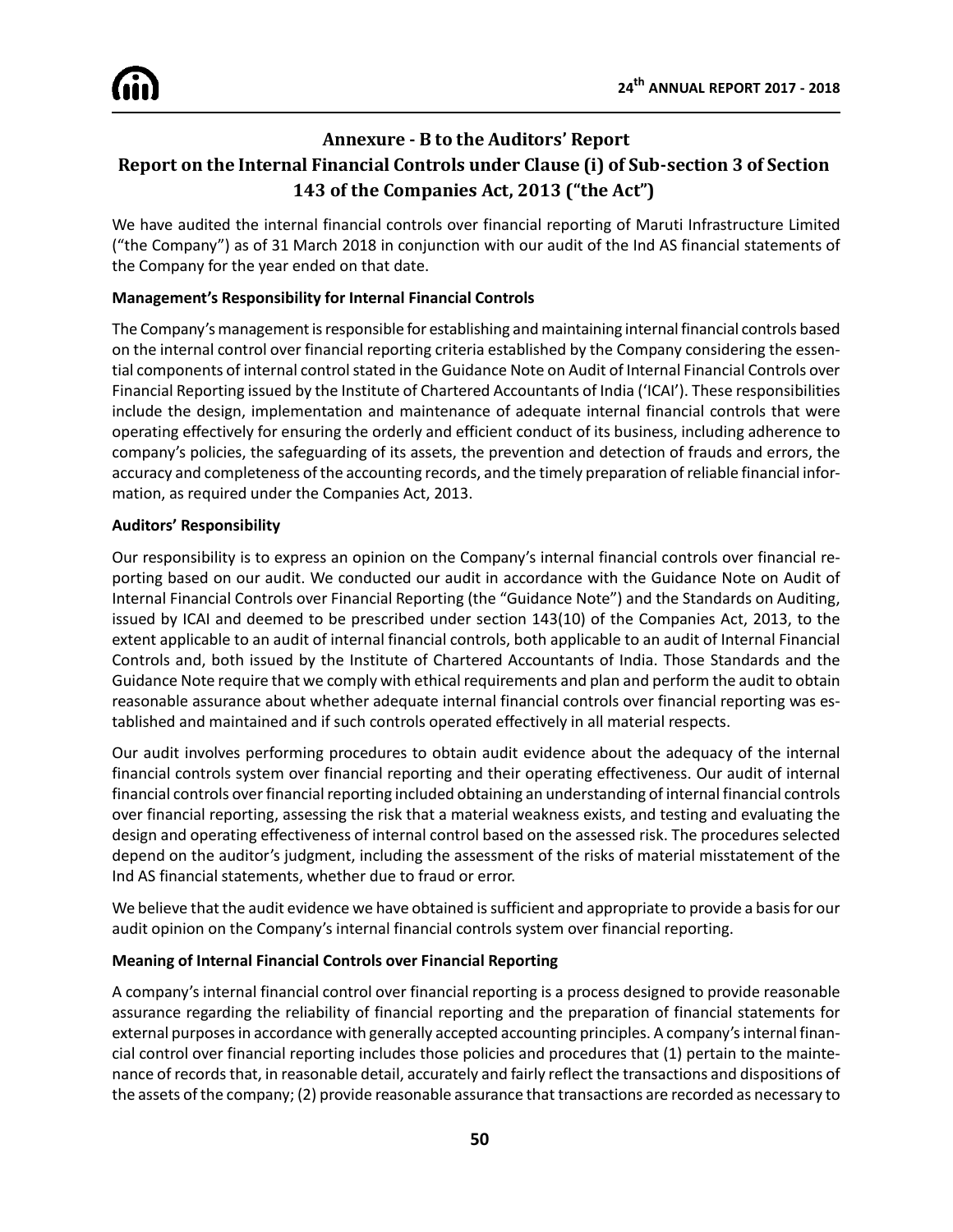permit preparation of financial statements in accordance with generally accepted accounting principles, and that receipts and expenditures of the company are being made only in accordance with authorizations of management and directors of the company; and (3) provide reasonable assurance regarding prevention or timely detection of unauthorized acquisition, use, or disposition of the company's assets that could have a material effect on the financial statements.

#### **Inherent Limitations of Internal Financial Controls over Financial Reporting**

Because of the inherent limitations of internal financial controls over financial reporting, including the possibility of collusion or improper management override of controls, material misstatements due to error or fraud may occur and not be detected. Also, projections of any evaluation of the internal financial controls over financial reporting to future periods are subject to the risk that the internal financial control over financial reporting may become inadequate because of changes in conditions, or that the degree of compliance with the policies or procedures may deteriorate.

#### **Opinion**

In our opinion, the Company has, in all material respects, an adequate internal financial controls system over financial reporting and such internal financial controls over financial reporting were operating effectively as at 31 March 2018, based on the internal control over financial reporting criteria established by the Company considering the essential components of internal control stated in the Guidance Note on Audit of Internal Financial Controls Over Financial Reporting issued by the Institute of Chartered Accountants of India.

**For Philip Fernandes & Co. Chartered Accountants Firm No: 128122W**

**Philip Fernandes Proprietor M.No. 125960**

Place: Ahmedabad Date: 30.05.2018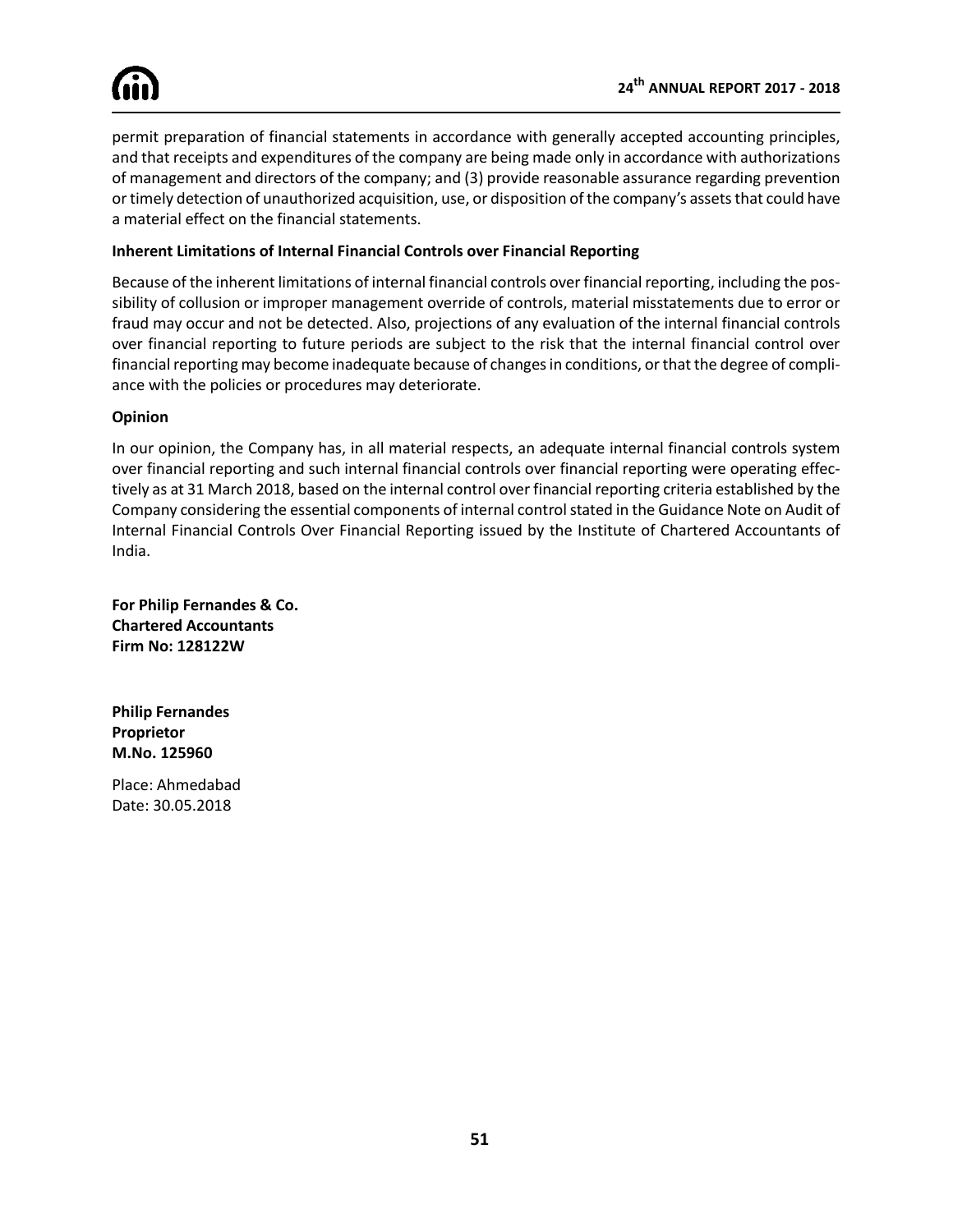# **Balance Sheet as at 31st March, 2018**

**All Amount in Rupees Unless Otherwise Stated**

| <b>Particulars</b>                | Note No. | As at<br>31 <sup>st</sup> March,<br>2018 | As at<br>31 <sup>st</sup> March<br>2017 | As at<br>1 <sup>st</sup> April<br>2016 |
|-----------------------------------|----------|------------------------------------------|-----------------------------------------|----------------------------------------|
| <b>ASSETS</b>                     |          |                                          |                                         |                                        |
| <b>Non-current assets</b>         |          |                                          |                                         |                                        |
| (A) Fixed assets                  |          |                                          |                                         |                                        |
| (i) Property Plant & Equipments   | 3        | 5,189,591                                | 4,336,246                               | 4,660,894                              |
| (ii) Other Intangible assets      |          |                                          |                                         |                                        |
| (iii) Capital Work-in-Progress    |          |                                          |                                         |                                        |
| (B) Financial assets              |          |                                          |                                         |                                        |
| (i) Investments                   | 4        | 515,397                                  | 547,190                                 | 536,408                                |
| (ii) Loans                        |          |                                          |                                         |                                        |
| (C) Deferred Tax assets           | 5        | 150,255                                  |                                         |                                        |
| (D) Other non-current assets      | 6        | 4,150,700                                | 19,259,730                              | 3,625,498                              |
| <b>Current assets</b>             |          |                                          |                                         |                                        |
| (A) Financial assets              |          |                                          |                                         |                                        |
| (i) Inventories                   | 7        | 263,461,233                              | 280,555,462                             | 286,623,226                            |
| (ii) Trade receivables            | 8        | 692,482                                  | 1,350,339                               | 5,263,869                              |
| (iii) Cash and cash equivalents   | 9        | 3,810,126                                | 7,853,543                               | 3,745,732                              |
| (B) Other current assets          | 10       | 13,263,383                               | 23,099,739                              | 5,494,984                              |
| <b>Total</b>                      |          | 291,233,167                              | 337,002,250                             | 309,950,611                            |
| <b>EQUITY AND LIABILITIES</b>     |          |                                          |                                         |                                        |
| <b>Shareholders' Funds</b>        |          |                                          |                                         |                                        |
| (i) Share Capital                 | 11       | 125,000,000                              | 125,000,000                             | 125,000,000                            |
| (ii) Other Equity                 | 12       | 81,556,262                               | 75,872,191                              | 73,418,039                             |
| <b>Non-Current Liabilities</b>    |          |                                          |                                         |                                        |
| (A) Financial Liabilities         |          |                                          |                                         |                                        |
| (i) Borrowings                    | 13       | 44,253,699                               | 78,630,958                              | 66,833,924                             |
| (B) Deferred tax liability        | 14       |                                          | 27,462                                  | 265,425                                |
| <b>Current Liabilities</b>        |          |                                          |                                         |                                        |
| (A) Financial Liabilities         |          |                                          |                                         |                                        |
| (i) Borrowings                    | 15       | 5,743,302                                | 2,241,814                               |                                        |
| (ii) Trade payables               |          | 6,375,299                                | 6,528,158                               | 6,959,161                              |
| (iii) Other financial liabilities | 16       | 25,413,468                               | 4,170,531                               | 2,703,863                              |
| (B) Provisions                    | 17       | 14,002                                   | 4,536,952                               | 5,446,464                              |
| (C) Other current liabilities     | 18       | 2,877,135                                | 39,994,185                              | 29,323,735                             |
| <b>Total</b>                      |          | 291,233,167                              | 337,002,250                             | 309,950,611                            |

**For Philip Fernandes & Co. Maruti Infrastructure Limited Chartered Accountants Firm Reg. No: 128122W Nimesh D. Patel**

**Philip Fernandes Chetan A. Patel Proprietor Director M.No. 125960 Place : Ahmedabad Place : Ahmedabad Date : 30.05.2018 Date : 30.05.2018**

**As per our Report of even date For and on behalf of the Board of Directors**

**Managing Director**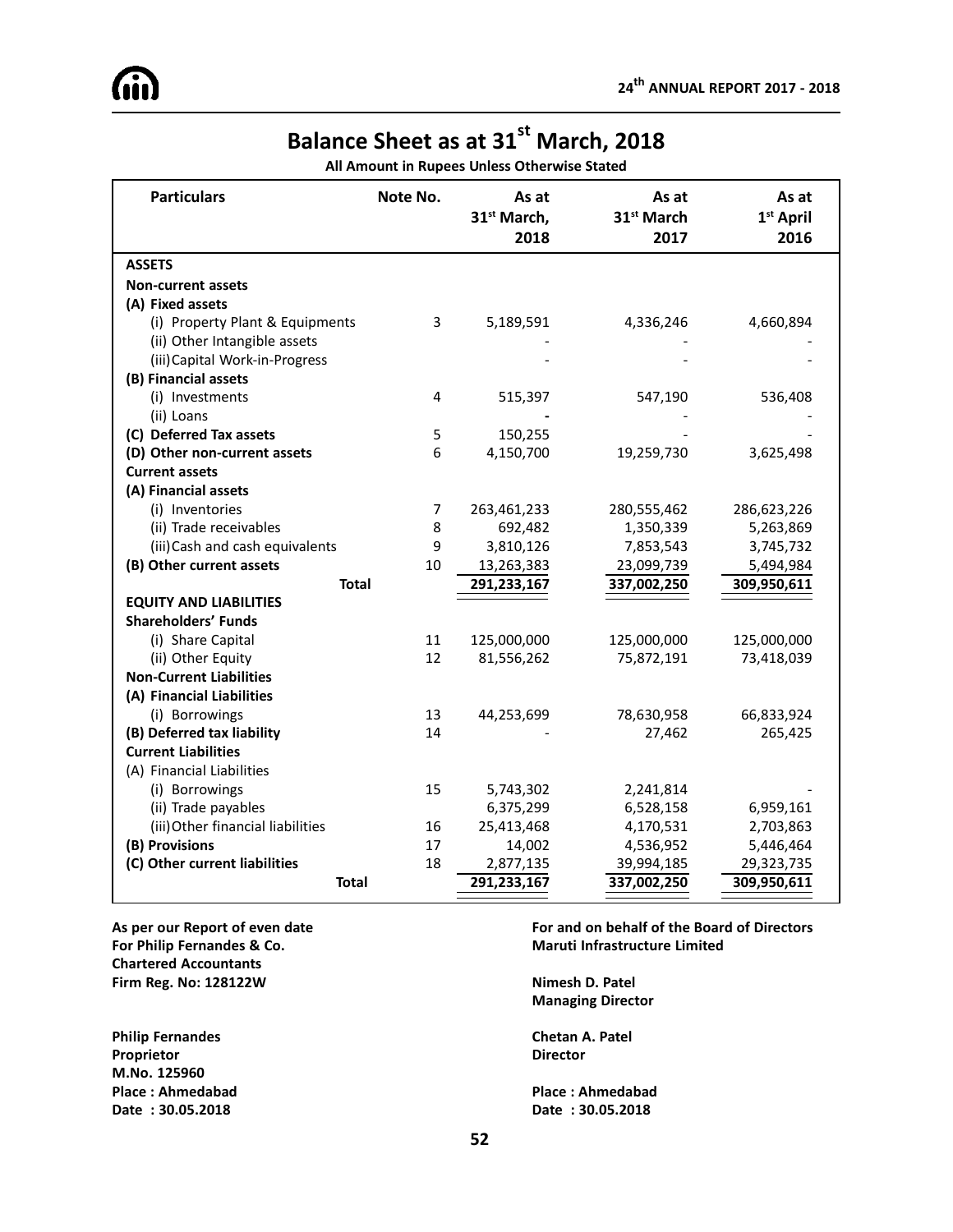# **Statement of Profit and Loss for the year ended 31st March, 2018**

**All Amount in Rupees Unless Otherwise Stated**

| <b>Particulars</b>                                                                | Note No. | For the year ended<br>31 <sup>st</sup> March,<br>2018 | For the year ended<br>31 <sup>st</sup> March,<br>2017 |
|-----------------------------------------------------------------------------------|----------|-------------------------------------------------------|-------------------------------------------------------|
| Revenue from operations<br>ı.                                                     | 19       | 221,028,372                                           | 135,113,605                                           |
| <b>Other Income</b><br>Н.                                                         | 20       | 2,270,637                                             | 1,242,198                                             |
| Total Revenue (I +II)<br>Ш.                                                       |          | 223,299,009                                           | 136,355,803                                           |
| IV. Expenses:                                                                     |          |                                                       |                                                       |
| Cost of materials consumed                                                        | 21       | 184,400,907                                           | 108,386,774                                           |
| Changes in inventories of finished goods, work-in-                                | 22       | 15,552,802                                            | 6,744,724                                             |
| progress and Stock-in-Trade                                                       |          |                                                       |                                                       |
| <b>Employee Benefits Expense</b>                                                  | 23       | 3,517,906                                             | 2,682,117                                             |
| <b>Financial Costs</b>                                                            | 24       | 1,035,473                                             | 2,228,596                                             |
| Depreciation and amortization expense                                             | 3        | 1,115,668                                             | 1,409,999                                             |
| Other expenses                                                                    | 25       | 9,639,456                                             | 10,891,442                                            |
| <b>Total Expenses</b>                                                             |          | 215,262,212                                           | 132,343,652                                           |
| <b>Profit Before Exceptional and Extraordinary</b><br>V.                          |          | 8,036,797                                             | 4,012,151                                             |
| items and Tax (III - IV)                                                          |          |                                                       |                                                       |
| VI. Exceptional Items                                                             |          |                                                       |                                                       |
| VII Profit Before Tax (V - VI)                                                    |          | 8,036,797                                             | 4,012,151                                             |
| <b>VIII Tax expenses</b>                                                          |          | 2,352,726                                             | 1,558,000                                             |
| (i) Current tax                                                                   |          | 2,710,000                                             | 1,795,963                                             |
| (ii) Prior Period Taxation                                                        |          |                                                       |                                                       |
| (iii) Deferred tax                                                                |          | (357, 274)                                            | (237, 963)                                            |
| Profit from continuing operation (VII-VIII)<br>IX                                 |          | 5,684,071                                             | 2,454,151                                             |
| Profit / (Loss) for the period from discontinuing operations<br>х.                |          |                                                       |                                                       |
| XI. Tax expenses of discontinuing operations                                      |          |                                                       |                                                       |
| XII. Profit/ (Loss) from discontinuing operations (after tax) (X-XI)              |          |                                                       |                                                       |
| XIII. Profit/ (Loss) For the period (IX+XII)                                      |          | 5,684,071                                             | 2,454,151                                             |
| XIV. Other Comprehensive Income                                                   |          |                                                       |                                                       |
| (i) Item that will not be reclassified to profit or loss<br>А                     |          |                                                       |                                                       |
| (ii) Income tax relating to items that will not be reclassified to profit or loss |          |                                                       |                                                       |
| (i) Items that will be reclassified to profit or loss<br>В                        |          |                                                       |                                                       |
| (ii) income tax relating to items that willbe reclassified to profit or loss      |          |                                                       |                                                       |
| XV Total Comprehensive Income for the period (XIII+XIV)                           |          |                                                       |                                                       |
| [Comprising Profit / (Loss) for the period (after tax) and                        |          |                                                       |                                                       |
| Other Comprehensive Income (after tax)]                                           |          | 5,684,071                                             | 2,454,151                                             |
| XVI Earning per equity share:                                                     |          |                                                       |                                                       |
| <b>Basic and Diluted</b>                                                          | 26       | 0.45                                                  | 0.20                                                  |
| As per our Report of even date                                                    |          | For and on behalf of the Board of Directors           |                                                       |
| For Philip Fernandes & Co.                                                        |          | Maruti Infrastructure Limited                         |                                                       |
| <b>Chartered Accountants</b>                                                      |          |                                                       |                                                       |
| <b>Firm Reg. No: 128122W</b>                                                      |          | Nimesh D. Patel                                       |                                                       |
|                                                                                   |          | <b>Managing Director</b>                              |                                                       |
| <b>Philip Fernandes</b>                                                           |          | <b>Chetan A. Patel</b>                                |                                                       |
| Proprietor                                                                        |          | <b>Director</b>                                       |                                                       |
| M.No. 125960                                                                      |          |                                                       |                                                       |
| <b>Place: Ahmedabad</b>                                                           |          | <b>Place: Ahmedabad</b>                               |                                                       |

**Date : 30.05.2018 Date : 30.05.2018**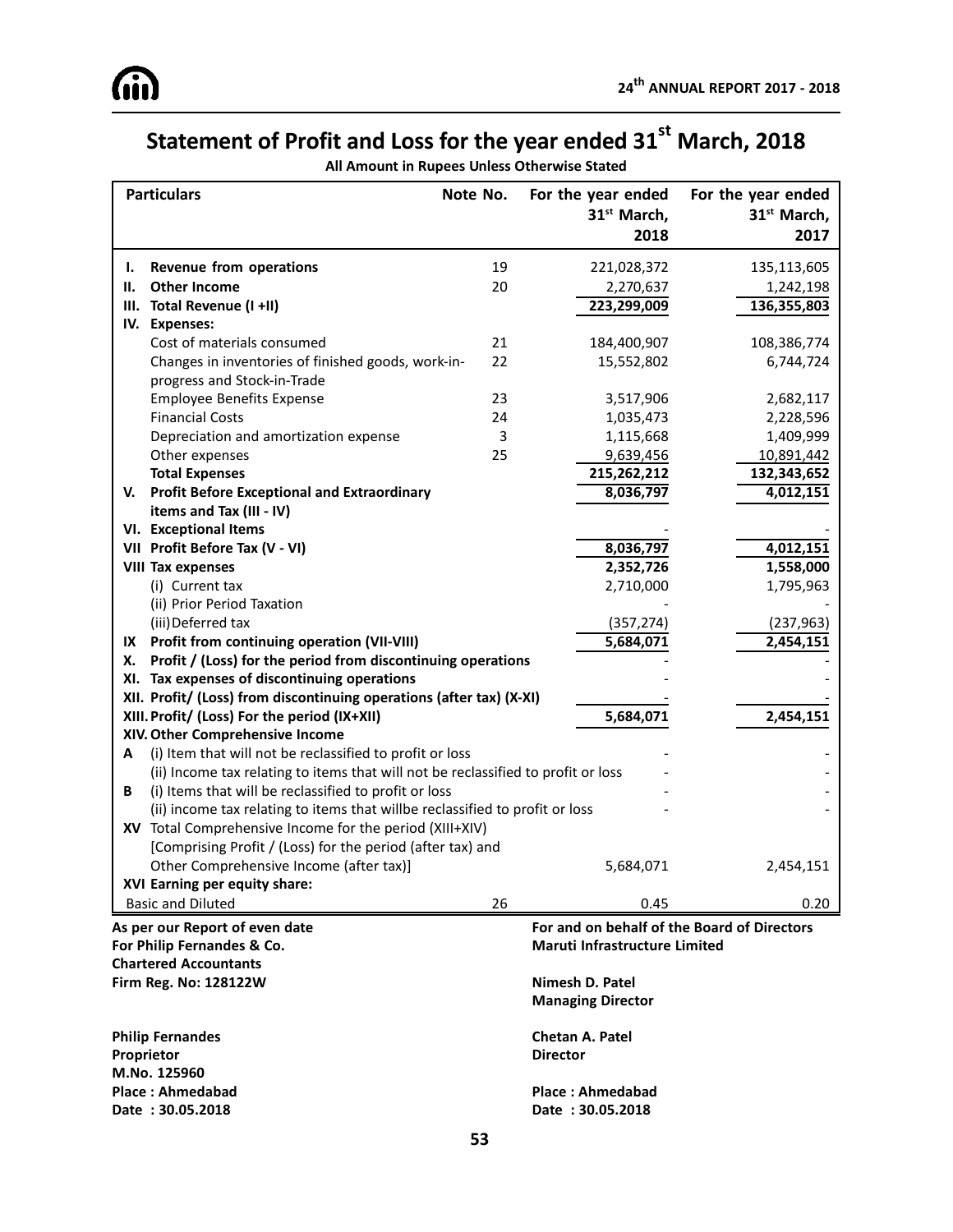# **Cash Flow Statement for the year ended 31st March, 2018**

| All amounts in rupees unless otherwise stated |  |  |  |  |
|-----------------------------------------------|--|--|--|--|
|-----------------------------------------------|--|--|--|--|

| <b>Particulars</b>                                           | April 1, 2017 to<br>March 31, 2018 | April 1, 2016 to<br>March 31, 2017 | April 1, 2015 to<br>March 31, 2016 |
|--------------------------------------------------------------|------------------------------------|------------------------------------|------------------------------------|
| A. Cash Flow from operating activities                       |                                    |                                    |                                    |
| <b>Profit before taxation</b>                                | 8,036,797                          | 4,012,151                          | 6,953,677                          |
| Adjustments for:                                             |                                    |                                    |                                    |
| Depreciation                                                 | 1,115,668                          | 1,409,999                          | 1,608,725                          |
| Loss of Impairment Asset                                     |                                    |                                    |                                    |
| Income tax expense recognised in profit and loss             |                                    |                                    |                                    |
| <b>Financial Expenses</b>                                    | 1,035,473                          | 2,228,596                          | 3,145,556                          |
| Dividend Income                                              | (20, 988)                          | (19, 688)                          | (19,688)                           |
| Interest Income                                              | (69, 677)                          | (70,080)                           | (98, 703)                          |
| Impairment                                                   |                                    |                                    | 152,508                            |
| Operating profit before working capital changes              | 10,097,274                         | 7,560,978                          | 11,742,075                         |
| <b>Movements in Working Capital:</b>                         |                                    |                                    |                                    |
| (Increase)/Decrease in Sundry Debtors                        | 657,857                            | 3,913,530                          | 34,117,753                         |
| (Increase)/Decrease in Inventories                           | 17,094,229                         | 6,067,764                          | (85, 883, 911)                     |
| (Increase)/Decrease in Other Current Assets                  | 9,843,207                          |                                    |                                    |
| (Increase)/Decrease in Loans and Advances                    | 15,109,030                         | (33, 238, 987)                     | 20,120,189                         |
| Increase/(Decrease) in Current Liabilities                   | (16,895,575)                       | 10,796,603                         | (25, 374, 757)                     |
| Cash (used in) / generated from operations                   | 35,906,022                         | (4,900,112)                        | (45, 278, 651)                     |
| Direct taxes paid (net of refunds)                           | (2,352,726)                        | (1,806,746)                        | (4,704,390)                        |
| Net cash (used in) / generated from operating activities (A) | 33,553,296                         | (6,706,858)                        | (49,983,041)                       |
| B. Cash flows from investing activities                      |                                    |                                    |                                    |
| Purchase of fixed assets                                     | (2,836,267)                        | (1,085,351)                        | (227, 800)                         |
| Impairment Loss on Fixed Asset                               |                                    |                                    | 400,000                            |
| Proceed from Investment                                      | 31,793                             |                                    |                                    |
| Dividends received                                           | 20,988                             | 19,688                             | 19,688                             |
| Interest received                                            | 69,677                             | 70,080                             | 98,703                             |
| Net cash used in investing activities (B)                    | (2,713,809)                        | (995, 583)                         | 290,591                            |
| C. Cash flows from financing activities                      |                                    |                                    |                                    |
| Increase/(Decrease) in Loan                                  | (33, 847, 431)                     | 14,038,848                         | 54,472,466                         |
| <b>Financial Expenses</b>                                    | (1,035,473)                        | (2,228,596)                        | (3, 145, 556)                      |
| Net cash from financing activities (C)                       | (34,882,904)                       | 11,810,252                         | 51,326,910                         |
| Net increase in cash and cash equivalents $D=(A + B + C)$    | (4,043,416)                        | 4,107,811                          | 1,634,460                          |
| Cash and cash equivalents at the beginning of the year       | 7,853,543                          | 3,745,732                          | 2,111,272                          |
| Cash and cash equivalents at the end of the year             | 3,810,126                          | 7,853,543                          | 3,745,732                          |
| Components of cash and cash equivalents                      | As at                              | As at                              | As at                              |
| Cash on hand                                                 | March 31, 2018<br>605,641          | March 31, 2017<br>161,308          | March 31, 2016<br>451,464          |
| <b>With Scheduled Banks</b>                                  |                                    |                                    |                                    |
| - in Current Account                                         | 1,157,386                          | 58,498                             | 3,267,544                          |
| - in Term Deposit Accounts                                   | 2,047,098                          | 7,633,737                          | 26,724                             |
| Total                                                        | 3,810,126                          | 7,853,543                          | 3,745,732                          |

Notes: **1)** The figures in brackets represent outflows. **2)** Previous periods' figures have been regrouped / reclassified, whereever necessary, to confirm to current year presentation.<br>As per our Report of even date

**For Philip Fernandes & Co. Maruti Infrastructure Limited Chartered Accountants Firm Reg. No: 128122W Nimesh D. Patel**

**Proprietor Director M.No. 125960 Place : Ahmedabad Place : Ahmedabad Date : 30.05.2018 Date : 30.05.2018**

# **For and on behalf of the Board of Directors**

**Managing Director**

**Philip Fernandes Chetan A. Patel**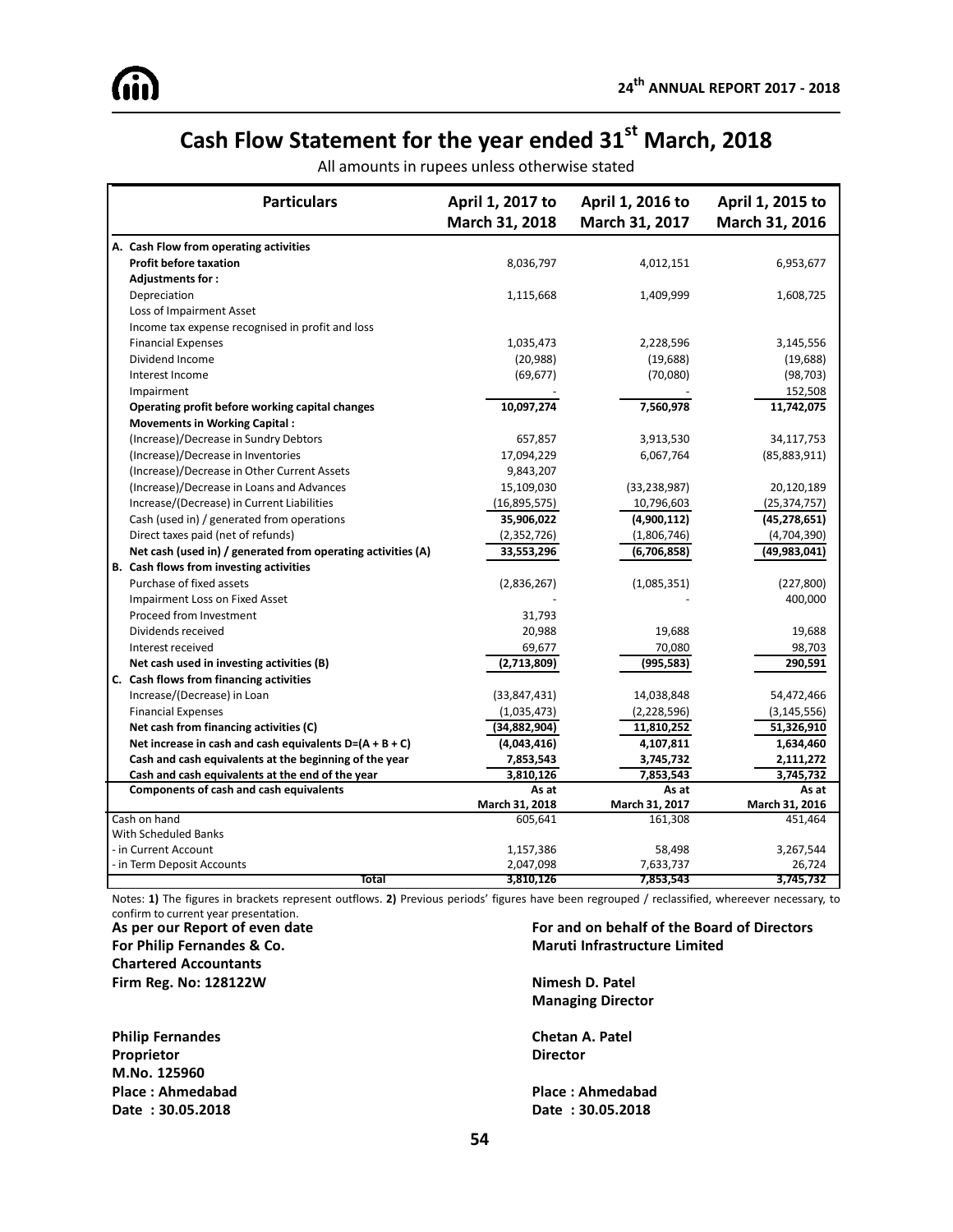#### **STATEMENT OF CHANGES IN EQUITY**

|     | <b>Particulars</b>                                            | As at<br>31 <sup>st</sup> March, 2018 | As at<br>31 <sup>st</sup> March, 2017 | As at<br>$1st$ April, 2016 |
|-----|---------------------------------------------------------------|---------------------------------------|---------------------------------------|----------------------------|
| (A) | STATEMENT OF CHANGES IN EQUITY<br><b>Equity share capital</b> |                                       |                                       |                            |
|     | Balance at the Beginning<br>of the reporting Period           | 125,000,000                           | 125,000,000                           | 125,000,000                |
|     | Shares Issued during the year                                 |                                       |                                       |                            |
|     | Bonus shares issued during the year                           |                                       |                                       |                            |
|     | Balance at the end of the<br>reporting Period                 | 125,000,000                           | 125,000,000                           | 125,000,000                |

#### **(B) Other Equity**

| <b>Particulars</b>                        | <b>Reserves and Surplus</b> |                                                |                           |                                   | <b>Total Other</b> |
|-------------------------------------------|-----------------------------|------------------------------------------------|---------------------------|-----------------------------------|--------------------|
|                                           | Capital<br><b>Reserve</b>   | <b>Securities</b><br>Premium<br><b>Reserve</b> | General<br><b>Reserve</b> | <b>Retained</b><br><b>Earning</b> | <b>Equity</b>      |
| <b>Balance as at 01.04.2017</b>           | 24,858,500                  | 16,157,500                                     |                           | 200,000 34,656,190                | 75,872,190         |
| Total Comprehensive Income for the period |                             |                                                |                           | 5,684,071                         | 5,684,071          |
| <b>Additions</b><br>Deductions            |                             |                                                |                           |                                   |                    |
| <b>Balance as at 31.03.2018</b>           | 24,858,500                  | 16,157,500                                     |                           | 200,000 40,340,262                | 81,556,262         |
| <b>Balance as at 01.04.2016</b>           | 24,858,500                  | 16,157,500                                     |                           | 200,000 32,202,039                | 73,418,039         |
| Total Comprehensive Income for the period |                             |                                                |                           | 2,454,151                         | 2,454,151          |
| Additions<br><b>Deductions</b>            |                             |                                                |                           |                                   |                    |
| <b>Balance as at 31.03.2017</b>           | 24,858,500                  | 16,157,500                                     |                           | 200,000 34,656,190 75,872,190     |                    |

**For Philip Fernandes & Co. Maruti Infrastructure Limited Chartered Accountants Firm Reg. No: 128122W Nimesh D. Patel**

**Philip Fernandes Chetan A. Patel Proprietor Director M.No. 125960 Place : Ahmedabad Place : Ahmedabad Date : 30.05.2018 Date : 30.05.2018**

**As per our Report of even date For and on behalf of the Board of Directors**

**Managing Director**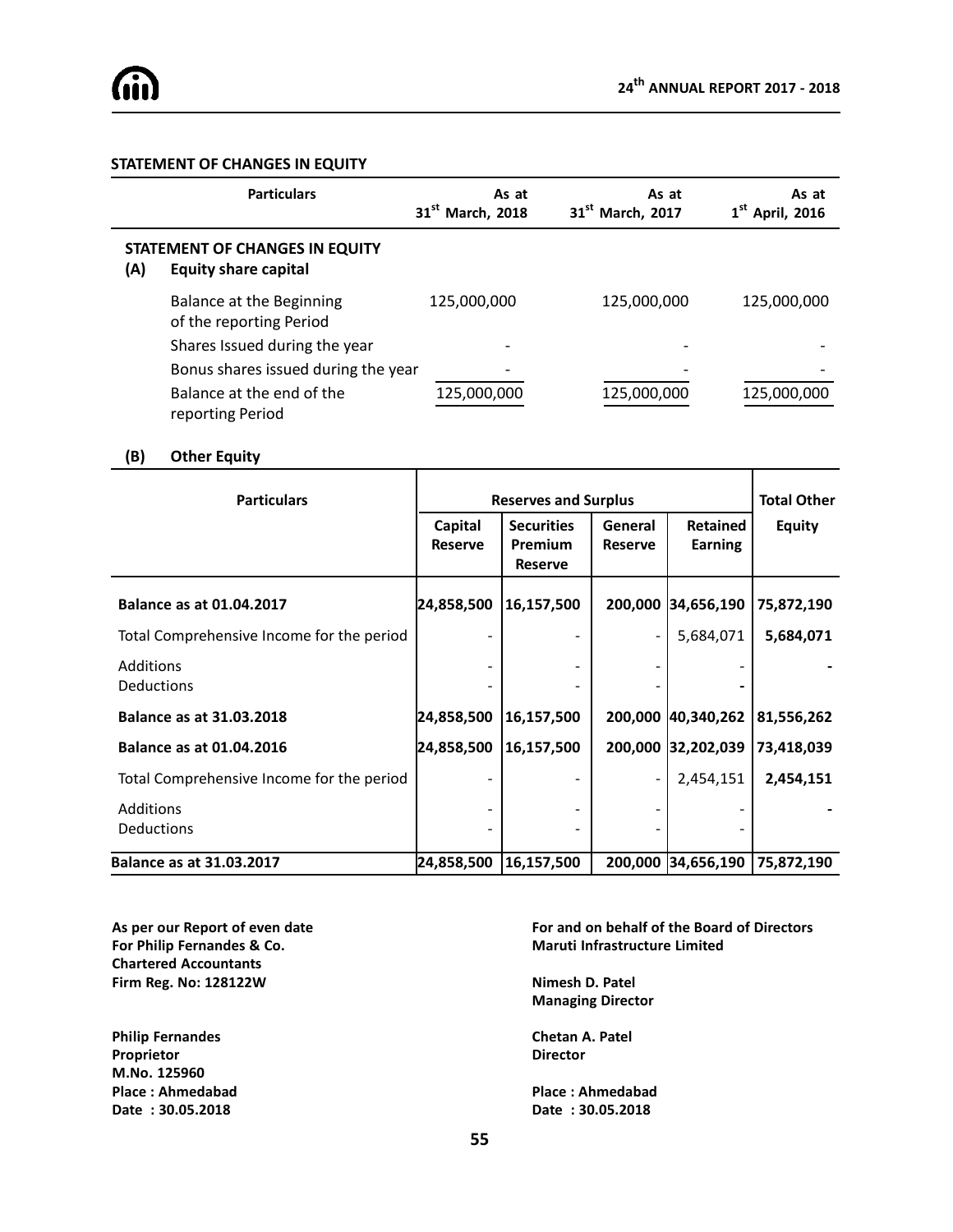### **SIGNIFICANT ACCOUNTING POLICIES**

#### **CORPORATE INFORMATION**

Maruti Infrastructure Limited ("the company") is a public limited company domiciled and incorporated in India and its shares are publicly traded on the Bombay Stock Exchange ("BSE"), India. The registered office of the company is situated at 802, Surmount Building , Opp Iscon Mega Mall , S G Highway , Ahmedabad -380015 . The principal business activity of the company is Real Estate Development. The company has its presence in the states of Gujarat.

The financial statements were authorised for issue in accordance with a resolution passed by the Board of Directors on 30<sup>th</sup> May, 2018.

#### **1. SUMMARY OF SIGNIFICANT ACCOUNTING POLICIES**

#### **1.1 Basis of preparation of financial statements:**

The financial statements (Separate financial statements) have been prepared on accrual basis in accordance with Indian Accounting Standards (Ind AS) notified under the Companies (Indian Accounting Standards) Rules, 2015 and the provisions of the Companies Act, 2013.

For all periods up to and including the year ended March 31, 2017, the company prepared its financial statements in accordance with accounting standards notified under section 133 of the Companies Act 2013, read together with paragraph 7 of the Companies (Accounts) Rules, 2014 (previous GAAP). These financial statements for the year ended March 31, 2018 are the first the company has prepared in accordance with Ind AS. Refer to note 2 for an explanation of how the transition from previous GAAP to Ind AS has effected presentation of company's financial position, financial performance and cash flows.

The financial statements have been prepared on a historical cost basis, except for certain financial assets and liabilities which have been measured at fair value (refer accounting policy regarding financial instruments). The financial statements are presented in Indian Rupees, except as stated otherwise.

#### **1.2 Estimates and Judgements**

The preparation of the financial statements in conformity with Ind AS requires management to make estimates, judgments and assumptions. These estimates, judgments and assumptions effect the application of accounting policies and the reported amounts of assets and liabilities, the disclosures of contingent assets and liabilities at the date of the financial statements and reported amounts of revenues and expenses during the period. Application of accounting policies that require critical accounting estimates involving complex and subjective judgments and the use of assumptions in these financial statements have been disclosed in note 2. Accounting estimates could change from period to period. Actual results may differ from those estimates. Appropriate changes in estimates are made as management becomes aware of changes in circumstances surrounding the estimates. Changes in estimates are reflected in the financial statements in the period in which changes are made and, if material, their effects are disclosed in the notes to the financial statements.

#### **1.3 Current versus non-current classification**

The company presents assets and liabilities in the balance sheet based on current/non-current classification.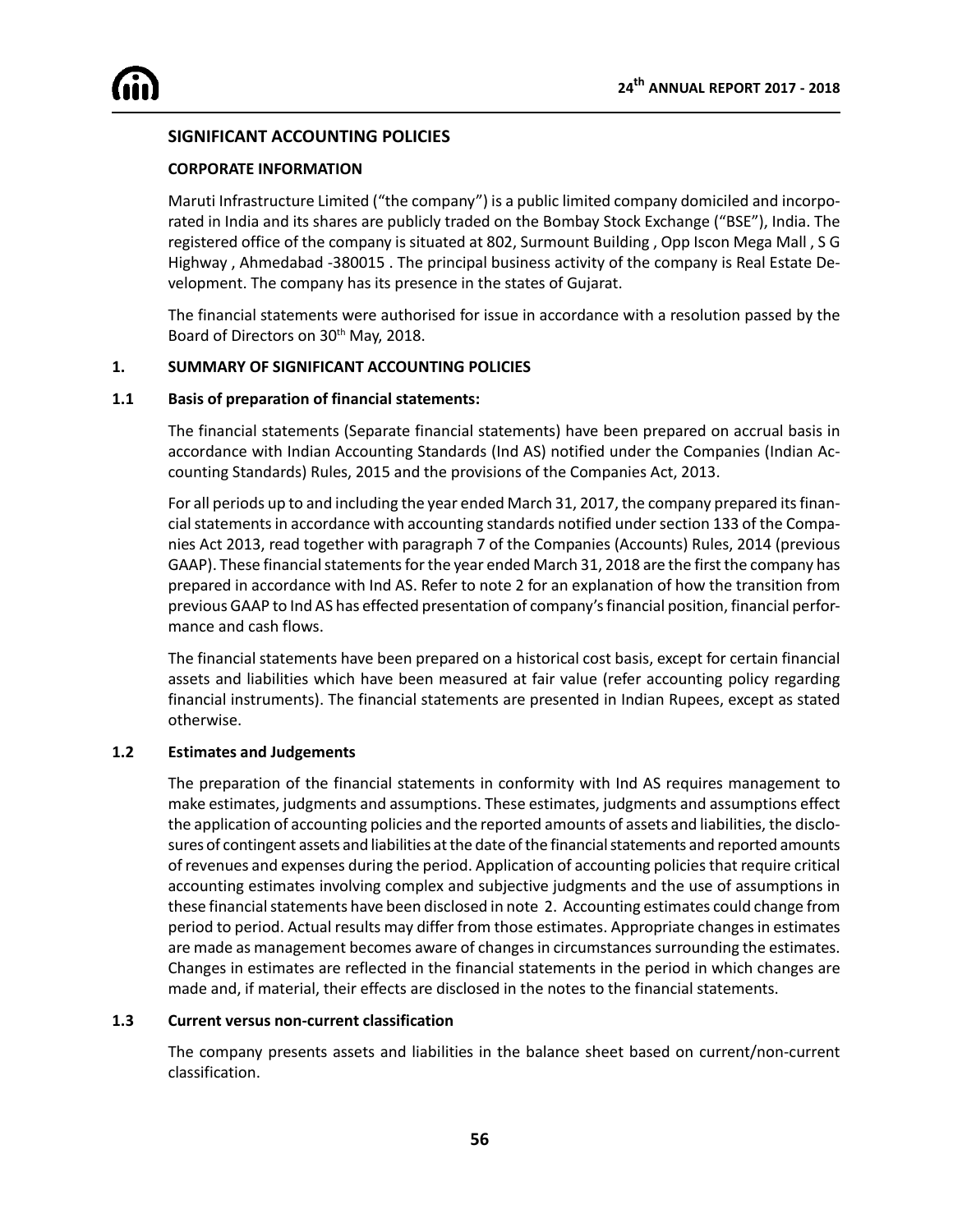#### **An asset is treated as current when it is:**

- ß Expected to be realised or intended to be sold or consumed in normal operating cycle
- ß Held primarily for the purpose of trading
- ß Expected to be realised within twelve months after the reporting period, or
- Cash or cash equivalent unless restricted from being exchanged or used to settle a liability for at least twelve months after the reporting period

#### **All other assets are classified as non-current.**

#### **A liability is current when:**

- It is expected to be settled in normal operating cycle
- It is held primarily for the purpose of trading
- It is due to be settled within twelve months after the reporting period, or
- ß There is no unconditional right to defer the settlement of the liability for at least twelve months after the reporting period

#### **All other liabilities are classified as non-current.**

Deferred tax assets and liabilities are classified as non-current assets and liabilities.

The normal operating cycle, in the context of the company, is the time between the acquisition of land for a real estate project and its realisation in cash and cash equivalents by way of sale of developed units.

#### **1.4 Property, Plant and Equipment**

Freehold/Leasehold land and capital work-in-progress is carried at cost. All other items of property, plant and equipment are stated at cost less accumulated depreciation and accumulated impairment loss, if any.

The cost of an item of property, plant and equipment comprises of its purchase price, any costs directly attributable to its acquisition and an initial estimate of the costs of dismantling and removing the item and restoring the site on which it is located, the obligation for which the company incurs when the item is acquired. Subsequent costs are included in the asset's carrying amount or recognised as a separate asset, as appropriate, only when it is probable that future economic benefits associated with the item will flow to the company and the cost of the item can be measured reliably. All other repairs and maintenance are charged to profit or loss during the reporting period in which they are incurred. On transition to Ind AS, the company has elected to continue with the carrying value of all its property, plant and equipment recognised as at April 1, 2015 measured as per the previous GAAP and use that carrying value as the deemed cost of the property, plant and equipment.

Depreciation on property, plant and equipment is calculated using the straight-line method to allocate their cost, net of their residual values, over their estimated useful lives. The useful lives estimated for the major classes of property, plant and equipment are as follows:

The useful lives have been determined based on technical evaluation done by the management's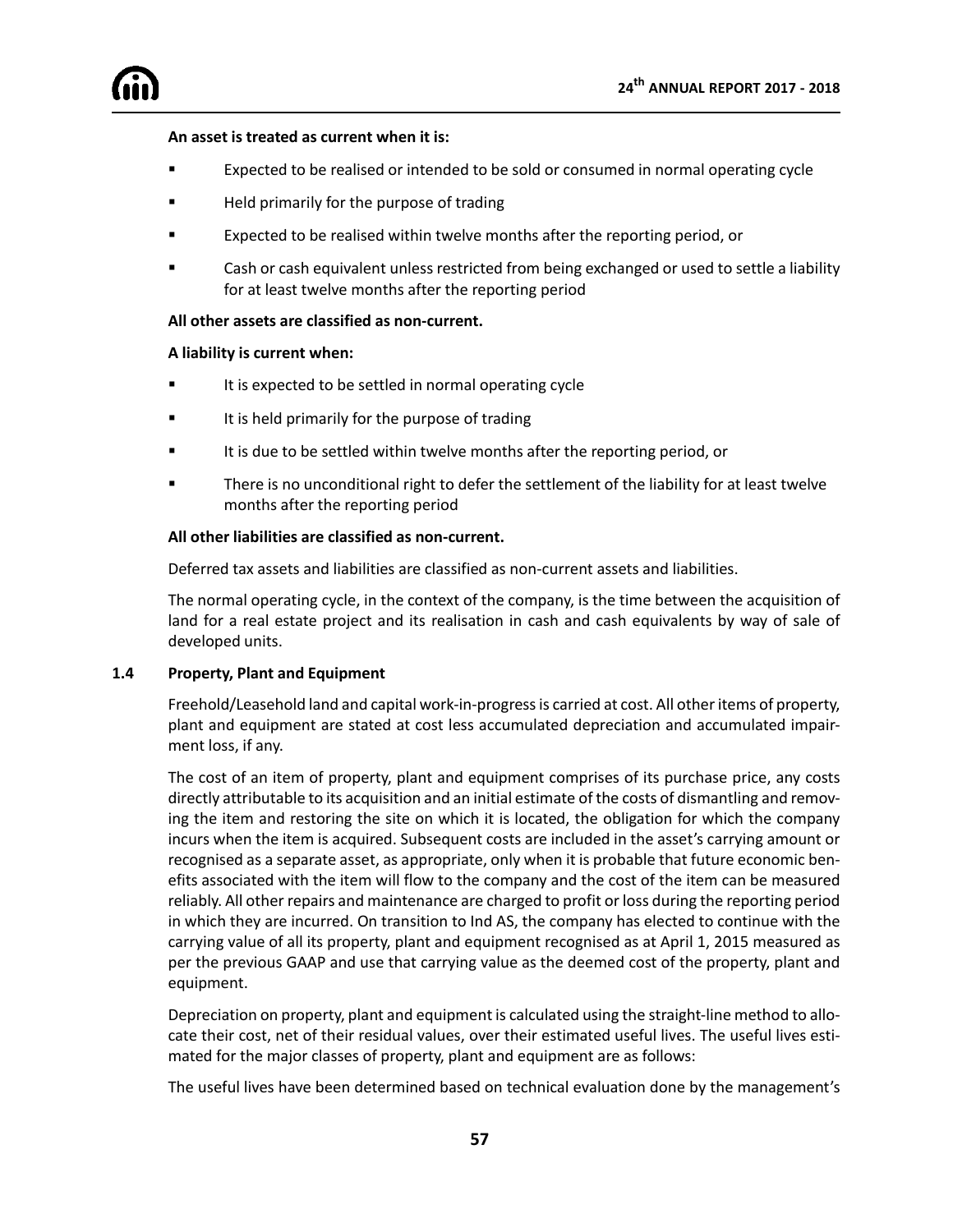

experts, which in few cases are different than the lives as specified by Schedule II to the Companies Act, 2013. The residual values are not more than 5% of the original cost of the asset. The asset' residual values and useful lives are reviewed, and adjusted if appropriate, at the end of each reporting period.

An item of property, plant and equipment and any significant part initially recognised is derecognised upon disposal or when no future economic benefits are expected from its use or disposal. Any gain or loss arising on de-recognition of the asset is included in the statement of profit and loss when the asset is derecognised.

#### **1.5 Inventories**

#### **Inventories are valued as under:**

- I. Completed Flats At lower of Cost or Market value
- II. Construction Work-in-Progress At Cost

Construction Work-in-Progress includes cost of land, premium for development rights, construction costs, allocated interest and expenses incidental to the projects undertaken by the Company.

#### **1.6 Cash and Cash Equivalents**

Cash and cash equivalent in the balance sheet comprise cash at banks and on hand and short term deposits maturing within twelve months from the date of Balance Sheet, which are subject to an insignificant risk of changes in value. Bank overdrafts are shown under borrowings in the Balance Sheet.

#### **1.7 Financial Instruments**

#### **A. Financial Instruments - Initial recognition and measurement**

Financial assets and financial liabilities are recognised in the company's statement of financial position when the company becomes a party to the contractual provisions of the instrument. The company determines the classification of its financial assets and liabilities at initial recognition. All financial assets are recognised initially at fair value plus, in the case of financial assets not recorded at fair value through profit or loss, transaction costs that are attributable to the acquisition of the financial asset.

#### **B. Financial assets –Subsequent measurement**

The Subsequent measurement of financial assets depends on their classification which is as follows:

#### **a) Financial assets at fair value through profit or loss**

Financial assets at fair value through profit and loss include financial assets held for sale in the near term and those designated upon initial recognition at fair value through profit or loss.

#### **b) Financial assets measured at amortised cost**

Loans and receivables are non-derivative financial assets with fixed or determinable payments that are not quoted in an active market. Trade receivables do not carry any interest and are stated at their nominal value as reduced by appropriate allowance for estimated irrecoverable amounts based on the ageing of the receiv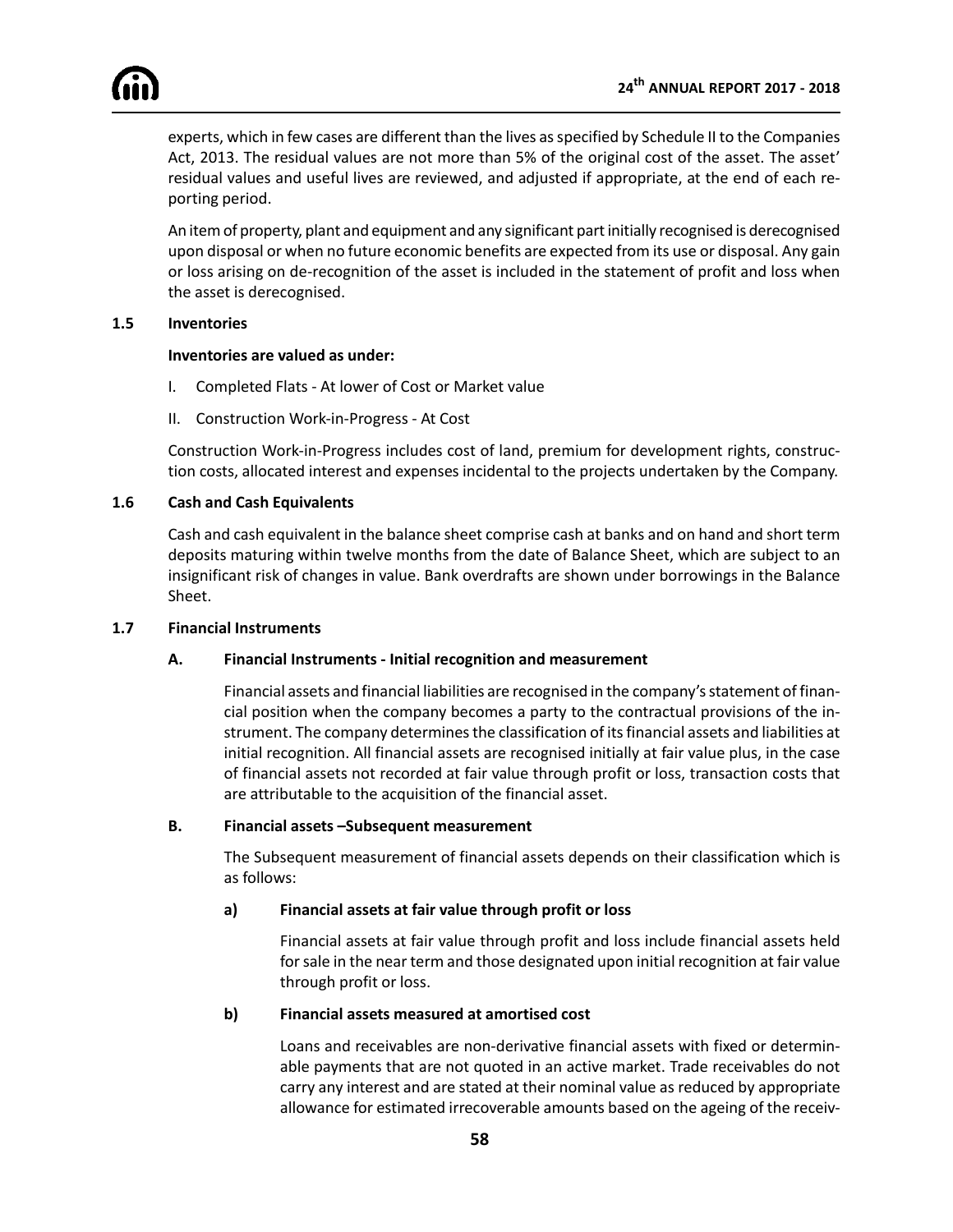ables balance and historical experience. Additionally, a large number of minor receivables are grouped into homogenous groups and assessed for impairment collectively. Individual trade receivables are written off when management deems them not to be collectible.

### **c) Financial assets at fair value through OCI**

All equity investments, except investments in subsidiaries, joint ventures and associates, falling within the scope of Ind AS 109, are measured at fair value through Other Comprehensive Income (OCI). The company makes an irrevocable election on an instrument by instrument basis to present in other comprehensive income subsequent changes in the fair value. The classification is made on initial recognition and is irrevocable. If the company decides to designate an equity instrument at fair value through OCI, then all fair value changes on the instrument, excluding dividends, are recognized in the OCI.

#### **C. Financial assets –Derecognition**

The company derecognises a financial asset when the contractual rights to the cash flows from the assets expire or it transfers the financial asset and substantially all the risks and rewards of ownership of the asset. Upon derecognition of equity instruments designated at fair value through OCI, the associated fair value changes of that equity instrument is transferred from OCI to Retained Earnings.

#### **D. Financial liabilities –Subsequent measurement**

The Subsequent measurement of financial liabilities depends on their classification which is as follows:

#### **a) Financial liabilities at fair value through profit or loss**

Financial liabilities at fair value through profit or loss include financial liabilities held for trading, if any.

#### **b) Financial liabilities measured at amortised cost**

Interest bearing loans and borrowings are subsequently measured at amortised cost using the effective interest rate method (EIR). Amortised cost is calculated by taking into account any discount or premium on acquisition and fee or costs that are integral part of the EIR. The EIR amortised is included in finance costs in the statement of profit and loss.

The company has taken loan from NBFCs for project. As per Ind AS, the cost of processing should be added to Loan amount and to be transferred to profit and loss account as per tenure of Term loan.

Since, the amount of processing charges and impact of Ind AS applicability is not material, the company has decided to take exemption from conversion of the same on the basis of materiality concept.

#### **E. Financial liabilities –Derecognition**

A financial liability is derecognised when the obligation under the liability is discharged or expires.

#### **F. Offsetting Financial Instruments**

Financial assets and financial liabilities are offset and the net amount reported in the statement of financial position, if and only if, there is a currently enforceable legal right to offset the recognised amounts and there is an intention to settle on a net basis, or to realise the assets and settle the liabilities simultaneously.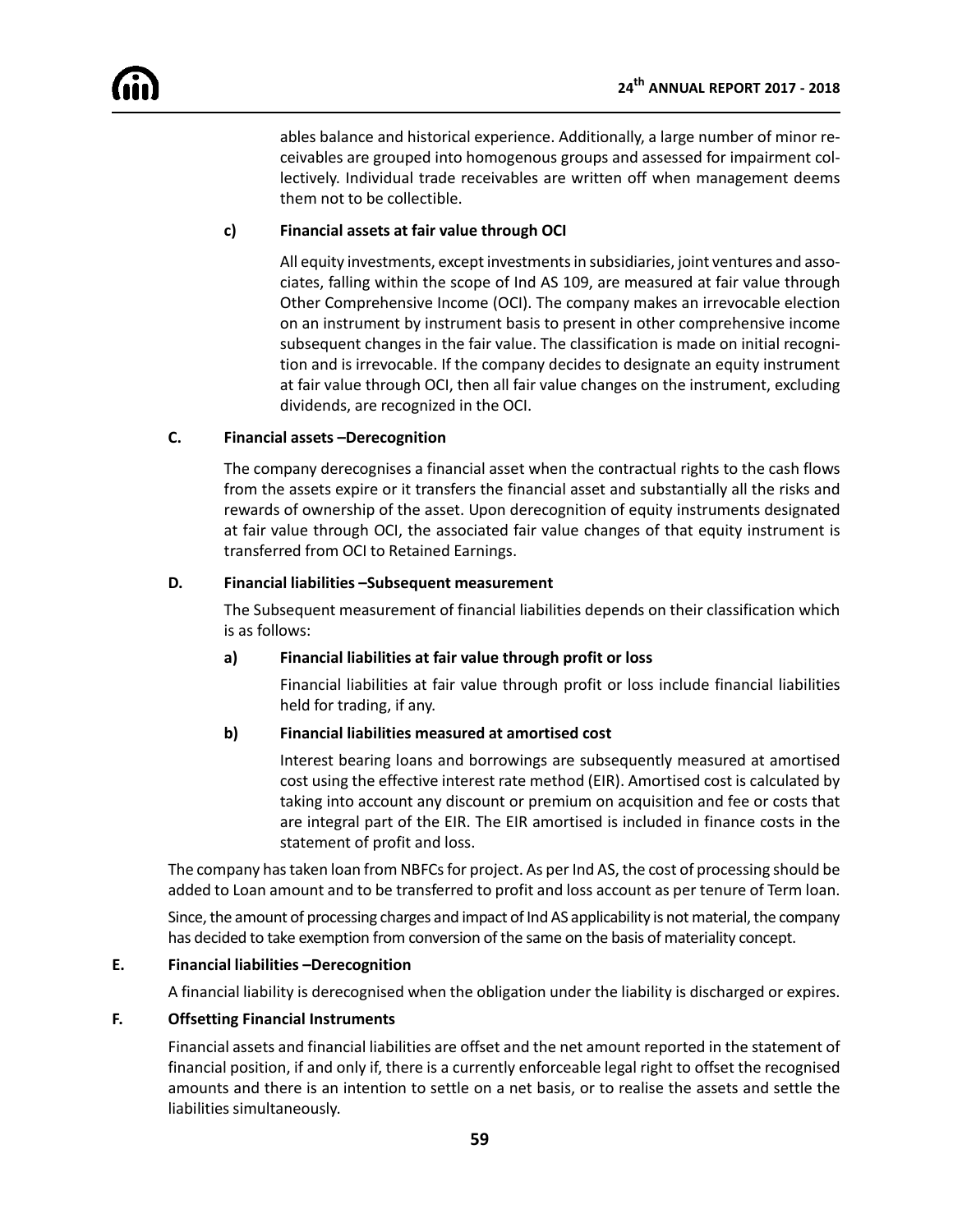#### **G. Fair value measurement**

The company measures certain financial instruments at fair value at each reporting date. Fair value is the price that would be received to sell an asset or paid to transfer a liability in an orderly transaction between market participants at the measurement date. The fair value measurement is based on presumption that the transaction to sell the asset or transfer the liability takes place either:

- **F** In the principal market for the assets or liability or
- **Fall in the absence of a principal market, in the most advantageous market for the asset or** liability.

The principal or the most advantageous market must be accessible to the company.

The company uses valuation technique that are appropriate in the circumstances and for which sufficient data are available to measure fair value, maximising the use of relevant observable inputs and minimising the use of unobservable inputs.

#### **1.8 Revenue Recognition**

a) The Company is following the "Percentage of Completion Method" of accounting. As per this method, revenue from sale of properties is recognized in Statement of Profit & Loss in proportion to the actual cost incurred as against the total estimated cost of projects under execution with the Company on transfer of significant risk and rewards to the buyer.

Construction revenue on projects have been recognized on percentage of completion method provided the following thresholds have been met:

- **I.** All critical approvals necessary for the commencement have been obtained;
- **II.** The expenditure incurred on construction and development costs is not less than 25 per cent of the total estimated construction and development costs;
- **III.** At least 25 percent of the saleable project area is secured by contracts or agree ments with buyers; and
- **IV.** At least 10 percent of the agreement value is realized at the reporting date in respect of such contracts and it is reasonable to expect that the parties to such contracts will comply with the payment terms as defined in the contracts.
- b) Determination of revenues under the percentage of completion method necessarily involves making estimates, some of which are of a technical nature, concerning, where relevant, the percentages of completion, costs to completion, the expected revenues from the project or activity and the foreseeable losses to completion. Estimates of project income, as well as project costs, are reviewed periodically. The effect of changes, if any, to estimates is recognized in the financial statements for the period in which such changes are determined. Losses, if any, are fully provided for immediately.
- **c)** Revenue from the Construction contracts is recognised on the basis of percentage of completion method as specified under Ind AS 11 issued by the Institute of the Chartered Accountants of India. Accordingly the revenue is recognised after assessing the stage of completion as at the Balance Sheet date.
- d) For completed projects revenue is recognised when significant risks and rewards in respect of ownership of the goods are transferred to the customer.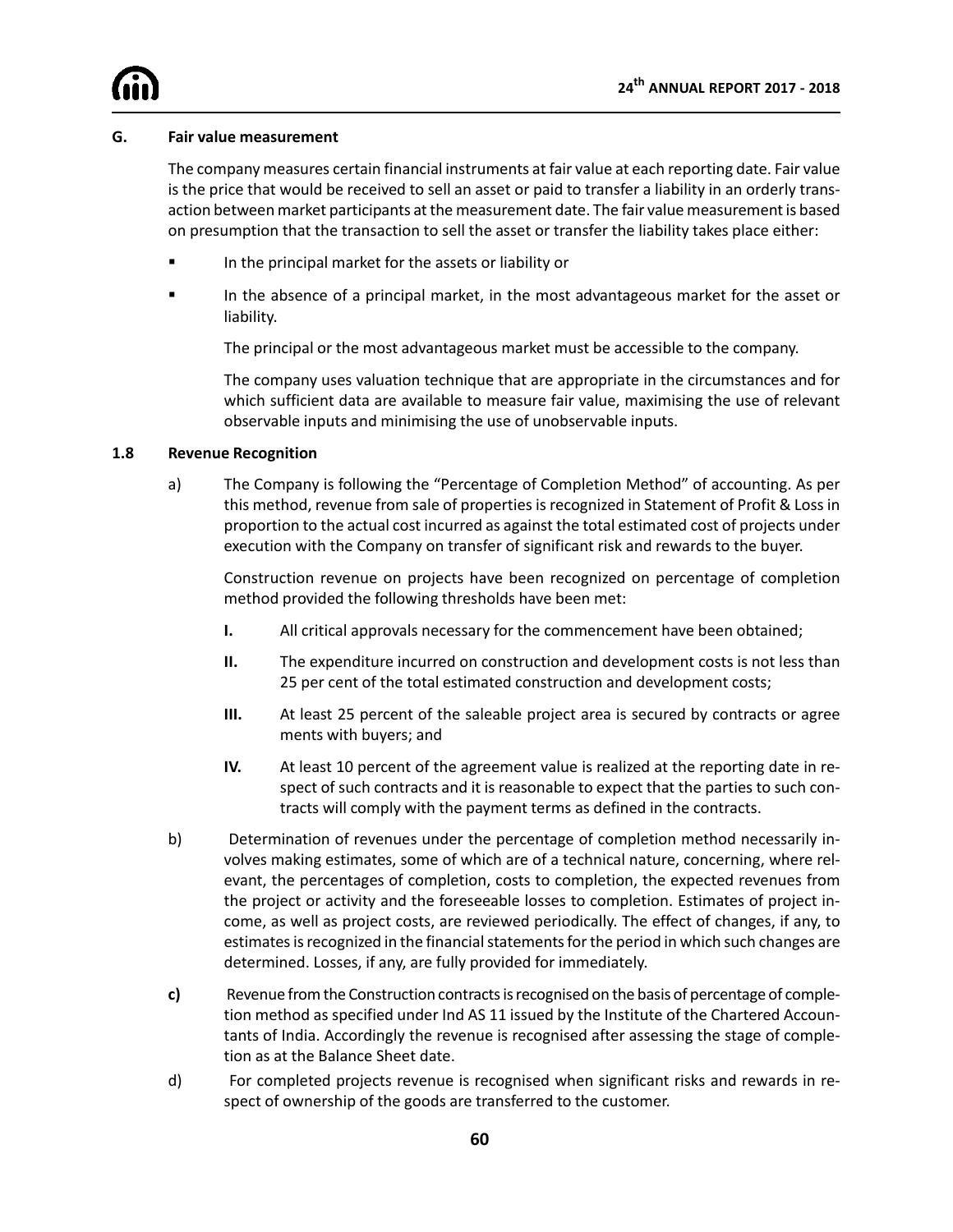

- e) Interest income is recognised on time proportion basis.
- f) Dividend income is recognized when the right to receive the same is established

#### **1.9 Impairment of Assets**

The Company assesses at each reporting date whether there is any indication that assets may be impaired. If any such indications exist, the Company estimates the recoverable amount of the assets or the cash-generating unit and if the same is less than its carrying amount, the carrying amount is reduced to its recoverable amount. The reduction is treated as an impairment loss and is recognised in the statement of profit and loss. If at the balance sheet date there is an indication that if a previously assessed impairment loss no longer exists, the recoverable amount is reassessed and the assets are reflected at the recoverable amount.

#### **1.10 Depreciation and Amortization**

Depreciation on tangible assets is provided on the straight-line method over the useful lives of assets estimated by the Management. Depreciation for assets purchased / sold during a period is proportionately charged. Intangible assets are amortized over their respective individual estimated useful lives on a straight-line basis, commencing from the date the asset is available to the Company for its use.

Depreciation is provided based on useful life of the assets as prescribed in Schedule II to the Companies Act, 2013

#### **1.11 Employee Benefits**

#### **Defined Contribution Plans**

A defined contribution plan is a post-employment benefit plan under which the Company pays specified contributions for provident fund and pension as per the provisions of the Provident Fund Act, 1952 to the government. The Company's contribution is recognised as an expense in the Profit and Loss Statement during the period in which the employee renders the related service. The company's obligation is limited to the amounts contributed by it.

Currently, only defined benefit plan such as Provident Fund Is applicable to the Company since employees on payroll of the company is very less.

If the company hire more employees and it exceeds threshold specified in Gratutiy Act, then the company will have to make provision for defined Long term benefit plans. For this the company have to take actuarial valuation report.

#### **1.12 Borrowing Costs**

Borrowing costs that are directly attributable to the acquisition, construction or production of qualifying assets are capitalised as part of the cost of such assets. A qualifying asset is one that necessarily takes substantial period of time to get ready for intended use. All other borrowing costs are charged to Profit & Loss Account.

#### **1.13 Tax Expense**

- i. Tax expense comprises of current tax and deferred tax.
- ii. Current tax is measured at the amount expected to be paid to the tax authorities, using the applicable tax rates as per the Income Tax Act, 1961.
- iii. Deferred income tax reflect the current period timing differences between taxable income and accounting income for the period and reversal of timing differences of earlier years/ period. Deferred tax assets are recognised only to the extent that there is a reasonable certainty that sufficient future income will be available.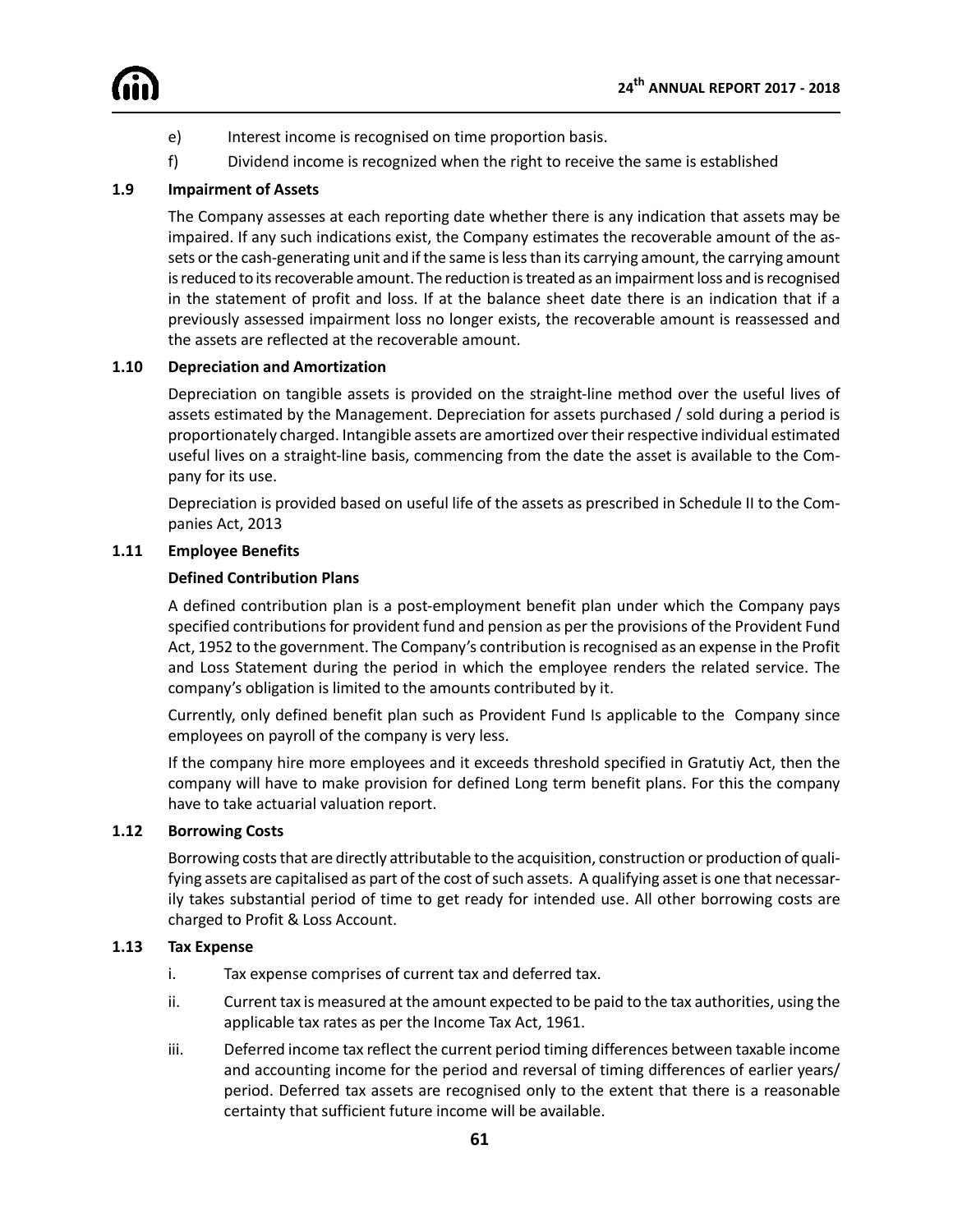iv. Deferred tax assets and liabilities are measured using the tax rates and tax law that have been enacted or substantively enacted by the Balance Sheet date.

#### **1.14 Earnings Per Share**

- i) Basic earnings per share are calculated by dividing the net profit for the period attributable to equity shareholders by the weighted average number of equity shares outstanding during the period.
- ii) For the purpose of calculating diluted earnings per share, the net profit for the period attributable to equity shareholders and the weighted average number of shares outstanding during the period are adjusted for the effects of all dilutive potential equity shares, if any.

#### **1.15 Provisions, Contingent Liabilities and Contingent Assets**

- a) A provision is recognised when the Company has a present obligation as a result of past events and it is probable that an outflow of resources will be required to settle the obligation, in respect of which a reliable estimate can be made. Provisions are not discounted to their present value and are determined based on best estimate required to settle the obligation at the balance sheet date. These are reviewed at each balance sheet date and adjusted to reflect the current best estimates.
- b) Contingent liabilities, if any, are disclosed separately by way of note to financial statements after careful evaluation by the management of the facts and legal aspects of the matter involved in case of:
	- **EXECT** A present obligation arising from the past event, when it is not probable that an outflow of resources will be required to settle the obligation.
	- ß A possible obligation, unless the probability of outflow of resources is remote.
- c) Contingent assets are not recognized.

#### **1.16 Dividends**

Provision is made for the amount of any dividend declared, being appropriately authorised and no longer at the discretion of the company, on or before the end of the reporting period but not distributed at the end of the reporting period.

#### **1.17 Exceptional Items**

Exceptional items refer to items of income or expense within statement of profit and loss from ordinary activities which are non-recurring and are of such size, nature or incidence that their separate disclosure is considered necessary to explain the performance of the company.

#### **2. FIRST-TIME ADOPTION OF IND AS**

These Standalone financial statements, for the period ended March 31, 2018, are the company's first Standalone financial statements prepared in accordance with Ind AS.

The accounting policies set out in the notes have been applied in preparing the Standalone Financial statements for the period ended March 31, 2018. The company has followed the same accounting policy choices (both mandatory exceptions and optional exemptions availed as per Ind AS 101) as initially adopted on transition date i.e. April 1, 2016.

An explanation of how the transition from Indian GAAP to Ind AS has affected the company's Financial Statements is set out in the following tables and notes.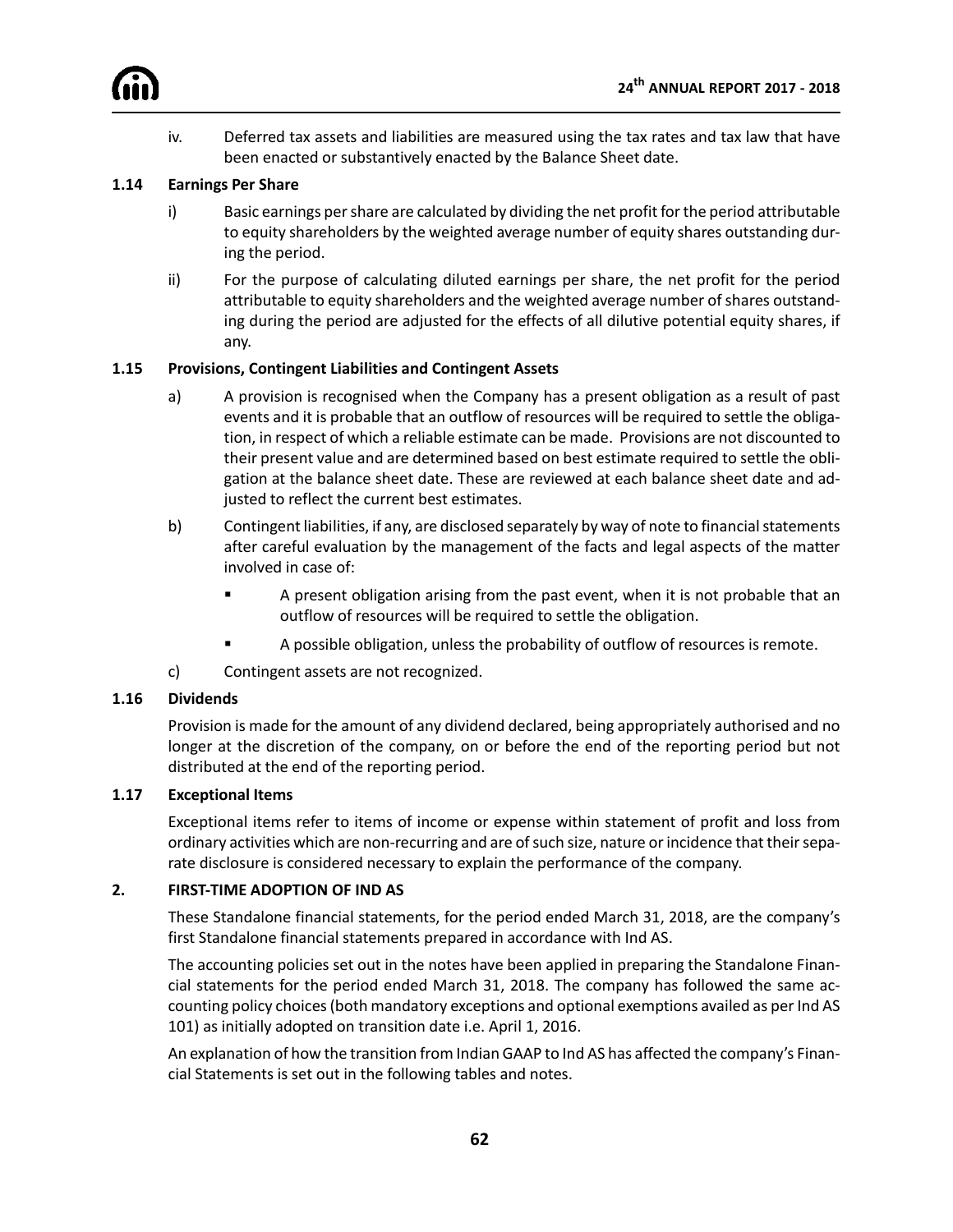### **Reconciliation of the financial result to that reported under Previous Generally Accepted Accounting Principles (GAAP) is given below:**

(Rs. in Lacs)

| <b>Particulars</b>                                              | <b>Quarter ended on</b><br>31/03/2017 | For the period<br>ended on<br>31/03/2017 |
|-----------------------------------------------------------------|---------------------------------------|------------------------------------------|
| Net Profit/ (Loss) after Tax as previously Reported             | (11.99)                               | 24.54                                    |
| Net Effect on revenue recognition net of related cost<br>1.     |                                       |                                          |
| Actuarial loss on defined benefit liability recognised in<br>2. |                                       |                                          |
| Other Comprehensive Income                                      |                                       |                                          |
| Fair Valuation Adjustments under Ind AS<br>3.                   |                                       |                                          |
| Impact on account of Expected Credit Loss provision<br>4.       |                                       |                                          |
| <b>Others</b><br>5.                                             |                                       |                                          |
| Net Profit/ (Loss) after Tax as per IND AS                      | (11.99)                               | 24.54                                    |
| Actuarial loss on defined benefit liability recognised          |                                       |                                          |
| in Other Comprehensive Income                                   |                                       |                                          |
| Total Comprehensive Income/(loss) for the period                |                                       |                                          |

**Reconciliation of the Equity as per Ind AS that reported under Previous Generally Accepted Accounting Principles (GAAP) is given below:**

|    | <b>Particulars</b>                                                                                | As at 1-4-16<br>31/03/2017 | As at 1-4-16<br>$31 - 3 - 17$ |
|----|---------------------------------------------------------------------------------------------------|----------------------------|-------------------------------|
|    | <b>Equity under Previously Reported</b>                                                           | 1,250.00                   | 1,250.00                      |
| 1. | On account of Expected Credit Loss on Financial Assets                                            |                            |                               |
| 2. | On account of Reclassification of Redeemable<br>Preference Shares as financial liability          |                            |                               |
| 3. | On account of Reclassification of Subsidiary under<br>Previous GAAP to Joint Venture under Ind AS |                            |                               |
| 4. | Ind AS Impact on revenue recognition and<br>corresponding cost                                    |                            |                               |
| 5. | Impact due to restatement of past business<br>combinations                                        |                            |                               |
| 6. | Fair Valuation adjustment under Ind AS                                                            |                            |                               |
| 7. | Other Ind AS adjustments                                                                          |                            |                               |
|    | Net Impact of Ind AS transition                                                                   |                            |                               |
|    | <b>Equity under Ind AS</b>                                                                        | 1,250.00                   | 1,250.00                      |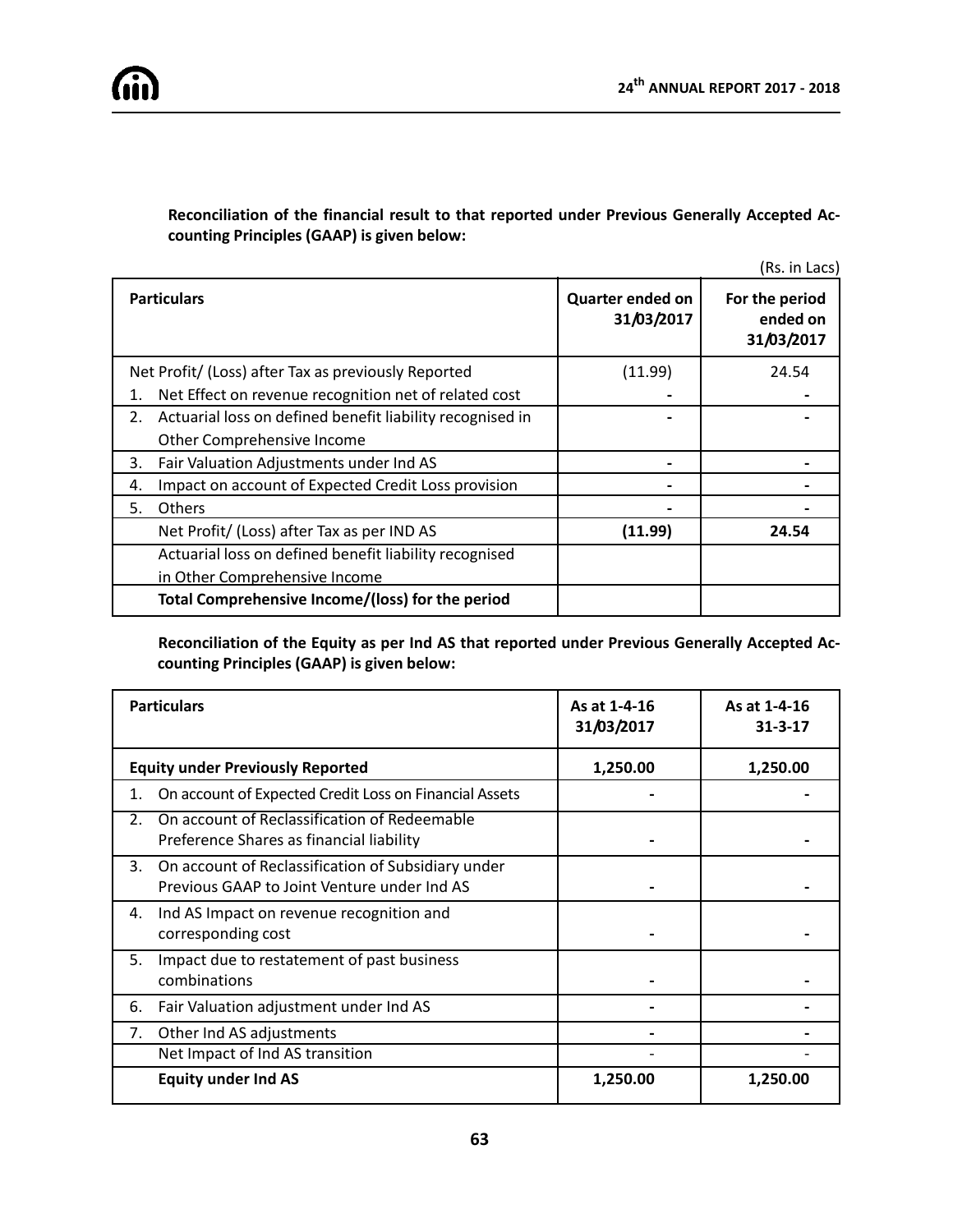#### **Exemptions and exceptions availed:**

The applicable Ind AS 101 optional exemptions and mandatory exceptions applied in the transition from previous GAAP to Ind AS as at the transition date, i.e. April 1, 2016 are explained below.

#### **Estimates:**

An entity's estimates in accordance with Ind AS at the date of transition to Ind AS shall be consistent with estimates made for the same date in accordance with previous GAAP (after accounting policies), unless there is an objective evidence that those estimates were in error.

Ind AS estimates as at 1 April, 2016 are consistent with the estimates as at same date made in conformity with previous GAAP. The company has made estimates for Impairment of financial assets based on expected credit loss model in accordance with Ind AS at the date of transition as these were not required under previous GAAP**.**

#### **De-recognition of financial assets and liabilities**

Ind AS 101 requires a first-time adopter to apply the de-recognition provisions of Ind AS 109 prospectively for transactions occurring on or after the date of transition to Ind AS. However, Ind AS 101 allows a first-time adopter to apply the de-recognition requirements in Ind AS 109 retrospectively from the date of the entity's choosing, provided that the information needed to apply Ind AS 109 to financial assets and financial liabilities derecognized as a result of past transactions was obtained at the time of initially accounting for those transactions.

The company has elected to apply the de-recognition provisions of Ind AS 109 prospectively from the date of transition to Ind AS.

#### **Classification and measurement of financial assets**

Ind AS 101 requires an entity to assess classification and measurement of financial assets on the basis of the facts and circumstances that exist at the date of transition to Ind AS. Accordingly, the classification and the measurement of financial assets is done based on the facts & circumstances as on the date of transition.

#### **Deemed cost**

Ind AS 101 permits a first-time adopter to elect to continue with the carrying value for all of its property, plant and equipment as recognised in the financial statements as at the date of transition to Ind AS, measured as per the previous GAAP and use that as its deemed cost as at the date of transition after making necessary adjustments for de-commissioning liabilities. This exemption can also be used for intangible assets covered by Ind AS 38 Intangible Assets and investment property covered by Ind AS 40 Investment Properties.

Accordingly, the company has elected to measure all of its property, plant and equipment, intangible assets and investment property at their previous GAAP carrying value.

#### **Fair value measurement of financial assets or financial liabilities**

First-time adopters may apply Ind AS 109 to day one gain or loss provisions prospectively to transactions occurring on or after the date of transition to Ind AS. Therefore, unless a first-time adopter elects to apply Ind AS 109 retrospectively to day one gain or loss transactions, transactions that occurred prior to the date of transition to Ind AS do not need to be retrospectively restated.

Accordingly, the company has opted for recognizing gain or loss prospectively to transactions occurring on or after the date of transition to Ind AS.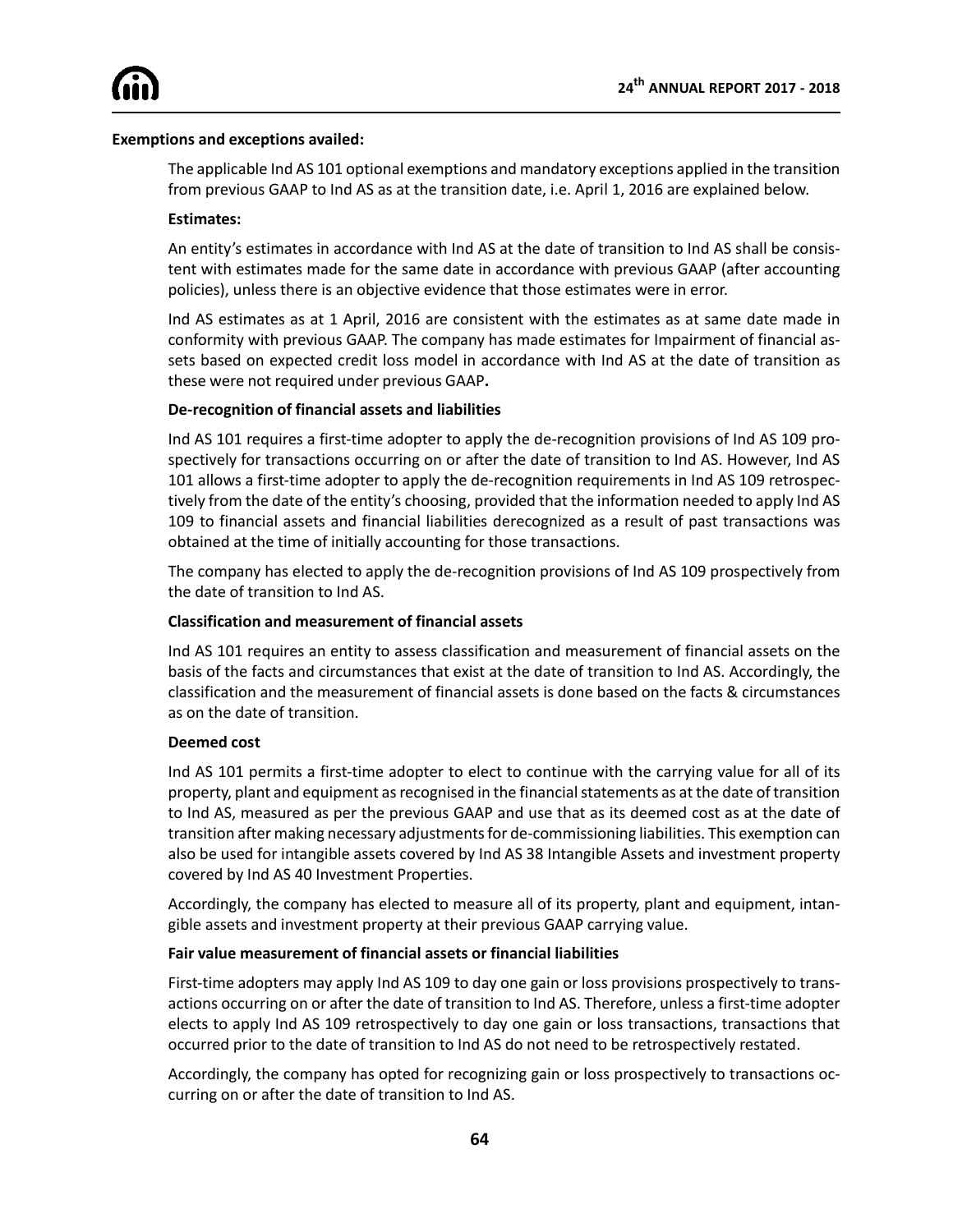**All Amount in Rupees Unless Otherwise Stated**

| <b>Particulars</b>                                   |                    |                | <b>Tangible Assets</b>       |           |                              |          | <b>Total</b>      |
|------------------------------------------------------|--------------------|----------------|------------------------------|-----------|------------------------------|----------|-------------------|
|                                                      | <b>Office</b>      | Plant &        | <b>Furniture</b>             | Office    | Vehicle-                     | Computer |                   |
|                                                      | <b>Building</b>    | Machinery      | & Fixtures                   |           | Equipments   Four wheeler    |          |                   |
| <b>GROSS BLOCK (At Cost)</b><br>As at April 1, 2016  | 1,648,200          | 6,825,303      | 819,405                      | 1,261,505 | 709,325                      | 681,550  | 11,945,288        |
| <b>Additions</b>                                     |                    |                |                              | 229,193   | 833,808                      | 22,350   | 1,085,351         |
| Disposals/Adjustment                                 |                    | $\overline{a}$ |                              |           |                              |          |                   |
| As at March 31, 2017                                 | 1,648,200          | 6,825,303      | 819,405                      | 1,490,698 | 1,543,133                    | 703,900  | 13,030,639        |
| <b>Additions</b>                                     |                    |                |                              |           | 2,829,768                    |          | 2,829,768         |
| Disposals/Adjustment                                 |                    | 6,825,303      |                              |           |                              |          | 6,825,303         |
| As at March 31, 2018                                 | 1,648,200          |                | 819,405                      | 1,490,698 | 4,372,901                    | 703,900  | 9,035,104         |
| <b>Accumulated Depreciation</b>                      |                    |                |                              |           |                              |          |                   |
| As at April 1, 2016                                  | 232,815            | 4,470,932      | 293,214                      | 1,056,998 | 598,199                      | 632,235  | 7,284,394         |
| Charge for the year                                  | 25,967             | 995,737        | 99,229                       | 77,174    | 196,795                      | 15,097   | 1,409,999         |
| Disposals/Adjustment                                 |                    |                |                              |           |                              |          |                   |
| As at March 31, 2017                                 | 258,782            | 5,466,669      | 392,443                      | 1,134,172 | 794,994                      | 647,332  | 8,694,393         |
| Charge for the year                                  | 25,967             | 497,869        | 105,247                      | 94,874    | 383,019                      | 8,682    | 1,115,658         |
| Disposals/Adjustment                                 |                    | 5,964,537      |                              |           |                              |          | 5,964,537         |
| As at March 31, 2018                                 | 284,749            |                | 497,690                      | 1,229,046 | 1,178,013                    | 656,014  | 3,845,513         |
| <b>NET BLOCK</b>                                     |                    |                |                              |           |                              |          |                   |
| As at April 1, 2016                                  | 1,415,385          | 2,354,371      | 526,191                      | 204,507   | 111,126                      | 49,315   | 4,660,894         |
| As at March 31, 2017                                 | 1,389,418          | 1,358,634      | 426,962                      | 356,526   | 748,139                      | 56,568   | 4,336,246         |
| As at March 31, 2018                                 | 1,363,451          |                | 321,715                      | 261,652   | 3,194,888                    | 47,886   | 5,189,591         |
|                                                      |                    |                |                              |           |                              |          |                   |
| <b>Notes</b>                                         | <b>Particulars</b> |                | As at                        |           | As at                        |          | As at             |
| No.                                                  |                    |                | 31 <sup>st</sup> March, 2018 |           | 31 <sup>st</sup> March, 2017 |          | $1st$ April, 2016 |
| 4 Non - Current Investments                          |                    |                |                              |           |                              |          |                   |
| In Equity Shares - Unquoted, fully paid up           |                    |                |                              |           |                              |          |                   |
| 7,500 (7,500) Sardar Vallabhbhai Sahkari             |                    |                | 187,500<br>187,500           |           | 187,500                      |          |                   |
| Bank Ltd. of Rs.10 each                              |                    |                |                              |           |                              |          |                   |
| <b>Investment in Government and Trust securities</b> |                    |                |                              |           |                              |          |                   |
| Sardar Sarovar Narmada Nigam Ltd - Bond              |                    |                | 327,897                      |           | 359,690                      |          | 348,908           |
|                                                      |                    | <b>TOTAL</b>   | 515,397                      |           | 547,190                      |          | 536,408           |
| 5 Defered tax liability                              |                    |                |                              |           |                              |          |                   |
| Related to fixed assets                              |                    |                | 150,255                      |           |                              |          |                   |
|                                                      |                    | <b>TOTAL</b>   | 150,255                      |           |                              |          |                   |
| 6 Other non-current assets                           |                    |                |                              |           |                              |          |                   |
| Advance for Project Land                             |                    |                | 1,550,700                    |           | 1,550,700                    |          | 1,550,700         |
| Advances other than capital advances                 |                    |                | 2,600,000                    |           | 15,634,232                   |          |                   |
| Security Deposits (Unsecured)                        |                    |                |                              |           |                              |          |                   |
| Considered good                                      |                    |                |                              |           | 76,181                       |          | 76,181            |
| Doubtful **                                          |                    |                |                              |           | 1,998,617                    |          | 1,998,617         |
| Less : Provision for doubtful deposit                |                    |                |                              |           |                              |          |                   |
|                                                      |                    | <b>TOTAL</b>   | 4,150,700                    |           | 19,259,730                   |          | 3,625,498         |

#### **Note - 3 :- Property Plant & Equipments**

\*\* Amount receivable inrespect of past projects and pending claims of company from the projects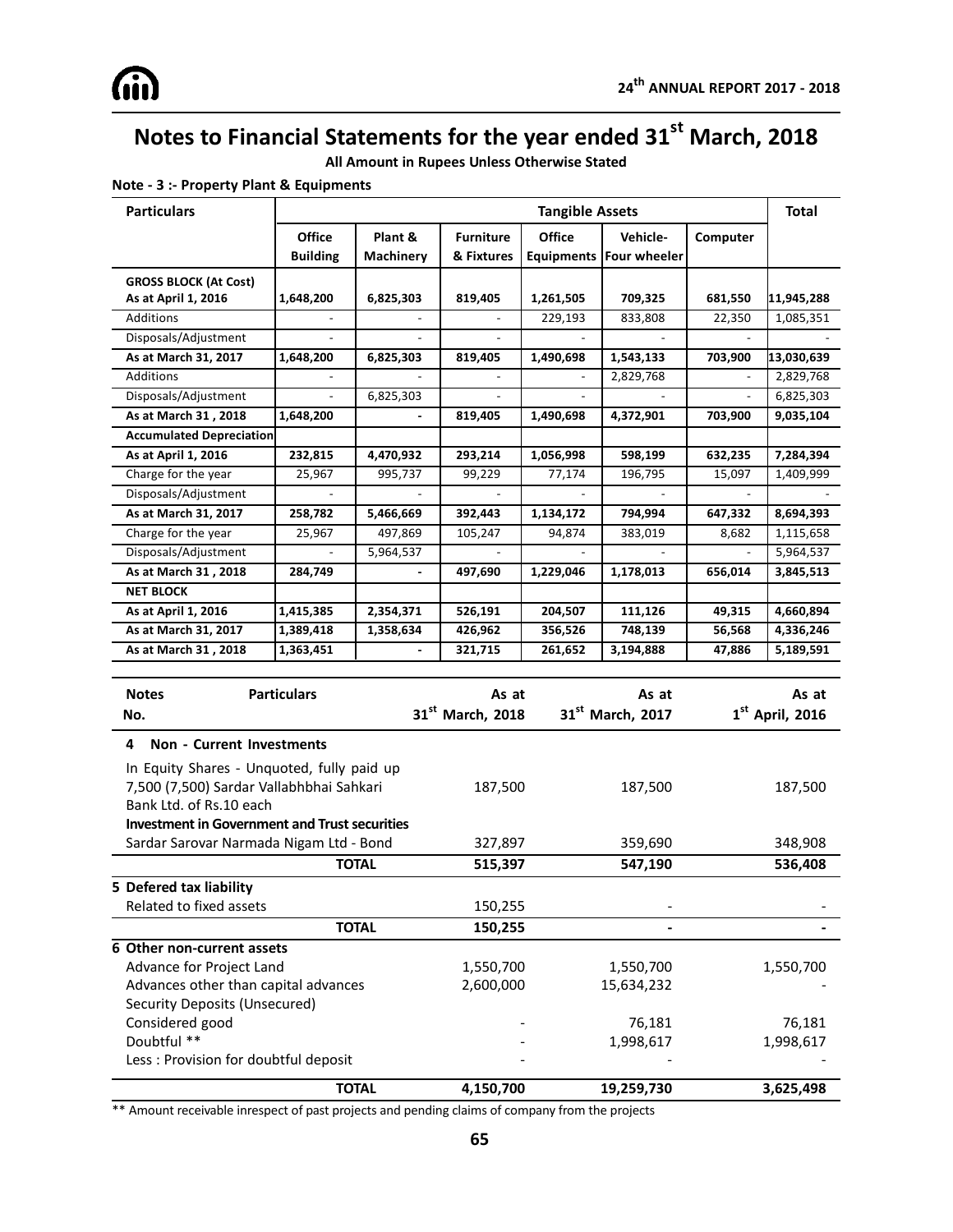**All Amount in Rupees Unless Otherwise Stated**

|                         | <b>Particulars</b><br><b>Notes</b><br>No.       | As at<br>31 <sup>st</sup> March, 2018 | As at<br>$31st$ March, 2017 | As at<br>$1st$ April, 2016 |
|-------------------------|-------------------------------------------------|---------------------------------------|-----------------------------|----------------------------|
| $\overline{\mathbf{z}}$ | <b>Inventories</b>                              |                                       |                             |                            |
|                         | Raw Materials                                   | 400,000                               | 1,541,427                   | 864,467                    |
|                         | Work in progress                                |                                       | 170,825,343                 | 180,293,628                |
|                         | <b>Finished Goods</b>                           | 263,061,233                           | 108,188,693                 | 105,465,131                |
|                         | <b>TOTAL</b>                                    | 263,461,233                           | 280,555,462                 | 286,623,226                |
| 8                       | <b>Trade receivables</b>                        |                                       |                             |                            |
|                         | For more than 6 months                          | 1,325,443                             | 1,885,662                   | 3,181,212                  |
|                         | Others                                          | 29,382                                | 127,020                     | 2,745,000                  |
|                         | Less: Provision for Doubtful Debtors            | (662, 343)                            | (662, 343)                  | (662, 343)                 |
|                         | <b>TOTAL</b>                                    | 692,482                               | 1,350,339                   | 5,263,869                  |
| 9                       | <b>Cash and cash equivalents</b>                |                                       |                             |                            |
|                         | <b>Balances with banks</b>                      | 1,157,386                             | 58,498                      | 3,267,544                  |
|                         | Fixed deposits with banks:                      |                                       |                             |                            |
|                         | Bank deposits for less than 12 months           | 2,047,098                             | 7,633,737                   | 26,724                     |
|                         | Cash on hands                                   | 605,641                               | 161,308                     | 451,464                    |
|                         | <b>TOTAL</b>                                    | 3,810,126                             | 7,853,543                   | 3,745,732                  |
|                         | 10 Other current assets                         |                                       |                             |                            |
|                         | Amount receivable form government authorities   | 3,620,772                             | 1,221,853                   | 1,102,381                  |
|                         | Advances to Others (Unsecured, considered good) | 9,640,847                             | 18,636,541                  | 4,104,558                  |
|                         | Deposits                                        | 69,058                                | 1,062,389                   | 548,474                    |
|                         | Advance Tax (net off provison)                  | 201,583                               | 2,447,833                   |                            |
|                         | Interest accrued but not due on investments     |                                       | 8,448                       |                            |
|                         | Less : Provision for doubtful deposits          | (268, 877)                            | (268, 877)                  | (268, 877)                 |
|                         | <b>TOTAL</b>                                    | 13,263,383                            | 23,099,739                  | 5,494,984                  |
|                         | 11 Share Capital                                |                                       |                             |                            |
|                         | <b>Equity share capital</b>                     |                                       |                             |                            |
|                         | Authorised share capital :-                     |                                       |                             |                            |
|                         | 14000000 equity shares of Rs. 10/-each          | 140,000,000                           | 140,000,000                 | 140,000,000                |
|                         | (Previous year 14000000 equity shares           |                                       |                             |                            |
|                         | of Rs. 10/-each)                                |                                       |                             |                            |
|                         | <b>TOTAL</b>                                    | 140,000,000                           | 140,000,000                 | 140,000,000                |
|                         | Issued, Subscribed & Paid-up Share Capital:-    |                                       |                             |                            |
|                         | 12500000 equity shares of Rs. 10/-each          | 125,000,000                           | 125,000,000                 | 125,000,000                |
|                         | (Previous year 12500000 equity shares           |                                       |                             |                            |
|                         | of Rs. 10/- each)                               |                                       |                             |                            |
|                         | <b>TOTAL</b>                                    | 125,000,000                           | 125,000,000                 | 125,000,000                |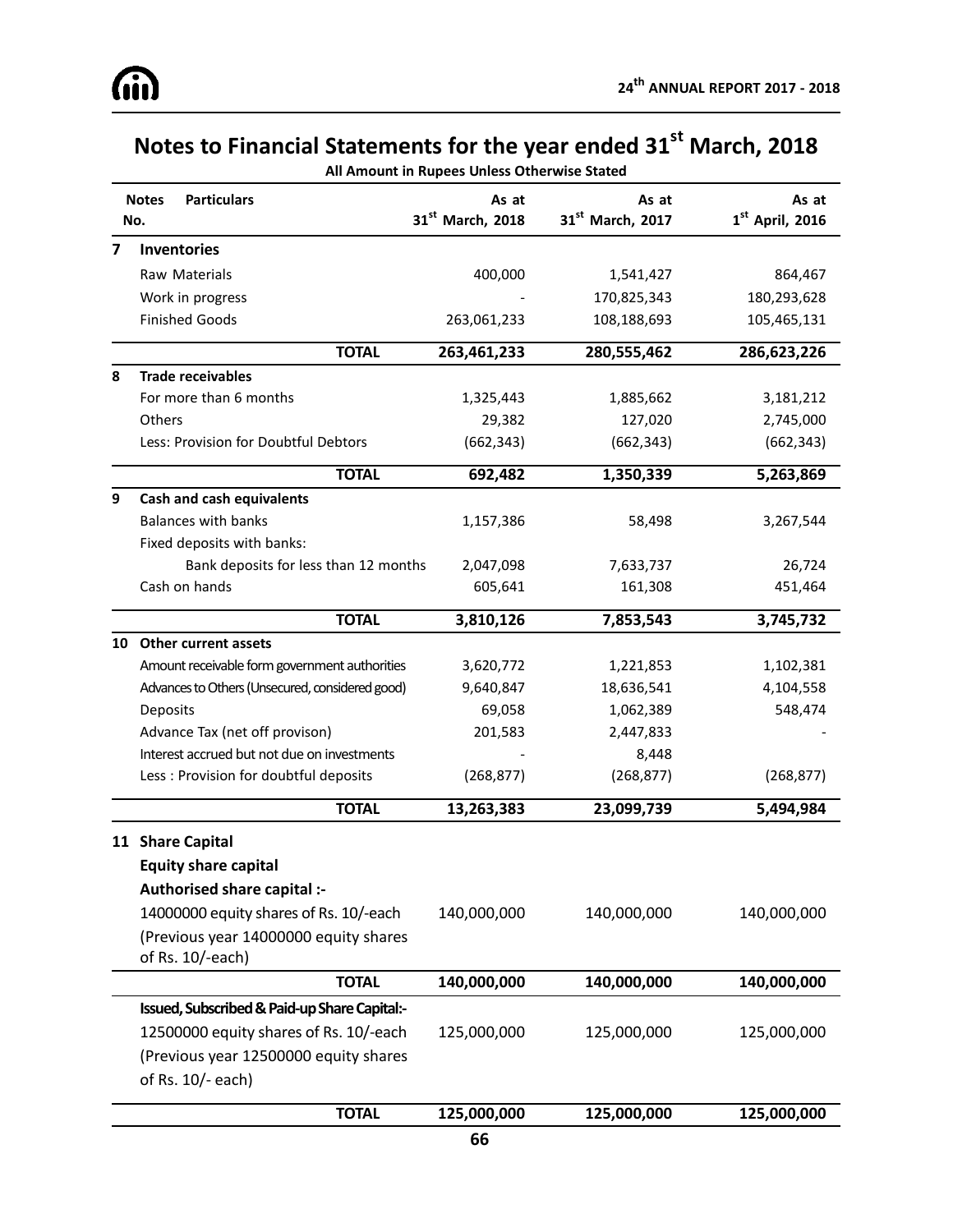**All Amount in Rupees Unless Otherwise Stated**

### **11.1 List of share holders having more than 5% holding**

| Sr.            | Name of Share Holder      | As at 31st                   |                        | As at 31st                   |                          | As at 1st                       |        |
|----------------|---------------------------|------------------------------|------------------------|------------------------------|--------------------------|---------------------------------|--------|
| No.            |                           | <b>March, 2018</b>           |                        | <b>March, 2017</b>           |                          | <b>April, 2016</b>              |        |
|                |                           | No. of<br><b>Shares held</b> | % of<br><b>Holding</b> | No. of<br><b>Shares held</b> | $%$ of<br><b>Holding</b> | No. of<br>Shares held   Holding | $%$ of |
| $\overline{2}$ | Nimesh Dashrathbhai Patel | 4,315,100                    | 34.52%                 | 4,167,600                    | 33.34%                   | 4,167,600                       | 33.34% |
|                | Hiteshi Nimesh Patel      | 1,472,600                    | 11.78%                 | 1,472,600                    | 11.78%                   | 1,241,600                       | 9.93%  |

#### **11.2 The Reconciliation of the number of shares outstanding is set out below :**

| <b>Particulars</b>                                                | As at 31st<br><b>March, 2018</b> | As at 31st<br><b>March, 2017</b> | As at 1st<br><b>April, 2016</b>        |
|-------------------------------------------------------------------|----------------------------------|----------------------------------|----------------------------------------|
| Balance as at the beginning of the year<br>Issued during the year | 12,500,000                       | 12,500,000                       | 12,500,000<br>$\overline{\phantom{a}}$ |
| Balance as at the end of the year                                 | 12,500,000                       | 12,500,000                       | 12,500,000                             |

|    | <b>Notes</b><br>No. | <b>Particulars</b>               |                  | As at<br>31 <sup>st</sup> March, 2018 | As at<br>31 <sup>st</sup> March, 2017 | As at<br>$1st$ April, 2016 |
|----|---------------------|----------------------------------|------------------|---------------------------------------|---------------------------------------|----------------------------|
| 12 |                     | <b>Reserves and Surplus</b>      |                  |                                       |                                       |                            |
|    |                     | <b>Capital Reserves</b>          |                  |                                       |                                       |                            |
|    |                     | Capital Reserves                 |                  | 24,858,500                            | 24,858,500                            | 24,858,500                 |
|    |                     | <b>Closing Balance</b>           | <b>Sub Total</b> | 24,858,500                            | 24,858,500                            | 24,858,500                 |
|    |                     | <b>Securities premium</b>        |                  |                                       |                                       |                            |
|    |                     | <b>Opening Balance</b>           |                  | 16,157,500                            | 16,157,500                            | 16,157,500                 |
|    |                     | Add: Addition for the year       |                  |                                       |                                       |                            |
|    |                     | Less: Bonus Shares               |                  |                                       |                                       |                            |
|    |                     | <b>Closing Balance</b>           | <b>Sub Total</b> | 16,157,500                            | 16,157,500                            | 16,157,500                 |
|    |                     | <b>General Reserve</b>           |                  |                                       |                                       |                            |
|    |                     | <b>Opening Balance</b>           |                  | 200,000                               | 200,000                               | 200,000                    |
|    |                     | Add: Transfer from P & L A/C     |                  |                                       |                                       |                            |
|    |                     | Less: Bonus Shares               |                  |                                       |                                       |                            |
|    |                     | <b>Closing Balance</b>           | Sub Total        | 200,000                               | 200,000                               | 200,000                    |
|    |                     | <b>Profit &amp; Loss Account</b> |                  |                                       |                                       |                            |
|    |                     | <b>Opening Balance</b>           |                  | 34,656,191                            | 32,202,039                            | 27,449,765                 |
|    |                     | Add: Profit for the year         |                  | 5,684,071                             | 2,454,151                             | 4,752,274                  |
|    |                     | <b>Closing Balance</b>           | Sub Total        | 40,340,262                            | 34,656,191                            | 32,202,039                 |
|    |                     |                                  | <b>TOTAL</b>     | 81,556,262                            | 75,872,191                            | 73,418,039                 |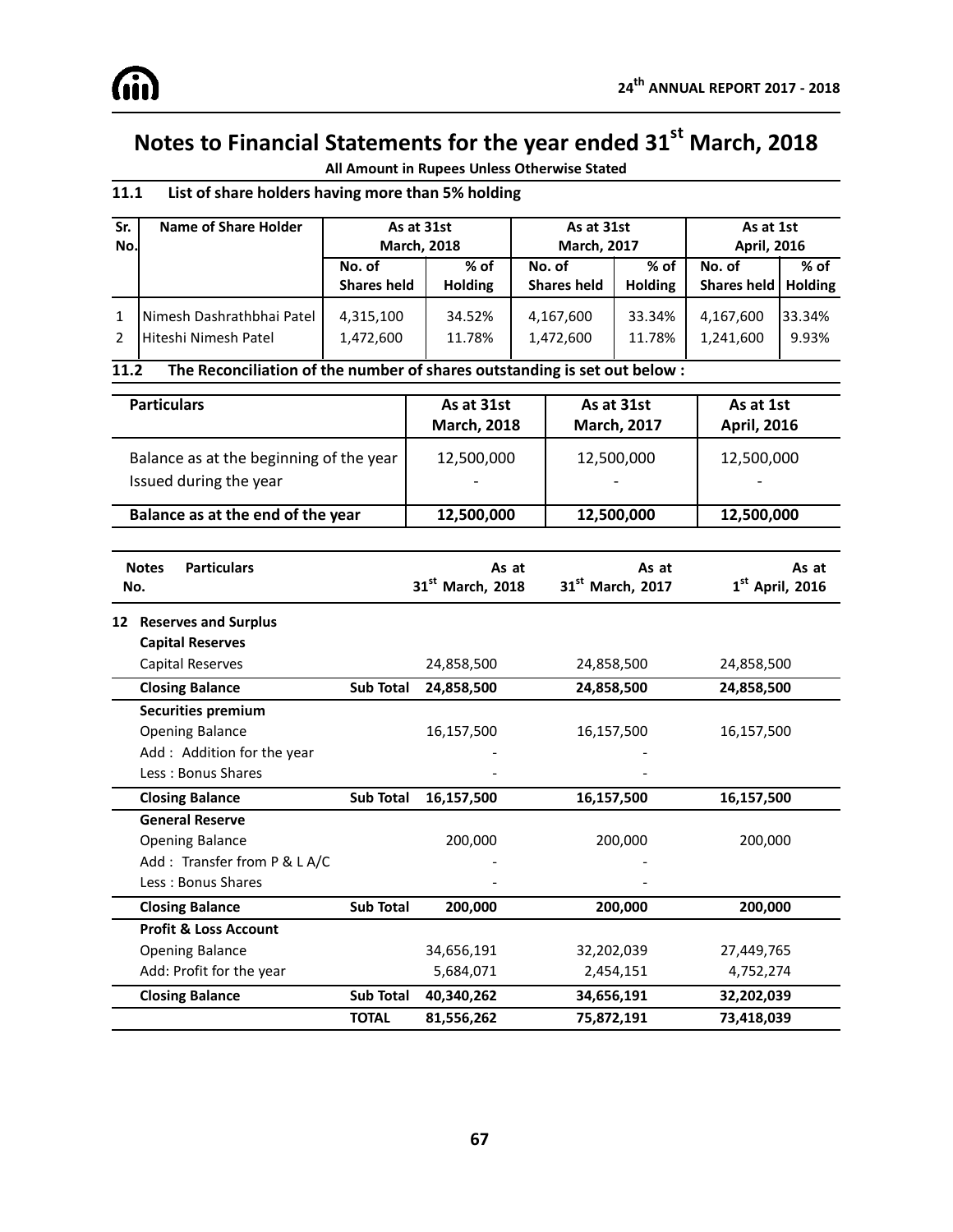|    | <b>Particulars</b><br><b>Notes</b>                                                                                                                                                                                                                                                                                                                                               | As at                                    | As at                        | As at             |
|----|----------------------------------------------------------------------------------------------------------------------------------------------------------------------------------------------------------------------------------------------------------------------------------------------------------------------------------------------------------------------------------|------------------------------------------|------------------------------|-------------------|
|    | No.                                                                                                                                                                                                                                                                                                                                                                              | 31st March, 2018                         | 31 <sup>st</sup> March, 2017 | $1st$ April, 2016 |
|    | 13 Long - term Borrowings                                                                                                                                                                                                                                                                                                                                                        |                                          |                              |                   |
|    | <b>Term Loans -Secured</b>                                                                                                                                                                                                                                                                                                                                                       |                                          |                              |                   |
|    | <b>From Financial Institution</b>                                                                                                                                                                                                                                                                                                                                                | 44,253,699                               | 78,630,958                   | 66,833,924        |
|    | <b>TOTAL</b>                                                                                                                                                                                                                                                                                                                                                                     | 44,253,699                               | 78,630,958                   | 66,833,924        |
|    | 13.1 Term Loan from Financial Institution of Rs 6,96,67,167/- out of which Rs 4,42,53,699/- has been classified as long<br>term borrowing and Rs 2,54,13,468 as current maturities of long term borrowings is secured against project land<br>and personal property of directors. The rate of interest of loan from IIFL is 16% and from PNBHFL is 14.35%(both<br>floating rate) |                                          |                              |                   |
| 14 | <b>Defered tax liability</b>                                                                                                                                                                                                                                                                                                                                                     |                                          |                              |                   |
|    | Related to fixed assets                                                                                                                                                                                                                                                                                                                                                          |                                          | 27,462                       | 265,425           |
|    |                                                                                                                                                                                                                                                                                                                                                                                  | <b>TOTAL</b><br>$\overline{\phantom{0}}$ | 27,462                       | 265,425           |
| 15 | Short - term borrowings                                                                                                                                                                                                                                                                                                                                                          |                                          |                              |                   |
|    | Secured :-                                                                                                                                                                                                                                                                                                                                                                       |                                          |                              |                   |
|    | Cash Credit with Banks*                                                                                                                                                                                                                                                                                                                                                          | 4,727,680                                | 2,241,814                    |                   |
|    |                                                                                                                                                                                                                                                                                                                                                                                  |                                          |                              |                   |
|    | Unsecured :-                                                                                                                                                                                                                                                                                                                                                                     |                                          |                              |                   |
|    | <b>From Direcotrs</b>                                                                                                                                                                                                                                                                                                                                                            | 1,015,622                                |                              |                   |

**All Amount in Rupees Unless Otherwise Stated**

\* Cash Credit with Sardar Vallabhbhai Sahakari Bank is secured by hypothecation of book debts of company, and mortgage of office building in the name of the company in tune of sanction limits.

# **16 Other financial liabilities** Current Maturity of Long Term Debts 25,413,468 4,170,531 2,703,863 **TOTAL 25,413,468 4,170,531 2,703,863 17 Short - term Provisions** Provision for Expenses and the contract of the contract of the 4,536,952 degree 4,536,952 Provisions for employee benefits 14,002 - 10,756 Provision For Income Tax (Net off Advance Taxes) - - - - - - - - - - - - - - - - 898,756

|                               | <b>TOTAL</b> | 14,002    | 4,536,952  | 5,446,464  |
|-------------------------------|--------------|-----------|------------|------------|
| 18 Other current liabilities  |              |           |            |            |
| <b>Advance From Customers</b> |              | 2,393,919 | 34,975,073 | 27,570,670 |
| Other payables                |              | 483,216   | 5,019,112  | 1,753,065  |
|                               | <b>TOTAL</b> | 2,877,135 | 39,994,185 | 29,323,735 |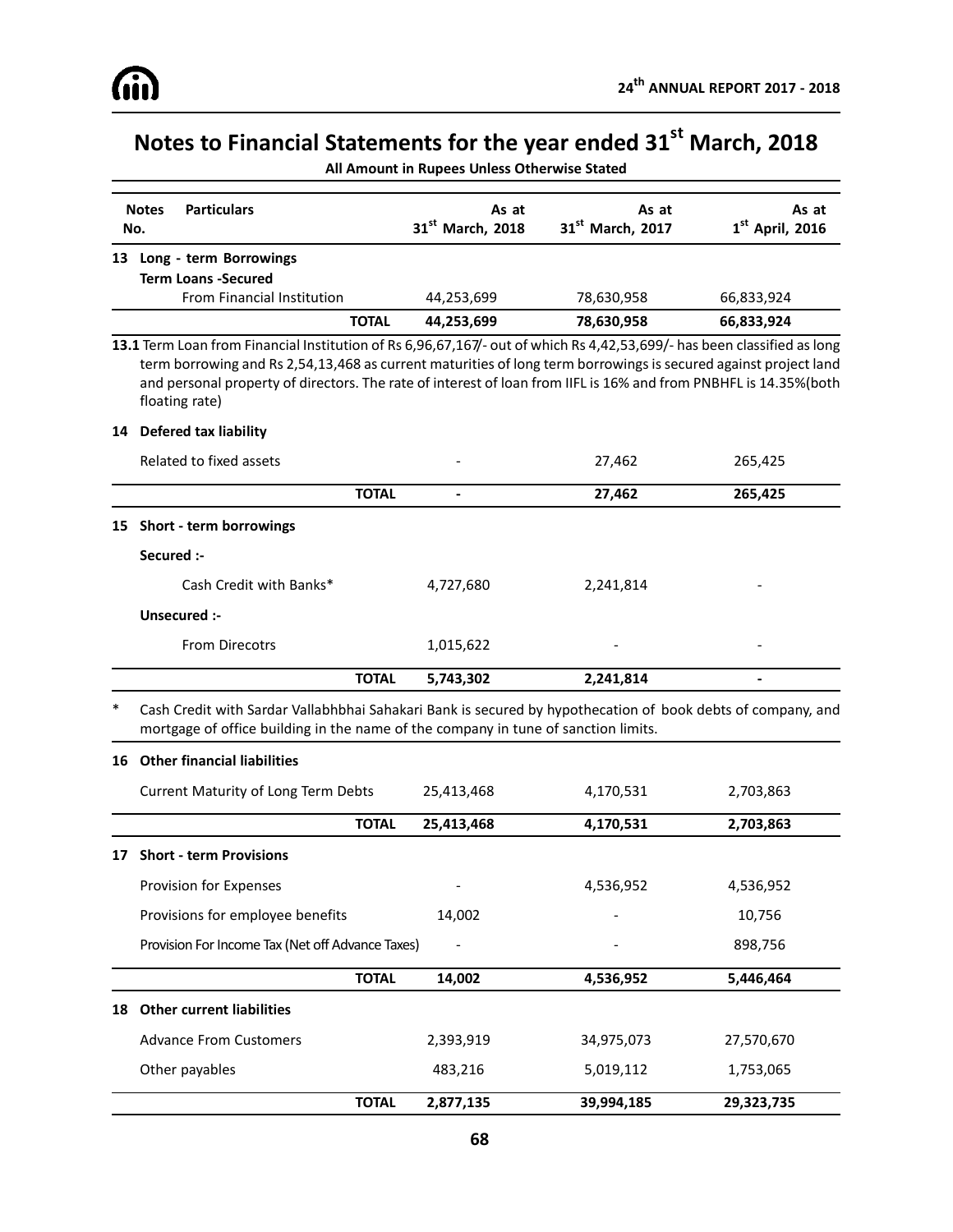| All Amount in Rupees Unless Otherwise Stated |  |  |  |
|----------------------------------------------|--|--|--|
|----------------------------------------------|--|--|--|

| <b>Note</b><br>No. |                               | <b>Particulars</b>                         |                                                      | <b>For the Year Ended</b><br>on 31st March, 2018 | <b>For the Year Ended</b><br>on 31 <sup>st</sup> March, 2017 |
|--------------------|-------------------------------|--------------------------------------------|------------------------------------------------------|--------------------------------------------------|--------------------------------------------------------------|
| 19                 |                               | <b>Revenue from operations</b>             |                                                      |                                                  |                                                              |
|                    |                               |                                            | Development of Real Estate Project with Construction | 94,659,372                                       | 90,617,605                                                   |
|                    |                               | Development of Infrastructure Projects     |                                                      | 126,369,000                                      | 44,496,000                                                   |
|                    |                               |                                            | <b>TOTAL</b>                                         | 221,028,372                                      | 135,113,605                                                  |
| 20                 |                               | <b>Other Income</b>                        |                                                      |                                                  |                                                              |
|                    |                               | Dividend Income                            |                                                      | 20,988                                           | 19,688                                                       |
|                    |                               | Interest on Fixed Deposits                 |                                                      | 39,690                                           | 34,771                                                       |
|                    |                               | Interest from Others                       |                                                      | 29,987                                           | 35,309                                                       |
|                    |                               | Rent Income                                |                                                      | 907,576                                          | 941,610                                                      |
|                    |                               | Other Miscellaneous Income                 |                                                      | 1,272,396                                        | 210,820                                                      |
|                    |                               |                                            | <b>TOTAL</b>                                         | 2,270,637                                        | 1,242,198                                                    |
| 21                 |                               | <b>Cost of Material Consumed</b>           |                                                      |                                                  |                                                              |
|                    |                               | Raw material consumed:                     |                                                      |                                                  |                                                              |
|                    | Opening Stock of Raw Material |                                            |                                                      | 1,541,427                                        | 864,467                                                      |
|                    |                               | Purchase                                   |                                                      | 19,767,115                                       | 38,273,880                                                   |
|                    |                               | Less: Closing stock of Raw Material        |                                                      | 400,000                                          | 1,541,427                                                    |
|                    |                               |                                            | Sub Total (a) :                                      | 20,908,542                                       | 37,596,920                                                   |
|                    |                               | <b>Other Operating Expense</b>             |                                                      |                                                  |                                                              |
|                    |                               | <b>Sub Contracting Charges</b>             |                                                      | 114,463,800                                      | 49,002,730                                                   |
|                    |                               | Site Expenses                              |                                                      | 38,825,668                                       | 9,615,298                                                    |
|                    |                               | <b>Nodal Charges</b>                       |                                                      | 10,202,897                                       | 12,171,826                                                   |
|                    |                               |                                            | Sub Total (b) :                                      | 163,492,365                                      | 70,789,854                                                   |
|                    |                               |                                            | TOTAL (a+b)                                          | 184,400,907                                      | 108,386,774                                                  |
| 22                 |                               | Changes in Inventories of Finished goods,  |                                                      |                                                  |                                                              |
|                    |                               | <b>Work-in-progress and Stock in Trade</b> |                                                      |                                                  |                                                              |
|                    | a                             | <b>Opening Stock:</b>                      |                                                      |                                                  |                                                              |
|                    |                               | <b>Finished Goods</b>                      |                                                      | 108,188,693                                      | 105,465,131                                                  |
|                    |                               | Work-in-Progress                           |                                                      | 170,825,343                                      | 180,293,628                                                  |
|                    |                               |                                            | Total (a)                                            | 279,014,035                                      | 285,758,759                                                  |
|                    | b                             | <b>Closing Stock:</b>                      |                                                      |                                                  |                                                              |
|                    |                               | <b>Finished Goods</b>                      |                                                      | 263,461,233                                      | 108,188,693                                                  |
|                    |                               | Work-in-Progress                           |                                                      |                                                  | 170,825,343                                                  |
|                    |                               |                                            | Total (b)                                            | 263,461,233                                      | 279,014,035                                                  |
|                    |                               |                                            | TOTAL (a+b)                                          | 15,552,802                                       | 6,744,724                                                    |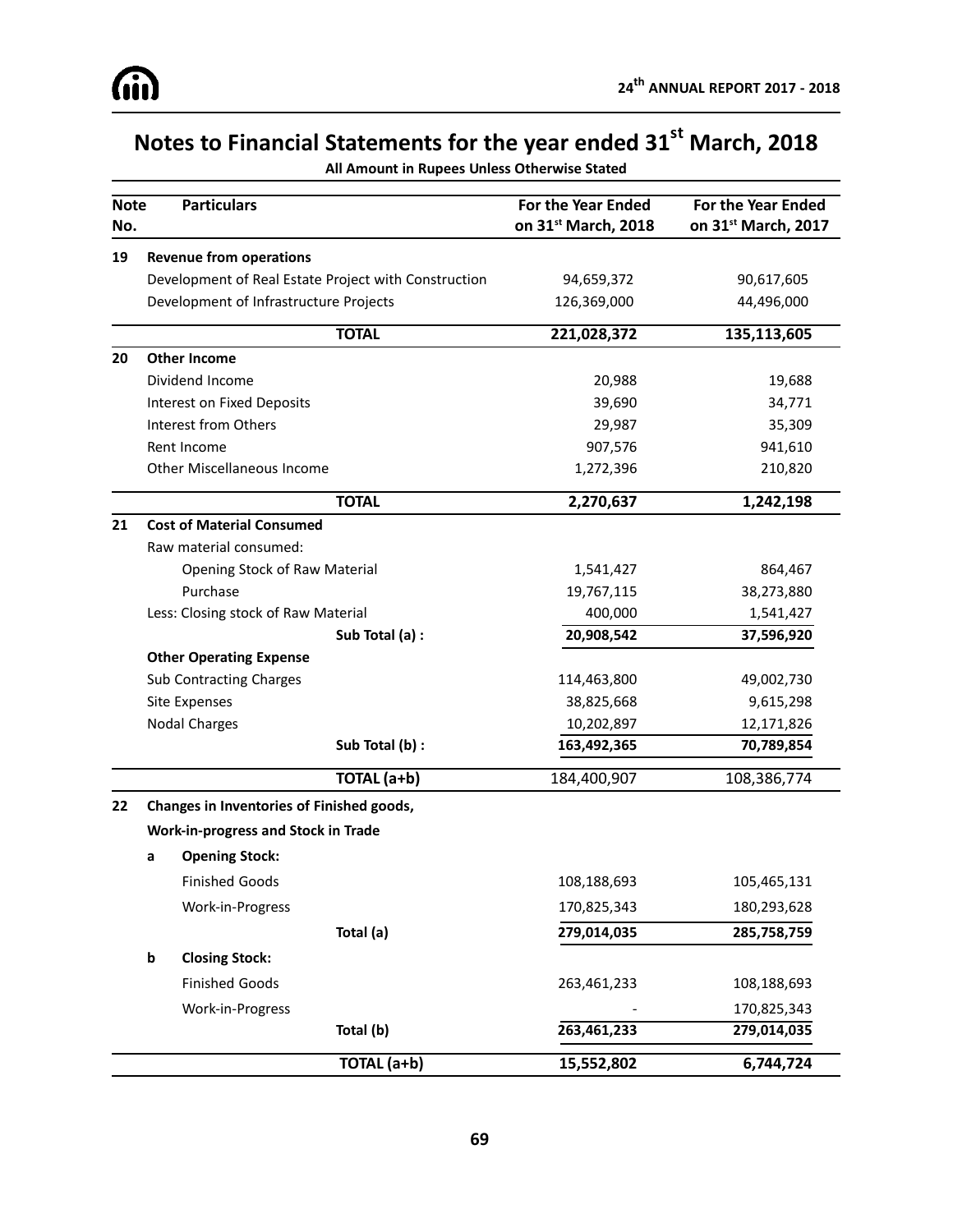**All Amount in Rupees Unless Otherwise Stated**

| <b>Note</b> | <b>Particulars</b>                                                                                                     | <b>For the Year Ended</b> | <b>For the Year Ended</b> |  |
|-------------|------------------------------------------------------------------------------------------------------------------------|---------------------------|---------------------------|--|
| No.         |                                                                                                                        | on 31st March, 2018       | on 31st March, 2017       |  |
| 23          | <b>Employee Benefit Expense</b>                                                                                        |                           |                           |  |
|             | Salaries and wages                                                                                                     | 3,431,707                 | 2,518,550                 |  |
|             | Contribution to provident and other funds                                                                              |                           | 66,631                    |  |
|             | <b>Staff Welfare Expneses</b>                                                                                          | 86,199                    | 96,936                    |  |
|             | <b>TOTAL</b>                                                                                                           | 3,517,906                 | 2,682,117                 |  |
|             | 23.1 Salaries include Directors Remuneration of Rs. 9,00,000for the F.Y. 2017-18 and Rs.9,00,000 for the F.Y. 2016-17. |                           |                           |  |
| 24          | <b>Finance Expenses</b>                                                                                                |                           |                           |  |
|             | Interest expenses:                                                                                                     |                           |                           |  |
|             | Payable to banks & financial institutions                                                                              |                           |                           |  |
|             | On Cash Credit                                                                                                         | 529,828                   | 385,799                   |  |
|             | Other borrowing cost                                                                                                   | 484,026                   | 1,621,854                 |  |
|             | <b>Bank Charges</b>                                                                                                    | 21,619                    | 220,943                   |  |
|             | <b>TOTAL</b>                                                                                                           | 1,035,473                 | 2,228,596                 |  |
| 25          | <b>Other Expenses</b>                                                                                                  |                           |                           |  |
|             | Advertisement, Publicity and Sale Promotion                                                                            | 228,838                   | 266,766                   |  |
|             | <b>Communication Expenses</b>                                                                                          | 122,780                   | 162,618                   |  |
|             | Donation                                                                                                               | 100,100                   | 76,100                    |  |
|             | Electric Power, Fuel                                                                                                   | 116,637                   | 424,053                   |  |
|             | Insurance                                                                                                              | 1,134,033                 | 1,012,267                 |  |
|             | Legal, Professional and Consultancy Charges                                                                            | 2,946,843                 | 3,195,190                 |  |
|             | <b>Other Administrative Expenses</b>                                                                                   | 1,909,398                 | 3,989,238                 |  |
|             | Payment to Auditors (Refer Note 25.1)                                                                                  | 50,000                    | 120,000                   |  |
|             | Rates and Taxes, excluding, Taxes on Income                                                                            | 1,277,169                 | 925,044                   |  |
|             | Rent                                                                                                                   | 498,405                   | 463,360                   |  |
|             | Repairs and Maintenance                                                                                                | 256,223                   | 64,638                    |  |
|             | Loss on sale of Asset                                                                                                  | 860,766                   |                           |  |
|             | Travelling, Conveyance and Vehicle Expenses                                                                            | 138,264                   | 192,168                   |  |
|             | <b>TOTAL</b>                                                                                                           | 9,639,456                 | 10,891,442                |  |
|             | 25.1 Payament to Auditor as:                                                                                           |                           |                           |  |
|             | <b>Statutory Audit Fees</b>                                                                                            | 50,000                    | 80,000                    |  |
|             | Tax Audit Fees                                                                                                         |                           | 40,000                    |  |
|             | <b>TOTAL</b>                                                                                                           | 50,000                    | 120,000                   |  |
| 26          | <b>Earnings Per Share (EPS)</b>                                                                                        |                           |                           |  |
|             | Net profit after tax as per the Statement of Profit & Loss                                                             | 5,684,071                 | 2,454,151                 |  |
|             | attributable to Equity Shareholders                                                                                    |                           |                           |  |
|             | Weighted Average number of equity shares used as                                                                       | 12,500,000                | 12,500,000                |  |
|             | denominator for calculating EPS                                                                                        |                           |                           |  |
|             | Basic and Diluted Earnings per share (Rs.)                                                                             | 0.45                      | 0.20                      |  |
|             | Face Value per equity share (Rs.)                                                                                      | 10                        | 10                        |  |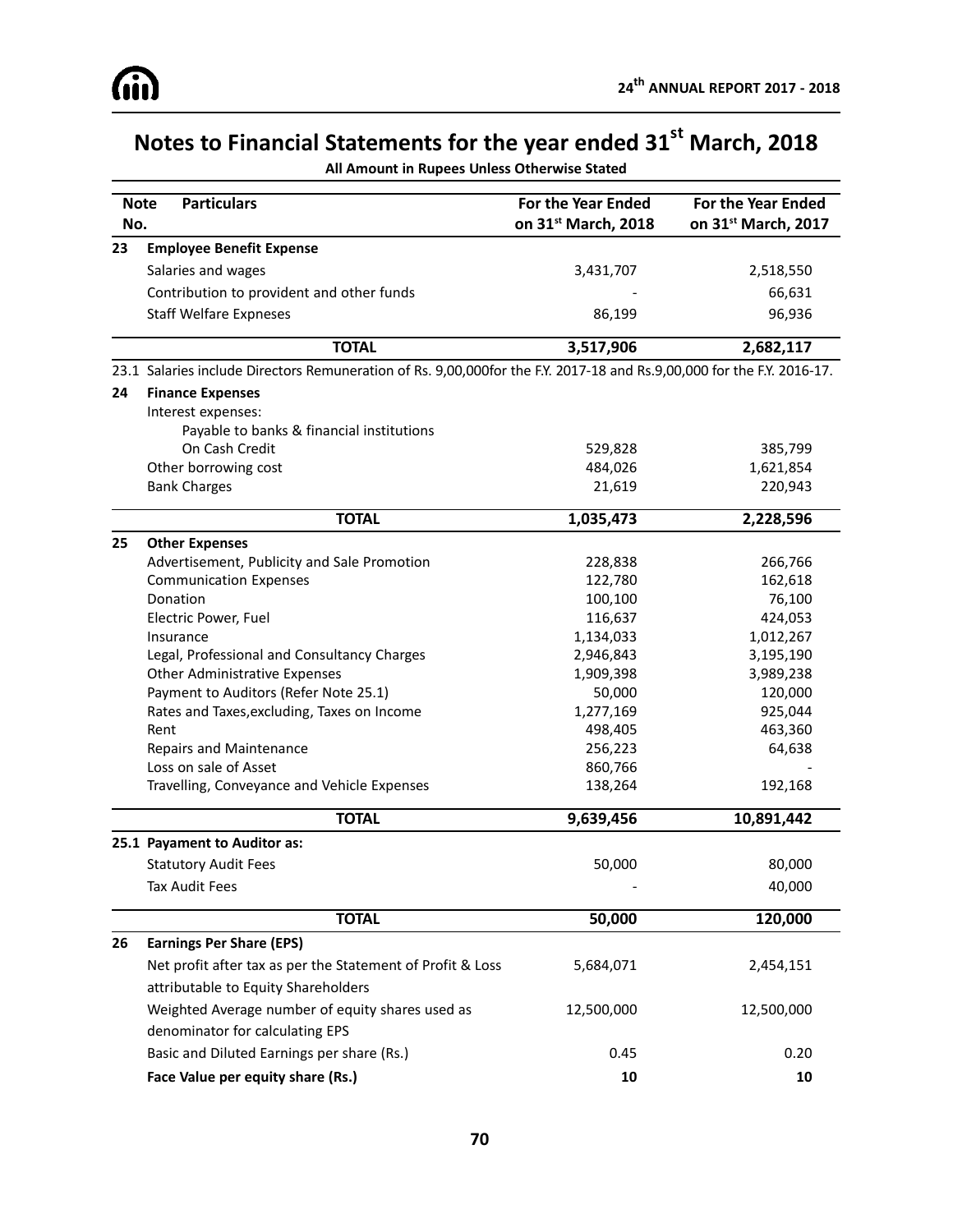**Note 27 : Ind AS 101 requires an entity to reconsile equity, total comprehensive income and cash flows for prior periods. The following tables represent the reconciliations from IGAAP to Ind AS**

### **Reconciliation of equity as at March 31, 2017**

| <b>Particulars</b>                 | <b>Note</b><br>No. | <b>IGAAP</b> as at<br>31.03.2017 | Reclassification | <b>IND As</b><br>Adjustment | <b>IND As</b><br>at 31.03.2017 |
|------------------------------------|--------------------|----------------------------------|------------------|-----------------------------|--------------------------------|
| <b>ASSETS</b>                      |                    |                                  |                  |                             |                                |
| <b>Non-current assets</b>          |                    |                                  |                  |                             |                                |
| (A) Fixed assets                   |                    |                                  |                  |                             |                                |
| (i) Property Plant & Equipments    | 3                  | 4,336,246                        |                  |                             | 4,336,246                      |
| (ii) Other Intangible assets       |                    |                                  |                  |                             |                                |
| (iii) Capital Work-in-Progress     |                    |                                  |                  |                             |                                |
| (B) Financial assets               |                    |                                  |                  |                             |                                |
| (i) Investments                    | 4                  | 547,190                          |                  |                             | 547,190                        |
| (ii) Loans and advances            |                    | 15,710,413                       | (15,710,413)     |                             |                                |
| (C) Other non-current assets       | 6                  | 3,549,317                        | 15,710,413       |                             | 19,259,730                     |
| <b>Current assets</b>              |                    |                                  |                  |                             |                                |
| (A) Financial assets               |                    |                                  |                  |                             |                                |
| (i) Inventories                    | 7                  | 280,555,462                      |                  |                             | 280,555,462                    |
| (ii) Trade receivables             | 8                  | 2,012,682                        |                  | (662, 343)                  | 1,350,339                      |
| (iii) Cash and cash equivalents    | 9                  | 7,853,543                        |                  |                             | 7,853,543                      |
| (iv) Short-term loans and advances |                    | 22,146,763                       | (22, 146, 763)   |                             |                                |
| (B) Other current assets           | 10                 | 1,221,853                        | 22,146,763       | (268, 877)                  | 23,099,739                     |
| Total                              |                    | 337,933,470                      |                  | (931, 220)                  | 337,002,250                    |
| <b>EQUITY AND LIABILITIES</b>      |                    |                                  |                  |                             |                                |
| <b>Shareholders' Funds</b>         |                    |                                  |                  |                             |                                |
| (i) Share Capital                  | 11                 | 125,000,000                      |                  |                             | 125,000,000                    |
| (ii) Other Equity                  | 12                 | 76,803,411                       |                  | (931, 220)                  | 75,872,191                     |
| <b>Non-Current Liabilities</b>     |                    |                                  |                  |                             |                                |
| (A) Financial Liabilities          |                    |                                  |                  |                             |                                |
| (i) Long-term borrowings           | 13                 | 78,630,958                       |                  |                             | 78,630,958                     |
| (B) Deferred tax liability         | 14                 | 27,462                           |                  |                             | 27,462                         |
| <b>Current Liabilities</b>         |                    |                                  |                  |                             |                                |
| (A) Financial Liabilities          |                    |                                  |                  |                             |                                |
| (i) Short-term borrowings          | 15                 | 2,241,814                        |                  |                             | 2,241,814                      |
| (ii) Trade payables                |                    | 6,528,158                        |                  |                             | 6,528,158                      |
| (iii) Other financial liabilities  | 16                 |                                  | 4,170,531        |                             | 4,170,531                      |
| (B) Short-term provisions          | 17                 | 4,536,952                        |                  |                             | 4,536,952                      |
| (C) Other current liabilities      | 18                 | 44,164,716                       | (4, 170, 531)    |                             | 39,994,185                     |
| <b>Total</b>                       |                    | 337,933,470                      |                  | (931, 221)                  | 337,002,250                    |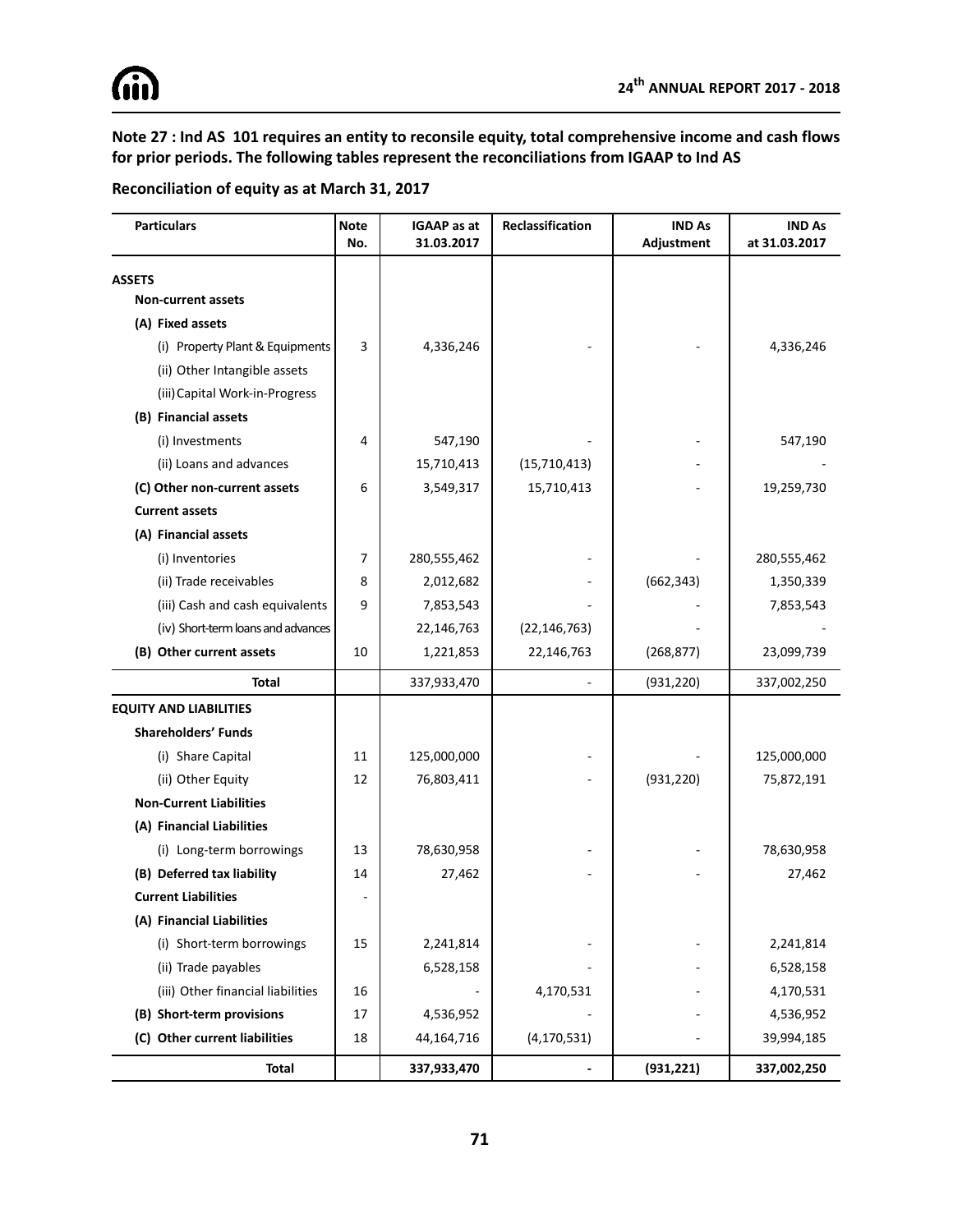**Note 27 : Ind AS 101 requires an entity to reconsile equity, total comprehensive income and cash flows for prior periods. The following tables represent the reconciliations from IGAAP to Ind AS**

| Reconciliation of equity as at April 1st 2016 |  |  |  |  |
|-----------------------------------------------|--|--|--|--|
|                                               |  |  |  |  |

| <b>Particulars</b>                 | <b>Note</b><br>No. | <b>IGAAP</b> as at<br>01.04.2016 | Reclassification | <b>IND As</b><br>Adjustment | <b>IND As</b><br>at 01.04.2016 |
|------------------------------------|--------------------|----------------------------------|------------------|-----------------------------|--------------------------------|
| <b>ASSETS</b>                      |                    |                                  |                  |                             |                                |
| <b>Non-current assets</b>          |                    |                                  |                  |                             |                                |
| (A) Fixed assets                   |                    |                                  |                  |                             |                                |
| (i) Property Plant & Equipments    | 3                  | 4,660,894                        |                  |                             | 4,660,894                      |
| (ii) Other Intangible assets       |                    |                                  |                  |                             |                                |
| (iii) Capital Work-in-Progress     |                    |                                  |                  |                             |                                |
| (B) Financial assets               |                    |                                  |                  |                             |                                |
| (i) Investments                    | 4                  | 536,408                          |                  |                             | 536,408                        |
| (ii) Loans and advances            |                    | 76181                            | $-76,181$        |                             |                                |
| (C) Other non-current assets       | 6                  | 3,549,317                        | 76,181           |                             | 3,625,498                      |
| <b>Current assets</b>              |                    |                                  |                  |                             |                                |
| (A) Financial assets               |                    |                                  |                  |                             |                                |
| (i) Inventories                    | 7                  | 286,623,226                      |                  |                             | 286,623,226                    |
| (ii) Trade receivables             | 8                  | 5,926,212                        |                  | (662, 343)                  | 5,263,868.91                   |
| (iii) Cash and cash equivalents    | 9                  | 3,745,732                        |                  |                             | 3,745,732                      |
| (iv) Short-term loans and advances |                    | 4,653,032                        | $-4,653,032$     |                             |                                |
| (B) Other current assets           | 10                 | 1,110,829                        | 4,653,032        | (268, 877)                  | 5,494,983.80                   |
| Total                              |                    | 310,881,831                      |                  | (931, 220)                  | 309,950,611                    |
| <b>EQUITY AND LIABILITIES</b>      |                    |                                  |                  |                             |                                |
| <b>Shareholders' Funds</b>         |                    |                                  |                  |                             |                                |
| (i) Share Capital                  | 11                 | 125,000,000                      |                  | 125,000,000                 |                                |
| (ii) Other Equity                  | 12                 | 74,349,259                       |                  | (931, 220)                  | 73,418,039                     |
| <b>Non-Current Liabilities</b>     |                    |                                  |                  |                             |                                |
| (A) Financial Liabilities          |                    |                                  |                  |                             |                                |
| (i) Long-term borrowings           | 13                 | 66,833,924                       |                  |                             | 66,833,924                     |
| (B) Deferred tax liability         | 14                 | 265,425                          |                  |                             | 265,425                        |
| <b>Current Liabilities</b>         |                    |                                  |                  |                             |                                |
| (A) Financial Liabilities          |                    |                                  |                  |                             |                                |
| (i) Short-term borrowings          | 15                 |                                  |                  |                             |                                |
| (ii) Trade payables                |                    | 6,959,161                        |                  |                             | 6,959,161                      |
| (iii) Other financial liabilities  | 16                 |                                  | 2,703,863        |                             | 2,703,863                      |
| (B) Short-term provisions          | 17                 | 5,446,464                        |                  |                             | 5,446,464                      |
| (C) Other current liabilities      | 18                 | 32,027,598                       | $-2,703,863$     |                             | 29,323,735                     |
| <b>Total</b>                       |                    | 310,881,831                      |                  | (931, 220)                  | 309,950,611                    |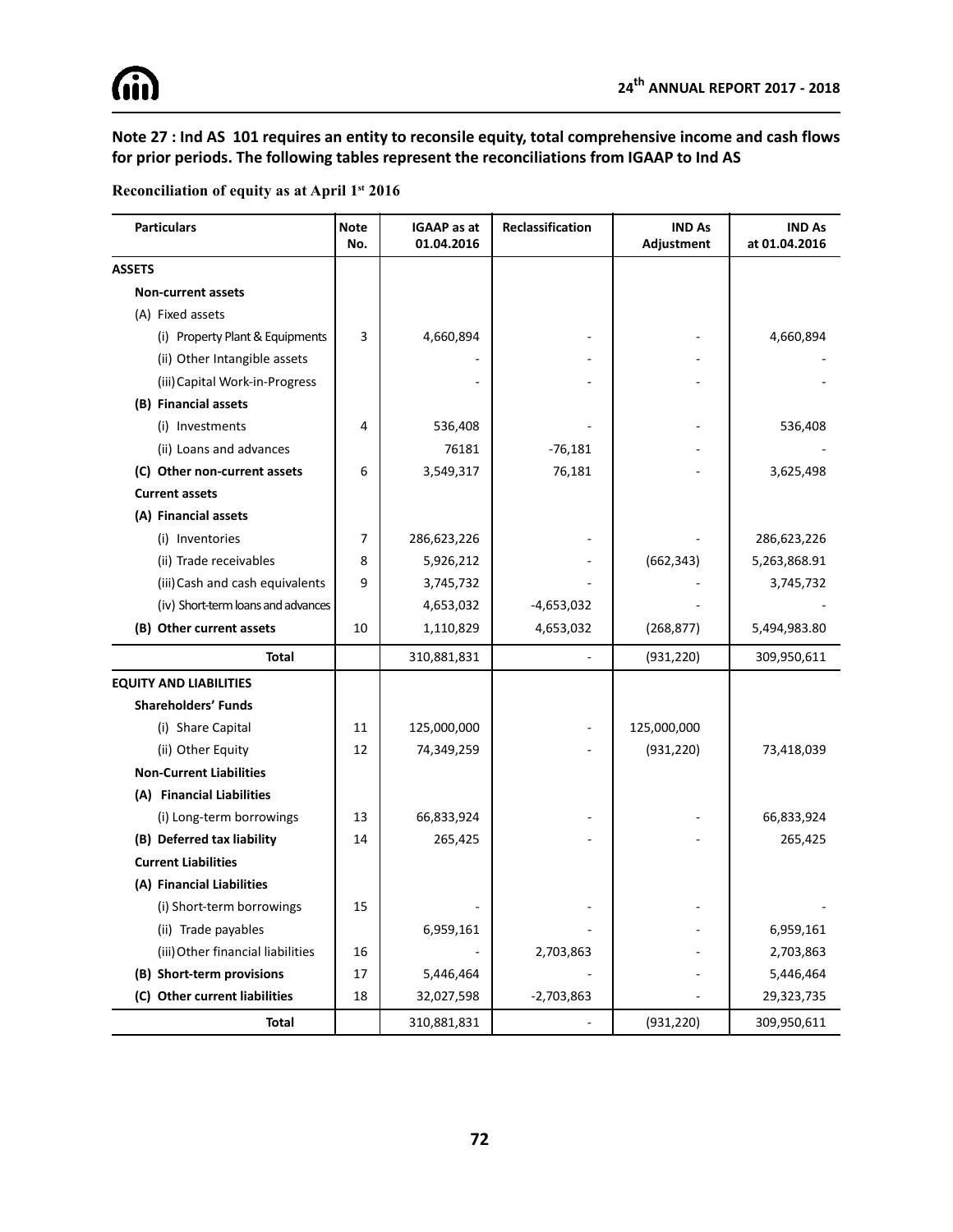## **Notes to Financial Statements for the year ended 31st March, 2018**

### **28. Related Party Transactions:**

As per Indian Accounting Standard 24, issued by the Ministry of Corporate Affairs, the disclosures of transactions with the related parties as defined in the Accounting Standards are given below:

#### **(a) Key Management Personnel (KMP):**

Mr. Nimesh D. Patel

Mrs. Hiteshi N. Patel

Mr. Chetan A. Patel

Mr. Niketan R. Shah

Mr. Nishit P. Patel

### **(b) Relative of Key Management Personnel (RKMP):**

Mrs. Hiteshi N. Patel

Mr. Dashrathbhai B Patel

**(c)** Disclosure of Transactions between the Company and Related Parties andthe status of outstanding balances as at March 31, 2018:

|                                           |                      |            | (Amt in Rs. Lacs) |  |
|-------------------------------------------|----------------------|------------|-------------------|--|
| <b>Transactions</b>                       | C. YEAR<br>(P. YEAR) | <b>KMP</b> | <b>RKMP</b>       |  |
| Managerial Remuneration                   |                      | 9.00       |                   |  |
|                                           |                      | (9.00)     | $(-)$             |  |
| Interest Expense                          |                      | 2.04       |                   |  |
|                                           |                      | (0.97)     | $(-)$             |  |
| Loans & Advances taken                    |                      | 121.60     |                   |  |
|                                           |                      | (183.95)   | $(-)$             |  |
| Repayment of Loans & Advances taken       |                      | 108.42     |                   |  |
|                                           |                      | (185.76)   | $(-)$             |  |
| Contribution of Equity                    |                      |            |                   |  |
|                                           |                      | $(-)$      | $(-)$             |  |
| Other Expense                             |                      | 2.08       |                   |  |
|                                           |                      | $(-)$      | $(-)$             |  |
| Outstanding Balances as on March 31, 2018 |                      |            |                   |  |
| Loans & Advances taken                    |                      | 16.16      |                   |  |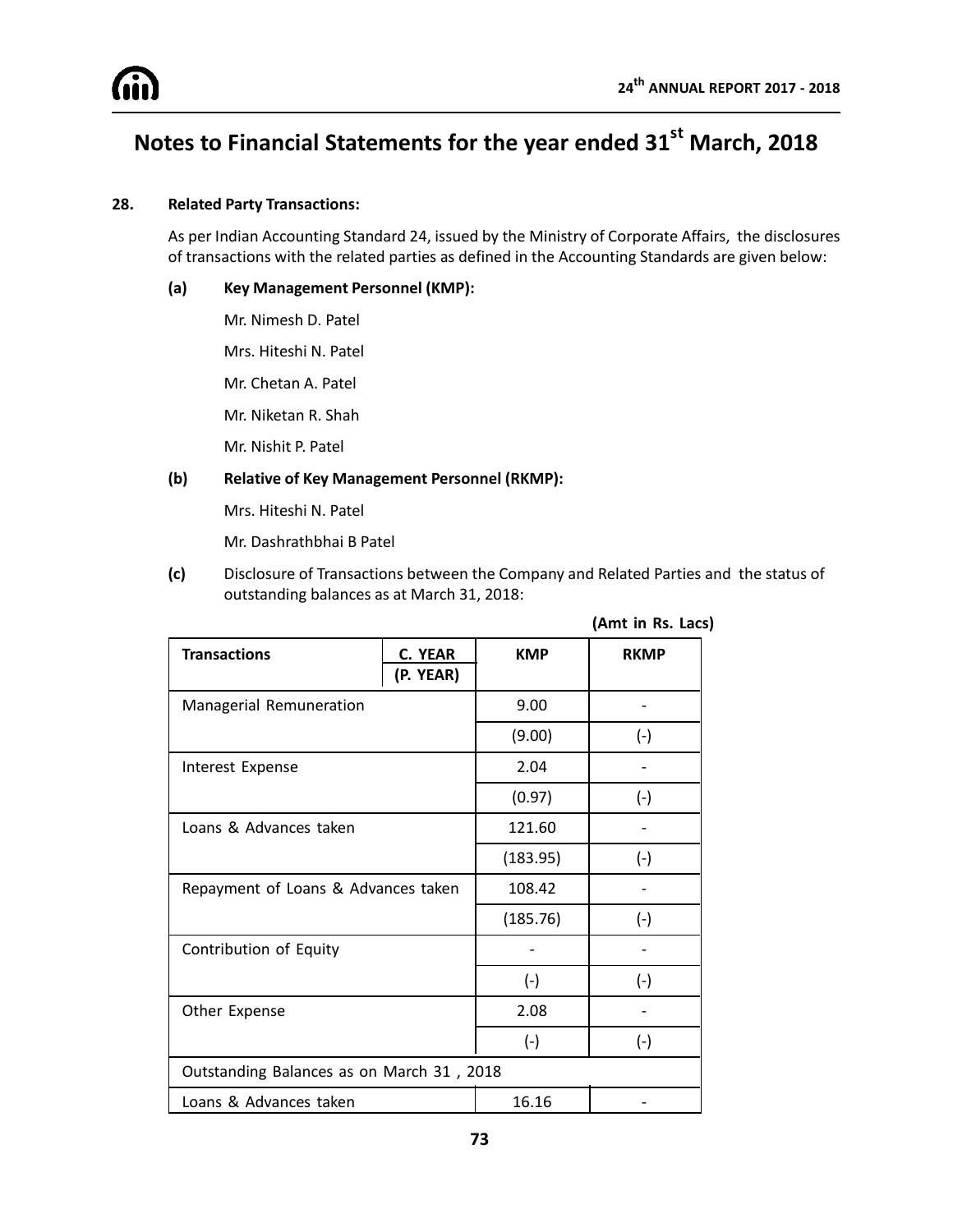

## **Notes to Financial Statements for the year ended 31st March, 2018**

### **(d) Disclosure of Material transaction with related parties:**

#### **(Amt Rs. In Lacs)**

| Type of the                                     | Type of                            | Name of the    | Year ended March 31, |        |  |
|-------------------------------------------------|------------------------------------|----------------|----------------------|--------|--|
| <b>Transaction</b>                              | relationship                       | entity/person  | 2018                 | 2017   |  |
| <b>Interest Expense</b>                         | Key Managerial<br>Personnel        | Nimesh D Patel | 2.04                 | 0.97   |  |
| Managerial<br>Remuneration                      | Key Managerial<br>Personnel        | Nimesh D Patel | 9.00                 | 9.00   |  |
| Loans & Advances<br>taken                       | Key Managerial<br>Personnel        | Nimesh D Patel | 121.60               | 183.95 |  |
| Repayment of Loans<br>& Advances taken          | <b>Key Managerial</b><br>Personnel | Nimesh D Patel | 108.42               | 185.76 |  |
| Balances Outstanding on 31/03/2018 (31/03/2017) |                                    |                |                      |        |  |
| Loan & Advances<br>Taken                        | Key Managerial<br>Personnel        | Nimesh D Patel | 16.16                | (0.94) |  |

29. During the year, there were no imports of raw materials, stores and spares or capital goods and there was no remittance in foreign currency on account of dividends.

- 30. There was no earning/remittance in foreign currency.
- 31. Estimated amount of contracts remaining to be executed on capital account and not provided for: Rs. Nil (Rs. Nil).
- 32. In opinion of the directors, contingent liability not provided is Rs. Nil. (Rs. Nil).
- 33. Figures have been rounded off to the nearest rupee and previous year's figures have been regrouped, rearranged and reclassified wherever necessary to confirm with current year's figures.

**For Philip Fernandes & Co. Maruti Infrastructure Limited Chartered Accountants Firm Reg. No: 128122W Nimesh D. Patel**

**Philip Fernandes Chetan A. Patel Proprietor Director M.No. 125960 Place : Ahmedabad Place : Ahmedabad Date : 30.05.2018 Date : 30.05.2018**

# **As per our Report of even date For and on behalf of the Board of Directors**

# **Managing Director**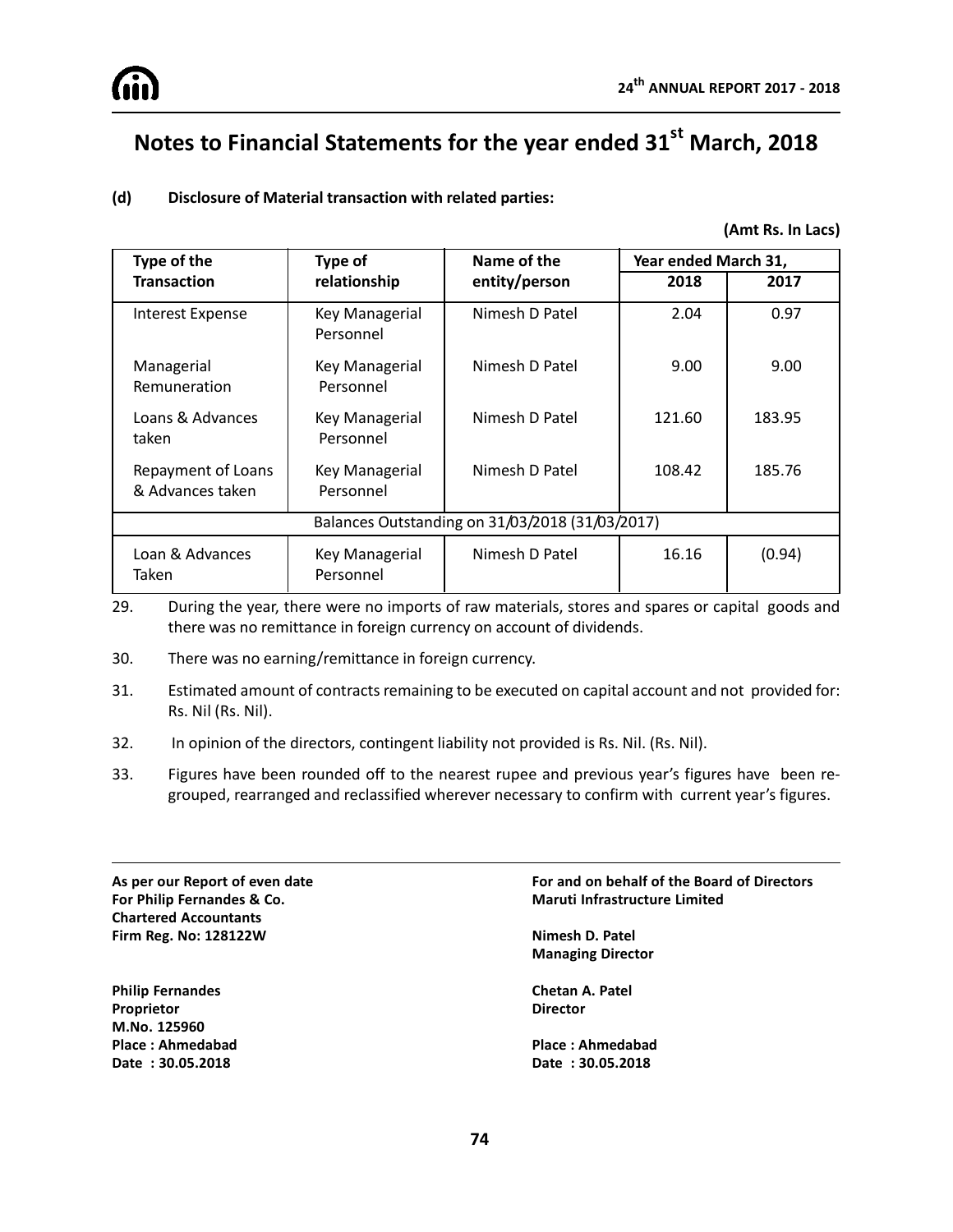## **MARUTI INFRASTRUCTURE LIMITED**

CIN - L65910GJ1994PLC023742

**Regd. Office: -** 802, Surmount Building, Opp. Iscon Mega Mall, S.G. Highway, Ahmedabad - 380 015 Tel: 079-26860740, Email – maruti\_infra@yahoo.com

## **ATTENDANCE SLIP**

Please complete the attendance slip and hand it over at the entrance of the Meeting hall.

I/We hereby record my presence at the 24<sup>th</sup> Annual General Meeting of the Company to be held on Saturday 29<sup>th</sup> September, 2018 at 11:45 a.m. at the Registered office of the Company.

DP ID FOLIO NO Client ID **NO OF SHARES** 

| Name of the Shareholder (In Block Letters) |  |
|--------------------------------------------|--|
| Signature of Shareholder                   |  |
| Name of the proxy (In Block Letters)       |  |
| Signature of the Proxy                     |  |

NOTE:

- (1) This attendance is valid only in case shares are held on the date of this Annual General Meeting.
- (2) You are requested to sign and hand over this slip at the entrance.

The Electronic voting particulars are set out below:

| EVSN(Electronic Voting<br>Sequence Number) | USER ID | <b>PASSWORD</b> |
|--------------------------------------------|---------|-----------------|
|                                            |         |                 |
|                                            |         |                 |

Please refer Notice for instructions on e-voting.

E-voting facility is available during the following voting period:

| Commencement of e-voting                                          | End of E-voting                                 |
|-------------------------------------------------------------------|-------------------------------------------------|
| Wednesday, 26 <sup>th</sup> September, 2018 at 09:00 a.m. $\vert$ | Friday, $28^{th}$ September, 2018 at 05:00 p.m. |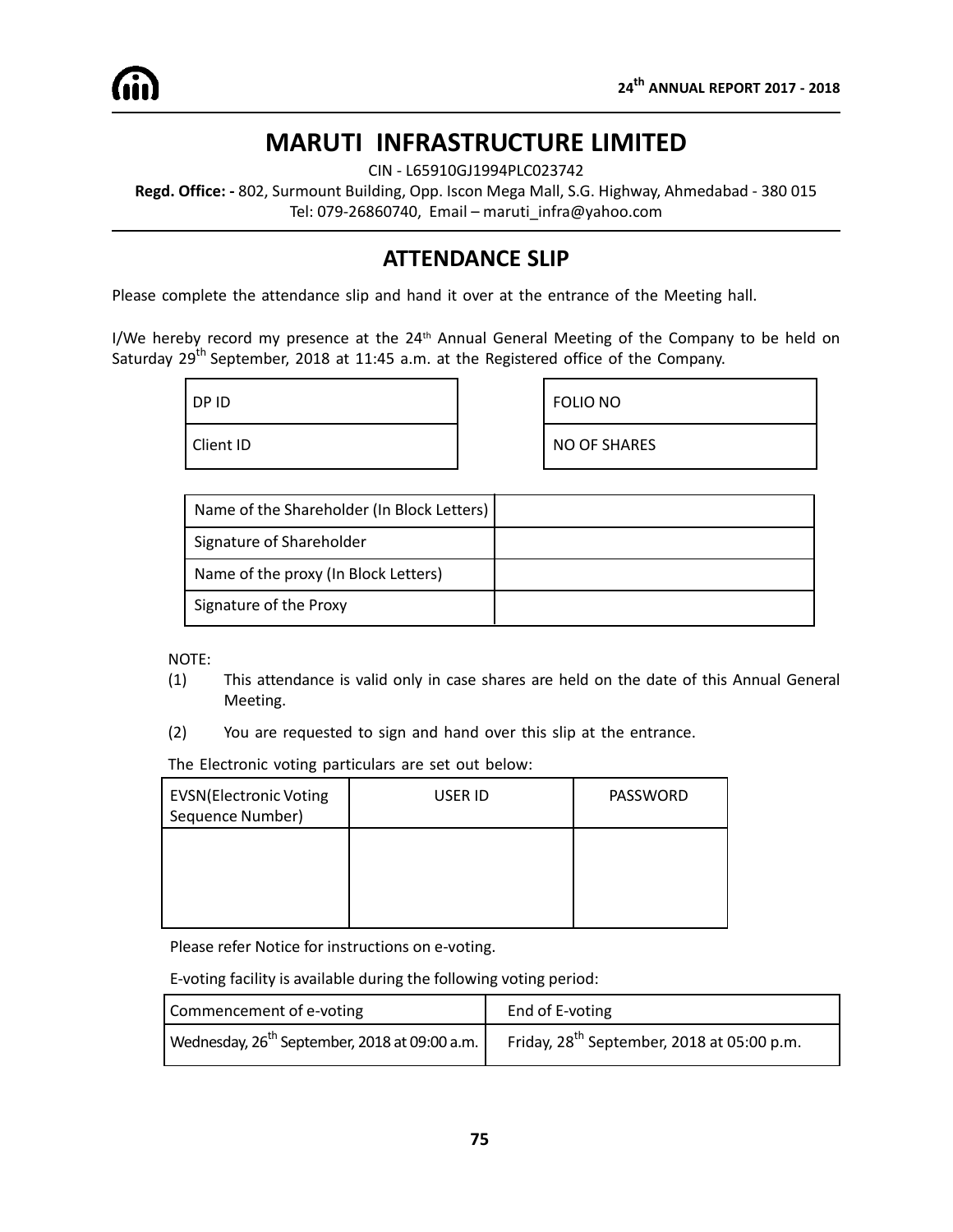## **FORM MGT – 11 PROXY FORM MARUTI INFRASTRUCTURE LIMITED**

**Regd. Office: -** 802, Surmount Building, Opp. Iscon Mega Mall, S.G. Highway, Ahmedabad - 380 015 Tel: 079-26860740, Email – maruti\_infra@yahoo.com, CIN - L65910GJ1994PLC023742

| Name of the Member(s):       |  |
|------------------------------|--|
| <b>Registered Address:</b>   |  |
| E-mail Id:                   |  |
| Folio/ DP ID - Client ID No. |  |

I/We being a Member(s) of \_\_\_\_\_\_\_shares of the above named Company, hereby appoint

| $\mathbf{1}$ . |  |
|----------------|--|
|                |  |
|                |  |
|                |  |
| 2.             |  |
|                |  |
|                |  |
|                |  |
| 3.             |  |
|                |  |
|                |  |
|                |  |

as my/our proxy to attend and vote (on a poll) for me/us and on my/ our behalf the behalf at the  $24^{th}$  Annual General Meeting of the Company to be held on Saturday,  $29^{th}$  September, 2018 at 11:45 a.m. at the Registered Office of the Company and at any adjournment thereof such resolutions as are indicated below: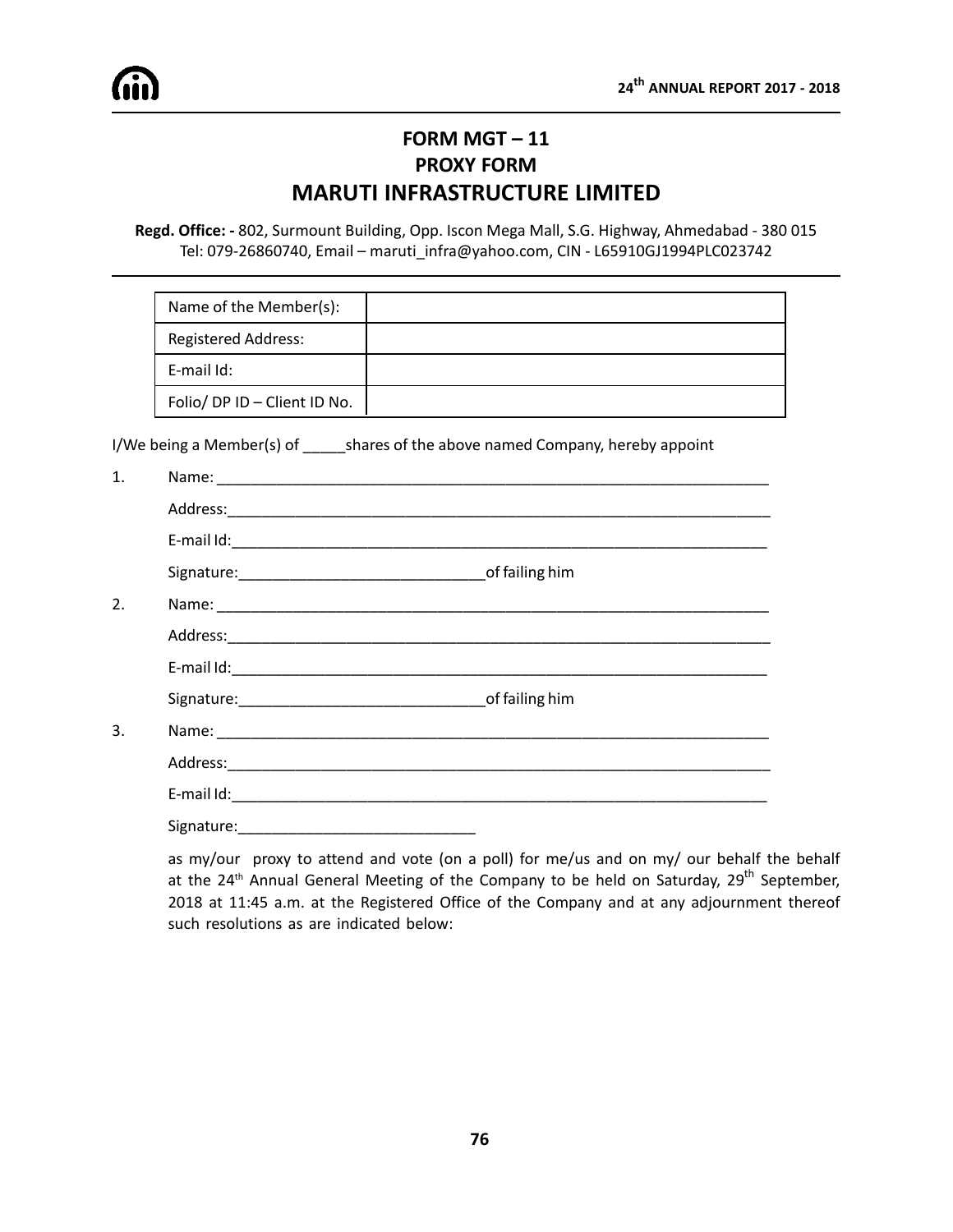| Resolu-<br>tion No.      | <b>Particulars of Resolution</b>                                                                                                                                                                 | <b>Vote (Optional see Note 3)</b><br>(Please mention no. of shares) |                |  |
|--------------------------|--------------------------------------------------------------------------------------------------------------------------------------------------------------------------------------------------|---------------------------------------------------------------------|----------------|--|
| <b>Ordinary Business</b> |                                                                                                                                                                                                  | For                                                                 | <b>Against</b> |  |
| 1                        | Consider and adopt the Audited Financial Statements<br>of the Company for the financial year ended on 31 <sup>st</sup><br>March, 2018, the Report of Board of Directors and<br>Auditors thereof. |                                                                     |                |  |
| $\overline{2}$           | Appointment of Director in place of Shri Nimesh D.<br>Patel (DIN: 00185400) who retires by rotation at this<br>Annual General meeting and being eligible, offers<br>himself for re-appointment.  |                                                                     |                |  |

Signed this \_\_\_\_\_\_\_\_\_\_\_\_\_\_\_\_day of \_\_\_\_\_\_\_\_\_2018.

Signature of Shareholder:\_\_\_\_\_\_\_\_\_\_\_\_\_\_\_\_\_\_\_\_\_\_\_

Signature of Proxy holder(s):\_\_\_\_\_\_\_\_\_\_\_\_\_\_\_\_\_\_\_\_\_

Affix Revenue Stamp

### **NOTE :**

- 1. This form of proxy in order to be effective should be duly completed and deposited at 802, Surmount Building, Opp. Iscon Mega Mall, S. G. Highway, Ahmedabad, Gujarat, not less than 48 hours before the commencement of the Meeting.
- 2. For the Resolutions, Explanatory Statement and Notes, please refer to the Notice of the 24<sup>th</sup> Annual General Meeting.
- 3. It is optional to put a 'X' in the appropriate column against the Resolutions indicated in the Box. If you leave the 'For' or 'Against' column blank against any or all Resolutions, your Proxy will be entitled to vote in the manner as he/she thinks appropriate.
- 4. The Proxy need not to be a Member of the Company.
- 5. Please fill in full particulars.
- 6. Company reserves the right to ask for identification of the proxy.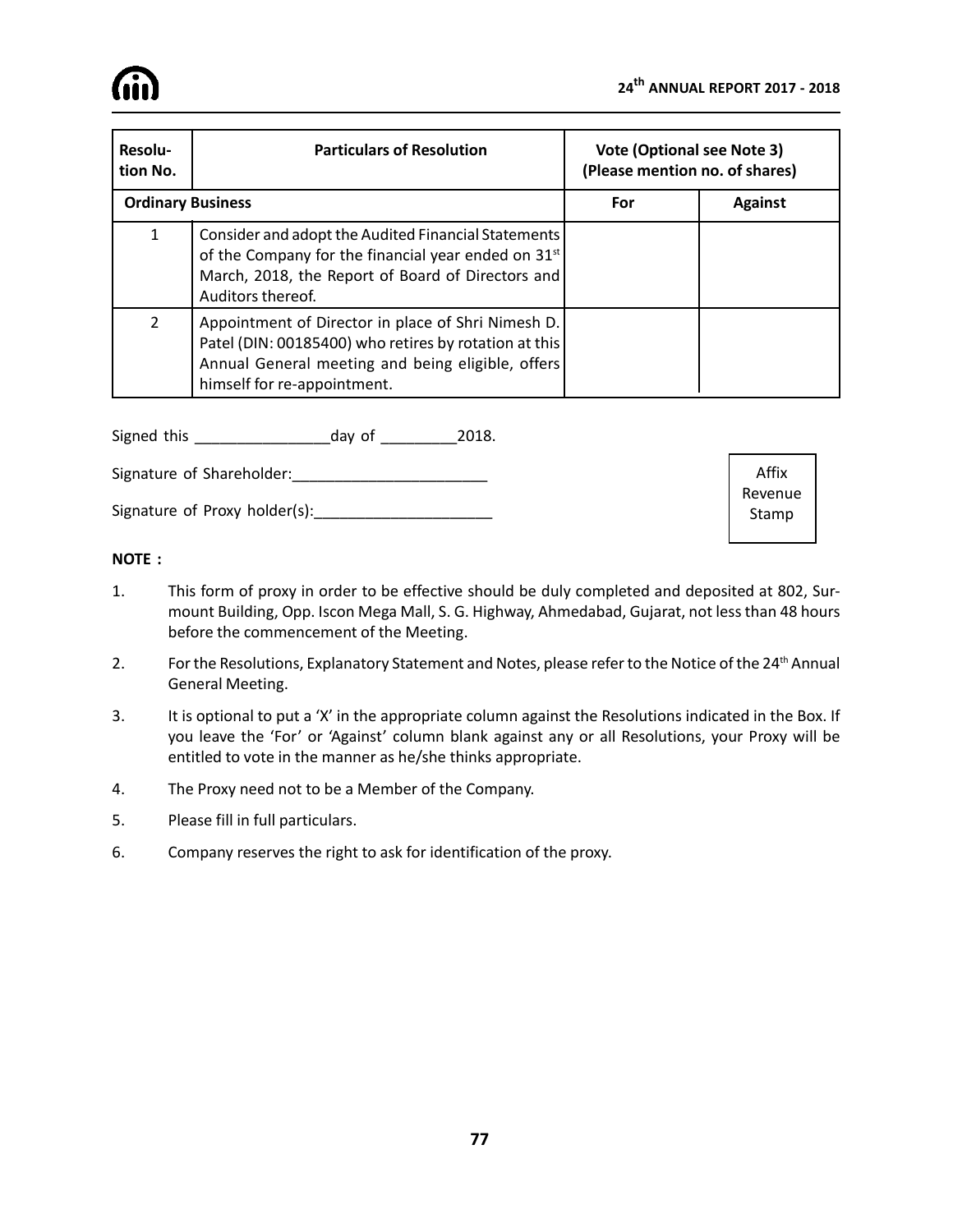

### **Route Map to the Venue of the Annual General Meetting**

### **Venue of AGM :**

802, Surmount Building, Opp. Iscon Mega Mall, S.G. Highway, Ahmedabad - 380 015

### **Landmark :**

Opp. ISCON Mall and ISCON Temple